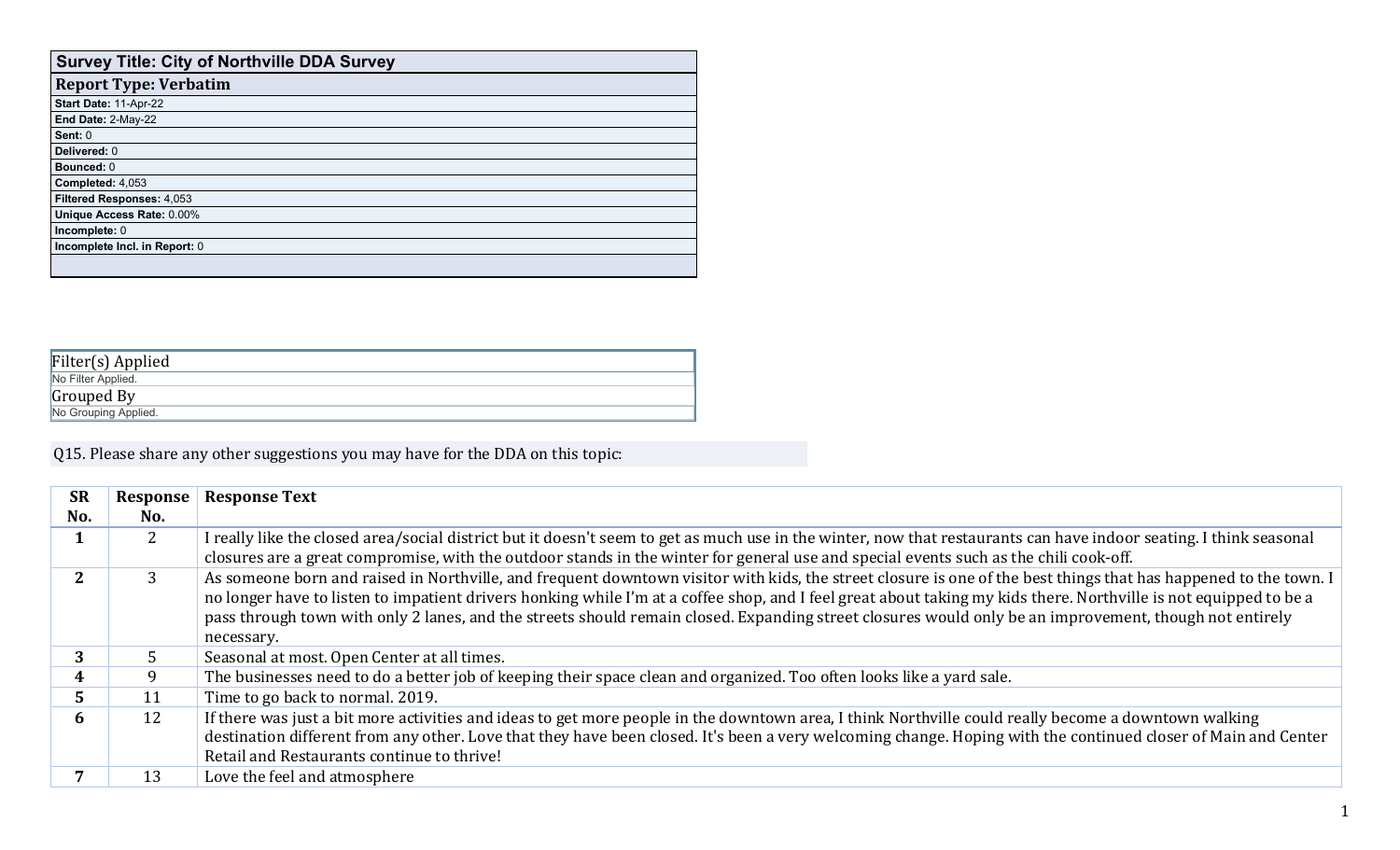| <b>SR</b>       | Response | <b>Response Text</b>                                                                                                                                               |
|-----------------|----------|--------------------------------------------------------------------------------------------------------------------------------------------------------------------|
| No.             | No.      |                                                                                                                                                                    |
| 8               | 20       | Open the streets to cars. The orange barriers and empty police cars are an eye sore.                                                                               |
| 9               | 21       | The street closures & social district have been terrific! I applaud you for helping your businesses stay open, and for your creative thinking!                     |
| 10              | 22       | The western edge of the closed area, Wing Street(?), should allow parking only on the residential side.                                                            |
| 11              | 24       | The old police cars and plastic water filled vehicle-stopping white & orange containers are at the end of every street must be a priority to be eliminated. The    |
|                 |          | city should immediately invest in automatic raising and lowering, or removable, bollards, that are more visually appealing. The covered structures ruin the        |
|                 |          | beauty of downtown Northville; there purpose was served during the worst of COVID, however COVID is no longer what it was, the the covered structures, no          |
|                 |          | longer have a place in our downtown. Beautiful, multi-color umbrellas are much more preferable. Northville should look like European sidewalk cafes, that          |
|                 |          | spill out into the streets.                                                                                                                                        |
| 12              | 25       | With few dining options on Center, that could probably re-open But allow outdoor seating to remain.                                                                |
| $\overline{13}$ | 27       | I would like to see priority for sidewalk along northville rd and dunlap and path at hines park continue along the creek into town by the downs development.       |
|                 |          | There was mention of limited parking spots in downtown and I would appreciate a more walking and bike friendly neighborhood to get to downtown and                 |
|                 |          | enjoy the social district. I love that the streets are closed off and would go into town more with biking and walking paths to get downtown year round.            |
| 14              | 28       | It feels so much safer downtown with the streets closed. It is more comfortable to eat outside when not having to worry about my family's safety!                  |
| 15              | 29       | Id like to see the outdoor dining contiue in a way that does not interfere with businesses in the area of the closures. I prefer weekend closures only and only if |
|                 |          | well maintained during the week.                                                                                                                                   |
| 16              | 31       | Open the street now. It has been too long. Look at other communities that made pedestrian malls from their streets. There are not many successes.                  |
| 17              | 32       | The street closures are a great opportunity to draw people to downtown Northville. It's a unique opportunity that other communities are not doing. We need         |
|                 |          | the city council to extend the closures out for SEVERAL years to justify the expense needed for the restaurants to invest in proper heating and enclosures so      |
|                 |          | that people will use the structures year round. Events are also booked several months and year in advance. We need to know the streets will remain closed so       |
|                 |          | that events can be booked. I feel keeping the streets closed 1 year at a time is not allowing the full potential of what the street closures could be. Keep them   |
|                 |          | closed for 3 years or more and then see what really happens.                                                                                                       |
| 18              | 35       | If the consensus is to have streets remain closed, improve the appearance to make the end caps and main and center intersection professional looking               |
| 19              | 36       | Street closures great for getting people down and out in downtown. Traffic on Main street is never needed again. Keeping traffic flow out of town is a benefit.    |
| 20              | 37       | Streets were designed and are for traffic - from the time of the horse and buggy to automobiles. More vehicle traffic provides added exposure to businesses.       |
| 21              | 38       | The closures are now a joke. My wife and I no longer go downtown. We used go 1-2 times a week. We dread going near it. The closures LOOK terrible, junky           |
|                 |          | and the detours are ridiculous. Safety is right out the window. Come on Northville, lets open the streets and bring back the charm. Bring back Downtown.           |
|                 |          | There are more than just Boozers who need to be included.                                                                                                          |
| 22              | 39       | With the advent of new development (Foundry Flask and The Downs) right around the corner, the continued closure represents a challenge to the overall              |
|                 |          | traffic & pedestrian circulation of the city. Assuming there will be stop/start situations on Cady, River St, Center Street it would make sense to provide more    |
|                 |          | choices now that the retailers and restaurants are operating in an almost post-covid environment. I understand that most of the businesses fared pretty well       |
|                 |          | during the shut down, so hopefully losing their larger outdoor spaces won't be too much of a burden. If we can still have some safe onstreet dining areas that     |
|                 |          | would be ideal. Congrats to the DDA for navigating this challenging time!                                                                                          |
| 23              | 40       | I really like having the area closed in nice weather. It's fun to hang out there. I love the food trucks on the weekend too.                                       |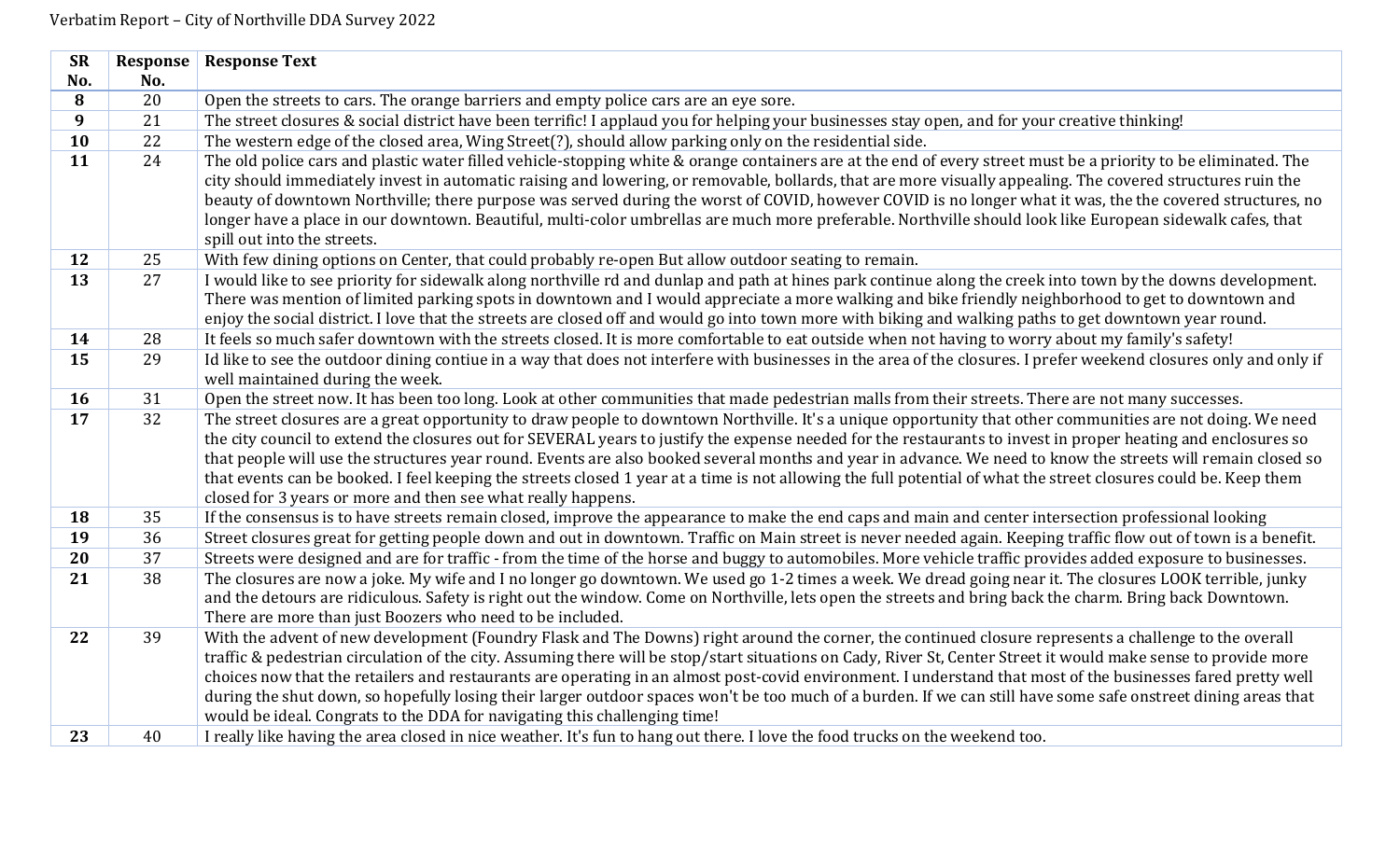| <b>SR</b> | Response | <b>Response Text</b>                                                                                                                                                                                                                                                                                           |
|-----------|----------|----------------------------------------------------------------------------------------------------------------------------------------------------------------------------------------------------------------------------------------------------------------------------------------------------------------|
| No.       | No.      |                                                                                                                                                                                                                                                                                                                |
| 24        | 43       | Open Center Street to improve traffic flow, but keep Main Street closed. Most importantly, find a nicer way to block the streets. The police cars, makeshift stop                                                                                                                                              |
|           |          | signs and makeshift barriers, even with the covers that were added, look like a yard sale, and are not aligned with the visual look of the rest of the downtown.                                                                                                                                               |
| 25        | 44       | Also, create guidelines for businesses that only allow them space on the street if they agree to be open certain (reasonable) hours each week.<br>I avoid downtown northville now that you cannot drive through. Whenever i walk by NO ONE is sitting outside. This is hurting business not to allow people to |
|           |          | drive in downtown northville                                                                                                                                                                                                                                                                                   |
| 26        | 49       | Can we please make center street look better? It's kind of a hodge podge of fixtures, games and tables.                                                                                                                                                                                                        |
| 27        | 51       | My first priority is to prevent Center Street from returning to thoroughfare. It can be open as access to downtown, rich as possible in street parking, normal                                                                                                                                                 |
|           |          | and disabled. My second priority is to use the 'old core' and especially the Main Street Block well for people not driving. I'd hope stability of planning would                                                                                                                                               |
|           |          | allow better quality, perhaps seasonally adjusted amenities. My third priority is to provide for bicycles to be ridden slowly through Main and Center when                                                                                                                                                     |
|           |          | closed. If and when opened, I'd prefer signs at entry points: "Bicycles May Take Full Lane'. (Surveys say "share the road" signs are interpreted by motorists that                                                                                                                                             |
|           |          | bikes should get out of their way.)                                                                                                                                                                                                                                                                            |
| 28        | 52       | The street closures have changed the entire atmosphere of our beautiful downtown. I find myself avoiding it, rather than frequenting it. I am hoping that you                                                                                                                                                  |
|           |          | will immediately reopen the streets. It's easier going to Plymouth than coming to Northville.                                                                                                                                                                                                                  |
| 29        | 54       | Remove the outdoor structures. They are not being used in the winter AT ALL and they are just being used as a storage shed. It does not look good for our town                                                                                                                                                 |
|           |          | at all. Tables with colorful umbrellas would be a much better option.                                                                                                                                                                                                                                          |
| 30        | 55       | Love the Closed Street atmosphere!! Makes the area more Festive. Love the Outdoor Dining and walking around with no worries about cars/traffic! PLEASE                                                                                                                                                         |
|           |          | keep streets CLOSED!! Thanks                                                                                                                                                                                                                                                                                   |
| 31        | 56       | Close the streets on Friday and Saturday in Summer only. The closed roads and barricades look so bad.                                                                                                                                                                                                          |
| 32        | 59       | The street closures and social district help to make Northville unique when compared to other nearby locales. I think visitors and locals are further attracted to                                                                                                                                             |
|           |          | the downtown area, and from my experience the street closures have not had a negative impact on traffic.                                                                                                                                                                                                       |
| 33        | 61       | It would be helpful if downtown restaurants could coordinate with one another so that at least one or a few restaurants are open daily for business                                                                                                                                                            |
|           |          | lunch/dinner meetings. As a service business with high net worth clients, this was one of the primary reasons we located in the central business district: to be                                                                                                                                               |
| 34        | 62       | able to entertain clients in the local restaurants. Bob Bilkie<br>I believe the roof structures should remain to allow protection from rain but I would like to see the sides removed.                                                                                                                         |
| 35        | 63       | Downtown looks like a dumpy mobile home park. Traffic issues plague the alternate corridors, and it's almost impossible to access downtown on some days;                                                                                                                                                       |
|           |          | this needs to be relieved asap. Northville was once a beautiful destination place. Now, most folks I know, avoid it like the plague. While I was a strong                                                                                                                                                      |
|           |          | supporter of the outdoor dining during Covid, that ship has now sailed. Converting public property for private gain is always debatable, but if businesses                                                                                                                                                     |
|           |          | cannot survive without handouts post-Covid, they should fail. By the way, this WILL be an election issue, so leadership should choose wisely. The next election                                                                                                                                                |
|           |          | seems likely to be decided on this and the development of the Downs.                                                                                                                                                                                                                                           |
| 36        | 65       | I live on Main St. The closures have caused more traffic to come thru the residential neighborhood. Vehicles usually ignore posted speed limits, stop signs &                                                                                                                                                  |
|           |          | pedestrians. Also, construction trucks pound down Linden from Randolph ALL DAY. Most weekdays, restaurants are closed for lunch and many for dinner                                                                                                                                                            |
|           |          | Sunday - Tuesday. Many aren't serving outside due to inadequate staff. Residents, who pay property taxes to support the City, have not been given the same                                                                                                                                                     |
|           |          | consideration as the business owners: most are not Northville residents. The DDA should not be able to ruin the residents' quality of life. The new traffic surge                                                                                                                                              |
|           |          | goes thru the historic district: our homes are fragile & precious.                                                                                                                                                                                                                                             |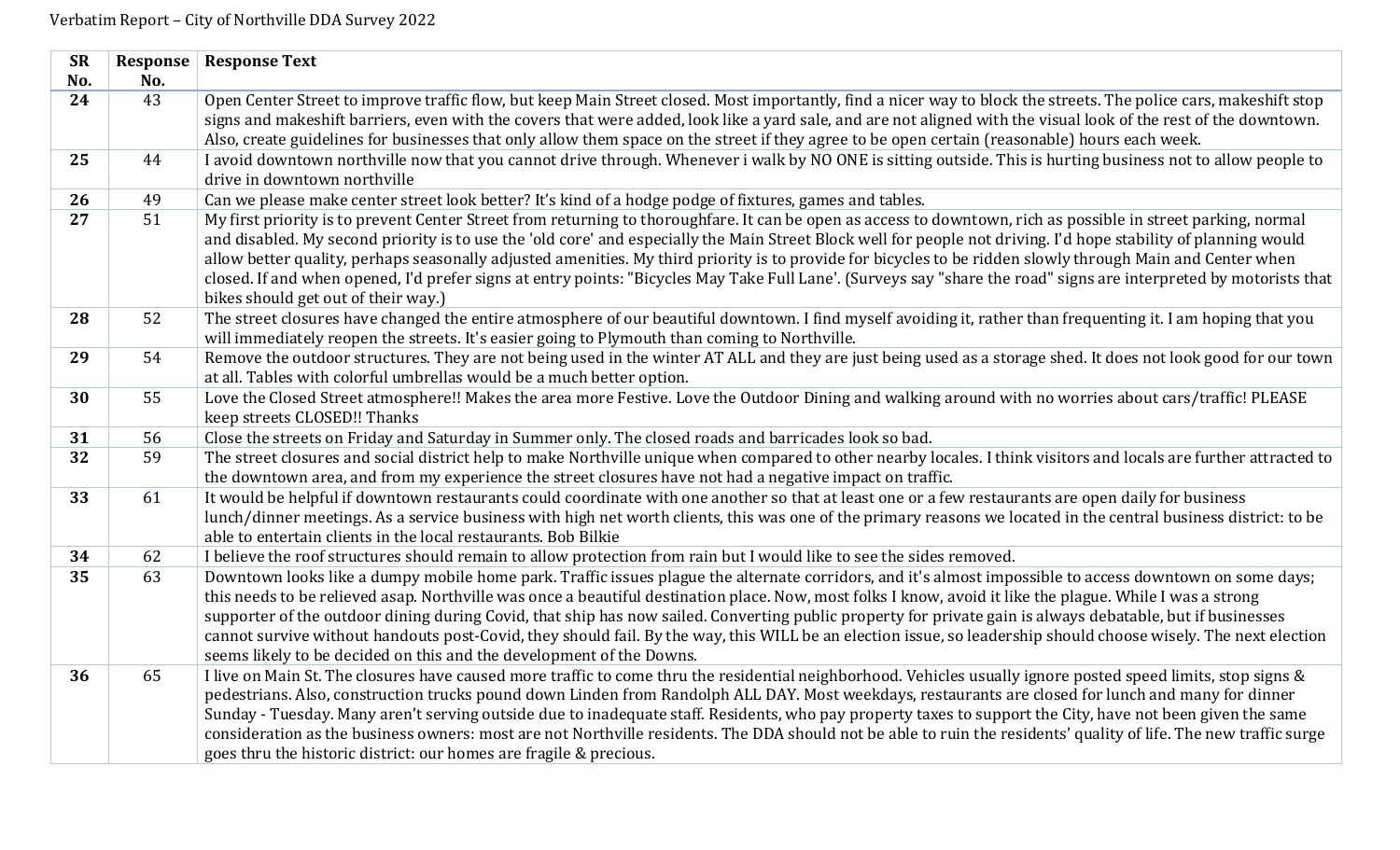| <b>SR</b>       | Response | <b>Response Text</b>                                                                                                                                                   |
|-----------------|----------|------------------------------------------------------------------------------------------------------------------------------------------------------------------------|
| No.             | No.      |                                                                                                                                                                        |
| $\overline{37}$ | 69       | First, let's make sure that whatever we do on this issue that the local merchants input weighs heavy in the decision. Also, we need to open center street again        |
|                 |          | as soon as possible for traffic flow. Wing street has had to shoulder the heavy lifting with people using Northville as a cut through to get to the North and the      |
|                 |          | West suburbs. 80% of the traffic speeds between Cady and 7 mile and they continuously roll through or run the stop sign at Fairbrook and Wing streets.                 |
| 38              | 72       | The downtown area with the streets blocked is an eyesore! I used to love walking around town but not the way it is now. With the structures, cones and other           |
|                 |          | barriers, it does not look inviting. Not proud of it at all.                                                                                                           |
| 39              | 75       | Close the streets of downtown permanently. People love it and it's much safer for kids and pets.                                                                       |
| 40              | 77       | Please choose another way to re route traffic. The side steet on the back of northville Presbyterian preschool is a very dangers and small road. I                     |
| 41              | 78       | I'm not sure if there are any issues due to the street closures for anyone. Would be nice to know for the survey takers of those issues and then cast their votes.     |
|                 |          | Thanks for the survey! You all rock!                                                                                                                                   |
| 42              | 81       | We love the outdoor social district and utilize it on a regular basis to meet with our friends. I also believe that it has increased visibility and attracted visitors |
|                 |          | from neighboring communities. Please keep it!!                                                                                                                         |
| 43              | 83       | Conceptually a good idea however only benefits a few businesses downtown. To be fair to all business it should be discontinued.                                        |
| 44              | 86       | road closures are a total nuisance!                                                                                                                                    |
| 45              | 88       | I am in total agreement with the streets being closed PERMANENTLY. This seems to be a very big boost to ALL the businesses in the downtown.                            |
| 46              | 89       | Absolutely LOVE the social district this has created in downtown Northville! Even more welcoming to visitors and am glad to have no cars going down Main St            |
|                 |          | as I believe this was a potential danger to the visitors on these currently closed streets. Much safer and inviting City.                                              |
| 47              | 90       | I would like these street closures to become permanent and for the areas to continued to be used as plazasit's wonderful!                                              |
| 48              | 91       | Closing the downtown streets was a lifesaver for us during Covid!! I loved being able to eat outdoors. It seems like street closures would be more appropriate         |
|                 |          | now during the summer months. Thank you for all you do!!                                                                                                               |
| 49              | 93       | How about opening the roads to traffic but making sidewalk space larger (like Ann Arbor/Birmingham has done) so outdoor seating can still happen on the                |
|                 |          | sidewalk area.                                                                                                                                                         |
| 50              | 95       | If the downtown remains closedthe area should look BETTER.                                                                                                             |
| 51              | 99       | I would like to see the downtown area look good again.I think it looks pretty shabby at this time!ancatallo @comcast.net                                               |
| 52              | 100      | I think that closing off Main Street indefinitely makes the most sense. It seems to be utilized more than Center street.                                               |
| 53              | 102      | It is time to open the streets. Downtown is DEAD, except for maybe a Friday or Saturday night for a few hours. If you want, open the streets and keep the social       |
|                 |          | district to allow people to walk around, just using the sidewalk instead of the empty street. There is no one around expect for a few hours every week, no need        |
|                 |          | to keep roads closed and it just looks trashy.                                                                                                                         |
| 54              | 106      | Thanks for asking for the residents input on this topic.                                                                                                               |
| 55              | 110      | Research I've read indicates street closures do not, in the long run, benefit local businesses. I have tired of these restrictions and I think traffic would improve   |
|                 |          | by discontinuing this practice.                                                                                                                                        |
| 56              | 112      | The DDA has done a great job throughout the pandemic. Additional seating during the warm weather months will be great, but not utilized during the cold                |
|                 |          | weather. Barricades unsightly and not worth the benefit gained during the cold weather or year round on Center Street.                                                 |
| 57              | 113      | This has been great for my family and our special needs kid who doesn't understand traffic but loves town. Closing them a Christmas time thanksgiving - New            |
|                 |          | Years might be nice as well for shopping and events                                                                                                                    |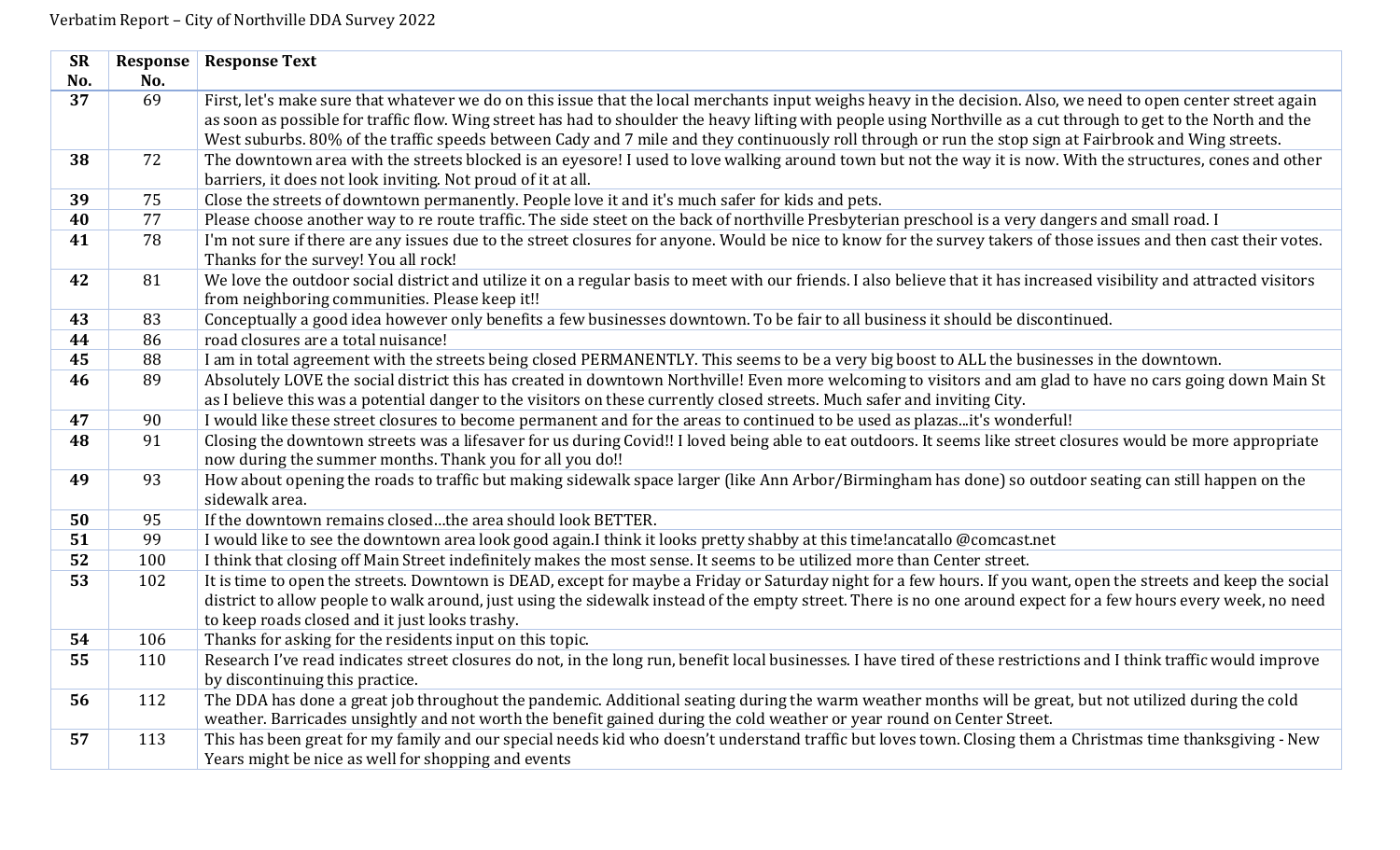| <b>SR</b> | Response | <b>Response Text</b>                                                                                                                                                                                                                                                                                                                                                                                                                                                                                                                                                                                                                                                                                                                  |
|-----------|----------|---------------------------------------------------------------------------------------------------------------------------------------------------------------------------------------------------------------------------------------------------------------------------------------------------------------------------------------------------------------------------------------------------------------------------------------------------------------------------------------------------------------------------------------------------------------------------------------------------------------------------------------------------------------------------------------------------------------------------------------|
| No.       | No.      |                                                                                                                                                                                                                                                                                                                                                                                                                                                                                                                                                                                                                                                                                                                                       |
| 58        | 114      | I feel that the road closures have deterred us from going downtown Now with so much construction going on, the parking has been seriously hampered! It's                                                                                                                                                                                                                                                                                                                                                                                                                                                                                                                                                                              |
|           |          | way to difficult to get around the shopping district                                                                                                                                                                                                                                                                                                                                                                                                                                                                                                                                                                                                                                                                                  |
| 59        | 115      | I think this survey would do well in August after many are enjoying the closures and not just after poor weather and construction projects pushing patience at<br>both ends of Main St.                                                                                                                                                                                                                                                                                                                                                                                                                                                                                                                                               |
| 60        | 118      | I think it is nice to have an area closed to car traffic. It make enjoying downtown easier and more festive.                                                                                                                                                                                                                                                                                                                                                                                                                                                                                                                                                                                                                          |
| 61        | 119      | The past 2 years provided the most fun our family has ever had in downtown Northville. It was great to meet neighbors and friends outside for a drink and<br>walk around to pick a restaurant for dining. The entire area was much more lively and festive with the streets closed to vehicular traffic and with drinks<br>allowed.                                                                                                                                                                                                                                                                                                                                                                                                   |
| 62        | 120      | The outside structures look horrible it takes away from the beauty of downtown                                                                                                                                                                                                                                                                                                                                                                                                                                                                                                                                                                                                                                                        |
| 63        | 121      | I suggest opening up the streets so we can have parades again through downtown, and all the different festivals in the heart of the city. The large outdoor<br>structures should go now too. It worked great for the situation in 2020-2021. Now they kind of look like urban decay. I say open things up, keep the drinking<br>district, and move all the parades/festivals back into town                                                                                                                                                                                                                                                                                                                                           |
| 64        | 123      | Having Center Street closed doesn't seem to make much sense. It appears that only one restaurant is able to utilize, and the main N/S street should not be<br>closed for one restaurant's use.                                                                                                                                                                                                                                                                                                                                                                                                                                                                                                                                        |
| 65        | 125      | We have throughly enjoyed the downtown area MORE with the street closures than we did prior. Having streets closed while permitting outdoor expansion<br>has brought the community and visitors closer together.                                                                                                                                                                                                                                                                                                                                                                                                                                                                                                                      |
| 66        | 126      | Center Street Grill could use Church Square area once Center Street is opened.                                                                                                                                                                                                                                                                                                                                                                                                                                                                                                                                                                                                                                                        |
| 67        | 127      | Design guidelines for the outdoor dining structures should be established. Some a very nicely done, some look very unattractive and haphazard.                                                                                                                                                                                                                                                                                                                                                                                                                                                                                                                                                                                        |
| 68        | 129      | OPEN THE ROADS! the restaurants NEVER open for lunch and Friday and Saturday is not enough to keep them closed!                                                                                                                                                                                                                                                                                                                                                                                                                                                                                                                                                                                                                       |
| 69        | 133      | Only close Main Street during the summer or close on fridays for the concert.                                                                                                                                                                                                                                                                                                                                                                                                                                                                                                                                                                                                                                                         |
| 70        | 141      | Keep the street closures and stop the ridiculous housing development proposed for northville downs. These two ideas can't be discussed in silos. They are<br>intertwined.                                                                                                                                                                                                                                                                                                                                                                                                                                                                                                                                                             |
| 71        | 143      | We love the Downtown area with the outdoor areas available for eating and drinking and shopping at the area shops. We have visited Northville a lot more<br>since these areas have opened and really enjoy meeting new people and trying out all the great restaurants.                                                                                                                                                                                                                                                                                                                                                                                                                                                               |
| 72        | 146      | The vehicle traffic has not been an issue and it's important to be unique. Northville can continue to attract new Festivals, events or activities if the streets<br>remained closed.                                                                                                                                                                                                                                                                                                                                                                                                                                                                                                                                                  |
| 73        | 147      | Please consider opening Center/Sheldon.                                                                                                                                                                                                                                                                                                                                                                                                                                                                                                                                                                                                                                                                                               |
| 74        | 149      | We love visiting the social district and would hate to see it go! It has brought a great energy and atmosphere to downtown. It's also proven to be great for<br>downtown businesses.                                                                                                                                                                                                                                                                                                                                                                                                                                                                                                                                                  |
| 75        | 151      | As stated, I drive downtown but my daughter and friends frequent the downtown area after school and will continue throughout the summer. It gives me such<br>piece of mind to allow her to go downtown without having to worry about vehicle traffic. They LOVE it as well. I suggested that Center be opened back up to<br>traffic but with no parking allowed. That might be a good compromise as it could allow for barriers to remain to maintain some outdoor seating, but allow<br>traffic through as well. I won't be bothered if it stays closed though. I have not had any issue driving around the closures, even when I'm late and rushing kids<br>to their next activity south of town. It has been wonderful. Thank you! |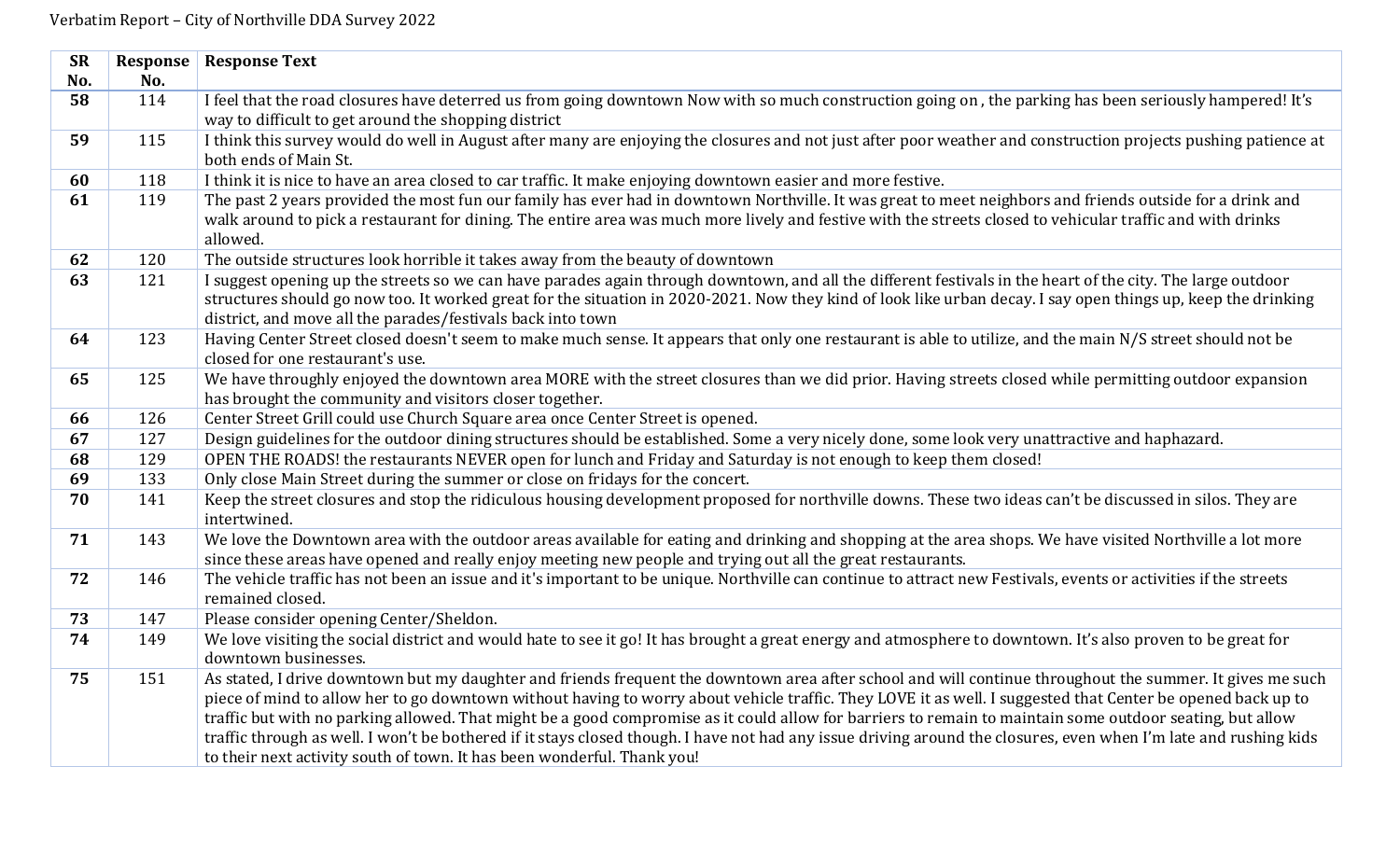| <b>SR</b> | Response | <b>Response Text</b>                                                                                                                                              |
|-----------|----------|-------------------------------------------------------------------------------------------------------------------------------------------------------------------|
| No.       | No.      |                                                                                                                                                                   |
| 76        | 152      | We have enjoyed downtown more in the past two years than in the past 16 combined. We frequent it much more often due to the energy the street closures            |
|           |          | brings.                                                                                                                                                           |
| 77        | 153      | Outdoor dining would have been utilized during the colder months if someone would have determined acceptable heating elements for the covered areas. We           |
|           |          | went from a vibrant winter dining destination to a main street that looks abandoned. Also need to find a better way to prevent vehicles from entering the         |
|           |          | closed streets than two old sedans and orange barrels that make the city look like a construction zone. Other communities have figured this out including         |
|           |          | South beach which has considerably more traffic than downtown Northville.                                                                                         |
| 78        | 154      | Mixed feelings about the whole thing. It was great during covid., just to have people out and enjoying fresh air safely with family/friends. With all restaurants |
|           |          | open now, I feel it is time to turn Northville back into a quaint lovely town. Not impressed with the mis-match mess. However, I like the ability to sit outside  |
|           |          | and enjoy sunshine and lunch/dinner with sidewalk seating. Look at a plan that works. Brighton and Plymouth looks great and is functional.                        |
| 79        | 157      | Make better book ends at the streets saying they are closed.                                                                                                      |
| 80        | 158      | Outdoor patios and the parking spot decks are enough space. I think the blockaded roads appear unwelcoming. People should be able to drive through and            |
|           |          | enjoy the sights of the storefronts, maybe enticing them to stop and buy something.                                                                               |
| 81        | 159      | We as a family have been extremely happy with the street closures and social district. It is what makes Northville unique compared to other downtowns like        |
|           |          | Plymouth, Brighton, etc. We have gone downtown way more since the streets have been closed. This has led to greater support of the local businesses. Our          |
|           |          | young kids love being able to walk freely in the city streets. My wife and I look forward to going downtown to walk around and enjoy an alcoholic beverage.       |
|           |          | This is a great thing for downtown Northville! Please do not take it away!                                                                                        |
| 82        | 161      | I love having the streets closed - reminds me of visiting Europe. During the summer, it is so nice to be able to sit outside and enjoy a meal and drink without   |
|           |          | traffic noise and exhaust. I would love to see the streets permanently closed, or at minimum closed seasonally (summer). That said, I'm not sure if it becomes    |
|           |          | too much effort for the restaurants to be setting up and tearing down each summer? Thank you so much for all of the thought and effort the DDA is putting into    |
|           |          | this decision - at a minimum, we loved having the closures for the past two years, and are grateful the city of Northville moved quickly in 2020 to provide the   |
|           |          | outdoor space and social district.                                                                                                                                |
| 83        | 164      | I think going "weekend" for the social district is a better plan for the businesses and residents downtown. It's more work for the city, I'm sure, but would give |
|           |          | the best of both worlds. Otherwise, leave closed and repave Center and Main Streets with bricks for a beautiful mall district. Let the restaurants and stories    |
|           |          | extend out into the "street" area, but DO enforce noise ordinances so it won't adversely affect residents nearby.                                                 |
| 84        | 165      | I have not experienced difficulties with commuting through downtown, in spite of the closures. This came as a surprise to me, and I have absolutely enjoyed       |
|           |          | the improved community sense while walking on the closed streets.                                                                                                 |
| 85        | 166      | Separate topic but would be interested in a cross walk over 7 Mile by Fish Hatchery park and some type of safe connection to Edenderry                            |
| 86        | 169      | It would seem to make sense to follow the trends of what is happening. I frequent downtown daily and it looks like that outside spaces are not being utilized as  |
|           |          | they were during the pandemic. If it no longer makes sense to keep the streets closed, it's time to open them back up.                                            |
| 87        | 170      | We like to walk around the streets when closed. I have eaten outside in the cold although if Covid restrictions stay lifted, we eat in now but outside in the     |
|           |          | warmer weather. If streets are open, it would b nice to have more room for eating outside in front of restaurants still in the summer season. The restaurants     |
|           |          | with eating outside are frequented more. I feel the business in Northville should ultimately decide the issue because it affects them directly and they know if   |
|           |          | it's effective                                                                                                                                                    |
| 88        | 173      | Please keep streets closed! We love meeting friends downtown to walk around and enjoy drinks.                                                                     |
| 89        | 178      | Please open the streets in downtown we use this street everyday when we commute home and is a huge inconvience trying to get home                                 |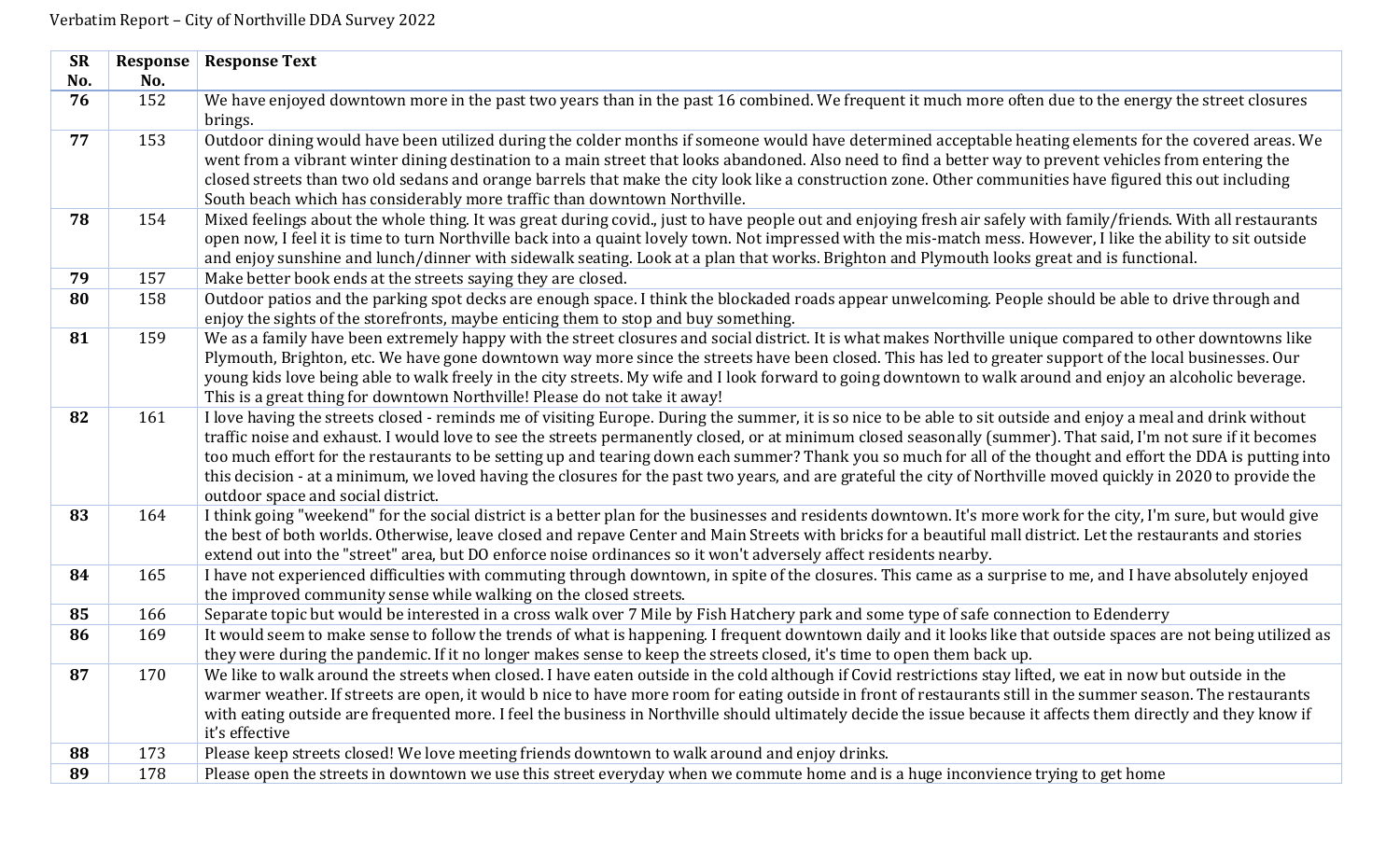| <b>SR</b>  | Response | <b>Response Text</b>                                                                                                                                                                                           |
|------------|----------|----------------------------------------------------------------------------------------------------------------------------------------------------------------------------------------------------------------|
| No.        | No.      |                                                                                                                                                                                                                |
| 90         | 179      | The street closures downtown have created a much stronger community feeling. It's made it easier to walk around and enjoy downtown with larger groups. It                                                      |
|            |          | has also made it much safer to walk around with young children.                                                                                                                                                |
| 91         | 183      | Love the blocked streets. Safer for my kids to ride their bikes to and hang out downtown. The "elbow" at Center and Main works great for through traffic.                                                      |
| 92         | 184      | Regarding these two questions: When should the streets reopen to vehicular traffic? Should street closures in Downtown Northville continue? I answered "No,                                                    |
|            |          | the streets should reopen to vehicular traffic" However, my specific answer is that Center Street should be permanently reopen year-round to traffic, but Main                                                 |
|            |          | Street between Center and Hutton be closed to traffic between Memorial Day and Labor Day and reopened the remainder of the year.                                                                               |
| 93         | 197      | We truly love the streets being closed to vehicles! Both main and center. We receive consistent feedback from customers that they love the streets being closed                                                |
|            |          | as well! It creates a very personal and sincere sense of community when pedestrians are free to socialize, drink, shop, eat, and wander around town without                                                    |
|            |          | the noise and interference of vehicles. It also make it much more enjoyable to come downtown for young families and people with children. Knowing that the                                                     |
|            |          | kids are able to safely play make it more approachable for families to meet in town to hang out together! We are 100% in favor of both streets staying closed                                                  |
|            |          | forever!                                                                                                                                                                                                       |
| 94         | 198      | If the streets are going to stay closed PLEASE turn the traffic lights, at both intersections, back to normal operation. There is only (1) direction closed of the (4)                                         |
|            |          | directions; therefore, I don't understand why these lights are flashing when traffic is moving in (3) directions. Also, the flashing red at both intersections is                                              |
|            |          | dangerous when walking & driving. Some drivers do not adhere to the "who goes first" rule. Thank you                                                                                                           |
| 95         | 199      | The closure of Main street makes sense due to the number of restaurants involved. Center street only has Rebecca's and Center Street Grill. Those two can take                                                 |
|            |          | up more sidewalk space and even the parking spots if need be to expand their outdoor seating. As a business owner the cornhole games can be distracting at                                                     |
|            |          | times when we are on client calls in the middle of the day. Also, Center street is a main road for traffic coming up from Sheldon and south from 8 Mile.                                                       |
| 96         | 201      | We frequent downtown much more now that that Main Street is closed. It's much more convenient to know that you'll be able to find a place to meet and                                                          |
|            |          | chat/eat with friends, grab coffee, window shop, etc. I believe it's time to open Center Street full-time or at least Monday-Friday. Center Street is never as full as                                         |
|            |          | Main and it's inconvenient given how many cars need Center to go north/south between 8 and 7 mile (I drive it every day to get to work and use the detour).                                                    |
|            |          | The closure of Main does not seem to impact me as a driver as much as the Center Street closure does.                                                                                                          |
| 97         | 202      | This is such a great option for people to enjoy downtown Northville safely! I hope it will continue  it is one my favorite things about our charming downtown!                                                 |
| 98         | 206      | Close in warm weather months open for winter. It was awful to walk and navigate this year. We normally walk to town but drive in winter months IF we can                                                       |
|            |          | find a place to park. Too many business staff park'all day. Stop building without onsite parking. Plymouth is becoming a better choice                                                                         |
| 99         | 209      | I would like for Main St. to be closed permanently from Center to Hutton and for Center to reopen due to the amount of North/South traffic. If this becomes the                                                |
|            |          | permanent solution, it would be great to replace the orange blockades with something more permanent and better looking, perhaps with a gate to allow                                                           |
| 100        | 210      | emergency/maintenance vehicles.                                                                                                                                                                                |
|            |          | I suggest you greatly devalue the advice of people that just want it reopened because it adds 10s to their Costco trip. The fact is that great cities have streets                                             |
|            |          | designed as platforms for wealth building and the enjoyment of people. It's beyond time to make the changes permanent. Put in retractable bollards for                                                         |
| <b>101</b> | 214      | emergency vehicles, remove the ugly signs and lights, make the stop at cady permanent (should have been anyways).                                                                                              |
| 102        | 216      | streets should stay closed. enjoy taking my son and dog down to the area and not worry about traffic on the streets                                                                                            |
|            |          | I don't have strong feelings on whether or not to reopen the streets. I will support whatever the businesses would like in order to stay profitable since they<br>were impacted the highest with covid. Thanks |
| 103        | 217      | I really hope the streets remain closed. I am very excited for the summer being able to walk around downtown to shop and have a beer/drink outside. It has                                                     |
|            |          | been a great addition!                                                                                                                                                                                         |
|            |          |                                                                                                                                                                                                                |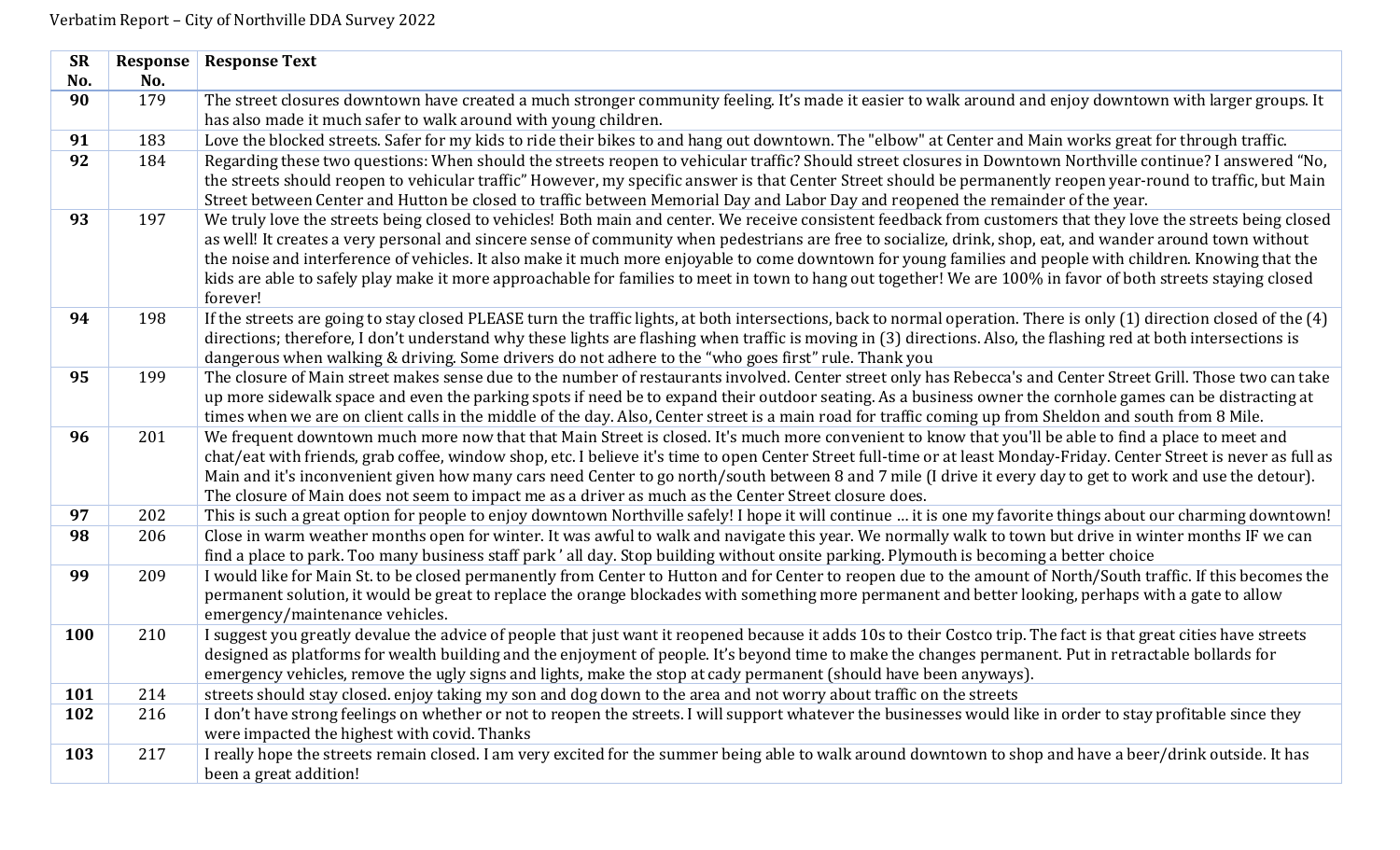| <b>SR</b>  | Response | <b>Response Text</b>                                                                                                                                                                                                                                                                                                                                                                                                                                                                                                                                                                  |
|------------|----------|---------------------------------------------------------------------------------------------------------------------------------------------------------------------------------------------------------------------------------------------------------------------------------------------------------------------------------------------------------------------------------------------------------------------------------------------------------------------------------------------------------------------------------------------------------------------------------------|
| No.        | No.      |                                                                                                                                                                                                                                                                                                                                                                                                                                                                                                                                                                                       |
| 104        | 219      | Keep the streets closed- make Northville interesting and fun                                                                                                                                                                                                                                                                                                                                                                                                                                                                                                                          |
| 105        | 220      | We come to town so much more because of the social district. Please keep it going! :)                                                                                                                                                                                                                                                                                                                                                                                                                                                                                                 |
| 106        | 226      | If the streets continue to be closed to vehicular traffic, an investment should be made in making the road blocks more attractive. The car and signage at the                                                                                                                                                                                                                                                                                                                                                                                                                         |
|            |          | intersection of center and main is very unattractive, we can do better.                                                                                                                                                                                                                                                                                                                                                                                                                                                                                                               |
| 107        | 232      | Time to open up                                                                                                                                                                                                                                                                                                                                                                                                                                                                                                                                                                       |
| 108        | 236      | Love how the current set up is! It helps bring the community together and we're the only city around that offers this! Love it!                                                                                                                                                                                                                                                                                                                                                                                                                                                       |
| 109        | 237      | I think it is time to reopen the streets to vehicular traffic, but I am for using the parking on both Main and Center for outdoor dining as was the procedure prior<br>to COVID. Thank you.                                                                                                                                                                                                                                                                                                                                                                                           |
| 110        | 242      | Originally, I liked the idea of street closures. I found the street closure more of a headache. It is difficult getting around. Shopping, hair etc. Farmer's Market is<br>coming next month and it will be a challenge to get around. We all love the beginning of summer and the market, just have to be careful walking with the<br>traffic. We need the streets opened up in my opinion. I hope the farmers market can move to the former Ford dealer site on 7 Mile. Keep us on the mailing list.<br>Thank you.                                                                   |
| 111        | 248      | I live in downtown Howell. We came to Northville from Howell because of all of the outdoor activities available. There's nothing like it around. Instead of<br>spending our money in Howell, we spent it there.                                                                                                                                                                                                                                                                                                                                                                       |
| 112        | 250      | I think the street closures make the downtown area safer and easier to take family, especially children. It also gives a sense of community like all the<br>businesses are on family. When the streets are open people drive through the area too quickly.                                                                                                                                                                                                                                                                                                                            |
| 113        | 256      | Main Street is a beautiful area both for those walking and especially those driving. It should be open for vehicular traffic.                                                                                                                                                                                                                                                                                                                                                                                                                                                         |
| 114        | 261      | With the construction at the corner of Dunlap/Center, it does not make sense to keep Center St. closed. It's just too messy at that corner. Keeping Main St                                                                                                                                                                                                                                                                                                                                                                                                                           |
|            |          | closed from Hutton to Center makes sense, because it expands the plaza area. I live on Dunlap, and I really do enjoy having pedestrian-only areas in downtown.                                                                                                                                                                                                                                                                                                                                                                                                                        |
| 115        | 262      | It is so nice to be able to go downtown and walk around in the streets and eat outside and enjoy drinks. Since Covid I go into town at least once a week, prior to<br>Covid I would maybe go once a month. I think they should keep/extend the street closures permanently.                                                                                                                                                                                                                                                                                                           |
| 116        | 264      | Street closures are the only reason my family continues to frequent the downtown area. Additionally, I know many friends who now come to Northville<br>specifically because they can walk with families and shop in a better atmosphere than a car lined, car filled dangerous street. It separates Northville from other<br>cities and their shopping areas. It's now what makes us special. That being said, the area in front of the Center Street Grille is a disaster. It looks awful.<br>Encourage businesses to utilize the space because people, especially families love it. |
| 117        | 265      | We thought it was great during Covid when the streets were closed to allow the restaurants to serve people outside, since they couldn't inside. But now that<br>normal dining has resumed, it's no longer needed, and to be honest with you it's just looking very messy.                                                                                                                                                                                                                                                                                                             |
| 118        | 269      | If the street do remain close which would be horribly sad then you must add handicapped parking to the corner of Main & Center and have a designated drop<br>off site. Then make the area much more handicapped accessible.                                                                                                                                                                                                                                                                                                                                                           |
| 119        | 270      | We are happy to keep the street closures. Given the fire Marshall no longer allows the heating of the outdoor structures - we would be fine with the closures to<br>go 4/1-10/31.                                                                                                                                                                                                                                                                                                                                                                                                     |
| <b>120</b> | 271      | Open Center Street to traffic. Close Main permanently and create more of a pedestrian mall. A concerted effort should occur to drive consistency in the outdoor<br>seating areas for restaurants. The ugly blockades along with the police cars at the ends of the closure needs to be removed as they clearly are an eyesore.                                                                                                                                                                                                                                                        |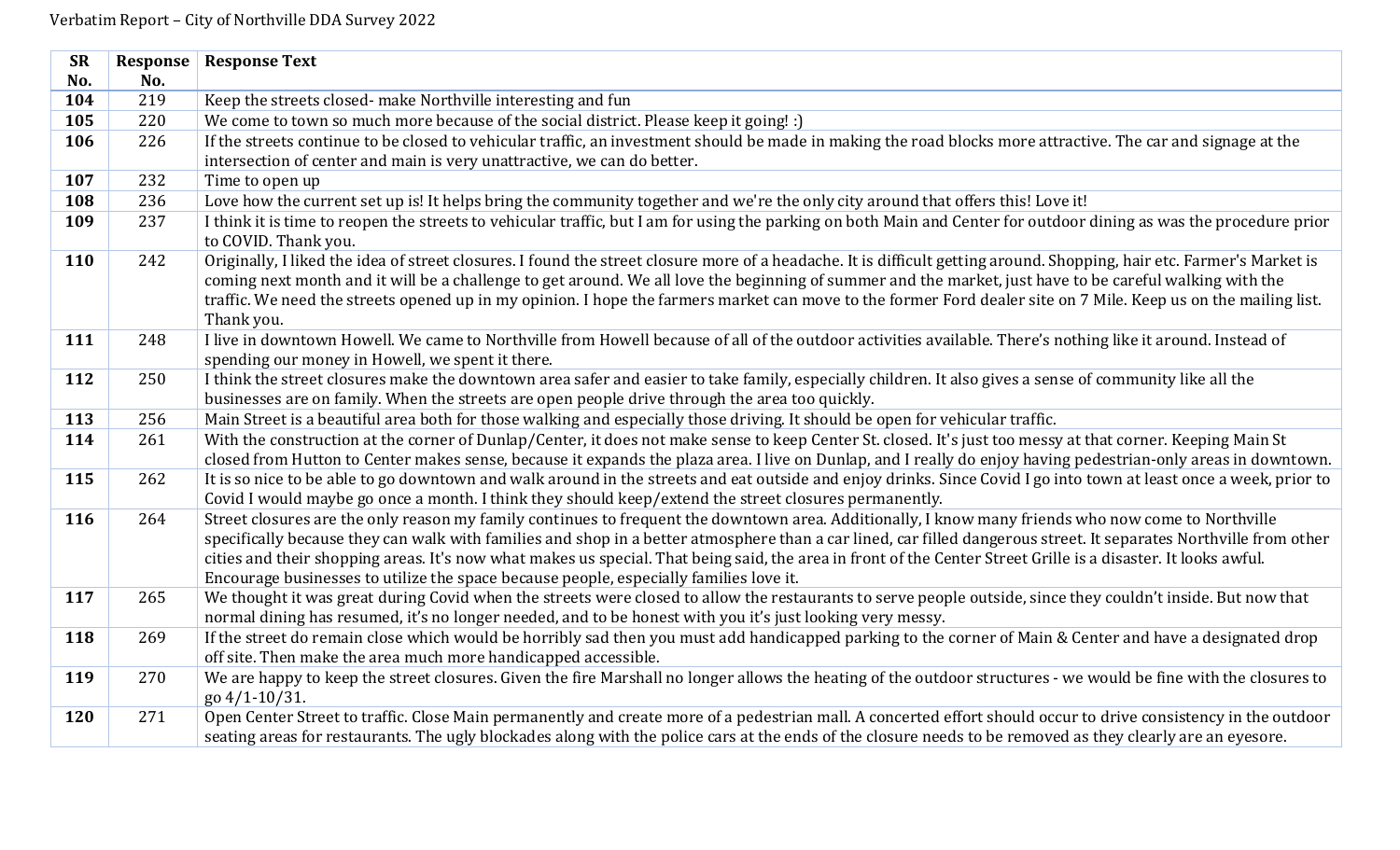| <b>SR</b> | Response | <b>Response Text</b>                                                                                                                                              |
|-----------|----------|-------------------------------------------------------------------------------------------------------------------------------------------------------------------|
| No.       | No.      |                                                                                                                                                                   |
| 121       | 272      | I would love to look at a more permanent set up for street closures and make the streets in the district walkable year round with ultimately looking to allow     |
|           |          | expansion of outdoor dining permanently. If there was no sunset on the ordinance, I would imagine restaurants would spend money on more permanent                 |
|           |          | (keeping within the spirit of outdoor dinning) heating, power, etc. Walkability for the masses would draw more people to town if done properly.                   |
| 122       | 273      | Enough is enough. Please re-open the streets immediately. Mask mandates are lifted now and it's a huge inconvenience for the streets to be closed.                |
| 123       | 275      | Center Street should be closed seasonally.                                                                                                                        |
| 124       | 280      | Northville isn't Northville anymore with these closures. I've lost touch with what stores and restaurants and businesses even exist. My spending in Northville    |
|           |          | has decreased drastically because I use a cane and walking from the lots to the shops and restaurants and back to parking is too difficult. Northville should be  |
|           |          | for everyone. Also, the barriers are unsightly. Between the barriers and empty tent structures, my family calls it "tent city" or "Hooverville." If, when we were |
|           |          | looking for a house, it looked like it does now, we wouldn't have even looked in Northville.                                                                      |
| 125       | 281      | Great idea of street closers.                                                                                                                                     |
| 126       | 282      | Covid is over. Let's get back to living like we should! No question, the use of the downtown streets has gone down steadily since closures started.               |
| 127       | 283      | Keep the streets closed and outdoor seating in the streets from May - Halloween, and then open the streets up entirely from November-April. It increased our      |
|           |          | visits to downtown in the summer months because the restaurants could handle more people eating outside and it was fun to walk around the downtown                |
|           |          | during the warm months, but we hardly ever see anyone using the outdoor seating during the colder weather.                                                        |
| 128       | 286      | Used to frequent downtown several times a week before the road closure. Now rarely go downtown. It is very difficult for a person with a walking disability.      |
|           |          | There is no close or handicapped parking on the west side of Main. When it is painful to walk you go where you can do the least amount. It is very sad I and      |
|           |          | many others can no longer enjoy our downtown.                                                                                                                     |
| 129       | 291      | We like the concept, but having Main and Center streets partially closed just doesn't work for car traffic. The streets are called "Main" and "Center" because    |
|           |          | they are important for traffic in the City. The Center street closure seems to be a bigger issue than the Main Street closure. We live on Orchard, so closing     |
|           |          | partially closing Main and Center street does not affect traffic on our street. But it must affect traffic for people living closer to downtown.                  |
| 130       | 293      | During the day the streets look abandoned. It's a sad sight. Bring back Northville as it once was. The restaurants should not be the be all and end all of the    |
|           |          | downtown area. The side streets should not be forced to carry the traffic load.                                                                                   |
| 131       | 295      | The closure of Center Street has added too much traffic to Beck. Not a suggestion, just an observation.                                                           |
| 132       | 297      | How are taxpayers compensated (financially) for handing over parts of streets (fenced off) to restaurants? Taxpayers are subsidizing these restaurants, they      |
|           |          | either should pay for the additional square feet on a lease basis or city dwellers should get a small break on their bills.                                       |
| 133       | 303      | Since other functions use the open area across from the clock, having Main Street closed would be beneficial during these functions; for example, music days.     |
|           |          | Howevere, Center Street should not be closed. If you research street closures in downtown areas, you will notice only streets in one direction are closed. Either |
|           |          | east/west or north/south; not both. The closures now cause traffic problems besides being ugly the way they are done.                                             |
| 134       | 307      | I believe the only closure should be Main between Center & Hutton Friday & Saturdays spring to fall. Center needs to be open. As a retail business owner and      |
|           |          | resident of downtown, the ONLY time the streets are busy is when weather is nice out. Parking is so limited with street closures. This past winter was            |
|           |          | particularly quiet. The streets are littered with garbage. And look messy and ugly with misc patio furniture strewn about. The closures do not help businesses    |
|           |          | in the cooler months, residents are eating inside now. Businesses customers need vehicle access to the roads.                                                     |
| 135       | 308      | The closure and outdoor seating was an emergency measure during COVID. Seating capacity in restaurants is back to 100%. Stop using our streets and tax            |
|           |          | dollars for extra restaurant seating. Give us our streets, parades, events and curbside parking back.                                                             |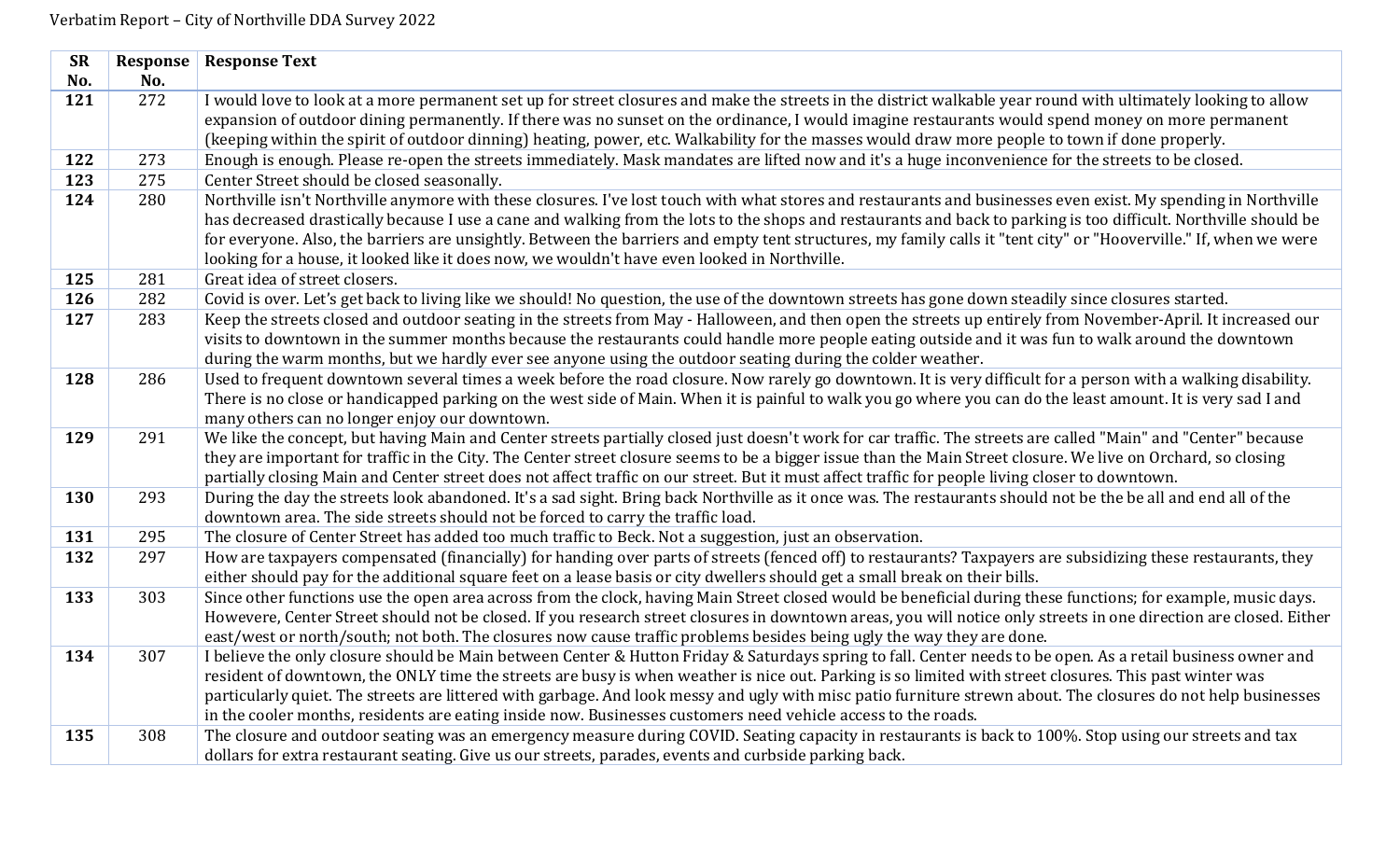| <b>SR</b> | Response | <b>Response Text</b>                                                                                                                                               |
|-----------|----------|--------------------------------------------------------------------------------------------------------------------------------------------------------------------|
| No.       | No.      |                                                                                                                                                                    |
| 136       | 311      | Closing the roads has made travel to downtown much more difficult. It pushes traffic on to neighboring roads that aren't designed for the traffic making things    |
|           |          | more dangerous for pedestrians. This has also accelerated the wear and tear on side streets. We used to go downtown as a family every Friday night for dinner      |
|           |          | but since the closures have started it just seems like more of a nuisance and not worth the hassle.                                                                |
| 137       | 312      | The closed off district is a draw toward the downtown area. Opening the streets is counter intuitive to the cities growth and downtown presence.                   |
| 138       | 314      | Open the roads. Restaurants are not open enough to utilize the area. Looks like a construction zone.                                                               |
| 139       | 316      | I have found the downtown experience to be immensely more enjoyable with the streets closed. I feel encouraged to walk around and visit more shops than I          |
|           |          | otherwise would normally. I also find the outdoor beverage/dining experiences to be a fantastic alternative during the pandemic because I have                     |
|           |          | immunocompromised family members in my house. The outdoor dining areas are the reason we visit northville on a weekly basis instead of Plymouth or other           |
|           |          | areas that have not adopted the same protocols. I would visit downtown less frequently than I do now if it reverts back to the previous "streets open" layout.     |
| 140       | 319      | I think that it is beyond the time to keep the streets closed as a resident I walk and run through downtown and it is extremely difficult to get around. As a home |
|           |          | owner I have seen increased traffic in my neighborhood with cars having to avoid the closure to get around to the communities to north of us. I is extremely       |
|           |          | frustrating in the morning with cars not obeying the law. (running stop lights, not looking at 4 way stop signs and not using turn signals.                        |
| 141       | 321      | Continue with activities for families and others utilizing the social district during soring summer and fall. As a downtown resident - much preferred to the fairs |
|           |          | and festivals of the past!                                                                                                                                         |
| 142       | 325      | We like the walkability of Main Street; however, having Center Street closed is not only a huge inconvenience for our family, but dangerous at times. We make      |
|           |          | several trips a day to Hillside, Amerman, and businesses north of Hutton. Wing Street is difficult to travel; many people do not know how to maneuver the          |
|           |          | somewhat narrow road, especially with parked vehicles on both sides of the street. There is also a lot of foot traffic, adding to the safety concerns. Add in the  |
|           |          | high number of vehicles just trying to get through town, and it is downright scary! Please, please, please - Center Street needs to open back up, not just for the |
|           |          | convenience, but for the safety!                                                                                                                                   |
| 143       | 328      | We have increased our visits downtown, probably 3 weekends a month. I also drive through downtown daily to and from work and do not find the street                |
|           |          | closures problematic at all. I would love to see Main closed and repurposed to have walking paths only. Center could likely be more limited in closures.           |
| 144       | 329      | I love downtown Northville! I think having the streets closed and allowing the alcohol walking section is a bigger pull to other communities to come               |
|           |          | downtown. In order to get to my home I have to continuously drive around the downtown area. This does not bother me in the least. I love the streets being         |
|           |          | closed and would hope that they would remain closed indefinitely.                                                                                                  |
| 145       | 332      | The two police cars that have been "parked" at Center and Main 'since the road closures look ridiculous/tacky. It's time to open the roads. I would frequent the   |
|           |          | restaurants on East Main (order carry out) during the week for dinner but can't park in front and run in. Also, handicap can't park in front of a business and     |
|           |          | run in to shop.                                                                                                                                                    |
| 146       | 337      | I have elderly friends who have been residents for decades. They feel closed out of the downtown area because the number of steps needed to get in the heart       |
|           |          | of downtown. They have been long time supporters of our community and businesses and should be allowed to park on the streets to get to their favorite             |
|           |          | stores and restaurants. I also personally have to go to my office after hours and the parking is insane to just drop in and grab something from my office on       |
|           |          | Friday night. Please open up the streets for parking.                                                                                                              |
| 147       | 338      | Would love more street vendors in the warmer months! That was such a cool option that seems to have stopped happening.                                             |
| 148       | 339      | It's dead in town during the day! We walk everyday and it's sad to see the lack of cars, people and stores open. When we do want to pick up a quick thing, like    |
|           |          | bread and drive over, it's hard to find a parking spot! We've basically stopped shopping in town.                                                                  |
| 149       | 341      | I 've observed more activity with the Social District. It attracts more visitors to support the retail component of the City.                                      |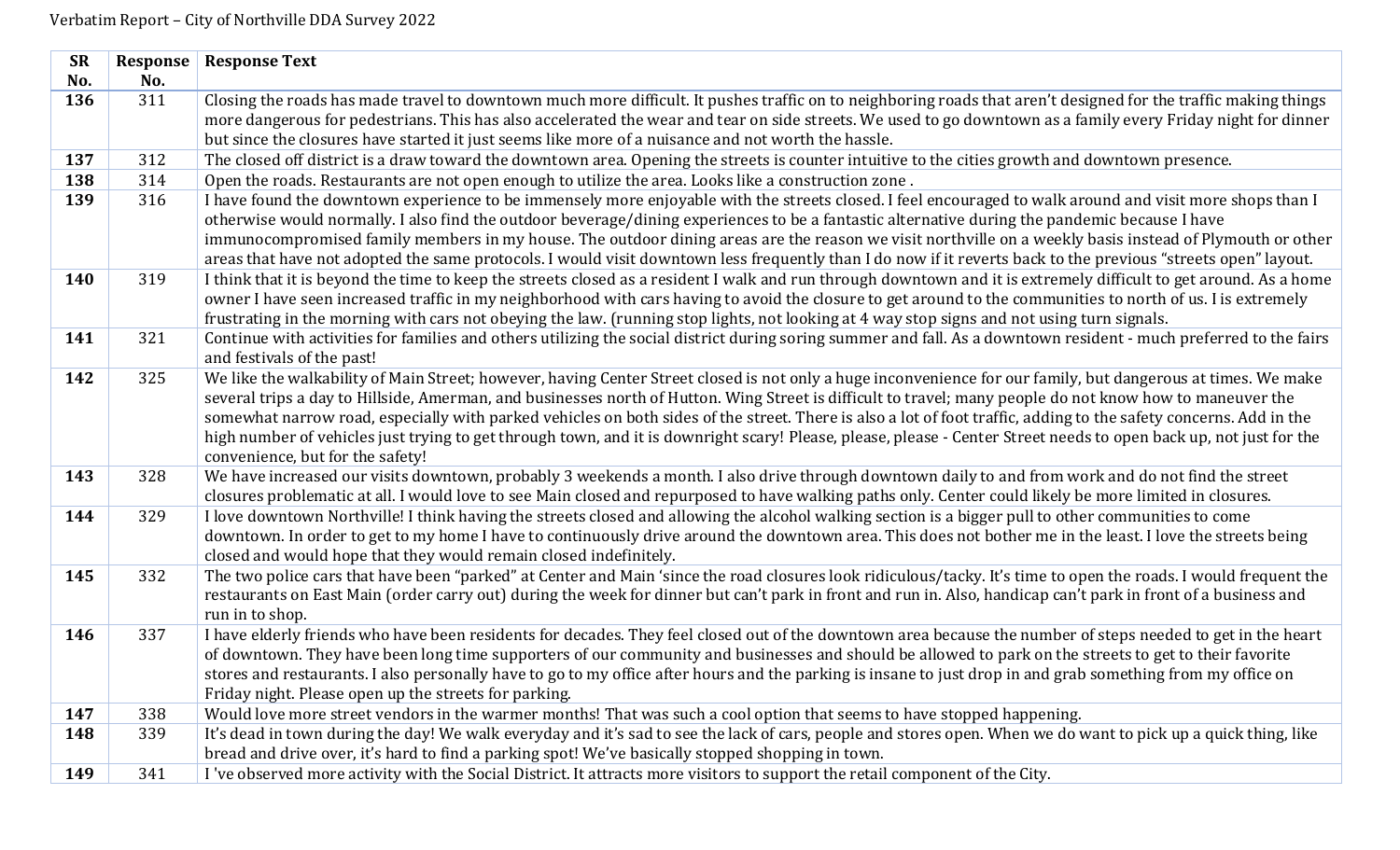| <b>SR</b>                              | Response                               | <b>Response Text</b>                                                                                                                                                                                                                                                                                                                                                                                                                                                                                                                                                                                                                                                                                                                                                                                                                                                                                                                                                                                                                                                                                                                                                                                                                                                                                                                                                                                                                                                                                                                                                                                                                                                                            |
|----------------------------------------|----------------------------------------|-------------------------------------------------------------------------------------------------------------------------------------------------------------------------------------------------------------------------------------------------------------------------------------------------------------------------------------------------------------------------------------------------------------------------------------------------------------------------------------------------------------------------------------------------------------------------------------------------------------------------------------------------------------------------------------------------------------------------------------------------------------------------------------------------------------------------------------------------------------------------------------------------------------------------------------------------------------------------------------------------------------------------------------------------------------------------------------------------------------------------------------------------------------------------------------------------------------------------------------------------------------------------------------------------------------------------------------------------------------------------------------------------------------------------------------------------------------------------------------------------------------------------------------------------------------------------------------------------------------------------------------------------------------------------------------------------|
| No.                                    | No.                                    |                                                                                                                                                                                                                                                                                                                                                                                                                                                                                                                                                                                                                                                                                                                                                                                                                                                                                                                                                                                                                                                                                                                                                                                                                                                                                                                                                                                                                                                                                                                                                                                                                                                                                                 |
| 150                                    | 344                                    | Everyone I know, city business owner, city resident and township residents love the streets being closed and the social district. I also know lots of people from                                                                                                                                                                                                                                                                                                                                                                                                                                                                                                                                                                                                                                                                                                                                                                                                                                                                                                                                                                                                                                                                                                                                                                                                                                                                                                                                                                                                                                                                                                                               |
|                                        |                                        | outside of Northville that are coming into Northville more frequently do to the social district and streets being blocked off                                                                                                                                                                                                                                                                                                                                                                                                                                                                                                                                                                                                                                                                                                                                                                                                                                                                                                                                                                                                                                                                                                                                                                                                                                                                                                                                                                                                                                                                                                                                                                   |
| 151                                    | 348                                    | Street Closure is completely unnecessary now. Additionally the closure looks terrible. Looks like a construction zone and completely unattractive for                                                                                                                                                                                                                                                                                                                                                                                                                                                                                                                                                                                                                                                                                                                                                                                                                                                                                                                                                                                                                                                                                                                                                                                                                                                                                                                                                                                                                                                                                                                                           |
|                                        |                                        | Northville.                                                                                                                                                                                                                                                                                                                                                                                                                                                                                                                                                                                                                                                                                                                                                                                                                                                                                                                                                                                                                                                                                                                                                                                                                                                                                                                                                                                                                                                                                                                                                                                                                                                                                     |
| 152                                    | 349                                    | I would like more information on whether the businesses are in favor of keeping the streets closed. Can we see a similar survey with just the businesses and                                                                                                                                                                                                                                                                                                                                                                                                                                                                                                                                                                                                                                                                                                                                                                                                                                                                                                                                                                                                                                                                                                                                                                                                                                                                                                                                                                                                                                                                                                                                    |
|                                        |                                        | publish the results in the City newsletter?                                                                                                                                                                                                                                                                                                                                                                                                                                                                                                                                                                                                                                                                                                                                                                                                                                                                                                                                                                                                                                                                                                                                                                                                                                                                                                                                                                                                                                                                                                                                                                                                                                                     |
| 153                                    | 351                                    | More live music                                                                                                                                                                                                                                                                                                                                                                                                                                                                                                                                                                                                                                                                                                                                                                                                                                                                                                                                                                                                                                                                                                                                                                                                                                                                                                                                                                                                                                                                                                                                                                                                                                                                                 |
| 154                                    | 358                                    | I think we have moved past the time to keep the streets closed. It's an eyesore and it just seems it's time to get back to business as usual. It's a bummer to drive<br>by and look at the condition of our downtown.                                                                                                                                                                                                                                                                                                                                                                                                                                                                                                                                                                                                                                                                                                                                                                                                                                                                                                                                                                                                                                                                                                                                                                                                                                                                                                                                                                                                                                                                           |
| 155                                    | 360                                    | I think the closures should be permanent and more aesthetically pleasing barriers should be erected.                                                                                                                                                                                                                                                                                                                                                                                                                                                                                                                                                                                                                                                                                                                                                                                                                                                                                                                                                                                                                                                                                                                                                                                                                                                                                                                                                                                                                                                                                                                                                                                            |
| 156                                    | 362                                    | Need to create more special events to spice up the area. Concerts, drumming circles, events/activities.                                                                                                                                                                                                                                                                                                                                                                                                                                                                                                                                                                                                                                                                                                                                                                                                                                                                                                                                                                                                                                                                                                                                                                                                                                                                                                                                                                                                                                                                                                                                                                                         |
| 157                                    | 369                                    | More attractive barricades at the closure points would really help! Although its been two years, the streets are still closed with old police cars and orange                                                                                                                                                                                                                                                                                                                                                                                                                                                                                                                                                                                                                                                                                                                                                                                                                                                                                                                                                                                                                                                                                                                                                                                                                                                                                                                                                                                                                                                                                                                                   |
|                                        |                                        | barrels, so that it looks like it was just done the night before. If it is decided that that downtown Northville will be continuousLy pedestrianized, let's at least                                                                                                                                                                                                                                                                                                                                                                                                                                                                                                                                                                                                                                                                                                                                                                                                                                                                                                                                                                                                                                                                                                                                                                                                                                                                                                                                                                                                                                                                                                                            |
|                                        |                                        | make it attractive. A design theme for the outdoor shelters would also make downtown much more attractive.                                                                                                                                                                                                                                                                                                                                                                                                                                                                                                                                                                                                                                                                                                                                                                                                                                                                                                                                                                                                                                                                                                                                                                                                                                                                                                                                                                                                                                                                                                                                                                                      |
| 158                                    | 374                                    | I love the outdoor spaces in the nice weather. I don't think anyone uses them in the cold months.                                                                                                                                                                                                                                                                                                                                                                                                                                                                                                                                                                                                                                                                                                                                                                                                                                                                                                                                                                                                                                                                                                                                                                                                                                                                                                                                                                                                                                                                                                                                                                                               |
| 159                                    | 375                                    | This has made going out to eat downtown much better - more capacity at otherwise small spots. We choose downtown Northville because we have such a nice                                                                                                                                                                                                                                                                                                                                                                                                                                                                                                                                                                                                                                                                                                                                                                                                                                                                                                                                                                                                                                                                                                                                                                                                                                                                                                                                                                                                                                                                                                                                         |
|                                        |                                        | area to wait for tables now with the streets closed.                                                                                                                                                                                                                                                                                                                                                                                                                                                                                                                                                                                                                                                                                                                                                                                                                                                                                                                                                                                                                                                                                                                                                                                                                                                                                                                                                                                                                                                                                                                                                                                                                                            |
| <b>160</b>                             | 377                                    | We love the streets being closed! It makes downtown more special and fun!                                                                                                                                                                                                                                                                                                                                                                                                                                                                                                                                                                                                                                                                                                                                                                                                                                                                                                                                                                                                                                                                                                                                                                                                                                                                                                                                                                                                                                                                                                                                                                                                                       |
| 161                                    | 378                                    | Center St. from Main to Dunlap could be closed on summer weekends and on certain seasonal weekends when there's a planned event and throughout                                                                                                                                                                                                                                                                                                                                                                                                                                                                                                                                                                                                                                                                                                                                                                                                                                                                                                                                                                                                                                                                                                                                                                                                                                                                                                                                                                                                                                                                                                                                                  |
|                                        |                                        | December (to stimulate holiday shopping and safety). I would like to see the permanent closure of Main St. between Center and Hutton. It's already like a                                                                                                                                                                                                                                                                                                                                                                                                                                                                                                                                                                                                                                                                                                                                                                                                                                                                                                                                                                                                                                                                                                                                                                                                                                                                                                                                                                                                                                                                                                                                       |
|                                        |                                        | natural plaza with the pavilion and flowers. It's definitely a draw for people from in town and from other cities. Maybe bring back the horse-drawn carriages                                                                                                                                                                                                                                                                                                                                                                                                                                                                                                                                                                                                                                                                                                                                                                                                                                                                                                                                                                                                                                                                                                                                                                                                                                                                                                                                                                                                                                                                                                                                   |
|                                        |                                        | and take people through the Historic District.                                                                                                                                                                                                                                                                                                                                                                                                                                                                                                                                                                                                                                                                                                                                                                                                                                                                                                                                                                                                                                                                                                                                                                                                                                                                                                                                                                                                                                                                                                                                                                                                                                                  |
|                                        |                                        |                                                                                                                                                                                                                                                                                                                                                                                                                                                                                                                                                                                                                                                                                                                                                                                                                                                                                                                                                                                                                                                                                                                                                                                                                                                                                                                                                                                                                                                                                                                                                                                                                                                                                                 |
|                                        |                                        |                                                                                                                                                                                                                                                                                                                                                                                                                                                                                                                                                                                                                                                                                                                                                                                                                                                                                                                                                                                                                                                                                                                                                                                                                                                                                                                                                                                                                                                                                                                                                                                                                                                                                                 |
|                                        |                                        |                                                                                                                                                                                                                                                                                                                                                                                                                                                                                                                                                                                                                                                                                                                                                                                                                                                                                                                                                                                                                                                                                                                                                                                                                                                                                                                                                                                                                                                                                                                                                                                                                                                                                                 |
|                                        |                                        |                                                                                                                                                                                                                                                                                                                                                                                                                                                                                                                                                                                                                                                                                                                                                                                                                                                                                                                                                                                                                                                                                                                                                                                                                                                                                                                                                                                                                                                                                                                                                                                                                                                                                                 |
|                                        |                                        |                                                                                                                                                                                                                                                                                                                                                                                                                                                                                                                                                                                                                                                                                                                                                                                                                                                                                                                                                                                                                                                                                                                                                                                                                                                                                                                                                                                                                                                                                                                                                                                                                                                                                                 |
|                                        |                                        |                                                                                                                                                                                                                                                                                                                                                                                                                                                                                                                                                                                                                                                                                                                                                                                                                                                                                                                                                                                                                                                                                                                                                                                                                                                                                                                                                                                                                                                                                                                                                                                                                                                                                                 |
|                                        |                                        |                                                                                                                                                                                                                                                                                                                                                                                                                                                                                                                                                                                                                                                                                                                                                                                                                                                                                                                                                                                                                                                                                                                                                                                                                                                                                                                                                                                                                                                                                                                                                                                                                                                                                                 |
|                                        |                                        |                                                                                                                                                                                                                                                                                                                                                                                                                                                                                                                                                                                                                                                                                                                                                                                                                                                                                                                                                                                                                                                                                                                                                                                                                                                                                                                                                                                                                                                                                                                                                                                                                                                                                                 |
|                                        |                                        |                                                                                                                                                                                                                                                                                                                                                                                                                                                                                                                                                                                                                                                                                                                                                                                                                                                                                                                                                                                                                                                                                                                                                                                                                                                                                                                                                                                                                                                                                                                                                                                                                                                                                                 |
|                                        |                                        |                                                                                                                                                                                                                                                                                                                                                                                                                                                                                                                                                                                                                                                                                                                                                                                                                                                                                                                                                                                                                                                                                                                                                                                                                                                                                                                                                                                                                                                                                                                                                                                                                                                                                                 |
|                                        |                                        |                                                                                                                                                                                                                                                                                                                                                                                                                                                                                                                                                                                                                                                                                                                                                                                                                                                                                                                                                                                                                                                                                                                                                                                                                                                                                                                                                                                                                                                                                                                                                                                                                                                                                                 |
|                                        |                                        |                                                                                                                                                                                                                                                                                                                                                                                                                                                                                                                                                                                                                                                                                                                                                                                                                                                                                                                                                                                                                                                                                                                                                                                                                                                                                                                                                                                                                                                                                                                                                                                                                                                                                                 |
| 162<br>163<br>164<br>165<br>166<br>167 | 385<br>387<br>388<br>390<br>391<br>392 | This was somewhat of a good idea for the first summer of the Virus, except placing germ spreading games for all to use all over the place. That was and still is<br>extremely counterintuitive!! But the next year and anywhere on from now with restrictions gone it's ludicrous to continue on this path. We are a City with<br>streets, not a park for kids and dogs to play in. Streets are made for cars and in this tiny City we only have the two streets to begin with, use them. Y'all have<br>placed a serious undue burden on the other streets around town to circumvent these two main arteries and that has caused far more blocked up traffic, road<br>rangers, and accidents! Open our streets now, it's a year overdue!<br>Love the outdoor aspect. It makes us unique and a destination worth going to. Please don't change that. If anything keep improving it but please don't go<br>backwards<br>Feels so European and so much cuter!<br>I wish they would allow outdoor fire pits again! It was a wonderful addition, especially in the winter.<br>If there were more activities happening then leave closures. The restaurants seemed to have slowed down the outdoor seating.<br>I'm so tired of seeing the ugliness that downtown Northville has become. Barriers, fences and random tables/chairs in the street make it look like Shantytown.<br>I was all for the Social District when we had closed indoor dining due to Covid but that time has passed and it's time for the city to re-open Northville.<br>Plymouth has not lost their bustling downtown--my husband and I were just there Friday night because we can't stand the depressing streets of downtown |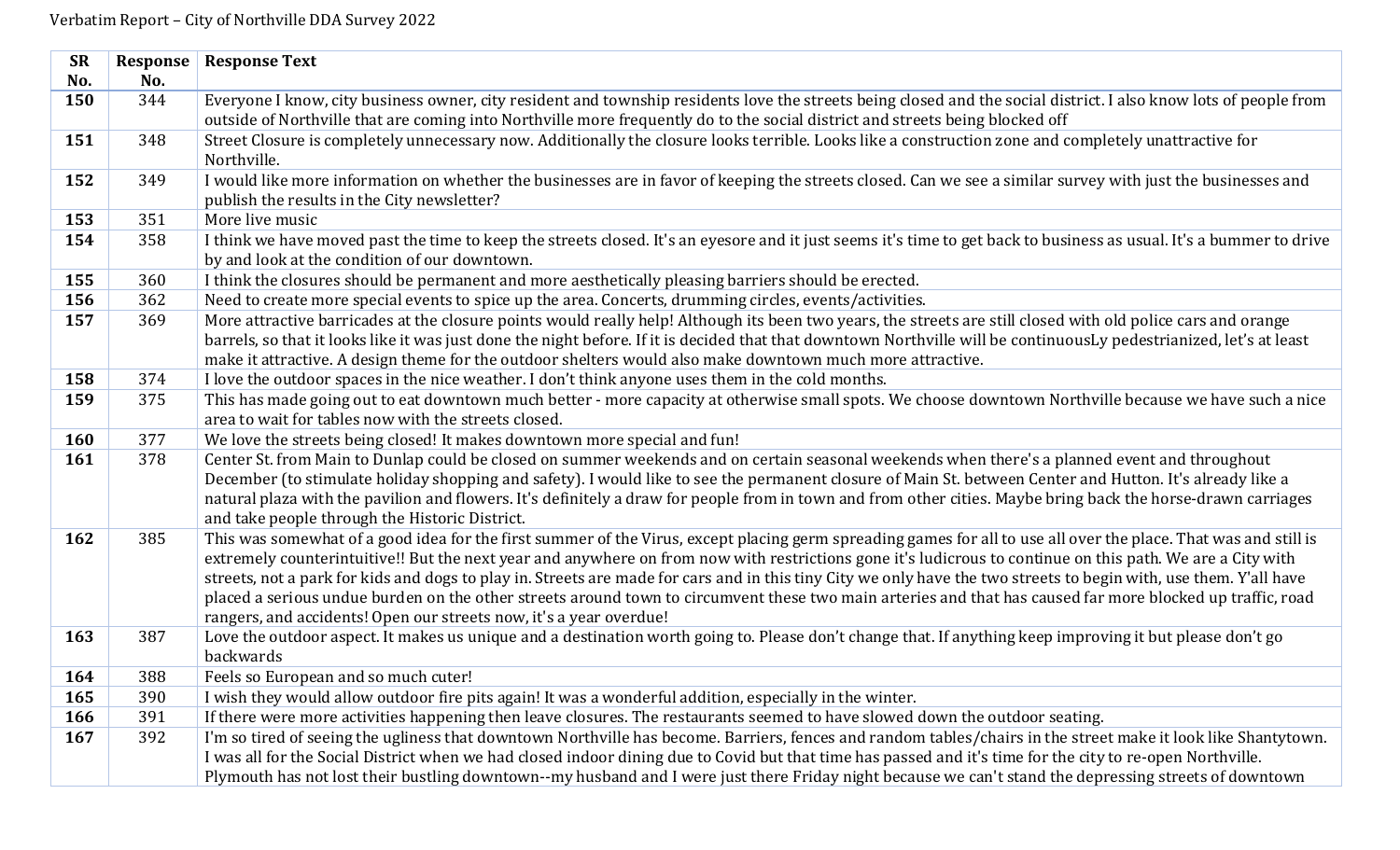| <b>SR</b>  | Response | <b>Response Text</b>                                                                                                                                                                                                                                                                                                                                                                                                                                                                                                                                                                                                                                                                                                          |
|------------|----------|-------------------------------------------------------------------------------------------------------------------------------------------------------------------------------------------------------------------------------------------------------------------------------------------------------------------------------------------------------------------------------------------------------------------------------------------------------------------------------------------------------------------------------------------------------------------------------------------------------------------------------------------------------------------------------------------------------------------------------|
| No.        | No.      |                                                                                                                                                                                                                                                                                                                                                                                                                                                                                                                                                                                                                                                                                                                               |
|            |          | (which if they're occupied at all it's only on a Friday or Saturday night). We need to reopen and get our downtown back on track with traffic, vibrancy and<br>LIFE!!!                                                                                                                                                                                                                                                                                                                                                                                                                                                                                                                                                        |
| 168        | 393      | If the businesses on Center between Cady and Main and on Main between Center and Wing are open to having those streets closed as well, I think this would                                                                                                                                                                                                                                                                                                                                                                                                                                                                                                                                                                     |
|            |          | be a good addition to the closures.                                                                                                                                                                                                                                                                                                                                                                                                                                                                                                                                                                                                                                                                                           |
| 169        | 395      | My visits to downtown have diminished greatly since the closure. I don't even really know what stores/restaurants are downtown anymore because I haven't<br>been able to drive by and keep in touch. I think for a small percentage of the population who like a shopping mall style experience, the closure may be<br>preferable, but it's really harmful to the businesses in terms of blocking street advertising and reducing customer access. I am, however, fully supportive of<br>street closures during the summer months on weekends only. This provides traffic to businesses and retains important street advertising, while still creating<br>the fun, community atmosphere during the busiest parts of the year. |
| 170        | 397      | Closing 2 streets for vehicles is not a big deal for cars, but it is a very big deal for pedestrians, who can now enjoy our beautiful downtown without the need to<br>be among vehicles.                                                                                                                                                                                                                                                                                                                                                                                                                                                                                                                                      |
| 171        | 402      | What bothers me most is that the outdoor covered structures sit vacant since most restaurants are closed until 4 or 5 p.m. so closing the street to look at<br>vacant structures is not the most visually appealing. Further now that restaurants do not have severe occupancy restrictions. do the really need the additional<br>space? A few tables seems appropriate but this now excessive.                                                                                                                                                                                                                                                                                                                               |
| 172        | 406      | I have been a resident of the township for 25 years. In my estimation the downtown has never thrived more nor been more family friendly than during these<br>past two years. It's not just for the restaurants it's for the community to be able to come together. Often times north is overlooked because it's a small<br>downtown however when Covid hit the small downtown was to our advantage. Surrounding communities like Novi Lavonia Plymouth could not replicate what<br>we had in Northville. And we need to keep it going not just for the business purposes but for the community                                                                                                                                |
| 173        | 409      | If left closed, could you at least make the barricades look nicer. replace with a banner or signage of detour or upcoming events or businesses.                                                                                                                                                                                                                                                                                                                                                                                                                                                                                                                                                                               |
| 174        | 417      | If the road closure continues, it would be nice to use moveable planters or something more aesthetically pleasing to block the roads.                                                                                                                                                                                                                                                                                                                                                                                                                                                                                                                                                                                         |
| 175        | 418      | I own a business in downtown Northville, ignorer for my business to grow we need to open the streets. Covid needs to end and we need to move on and live<br>our lives how we use too, get rid of the closure.                                                                                                                                                                                                                                                                                                                                                                                                                                                                                                                 |
| 176        | 422      | Even MORE outdoor seating options during peak season and holidays.                                                                                                                                                                                                                                                                                                                                                                                                                                                                                                                                                                                                                                                            |
| 177        | 429      | We need to open, the streets being closed are hurting all businesses not to mention it looks like nothing is going on in outgrown                                                                                                                                                                                                                                                                                                                                                                                                                                                                                                                                                                                             |
| 178        | 435      | The street closures, especially Main Street, has been amazing especially for the younger generation to be able to grab a drink and walk around with friends and<br>even looking in shops that they wouldn't normally go into because finding street parking is hard then walking to a spot for dinner! I believe the town will<br>continue to generate more revenue this way! Northville is a tiny town and having more walking space on the street is a huge thing in creating growth within<br>the existing town structure and brining the town together. I have grown up in the town and my mom was born and raised in this town and we love this type of<br>change.                                                       |
| 179        | 437      | Propose to have a more "attractive" street closure and eliminate the police cars. The banners definitely help, but potentially something a little more discrete<br>than the giant orange barriers behind them. The city of Birmingham has "poles" that can be raised and lowered into the street that offers the flexibility to<br>open/close the street as needed.                                                                                                                                                                                                                                                                                                                                                           |
| <b>180</b> | 438      | With diners being able to eat indoors, the need for outdoor spaces during the winter are no longer needed. The feel of the town is a bit dirty and messy. I feel<br>closing down one or both streets for the summers only would be ideal.                                                                                                                                                                                                                                                                                                                                                                                                                                                                                     |
| 181        | 442      | I believe it would make traffic movement easier if re-opened                                                                                                                                                                                                                                                                                                                                                                                                                                                                                                                                                                                                                                                                  |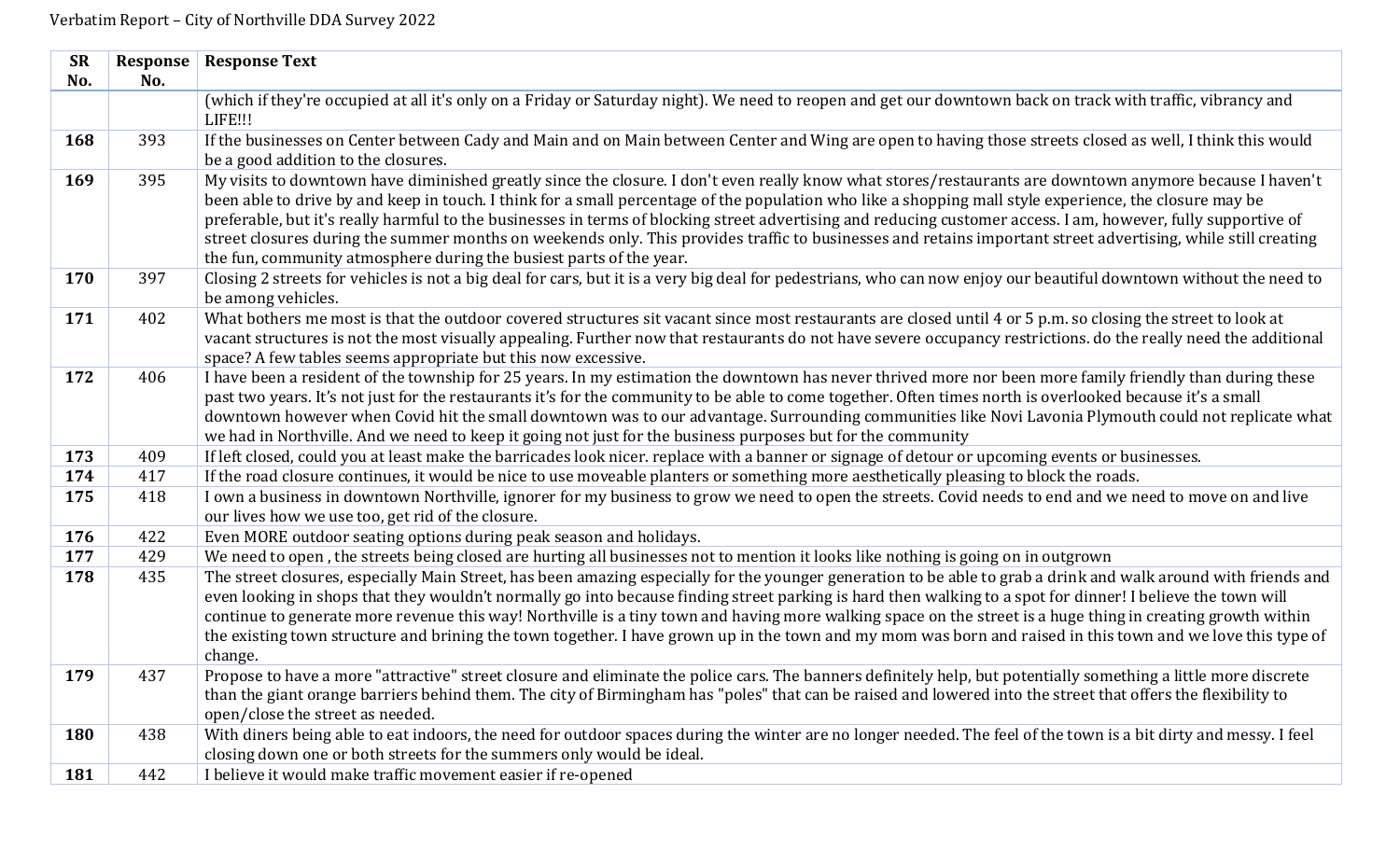| <b>SR</b> | Response | <b>Response Text</b>                                                                                                                                                                                                                                                                  |
|-----------|----------|---------------------------------------------------------------------------------------------------------------------------------------------------------------------------------------------------------------------------------------------------------------------------------------|
| No.       | No.      |                                                                                                                                                                                                                                                                                       |
| 182       | 445      | I love how the traffic is greatly reduced driving through town. Key benefit to all residents.                                                                                                                                                                                         |
| 183       | 452      | We disappointed that the outdoor structures were not used this winter as additional heated seating. Hopefully these can be reopened                                                                                                                                                   |
| 184       | 455      | There needs to better care and maintenance of the streets, sidewalks etc. The outdoor dining looks trashy at some of the places - they don't keep curbs swept                                                                                                                         |
|           |          | Holiday decor and plants left out way too long. The barricades are not attractive they plan to keep the roads closed                                                                                                                                                                  |
| 185       | 456      | lets make Northville a walkable downtown. Make us unique else we can be another Plymouth or Birmingham. There is enough parking behind most stores.                                                                                                                                   |
|           |          | parking in front of the stores just meant leaving cars on and more pollution with everyone circling around for parking. most people are terrible with side                                                                                                                            |
|           |          | parking anyways !                                                                                                                                                                                                                                                                     |
| 186       | 459      | Only close Main street                                                                                                                                                                                                                                                                |
| 187       | 460      | We shop and dine in Northville regularly. Even if we are driving though to get to Plymouth (relatives) going around is no problem for us. We enjoy walking<br>around town and in warm weather eating outside. We know it takes away some parking spaces but that has not impacted us. |
| 188       | 461      | My family moved to the area during the pandemic, and compared Northville with surrounding towns and neighborhoods when we considered where we                                                                                                                                         |
|           |          | wanted to live, work, and raise our kids. (We have three in Northville schools now.) northville won our hearts because of the walkability of downtown, which is                                                                                                                       |
|           |          | kid-friendly, engaging, and encourages socializing and meeting new people. And as new residents, we have found this so inviting and welcoming! We have                                                                                                                                |
|           |          | taken our kids downtown for events at each holiday, and love how thoughtful the activities have been. The social district is attractive to new residents and                                                                                                                          |
|           |          | families, and all ages, and is accessible. It would be a shame to lose.                                                                                                                                                                                                               |
| 189       | 462      | The outdoor area is great. Restaurants are busier during events and weekends. The outdoor area gives them more space to serve more people. Great that you                                                                                                                             |
|           |          | can buy a drink and walk around and shop while waiting for your table.                                                                                                                                                                                                                |
| 190       | 469      | Since the closures I have not gone to any establishment in the 'middle of the block', even to shop.                                                                                                                                                                                   |
| 191       | 470      | It is so nice to be able to take my 3 little kids downtown and not have to worry about them being hit by a car. I love the walk ability of Northville!                                                                                                                                |
| 192       | 471      | Street closures served its purpose during Covid, nice being able to be outside. During winter and now people are eating inside restaurants not utilizing outside                                                                                                                      |
|           |          | seating. Streets look bad with tables and heaters sitting with snow in them, looks like a storage area. Barricades look bad too, especially with construction                                                                                                                         |
|           |          | going on at the exchange and old Tuscan Cafe. Should call the town Junkville not Northville, it looks so junky compared to Plymouth and Farmington. We have                                                                                                                           |
|           |          | much more to offer and people are taking their business to surrounding towns. PLEASE OPEN THE STREET!!                                                                                                                                                                                |
| 193       | 474      | There is NO reason for the There is NO reason for the Downtown to continue to be closed down!! It has already served it's purpose during the outbreak. That is                                                                                                                        |
|           |          | OVER! Downtown looks like a poor rundown city as of now! Visiting friends remarked that they are sad for us as their cities have moved on. Get with the times                                                                                                                         |
|           |          | Northville!                                                                                                                                                                                                                                                                           |
| 194       | 475      | We avoid downtown shopping due to closures.                                                                                                                                                                                                                                           |
| 195       | 478      | We absolutely love the social district and think it's been wonderful for the city of Northville                                                                                                                                                                                       |
| 196       | 479      | Remove unsightly barriers. Businesses should not be allowed to serve in streets unless they are paying extra taxes to do so and voted on by the local residents,                                                                                                                      |
|           |          | not township. My tax dollars should allow me to drive through town, Center street, to get to/from home in a straight path. I am very tired of going around the                                                                                                                        |
|           |          | city numerous times daily. Makes me not want to pull over and eat/shop.                                                                                                                                                                                                               |
| 197       | 480      | No reason to keep Center street closed - only one restaurant. Keep main closed permanantly.                                                                                                                                                                                           |
| 198       | 483      | I have enjoyed the entire vibe downtown with shopping, eating and entire atmosphere MORE since the road closures. This is what a small town looks & feels                                                                                                                             |
|           |          | like.                                                                                                                                                                                                                                                                                 |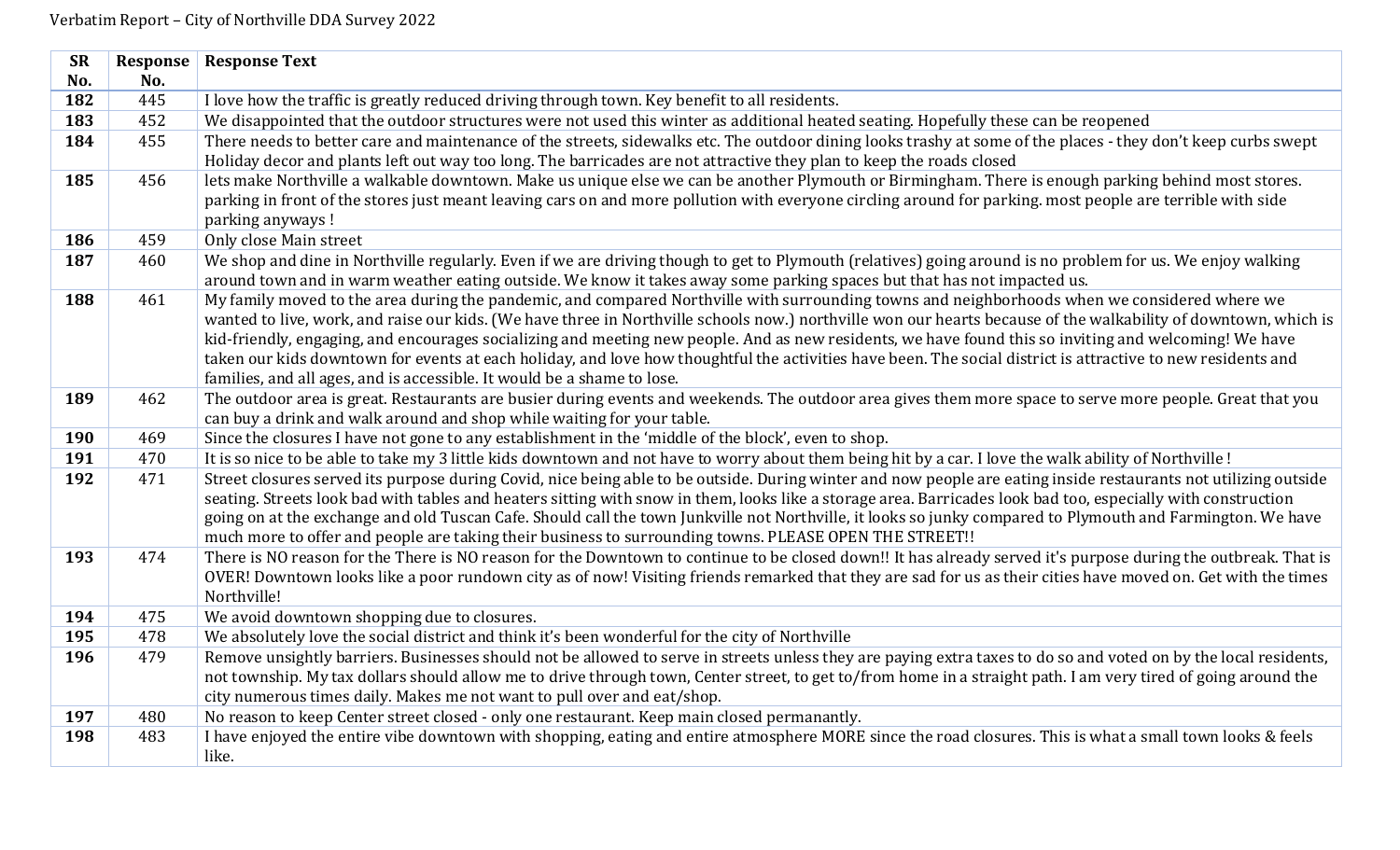| <b>SR</b> | Response | <b>Response Text</b>                                                                                                                                                                                                                                                                                                                                                                                                                                                                                                                                                                                                                                                                                                                    |
|-----------|----------|-----------------------------------------------------------------------------------------------------------------------------------------------------------------------------------------------------------------------------------------------------------------------------------------------------------------------------------------------------------------------------------------------------------------------------------------------------------------------------------------------------------------------------------------------------------------------------------------------------------------------------------------------------------------------------------------------------------------------------------------|
| No.       | No.      |                                                                                                                                                                                                                                                                                                                                                                                                                                                                                                                                                                                                                                                                                                                                         |
| 199       | 485      | My husband and I cannot use the restaurant on Main Street as he cannot walk and I cannot drop him off I also find it it's harder to shop the businesses on<br>Main Street.                                                                                                                                                                                                                                                                                                                                                                                                                                                                                                                                                              |
| 200       | 487      | I would support keeping main closed between Center and Hutton, but then allowing Center to close on evenings and weekend during the busy warm season.                                                                                                                                                                                                                                                                                                                                                                                                                                                                                                                                                                                   |
|           |          | The social district has made enjoying downtown easier and safer for our family and kids, especially. The interruption to driving is annoying sometimes but<br>we're used to it now.                                                                                                                                                                                                                                                                                                                                                                                                                                                                                                                                                     |
| 201       | 488      | We visit more frequently with the streets closed, as it is much easier and safer to visit multiple establishments with our young children.                                                                                                                                                                                                                                                                                                                                                                                                                                                                                                                                                                                              |
| 202       | 489      | There was a time for the social district in response to a mandatory (State of MI) government shut down. It is well past that time. Other social districts<br>throughout the state are open and thriving without road closures. I have visited many of them. Northville appears to be stuck/frozen in Covid. I proudly visit<br>downtown daily for business transactions and personal use. There are never visitors in town. In a weeks time I may see a dozen people - at varied times. I've<br>personally experienced the bleakness of the road closures and am puzzled by anything to the contrary. Just because someone says it's thriving doesn't mean it<br>is. I am happy to share my personal experience with anyone interested. |
| 203       | 490      | We need a North/South route thru town. We need to take street parking off several of the streets used to bypass downtown if we are going to keep it closed. It<br>is to tight for two way traffic and parking especially in the winter/snow. I also feel sorry for the neighborhoods who have cars going thru to get around it. If<br>streets where residential areas were blocked to thru traffic it would help in those residential areas. Speed bumps are needed anyway on many of the<br>downtown residential areas anyway. We have very fast traffic traveling towards OLV and South on Orchard daily.                                                                                                                             |
| 204       | 491      | Downtown closures really interrupt flow of traffic.                                                                                                                                                                                                                                                                                                                                                                                                                                                                                                                                                                                                                                                                                     |
| 205       | 492      | If it's going to continue, something needs to be done about the way it looks. The big orange blockades are an eyesore.                                                                                                                                                                                                                                                                                                                                                                                                                                                                                                                                                                                                                  |
| 206       | 496      | I would love to see music and bonfires back again.                                                                                                                                                                                                                                                                                                                                                                                                                                                                                                                                                                                                                                                                                      |
| 207       | 497      | Nicer baracades                                                                                                                                                                                                                                                                                                                                                                                                                                                                                                                                                                                                                                                                                                                         |
| 208       | 499      | I am somewhat physically restricted, and parking then walking to the restraunts is difficult for me. Therefore, I avoid some of the locations because of the<br>walking difficulty                                                                                                                                                                                                                                                                                                                                                                                                                                                                                                                                                      |
| 209       | 500      | All of our employees would like to see Main Street closed to traffic. If the city can maintain a clean and visually appealing setting. It's awesome when there are<br>people walking around with their families in a safe environment where they can shop and dine with no risk of oncoming vehicles, a little taste of a European<br>small town setting, which makes Downtown Northville a unique destination. Center Street should be always open to people driving by so they can see the cool<br>stuff happening in Northville. There is only one restaurant that will be effective, Center Street Grill. But they have plenty of sidewalk space to expand their<br>outdoor dining. Rebecca's only uses the sidewalk anyway.        |
| 210       | 504      | I like the idea of being able to enjoy the downtown area, restaurants and businesses without worrying about cars. I like being able to walk downtown at night<br>as well as my knowing my 8th grader can enjoy walking downtown with his buddies and not worrying about traffic. It adds charm and appeal. It's barely an<br>inconvenience to have to skirt around the perimeter.                                                                                                                                                                                                                                                                                                                                                       |
| 211       | 508      | I think the real stakeholders are the business owners. What do they want? How much did they spend for new structures, and did or will they be able to recover<br>such capital investment.                                                                                                                                                                                                                                                                                                                                                                                                                                                                                                                                               |
| 212       | 510      | If the vote is to keep our downtown streets closed, can you at least make it only for the summer? Can't see any reason to detour traffic Nov-April. Nobody is<br>eating outside. Kids don't need to play in the streets.                                                                                                                                                                                                                                                                                                                                                                                                                                                                                                                |
| 213       | 512      | I think the downtown needs to commit to the closure to vehicular traffic on Main and Center. We need to make permanent infrastructure decisions and<br>continue to have the social district. The downtown is much more pedestrian friendly for shoppers and diners alike. I also want to stress that those who                                                                                                                                                                                                                                                                                                                                                                                                                          |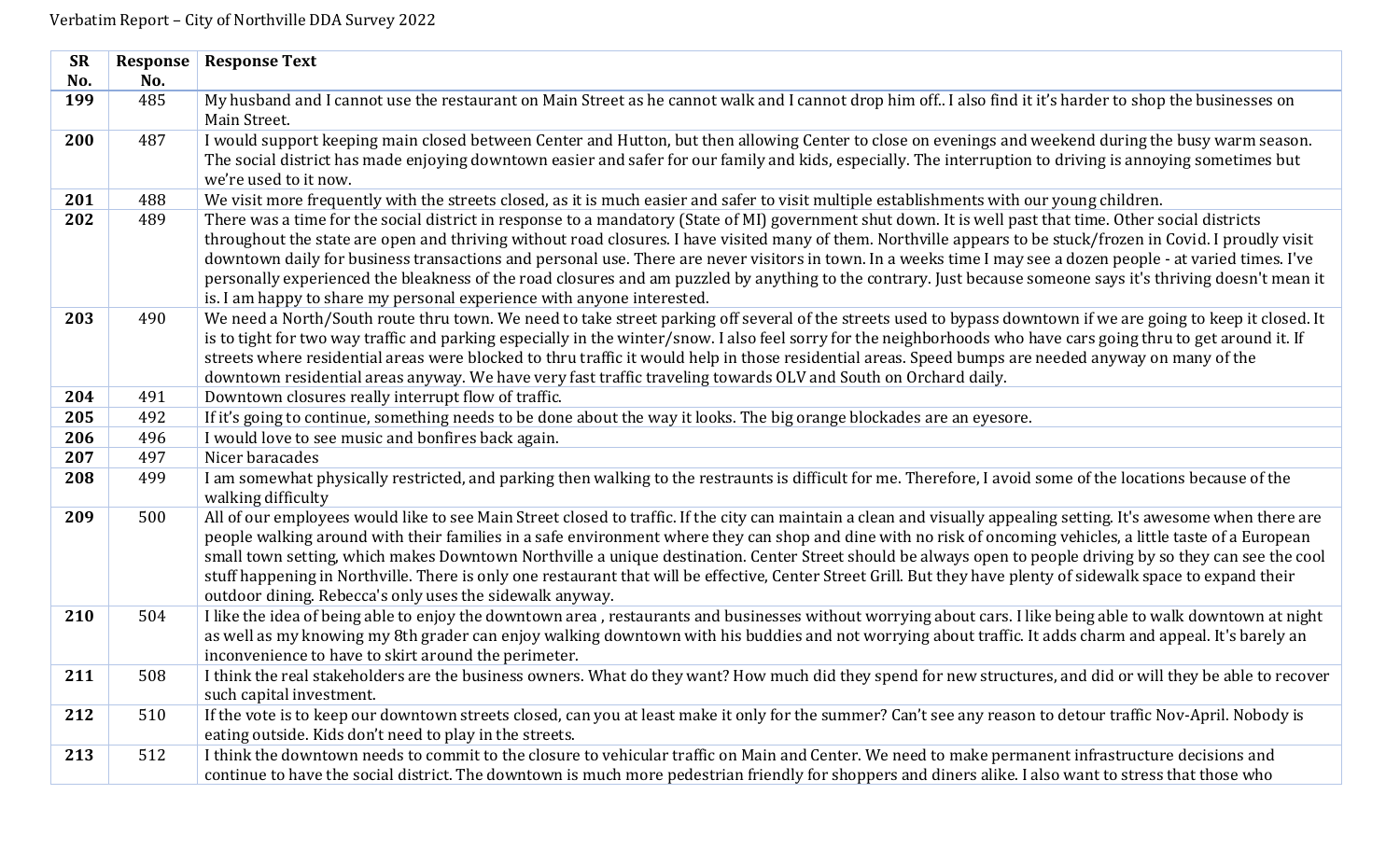| <b>SR</b>  | Response | <b>Response Text</b>                                                                                                                                                                                 |
|------------|----------|------------------------------------------------------------------------------------------------------------------------------------------------------------------------------------------------------|
| No.        | No.      |                                                                                                                                                                                                      |
|            |          | advocate for the roads to be opened are merely looking to drive through town more easily or are selfishly looking at their own personal/business needs and                                           |
|            |          | not the good of the overall downtown. It is my understanding that all those who leaned into the closure have seen increased enjoyment and revenues. Those                                            |
|            |          | who haven't leaned in haven't found the same results.                                                                                                                                                |
| 214        | 513      | Reopening the streets will once again create a continuous line of vehicular traffic cutting through the Downtown area as was created when I275 was shut                                              |
|            |          | down. It dangerous for pedestrians to traverse the area, including students who also frequent the area after school.                                                                                 |
| 215        | 515      | We have enjoyed having the streets closed. However, the late openings of businesses is disappointing and wish more were open late morning through evening.                                           |
|            |          | With people going back into offices, traffic will iikely increase during the week, so opening Center St. on weekdays may alleviate the traffic burden on                                             |
|            |          | surrounding neighborhoods. However, it's nice having extended outdoor seating at Center Street Grille. Keeping Main St. closed would be nice -- if only closed                                       |
|            |          | on weekends it would be difficult to keep the outbuildings and they would likely have to go. Separately, parking downtown is a real nightmare -- losing much of<br>lot behind Tuscan is a difficult. |
| 216        | 520      | I just want to say how wonderful the closures and social district have been! We don't feel comfortable eating indoors with our children so this has been a great                                     |
|            |          | for us to be able to enjoy a drink, grab some food, and our kids LOVE IT. We love being able to support local businesses still and our toddler loves running                                         |
|            |          | around through the streets. It's a safer and more accessible downtown. We frequent downtown a lot more with the social district and closed streets than we                                           |
|            |          | ever did before                                                                                                                                                                                      |
| 217        | 521      | I feel rather torn about opening or closing the streets. While it would make travel easier, it may hurt some of the restaurants downtown. We need those too.                                         |
| 218        | 523      | The current street closures look like hell. Whatever happens, the streets should look beautiful.                                                                                                     |
| 219        | 524      | We need more parking downtown, especially in the summer.                                                                                                                                             |
| 220        | 525      | Spend the money to make it look good-cops cars gotta go!                                                                                                                                             |
| 221        | 527      | Having the streets closed adds to the charm and walkability of the city. I hope they remain closed and that the city invests in events and other ways to create a                                    |
|            |          | family fun environment.                                                                                                                                                                              |
| 222        | 530      | Businesses open later will do more for the downtown than the streets being closed.                                                                                                                   |
| 223        | 541      | The street closures are wonderful and I hope they remain. As a mother of 3, I really enjoyed Downtown Northville more than ever since Covid because of the                                           |
|            |          | street closures.                                                                                                                                                                                     |
| 224        | 542      | Please make the businesses clean up the trash in front of their structures. There's old masks, and empty bottles, litter all throughout. Especially when there                                       |
|            |          | was snow on the ground. It looked like an abandoned camp ground sometimes. And let the restaurants use their fire pits again in the fall.                                                            |
| 225        | 544      | I answered yes to the question about going downtown more during Covid, which is true, but that was because other entertainment options were almost non                                               |
|            |          | existent anywhere else. There are a lot more options available both in and outside of Northville. I think Main Street should be closed on weekends only from                                         |
|            | 546      | May-September with planned activities to draw people.                                                                                                                                                |
| 226<br>227 | 547      | Could the Farmers Market be moved closer to downtown? Maybe in the back part of the parking lot behind the Northville mall?<br>I love having the streets blocked off.                                |
| 228        | 548      | I think this should also be up to the businesses and whether or not they believe having the outdoor space and streets closed has helped their business. That's                                       |
|            |          | the most important                                                                                                                                                                                   |
| 229        | 552      | The traffic lights should be turned back on as soon as possible. Even if the street closures continue.                                                                                               |
| 230        | 554      | Love being able to walk around with a cocktail. Would like to see a more aesthetically appealing road blocks.                                                                                        |
|            |          |                                                                                                                                                                                                      |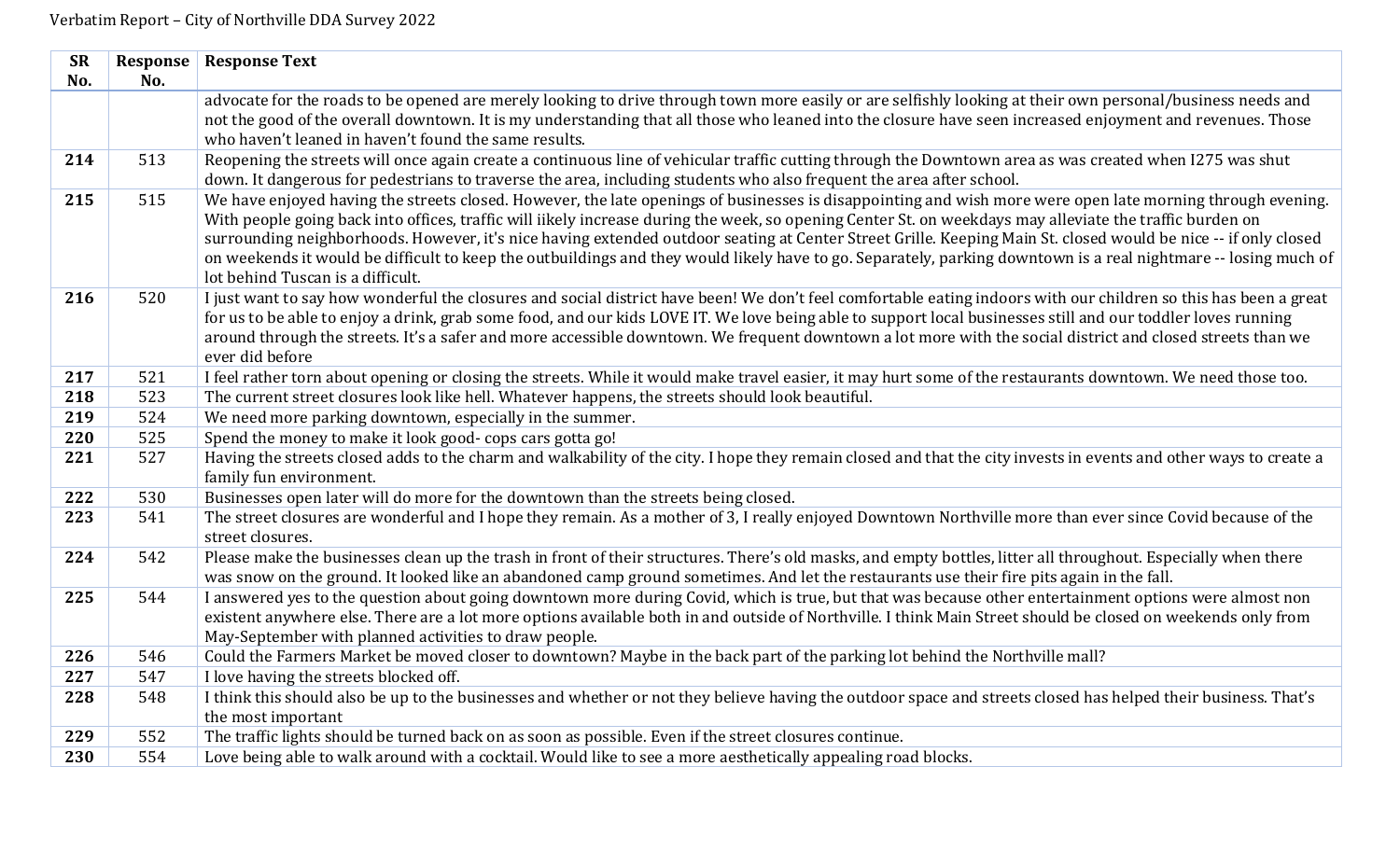| <b>SR</b> | Response | <b>Response Text</b>                                                                                                                                                                                                                      |
|-----------|----------|-------------------------------------------------------------------------------------------------------------------------------------------------------------------------------------------------------------------------------------------|
| No.       | No.      |                                                                                                                                                                                                                                           |
| 231       | 555      | It's been a cold winter and the novelty faded a bit. But I'm confident that with warmer weather outdoor dining and drinking will boom. So don't let current                                                                               |
|           |          | grumbling end a great, unique aspect of Northville.                                                                                                                                                                                       |
| 232       | 561      | The structures should be redesigned to be more attractive. Some look tacky.                                                                                                                                                               |
| 233       | 563      | Maybe close downtown to traffic only on weekends.                                                                                                                                                                                         |
| 234       | 568      | At minimum I think Center Street should reopen. I think closing the streets temporarily at times is appropriate, but not permanently. It's a shame and I am                                                                               |
|           |          | extremely disappointed that Genitti's was not allowed to have their fire pits in the social district.                                                                                                                                     |
| 235       | 570      | I would suggest that if you choose open one of the streets due to traffic considerations, then the one street you open should be Center St. I love having Main St.                                                                        |
|           |          | closed to traffic and think it at least should remain closed.                                                                                                                                                                             |
| 236       | 571      | More live music like Shawn Riley Band and Northville folk. Family shows like Gemini, Verve Pipe for kids, etc                                                                                                                             |
| 237       | 574      | We visit all of the time and especially enjoy hanging out in the weekends. The only think I would like to see is to upgrade the design of the barrier areasit                                                                             |
| 238       | 575      | looks messy and temporary right now.<br>The street closures make me more apt to very downtime and append time down there with my husband and with our family. The social district is what attracts                                        |
|           |          | us there.                                                                                                                                                                                                                                 |
| 239       | 576      | Please refer to the approach taken in downtown Ann Arbor. It seems to be sensible and effective.                                                                                                                                          |
| 240       | 577      | While I'm pleased with the downtown road closures, confused why it is not currently embraced by the businesses as it was during early Covid. Have to have                                                                                 |
|           |          | businesses servicing food/drinks OUTSIDE to make it work.                                                                                                                                                                                 |
| 241       | 580      | I think the businesses need to guide what should be done. Is it still a profit center to them to have the street areas for serving.                                                                                                       |
| 242       | 583      | Open up center street please!                                                                                                                                                                                                             |
| 243       | 584      | I understand that 2 years ago when Covid hit, it was an attempt to keep businesses going, but now that restaurants are open for indoor dining, I don't see the                                                                            |
|           |          | point of keeping the streets closed. The Road Closed signs are embarrassing! Downtown Northville looks more like a ghost town than the vibrant little town it                                                                             |
|           |          | once was. I spend more time now in Plymouth than I do in my own town. Sad.                                                                                                                                                                |
| 244       | 585      | Please open Center St. and keep Main closed. I absolutely love the walkable, community feel made possible by the closure from Center to Hutton. I am much                                                                                 |
|           |          | more likely to spend time with my family (including young child), dine, and socialize around the town square knowing there is no vehicular traffic on Main.                                                                               |
|           |          | Love it!                                                                                                                                                                                                                                  |
| 245       | 588      | Maybe make the road closures look a bit nicer. The bollards look very temporary and messy.                                                                                                                                                |
| 246       | 592      | My family and I relocated to Northville in Fall 2021. When considering properties from out of state, we were attracted by the vibrancy of the downtown                                                                                    |
|           |          | Northville social district. It is a positive gathering area for the community. The social district was one of the things that influenced our decision to move our                                                                         |
|           |          | young family to Northville.                                                                                                                                                                                                               |
| 247       | 593      | Have the beautification committee make the closed off areas beautiful rather than having big road close signs with orange barriers. Might be nice to have signs<br>that say welcome to downtown Northville and beautify the area as well. |
| 248       | 594      | Closing the roads was the best decision. My friends and family frequent Downtown year round. We love the enclosures, walking the street with our beverages,                                                                               |
|           |          | play games and just hanging out.                                                                                                                                                                                                          |
| 249       | 599      | If we can no longer walk around the streets with a drinks then I see our visits to downtown decreasing drastically. It will hurt businesses especially with the                                                                           |
|           |          | weather getting warmer.                                                                                                                                                                                                                   |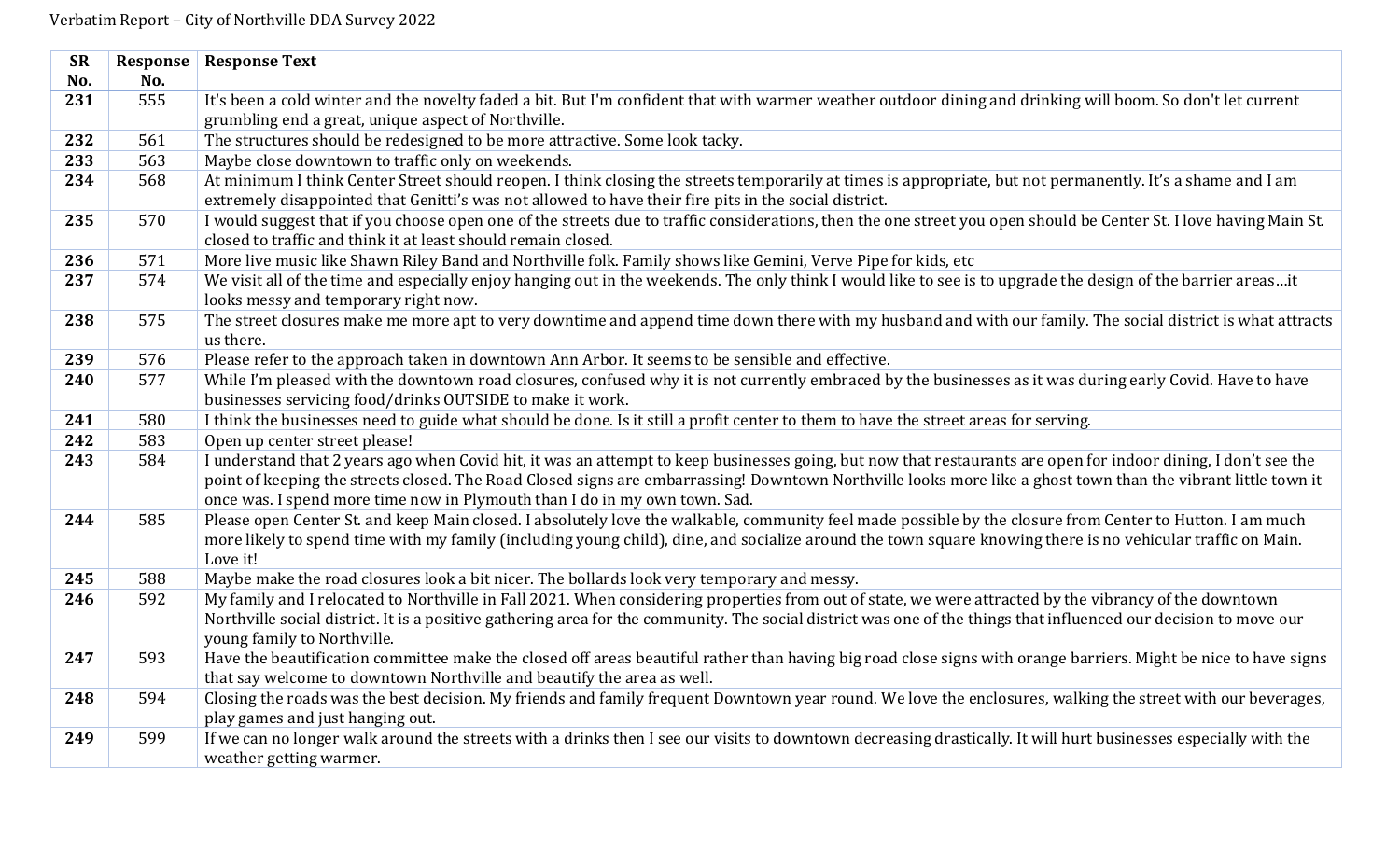| <b>SR</b> | Response | <b>Response Text</b>                                                                                                                                                                                                                                                                                                                                                                                                                                                                                                                                                                                                                                                                              |
|-----------|----------|---------------------------------------------------------------------------------------------------------------------------------------------------------------------------------------------------------------------------------------------------------------------------------------------------------------------------------------------------------------------------------------------------------------------------------------------------------------------------------------------------------------------------------------------------------------------------------------------------------------------------------------------------------------------------------------------------|
| No.       | No.      |                                                                                                                                                                                                                                                                                                                                                                                                                                                                                                                                                                                                                                                                                                   |
| 250       | 600      | The social district is a hodgepodge of structures which are an eyesore. It only benefits active people. People with disabilities are out of luck. No longer can they<br>be dropped off in front of a restaurant. The entrances at each area are unappealing. Plus the loss of parking spots. I drove past the social district several times a<br>day and I see very few people there it's mostly used at night and weekends in good weather. A good thing about the social district is it eliminates heavy truck                                                                                                                                                                                  |
|           |          | traffic, gravel haulers school buses $\Box$ .                                                                                                                                                                                                                                                                                                                                                                                                                                                                                                                                                                                                                                                     |
| 251       | 606      | The street barricades are unsightly and unwelcoming. It's very difficult to navigate downtown Northville with street closures. Please open our streets and<br>sidewalks so they can be enjoyed by all.                                                                                                                                                                                                                                                                                                                                                                                                                                                                                            |
| 252       | 607      | The social district is unattractive and unappealing. It is inaccessible for persons who are physically impaired or challenged. There are no safe drop off places<br>for these people either which means there are destinations that are not reachable. That's unfair to customers & businesses. Is the interest in the social district<br>really as strong as in the beginning?                                                                                                                                                                                                                                                                                                                   |
| 253       | 608      | Limit the closing of both Main St. and Center st. to seasonal only (I.e., April 1 through October 31). Do not all storage of outdoor furniture and structures on or<br>near the streets when they are open.                                                                                                                                                                                                                                                                                                                                                                                                                                                                                       |
| 254       | 613      | If only one road can remain closed, then I would vote to have Main Street remain closed between Center and Hutton. I can't Evan begin to guesstimate how<br>many people told me they visited downtown and LOVED it as it is!                                                                                                                                                                                                                                                                                                                                                                                                                                                                      |
| 255       | 620      | Dangerous traffic conditions have been created by keeping Main Street Closed. Please open this street for better, and safer traffic flow.                                                                                                                                                                                                                                                                                                                                                                                                                                                                                                                                                         |
| 256       | 622      | Having the streets blocked is very inviting and feels European                                                                                                                                                                                                                                                                                                                                                                                                                                                                                                                                                                                                                                    |
| 257       | 625      | Really happy with the vibrant community they've created with the street closure!                                                                                                                                                                                                                                                                                                                                                                                                                                                                                                                                                                                                                  |
| 258       | 630      | Concrete barriers are ugly. There are nicer ones that can be used.                                                                                                                                                                                                                                                                                                                                                                                                                                                                                                                                                                                                                                |
| 259       | 633      | Covert Main to pedestrian only area and improve looks of it (remove toad closure signs and design nicer barriers).                                                                                                                                                                                                                                                                                                                                                                                                                                                                                                                                                                                |
| 260       | 634      | Our extended family (all Northville City Residents) absolutely loves our new Downtown Northville social district!! Since 2020, we have all been visiting and<br>supporting many downtown shops, restaurants, and businesses even more frequently because of the great community atmosphere and overall convenience!<br>We firmly believe both Center Street and Main Streets should remain closed permanently. Thank you so much for asking!                                                                                                                                                                                                                                                      |
| 261       | 635      | I've heard some people argue that the side streets aren't meant to handle the traffic that would normally go down Center. I can see an argument for that<br>although I personally don't mind the detour and I go downtown fairly often to shop, eat, walk my dog, go to the library, etc. You could consider opening Center<br>up to traffic in the winter time, but keep Main closed continuously. Personally, I enjoy having the streets closed off and downtown being more pedestrian-<br>friendly and I love outdoor eating in the warm weather, so anything we can do to expand that is a win in my book. Also, I want to support the downtown<br>restaurants and shops as much as possible. |
| 262       | 636      | The detours to get around the closed streets are a pain. Especially where there is parking on both sides of the street. I avoid Wing street a lot of the time or just<br>cut through the parking lot next to it to get to Dunlap street. It didn't seem the outside eating structures where used much this past winter.                                                                                                                                                                                                                                                                                                                                                                           |
| 263       | 639      | We love enjoying downtown with the street closures. We go on a weekly basis and it's our favorite downtown. We are able to grab a drink while having our<br>children play without worrying about traffic. Outdoor dining options have expanded which has made it possible for us to be able to dine during the pandemic<br>and support the local businesses. Please continue to keep this setup as long as possible. Thank you!                                                                                                                                                                                                                                                                   |
| 264       | 646      | Love the closed streets, but they need to be programmed. Paint the vision for what downtown could be and curate events and business participation<br>accordingly. When vibrant and active, the closed streets are amazing (but businesses are often closed, outdoor spaces look somewhat neglected, etc.).                                                                                                                                                                                                                                                                                                                                                                                        |
| 265       | 648      | The only part I don't like about downtown Northville and the social district is everything closes too early. In downtown Plymouth, everything is open later and<br>usually pretty busy.                                                                                                                                                                                                                                                                                                                                                                                                                                                                                                           |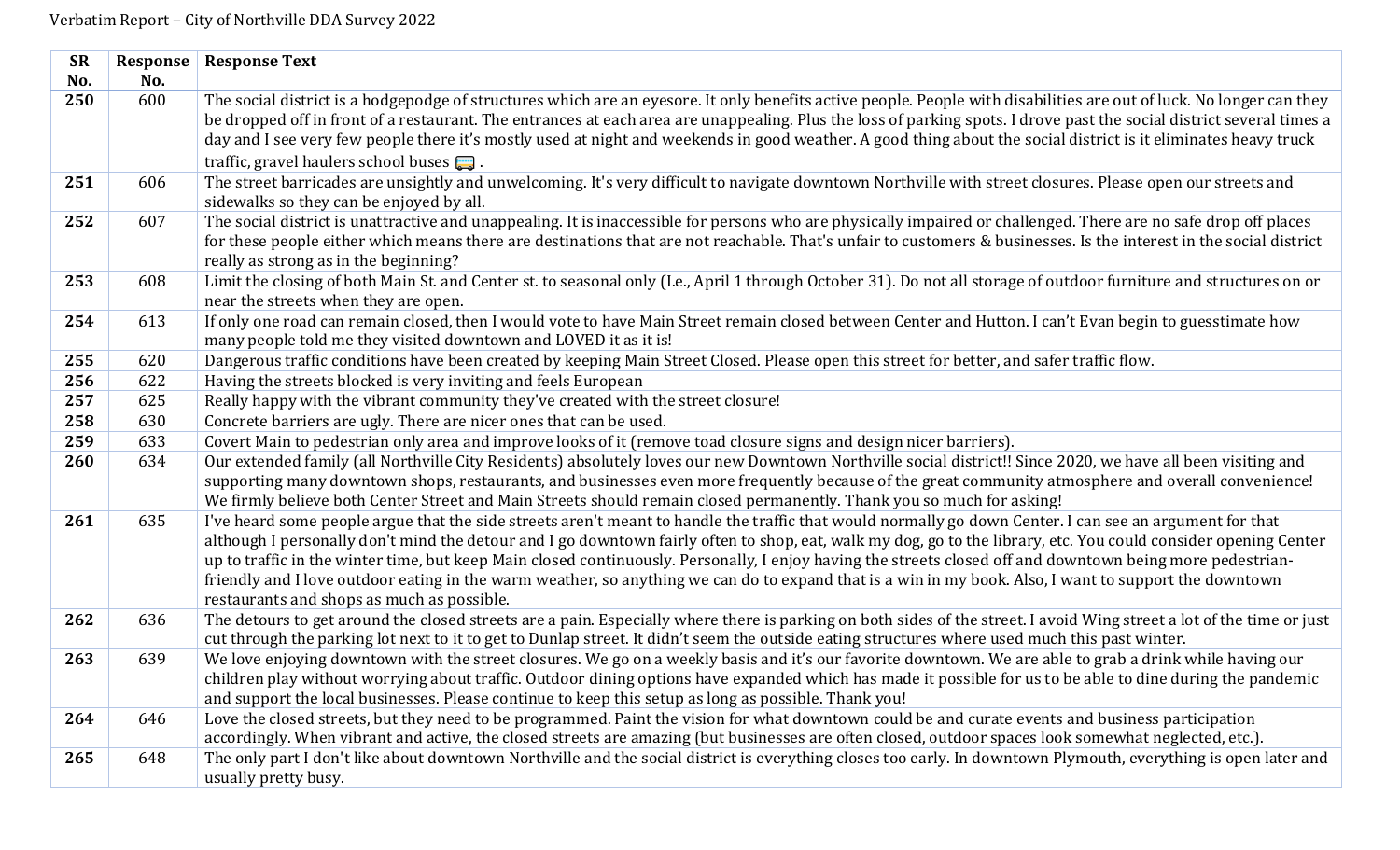| <b>SR</b> | Response | <b>Response Text</b>                                                                                                                                             |
|-----------|----------|------------------------------------------------------------------------------------------------------------------------------------------------------------------|
| No.       | No.      |                                                                                                                                                                  |
| 266       | 650      | I think the downtown street closure has worn itself out. I find myself avoiding downtown businesses because it's difficult to find parking easily. Please reopen |
|           |          | the streets!                                                                                                                                                     |
| 267       | 652      | It is time to reopen the streets period. This has been great but it's a pain to go around and with the new construction happening parking has become a bear as   |
|           |          | well. Back to normal please but keep the structures and social license esp in good weather months!                                                               |
| 268       | 653      | Open the streets immediately. Our downtown looks like a shanty town. It's nearly always empty and a total waste of space. I have stopped patronizing             |
|           |          | businesses downtown completely. I would also like the DDA to pay to fix and patrol my dirt road on the border because it has now become a superhighway for       |
|           |          | through traffic. It's absolutely ridiculous! Thanks to this closure, me and my children have been nearly run over NUMEROUS times. Open the streets. It's long    |
|           |          | overdue. DDA, you're killing our downtown!                                                                                                                       |
| 269       | 656      | My hometown is ruined. Look to Plymouth and learn  how foolish Northville leaders have failed. I love Northville is a ghost town and uninviting and              |
|           |          | absolutely no reason to visitsoon it will be packed with residential and no retail all my favorite businesses are gone I have been here since 1978.              |
| 270       | 661      | I feel that only Main Street should be closed. I have always questioned Center Street's continued closure because it is a N/S route.                             |
| 271       | 662      | Open downtown. Let's get back to normal.                                                                                                                         |
| 272       | 663      | Center St. must reopen. It's hard to even get down Wing St. now! Traffic is bad!                                                                                 |
| 273       | 664      | Improve look of UGLY barriers. Open Center St NOW                                                                                                                |
| 274       | 666      | The covered dining areas should remain in place from May to Halloween. No one used them in the winter. They looked terrible, too many places used them as        |
|           |          | storage. I would love to see Main street remain closed all year. Center street should be opened in the winter months. There needs to be some regulations of      |
|           |          | what restaurants can leave out in the streets. Potted dead plants in front of a garden shop was odd. Barrels and heaters in front of Brown Dog looked terrible.  |
|           |          | Tidy up the businesses! Loved the extra tables on Center street and the live acoustic music! Please bring it back! Outdoor bars were great too.                  |
| 275       | 667      | Stop giving away parking. The new build at Dunlap and center should have been required to have onsite parking. Keep bringing apartments w/o parking is a         |
|           |          | recipe for disaster. Plymouth is easier to navigate and park                                                                                                     |
| 276       | 669      | Develop streets from the township subdivisions to connect to the city.                                                                                           |
| 277       | 676      | Just open the streets                                                                                                                                            |
| 278       | 679      | It is ridiculous that the streets downtown have been closed this long. The pandemic is under control, yet the DDA thinks this is a good idea. Why? Our quaint    |
|           |          | little town has been ruined. No longer do we see the hustle and bustle of lifepeople from everywhere coming to our festivals, our markets and storefronts, our   |
|           |          | Friday night music in the park, and saddest of all, our parades. Not only is the economy suffering, but simply enjoying historic downtown Northville is no more. |
|           |          | No amount of cornhole games or cocktails in the street can make up for what has surely been lost as the streets remain closed. What exactly are the tax dollars  |
|           |          | and historic dues paying for? Open up immediately!                                                                                                               |
| 279       | 683      | Allow biking in closed off area.                                                                                                                                 |
| 280       | 685      | My preference is to reopen the streets to traffic downtown. I realize that there are people that would like the streets to remain closed. In my opinion a good   |
|           |          | compromise would be to close the streets to traffic on weekends from Memorial Day through Halloween. The city could close the streets on Fridays between         |
|           |          | noon and 4, and reopen Monday at 6AM.                                                                                                                            |
| 281       | 688      | We need our downtown back and easily accessible. Parades back, curbside parking back, barricades gone, shanties gone.                                            |
| 282       | 691      | People get to see each other, talk with each other. Get to be more aware/knowledgeable about the shops Downtown Northville offers before the Downs               |
|           |          | development screws things up in a couple of years and destroys the character of our town                                                                         |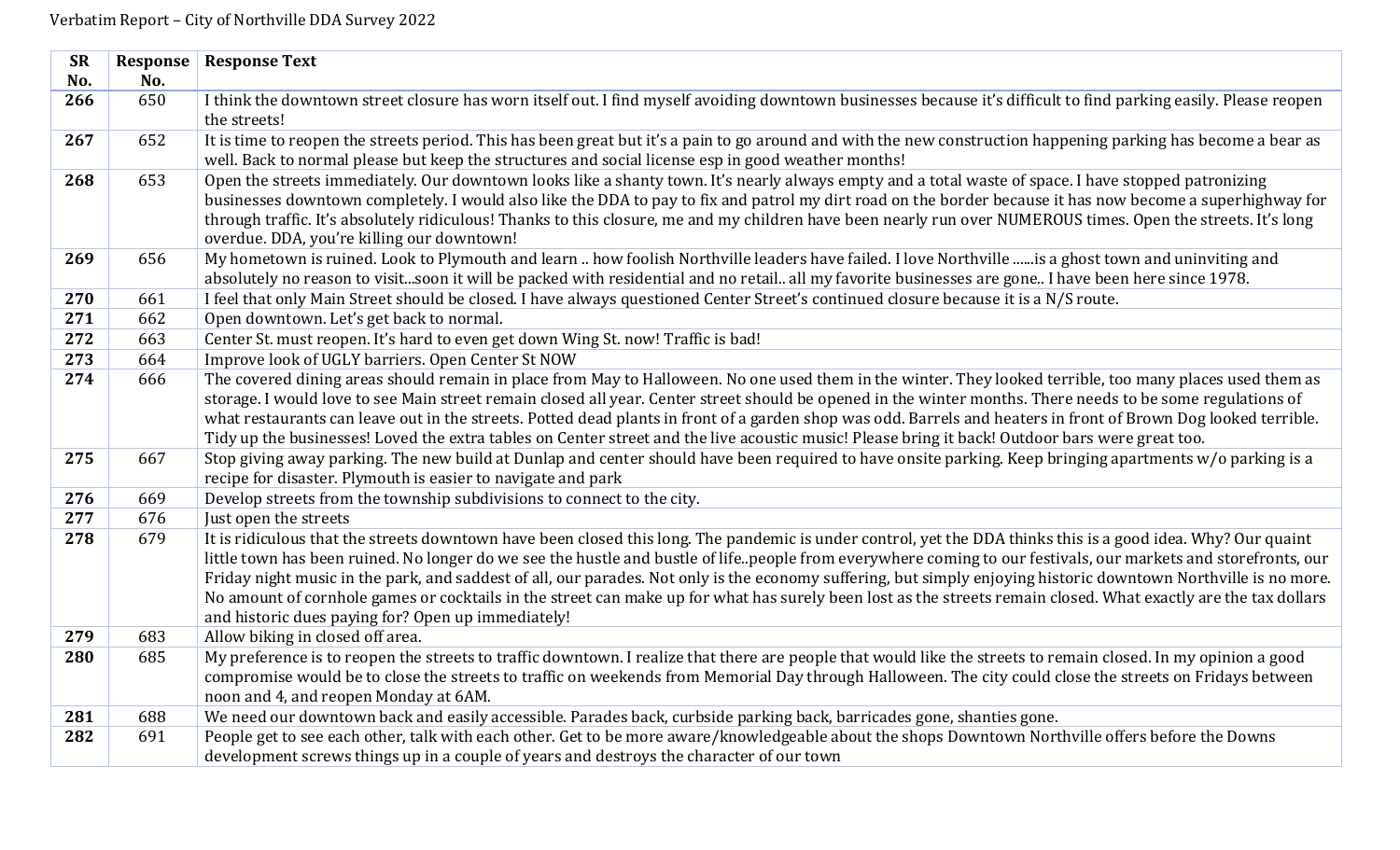| <b>SR</b> |     | <b>Response   Response Text</b>                                                                                                                                                                                                                                                                                                                                                                                                                                                                                                                                                                                                                                                                                                         |
|-----------|-----|-----------------------------------------------------------------------------------------------------------------------------------------------------------------------------------------------------------------------------------------------------------------------------------------------------------------------------------------------------------------------------------------------------------------------------------------------------------------------------------------------------------------------------------------------------------------------------------------------------------------------------------------------------------------------------------------------------------------------------------------|
| No.       | No. |                                                                                                                                                                                                                                                                                                                                                                                                                                                                                                                                                                                                                                                                                                                                         |
| 283       | 692 | Center Street should open. The last 2 times we went to Center Street on a 60° 4:30 Thur afternoon --Center St Grill was ONLY seating inside. The street closure<br>seems to soley cater to them & they arent even using it except when it suits them. I do not go to the Kroger hardly ever anymore because of Center not being<br>open. Too cumbersome to navigate so just go to Fresh Thyme when i need something quick. Main isnt so great being closed either but Center is awful. Myb<br>having closure in the summer months is positive but having them closed during the colder months is short changing everyone--residents and businesses. Also,<br>streets r tax supported & r being used as own private space by eateries: ( |
| 284       | 693 | Center street really needs to be open full time. Main Street makes a nice plaza and it is easy to bypass.                                                                                                                                                                                                                                                                                                                                                                                                                                                                                                                                                                                                                               |
| 285       | 694 | We walk in town every day. No one was in the "Social District" a ghost town, during the winter and spring! The tables and chairs should be out of the traffic<br>lanes and allow the vehicles to drive through Northville. We ate at Rebeccas' tables on the sidewalk. The other restaurants should follow their lead.                                                                                                                                                                                                                                                                                                                                                                                                                  |
| 286       | 695 | The closures have prevented me from enjoying downtown. I am a senior with a walker. Closed parking prevents me from shopping downtown which I have<br>enjoyed for 25 years. I miss doing lunch and going for a short walk to the tea shop, the bread store and picking up quick unusual gifts for family and friends.<br>Love Rebecca's. Open downtown up please! Not senior friendly!                                                                                                                                                                                                                                                                                                                                                  |
| 287       | 696 | Nice to be able to go downtown and walk with no traffic.                                                                                                                                                                                                                                                                                                                                                                                                                                                                                                                                                                                                                                                                                |
| 288       | 697 | The street closures have made Northville a more friendly and sociable place to come with family and friends. I would happily give up the (sometimes)<br>connivence of driving on the two roads permanently in order to see our downtown thrive.                                                                                                                                                                                                                                                                                                                                                                                                                                                                                         |
| 289       | 698 | The outdoor dining is so rarely used and the downtown area looks like a shanty town. Even NYC is implementing plans to remove the outdoor dining sheds;<br>why do we need them? Most of the time it is crickets downtown - there is no reason to continue to divert traffic.                                                                                                                                                                                                                                                                                                                                                                                                                                                            |
| 290       | 699 | I saw the street closures bringing more people together. I never felt the Northville downtown area really did that before and it was a nice change.                                                                                                                                                                                                                                                                                                                                                                                                                                                                                                                                                                                     |
| 291       | 708 | Open streets to provide easier access to all businesses,                                                                                                                                                                                                                                                                                                                                                                                                                                                                                                                                                                                                                                                                                |
| 292       | 710 | Many families are still vulnerable to covid due to medical issues. We have two family members who have asthma. We have not and will not be eating or<br>drinking inside a restaurant until Covid is no longer a threat. By keeping the streets open during the summer weekends it alloys people to frequent restaurants<br>during summer weekends and still allows businesses access during the week, for example deliveries etc. It also allows businesses who have over flow out into<br>the street the opportunity to serve patrons and increase profits.                                                                                                                                                                            |
| 293       | 713 | Improving the walkability of downtown improves both the consumer's safety while giving them unique opportunity to socialize and spend their money with<br>downtown businesses.                                                                                                                                                                                                                                                                                                                                                                                                                                                                                                                                                          |
| 294       | 714 | I filled out a survey when the DDA asked about the closures and I said to continue them. I really didn't think that the horrible looking junk used to close off the<br>downtown would stay that way! Wow, is it ugly! The old police cars really are something, who thought THAT up? It looks terrible! I would ordinarily say to<br>continue the shut down on Main Street, however, is this is your idea of shutting something downlet's just say I'm sick of looking at that garbage, and if I said<br>to keep Main street closed, it would just be more time looking at that junk.                                                                                                                                                   |
| 295       | 715 | It's very sad to say but I've not been to any stores downtown since they blocked off the parking ! It's just not the same.! I go to the Kroger & that's it! I used to<br>take my grandkids on the weekend and we would park and just walk around and check out all the stores and then have lunch, was a fun little adventure for all<br>of us! $\left(\cdot\right)$                                                                                                                                                                                                                                                                                                                                                                    |
| 296       | 717 | Covid problems are over. The businesses are now unfairly benefitting from the street closures.                                                                                                                                                                                                                                                                                                                                                                                                                                                                                                                                                                                                                                          |
| 297       | 720 | I frequent downtown much less because of the street closing                                                                                                                                                                                                                                                                                                                                                                                                                                                                                                                                                                                                                                                                             |
| 298       | 723 | We shave all been able to change our patterns and getting around downtown is still very easy. It is also much safer to walk around with family and pets as well.<br>As long as the bus8ness owners support the Council should extend.                                                                                                                                                                                                                                                                                                                                                                                                                                                                                                   |
|           |     |                                                                                                                                                                                                                                                                                                                                                                                                                                                                                                                                                                                                                                                                                                                                         |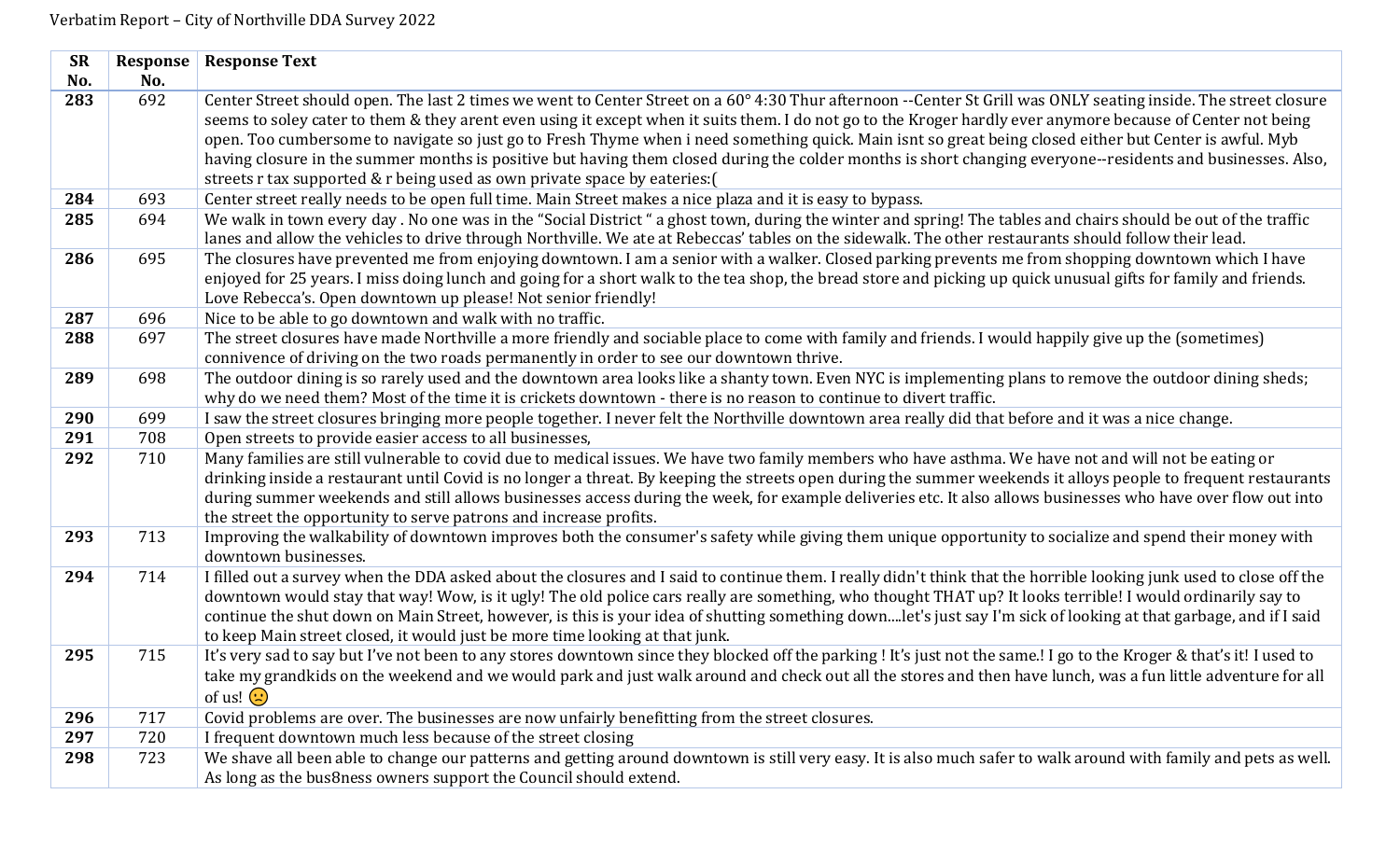| <b>SR</b> | Response | <b>Response Text</b>                                                                                                                                                                                                                                                                                                                                                                                                                                                                                                                                                                                                                                                                                                            |
|-----------|----------|---------------------------------------------------------------------------------------------------------------------------------------------------------------------------------------------------------------------------------------------------------------------------------------------------------------------------------------------------------------------------------------------------------------------------------------------------------------------------------------------------------------------------------------------------------------------------------------------------------------------------------------------------------------------------------------------------------------------------------|
| No.       | No.      |                                                                                                                                                                                                                                                                                                                                                                                                                                                                                                                                                                                                                                                                                                                                 |
| 299       | 727      | The street closures make Northville unique destination for visitors not just for our area but potentially a larger state-wide draw if the area continues to<br>develop. Continued development requires support, funding, etc. from City government and the DDA. The social district will only be successful if smart<br>planning, strategy and implementation are applied. The downtown area is so much nicer without vehicular traffic, noise and pollution.                                                                                                                                                                                                                                                                   |
| 300       | 730      | Keeping the streets closed has enhanced the community and made Northville a place that all ages want to visit - restaurants and businesses alike. We have<br>visited Northville far more with the streets closed that would have ever done without especially in the winter.                                                                                                                                                                                                                                                                                                                                                                                                                                                    |
| 301       | 731      | I love walking all year around downtown even if not using outside dining. I also never have trouble parking or getting around the downtown area when I need<br>to since you only have to go around one block it's not a big deal. Lastly it's great for those with kids who can run around town safely with parents since there's<br>an area without cars. I think the closed streets makes town much more useable and enjoyable                                                                                                                                                                                                                                                                                                |
| 302       | 734      | Build a parking structure on Candy street before they develop the Downs area so we don't end up like Plymouth with no parking options. The situation with<br>parking in Plymouth is unbearable and unacceptable. Please don'T let Northville turn into Plymouth!                                                                                                                                                                                                                                                                                                                                                                                                                                                                |
| 303       | 736      | Downtown Northville looks very trashy and desolate. There is no other city in the Detroit metro area that does this. Traffic is atrocious on the side streets.<br>Open up our beautiful city that once was please.                                                                                                                                                                                                                                                                                                                                                                                                                                                                                                              |
| 304       | 739      | The closed streets look awful with a variety of non cohesive structures that appear to "litter" the street. The concept of a safe walkable area with a variety of<br>activities is very appealing but not executed quaintly as the downtown deserves.                                                                                                                                                                                                                                                                                                                                                                                                                                                                           |
| 305       | 743      | Really time to replace the construction blockades and install something else. Perhaps very large planters that mimic those in the fountain and around the<br>Square                                                                                                                                                                                                                                                                                                                                                                                                                                                                                                                                                             |
| 306       | 744      | Please reopen the downtown . Bring back the visitors and shoppers to Historical downtown Northville.                                                                                                                                                                                                                                                                                                                                                                                                                                                                                                                                                                                                                            |
| 307       | 745      | I would like to see more promotion of the social district for all months. I think the aesthetics of it should be improved. Also, if it does become a permanent<br>feature of Northville, then removing the curbs should be explored.                                                                                                                                                                                                                                                                                                                                                                                                                                                                                            |
| 308       | 748      | I have enjoyed the closed street and if they are opened the reality is they will be bumper to bumper traffic people will still cut through the sides streets.                                                                                                                                                                                                                                                                                                                                                                                                                                                                                                                                                                   |
| 309       | 749      | The street closures are a great opportunity to draw people to downtown Northville. It's a unique opportunity that other communities are not doing. We need<br>the city council to extend the closures out for SEVERAL years to justify the expense needed for the restaurants to invest in proper heating and enclosures so<br>that people will use the structures year round. Events are also booked several months and year in advance. We need to know the streets will remain closed so<br>that events can be booked. I feel keeping the streets closed 1 year at a time is not allowing the full potential of what the street closures could be. Keep them<br>closed for 3 years or more and then see what really happens. |
| 310       | 752      | With the street closures traffic through Cabbagetown has increased greatly. The drivers through the area disregard stop signs, speed and pedestrians. It's<br>become dangerous for walkersmain reason we moved to the areas                                                                                                                                                                                                                                                                                                                                                                                                                                                                                                     |
| 311       | 753      | The hurried process at the start of COVID resulted in a cluttered, messy look that ruins downtown. Understandable in the short run but not forever. Orange<br>barricades and old cars at intersections are just ugly. The outdoor shelters look tired and empty most of the time. Not appealing We almost never shop<br>downtown any more because it's not convenient We did a lot of carry out during COVID, but not downtown because the food gets cold while we walk a<br>distance to our car. We rarely eat downtown anymore and pre-closure we were there 2-3 times per week. Reclaim our charming downtown, or re-do this mess<br>with a cohesive plan that doesn't look thrown together.                                 |
| 312       | 758      | For disabled people, would it be feasible to have a shuttle service or more handicapped parking?                                                                                                                                                                                                                                                                                                                                                                                                                                                                                                                                                                                                                                |
| 313       | 761      | The downtown Main Street area is beyond horrible! It looks like a desolate shanty town. I avoid going downtown now.                                                                                                                                                                                                                                                                                                                                                                                                                                                                                                                                                                                                             |
| 314       | 763      | Continue to make improvements to downtown social district. Think European where the center part of town should be safe and free of vehicles and emissions.                                                                                                                                                                                                                                                                                                                                                                                                                                                                                                                                                                      |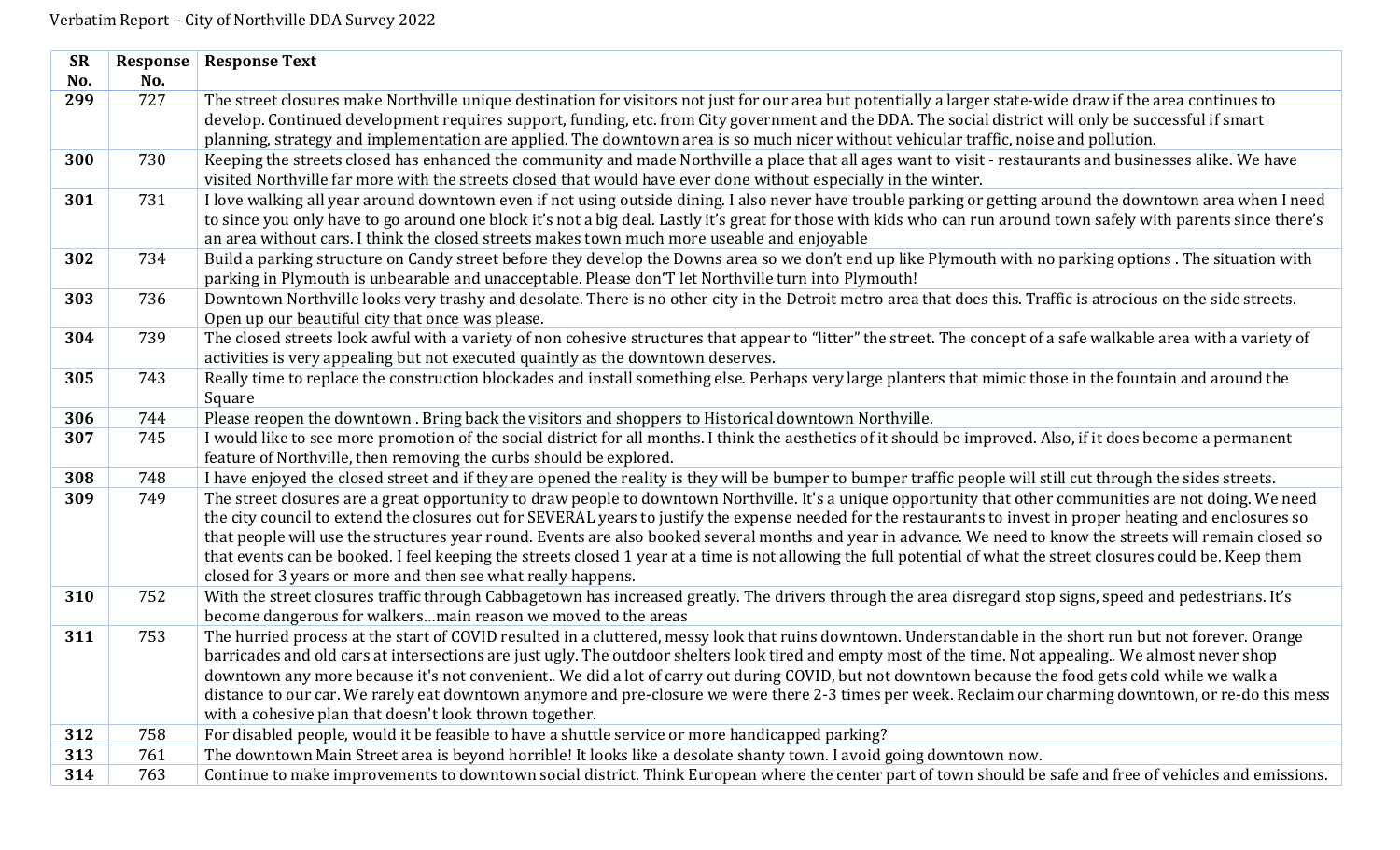| <b>SR</b> | Response | <b>Response Text</b>                                                                                                                                                                                                                                                                                                                                                                                                                                                                                                                                                                                                       |
|-----------|----------|----------------------------------------------------------------------------------------------------------------------------------------------------------------------------------------------------------------------------------------------------------------------------------------------------------------------------------------------------------------------------------------------------------------------------------------------------------------------------------------------------------------------------------------------------------------------------------------------------------------------------|
| No.       | No.      |                                                                                                                                                                                                                                                                                                                                                                                                                                                                                                                                                                                                                            |
| 315       | 768      | The outdoor seating areas are getting very limited use now, very rarely see anyone outside compared to when it first started.                                                                                                                                                                                                                                                                                                                                                                                                                                                                                              |
| 316       | 772      | With these streets closed it gives the smaller restaurants more business. It allows them to be able to sit customers outside.                                                                                                                                                                                                                                                                                                                                                                                                                                                                                              |
| 317       | 777      | make sure the business owners with outdoors seating/facilities keep them looking organized. it's looking a bit messy at times. keep it tidy! open it up in the<br>winter. people are more comfortable being indoors in the colder months and i do not thing the outdoor seating was utilized much this past winter. do t think<br>the proprietors even staffed to open them.                                                                                                                                                                                                                                               |
| 318       | 778      | The automobile traffic has adversely been affected on the surrounding streets and the parking lot behind Great Harvest has been cut due to the additional<br>building at the restaurant and future condos. Opening up the streets for parking would definitely help both the flow of traffic and parking.                                                                                                                                                                                                                                                                                                                  |
| 319       | 784      | If the street closure continue we need to find a more attractive way to block the street. Please remove the ugly unnecessary and never used police cars. The<br>street closures were greatly needed and utilized during 2020-21. Now it is just looking messy                                                                                                                                                                                                                                                                                                                                                              |
| 320       | 785      | I would like to see how this compliments the Downs development. People are looking for walkable, engaging communities and at least a partial road closure<br>seems to enhance that type of environment.                                                                                                                                                                                                                                                                                                                                                                                                                    |
| 321       | 787      | I love the vibrant, active downtown when the streets are closed. Enhances community/people connections.                                                                                                                                                                                                                                                                                                                                                                                                                                                                                                                    |
| 322       | 788      | I love the atmosphere the closures have created. We come downtown far more often than we used to and its great to let our kids run in the closed streets.                                                                                                                                                                                                                                                                                                                                                                                                                                                                  |
| 323       | 790      | Better looking barriers if the streets have permanent closure                                                                                                                                                                                                                                                                                                                                                                                                                                                                                                                                                              |
| 324       | 791      | It look rediculous and embarrassing to have the streets closed. NOBODY is eating in the outdoor seating areas. Open the streets please. The aggravation of<br>drivers going around the town is obvious and the jockeying of cars at stop signs is dangerous                                                                                                                                                                                                                                                                                                                                                                |
| 325       | 792      | The street closure - especially on main, gives a nice plaza feelwalkability, etc. As long as we are NOT hurting local businesscomplaints from sheds, etc. In<br>addition, if we are to continue (spring-fall)we need to get rid of orange or cement barriers, old police cars, etc. Use a much nicer barricade to block off. Also,<br>during winter monthsa consolidated area - such as the main squarewhere fires can be lit and people can "stroll" on less cold days within the social district<br>might be nice as there is some benefit to the winter activityit just will be reduced significantly outside of Covid. |
| 326       | 794      | Consider having social district on special occasions a few times a year.                                                                                                                                                                                                                                                                                                                                                                                                                                                                                                                                                   |
| 327       | 798      | Tidy up the entrances. The banners/signage needs to be maintained and possibly supplemented to look more inviting. Expand the social district to include<br>more establishments.                                                                                                                                                                                                                                                                                                                                                                                                                                           |
| 328       | 800      | We love the Downtown area - it feels like a very walkable European city center! I would prefer Main over Center street because it has more businesses if we<br>have to choose.                                                                                                                                                                                                                                                                                                                                                                                                                                             |
| 329       | 801      | I am the owner of North Center Brewing and my business has gone up quite a bit in 2022. The street closures have had no impact on whether people come to<br>my business or not. If anything it has created a destination out of Northville and has increased my business.                                                                                                                                                                                                                                                                                                                                                  |
| 330       | 805      | Streets should only be closed during the summer busier times. Memorial Day to Labor Day. Light on Center and Dunlap should never be a blinking light. Too<br>dangerous.                                                                                                                                                                                                                                                                                                                                                                                                                                                    |
| 331       | 806      | I love that the street is closed, especially during summer. It's so nice to attend tunes on Tuesday, and not worry about our young kids with the amount of traffic<br>that would flow through downtown if it was reopened.                                                                                                                                                                                                                                                                                                                                                                                                 |
| 332       | 815      | Parking for downtown businesses is difficult with or without the street closures. Could the Board of Education parking lots be designated for public parking on<br>the weekends?                                                                                                                                                                                                                                                                                                                                                                                                                                           |
| 333       | 818      | Open center to traffic November 1st through April 1st.                                                                                                                                                                                                                                                                                                                                                                                                                                                                                                                                                                     |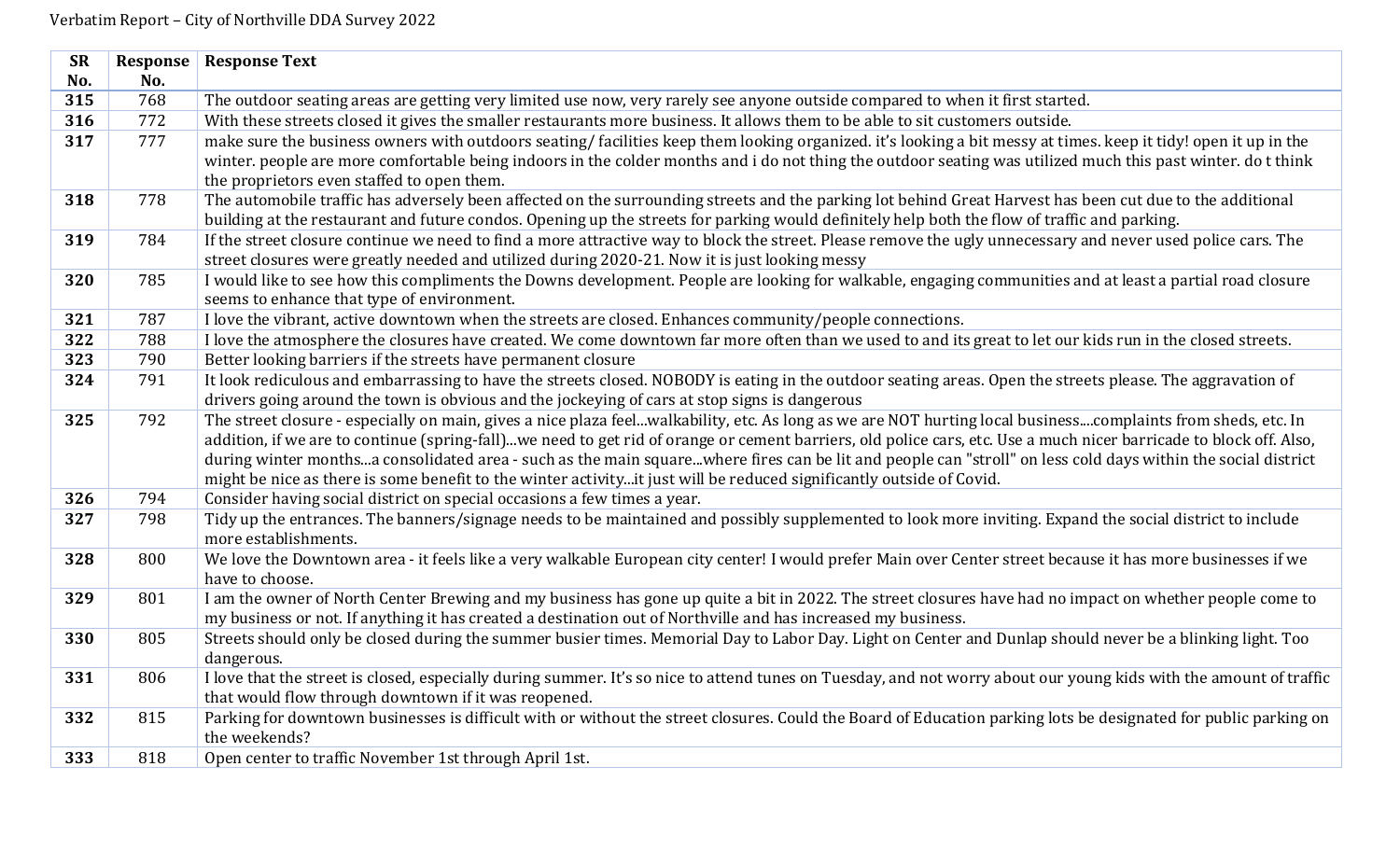| <b>SR</b> | Response | <b>Response Text</b>                                                                                                                                                                                                                                                                                                                                                                                                                                                                                                                                                                                                                                                                                                       |
|-----------|----------|----------------------------------------------------------------------------------------------------------------------------------------------------------------------------------------------------------------------------------------------------------------------------------------------------------------------------------------------------------------------------------------------------------------------------------------------------------------------------------------------------------------------------------------------------------------------------------------------------------------------------------------------------------------------------------------------------------------------------|
| No.       | No.      |                                                                                                                                                                                                                                                                                                                                                                                                                                                                                                                                                                                                                                                                                                                            |
| 334       | 822      | 1. The ability to walk around with a drink is not a compelling reason to close streets. 2. Elimination of regular concerts in the park discourages residents and<br>non-resident s of the City from visiting downtown Northville. Might as well go to Plymouth. Single performers in front of a business is not the same thing. 3.<br>Street closures are a detriment to easy access to businesses for folks that are age or physically challenged. 4. Rerouting parades and elimination of other<br>activities and events through street closures does nothing for bringing people to the downtown businesses. 5. There seems to be a conflict between keeping<br>Northville "qaint" and personal agendas. We're not AA2. |
| 335       | 823      | Keep the street closures during the warmer months                                                                                                                                                                                                                                                                                                                                                                                                                                                                                                                                                                                                                                                                          |
| 336       | 824      | It has become very difficult to shop in town with all the barriers, re-routing and construction. Please open up the streets so that we can get back into town.<br>Thank you.                                                                                                                                                                                                                                                                                                                                                                                                                                                                                                                                               |
| 337       | 826      | Our family has definitely stopped shopping downtown as it's difficult to pop in and out easily. I have a hard time walking long distances due to health reasons<br>and was bummed when the streets remained closed, as I had to stop shopping locally. Pls re-open the streets- especially the one that cuts straight through<br>downtown and it's awful trying to get to the 8 Mile area, specifically the middle school pickup.                                                                                                                                                                                                                                                                                          |
| 338       | 827      | The streets should not be closed to traffic in the winter. They were not used for outdoor dining or shopping and instead were used as storage. It is too hard for<br>a business to manage the snow removal and it looked terrible. The structures should only remain if they are able to be anchored into the street, there are<br>design standards enforced and they are moved back to the front of the businesses. The barriers need to be rethought. They look like the whole area is closed<br>off for construction.                                                                                                                                                                                                   |
| 339       | 828      | Walk downtown to the restaurants and businesses much more frequently (3x) because of the social district and street closures. Especially important in late<br>spring to late fall timeframe when outside weather is best.                                                                                                                                                                                                                                                                                                                                                                                                                                                                                                  |
| 340       | 831      | Design standards need to be developed and implemented during the closure periods.                                                                                                                                                                                                                                                                                                                                                                                                                                                                                                                                                                                                                                          |
| 341       | 833      | My preference would be for the street closures to be enforced from April through October. There's is little need to have the streets closed during the winter.<br>They could be closed during warmer weather, or at least Main Street could be closed with Center Street open. The increased traffic on Horton and Baseline has<br>been very noticeable, which adversely affects the streets, both from a safety standpoint for walkers and from damage to the street.                                                                                                                                                                                                                                                     |
| 342       | 835      | I love having the streets closed. I feel so much safer walking around with my young child and dog. I definitely spend a lot more time downtown then I used to<br>when the streets were opened.                                                                                                                                                                                                                                                                                                                                                                                                                                                                                                                             |
| 343       | 842      | I am the Manager at MainCentre Apartments. I have listened to several individuals complain of the way the closures appear. My thought would be that<br>whatever streets are closed, there would be permanent structures such as beautiful brick walls with plants and flowers. Thank you for reaching out and<br>including the community in the future plans for downtown Northville.                                                                                                                                                                                                                                                                                                                                      |
| 344       | 843      | I am opposed to any public resources being used for private business. Public streets and sidewalks belong to us as a whole, not for the exclusive use of business<br>to earn profits. Temporary use for events / festivals is one thing; but this is years. Are these business using city property paying market rates for rent for the<br>use of these resources??? If not, this is corrupt.                                                                                                                                                                                                                                                                                                                              |
| 345       | 844      | Observations from walking and driving suggests that once people could eat inside there was little or no interest in outside during the winter months. Need<br>more information on whether closing the streets really helps commerce. It seems to help provide a safe area to walk/dine during the warmer months. The<br>closing of Center results in a lot more traffic and speeding in the neighborhoods around downtown. Doesn't seem like East/West traffic is effected as much by<br>closing Main. Some studies seem to show that year-round pedestrian area is detrimental to commerce.                                                                                                                               |
| 346       | 845      | I use to only come to the downtown a couple times a year. However, as soon as the streets were blocked the atmosphere of downtown changed for the better,<br>in my opinion. I loved all the people in the streets, the music, the games. It became a weekly routine for my family and friends to attend. I started shopping and                                                                                                                                                                                                                                                                                                                                                                                            |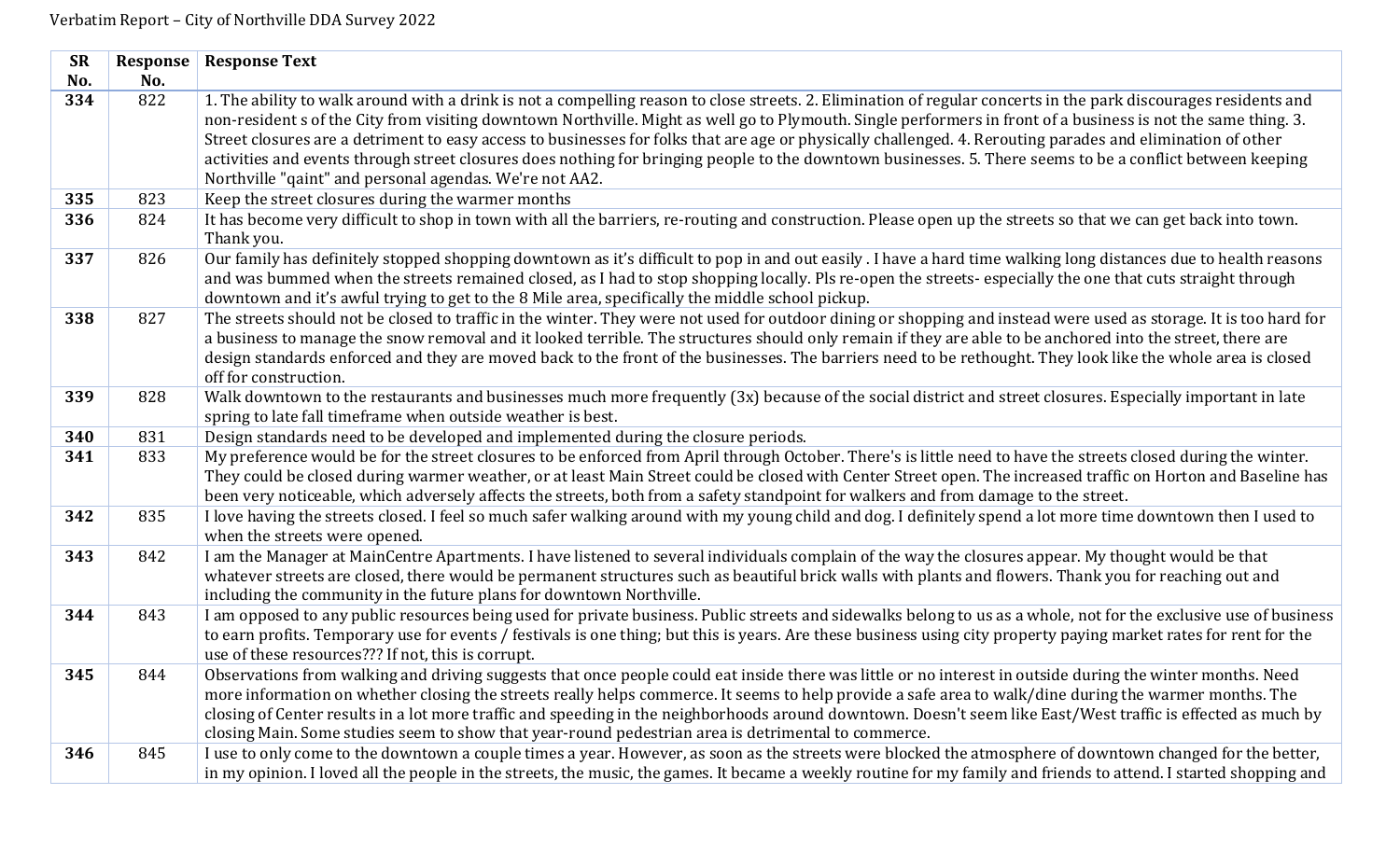| <b>SR</b> |     | <b>Response   Response Text</b>                                                                                                                                                                                                                                                                                                                                                                                                                                                                                                                                                                                                                                                                                                     |
|-----------|-----|-------------------------------------------------------------------------------------------------------------------------------------------------------------------------------------------------------------------------------------------------------------------------------------------------------------------------------------------------------------------------------------------------------------------------------------------------------------------------------------------------------------------------------------------------------------------------------------------------------------------------------------------------------------------------------------------------------------------------------------|
| No.       | No. |                                                                                                                                                                                                                                                                                                                                                                                                                                                                                                                                                                                                                                                                                                                                     |
|           |     | eating more often downtown. My daughter loved it so much that she plans on moving back to MI in the fall and wants to live near downtown Northville. I can't                                                                                                                                                                                                                                                                                                                                                                                                                                                                                                                                                                        |
|           |     | wait for this season to begin and I look forward to getting back to downtown. I highly recommend that it the streets stay closed.                                                                                                                                                                                                                                                                                                                                                                                                                                                                                                                                                                                                   |
| 347       | 847 | We absolutely love this unique feature you have brought to Northville and truly believe it is an attraction for surrounding communities.                                                                                                                                                                                                                                                                                                                                                                                                                                                                                                                                                                                            |
| 348       | 850 | The businesses that utilize the streets need to make sure that their areas are kept neat and tidy. This past winter they were not maintained and it made<br>downtown appear "dirty".                                                                                                                                                                                                                                                                                                                                                                                                                                                                                                                                                |
| 349       | 857 | I enjoy some of the walkability and community encouraged by being able to feel the "extension" of the plaza near marquis theater. One thing that I think looks<br>awful are the concrete barricades. I would hope that we could figure something else out that doesn't look so makeshift and temporary. No matter my opinion<br>on using the downtown and the walkability, I support whatever will help our local businesses thrive. That is a priority for me as they are the heart of our<br>downtown. If they don't thrive, then we have no reason to go into the area. However, I do enjoy the social aspect of the "to go" alchohol options as it<br>encourages us to walk around and run into friends and acquaintances, etc. |
| 350       | 858 | The streets should reopen. Wing street and Dunlap are far too narrow to accommodate constant traffic. The intersections are a mess and unsightly. Many of the<br>Center street and Main Street stores do not have rear entry. I'm not the only one who doesn't like to eat in the street. Promoting alcohol consumption in the<br>street can't be good. Parking on the street is not an issue as I am happy to walk to the stores but access from lots is limited. I'm sure that participants and<br>organizers of our wonderful parades can't be happy. Everyone keeps saying Covid is over or we should act like it. So let's go back to regular restaurant habits<br>and give retail a break!                                    |
| 351       | 860 | Compare the noise levels of outside dining in Plymouth with its open roads to the peaceful atmosphere of Northville and you must agree how much more<br>enjoyable is our Northville's outdoor festivities. Our surrounding roads and parking entrances make the current arrangement an easy traffic alternative.                                                                                                                                                                                                                                                                                                                                                                                                                    |
| 352       | 862 | Tenants are frustrated that customers can't get to them. Drive-by and impulse purchases have dried up with the streets closed.                                                                                                                                                                                                                                                                                                                                                                                                                                                                                                                                                                                                      |
| 353       | 864 | We need numbers, some way start counting, example: are the Tuesday night or Friday night restaurant visitors increasing, decreasing or at least staying the<br>same.? This question will continue to be ask, let's know and especially let's know if there is a downward trend.                                                                                                                                                                                                                                                                                                                                                                                                                                                     |
| 354       | 865 | I would normally head to Plymouth for their restaurants but now use downtown Northville.                                                                                                                                                                                                                                                                                                                                                                                                                                                                                                                                                                                                                                            |
| 355       | 866 | Through traffic on center needs to be re-opened. Neighboring streets add to the congestion, and the closure of center does not support any additional<br>residential infrastructure for the future.                                                                                                                                                                                                                                                                                                                                                                                                                                                                                                                                 |
| 356       | 867 | Thank you for everything you have done for the city of Northville. You've made lemonade out of lemons and are appreciated!                                                                                                                                                                                                                                                                                                                                                                                                                                                                                                                                                                                                          |
| 357       | 870 | Thank you for thur far allowing a walkable, social situation in downtown during all seasons of the year! Keep it going!                                                                                                                                                                                                                                                                                                                                                                                                                                                                                                                                                                                                             |
| 358       | 871 | Its time to get back to normal life in Northville.                                                                                                                                                                                                                                                                                                                                                                                                                                                                                                                                                                                                                                                                                  |
| 359       | 873 | I love having the freedom to be outside with a drink while waiting for a table or enjoying the weather.                                                                                                                                                                                                                                                                                                                                                                                                                                                                                                                                                                                                                             |
| 360       | 875 | I don't have any constructive suggestions I only know that the closing of streets looks trashy.                                                                                                                                                                                                                                                                                                                                                                                                                                                                                                                                                                                                                                     |
| 361       | 876 | The street closure is fine however I like the idea of the outdoor seating but it needs to be aesthetically appealing. Right now the area looks horrible but with<br>more uniform seating and better layout it would be better.                                                                                                                                                                                                                                                                                                                                                                                                                                                                                                      |
| 362       | 877 | We have eaten outside so much more since Covid started and continue doing so even when it's cold out.                                                                                                                                                                                                                                                                                                                                                                                                                                                                                                                                                                                                                               |
| 363       | 878 | Northville is our favorite town to visit specifically because it is so walkable without the interference of constant traffic. We definitely support businesses more<br>with this model, often buying drinks and food from places like Center Street Grill to eat at a table in the street when they are too busy for us to want to eat in<br>the restaurant.                                                                                                                                                                                                                                                                                                                                                                        |
| 364       | 879 | no one used the outdoor space the entire winter once the restaurants were allowed to be open. traffic around town has been difficult and sometime dangerous.                                                                                                                                                                                                                                                                                                                                                                                                                                                                                                                                                                        |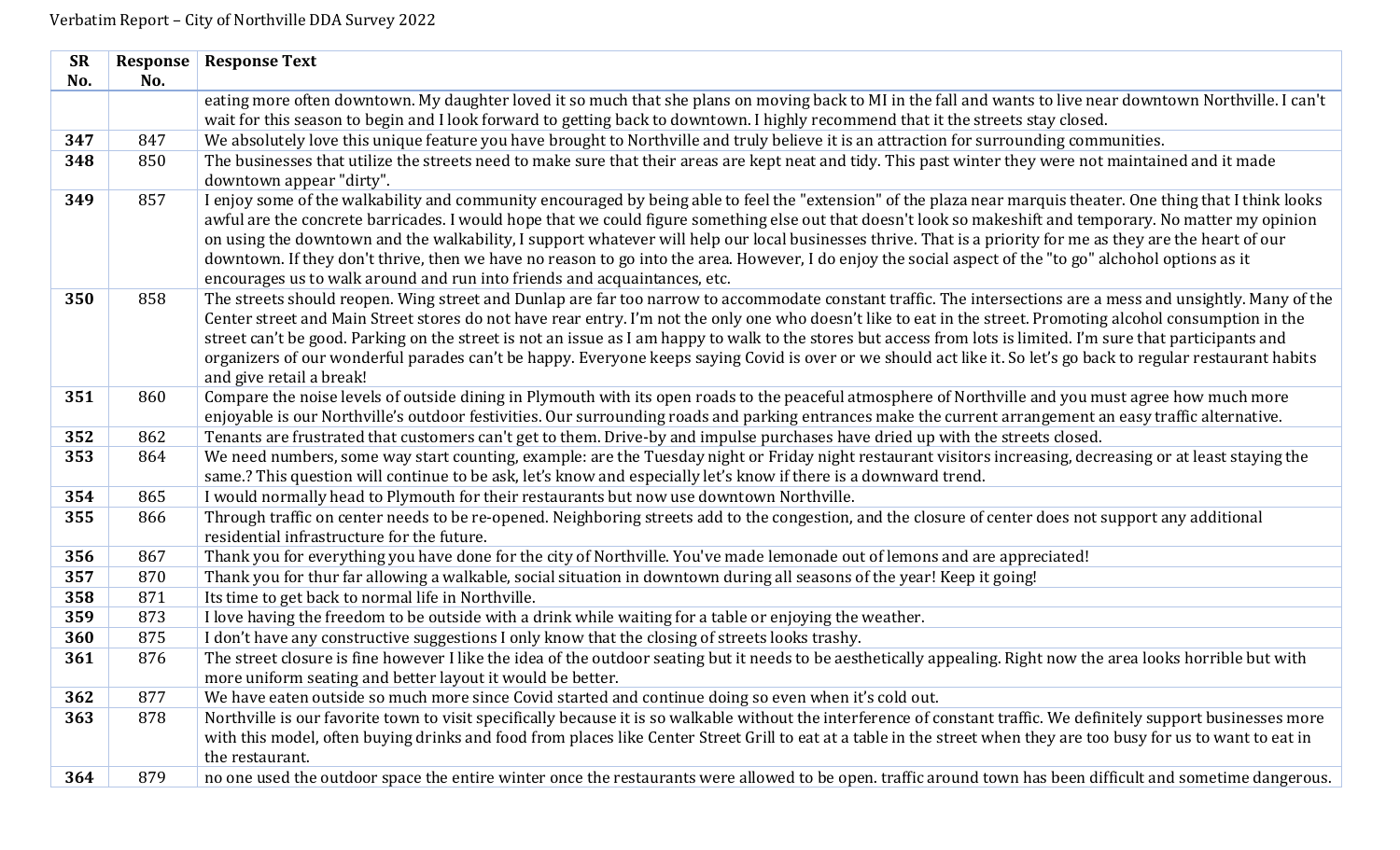| <b>SR</b> | Response | <b>Response Text</b>                                                                                                                                                                                           |
|-----------|----------|----------------------------------------------------------------------------------------------------------------------------------------------------------------------------------------------------------------|
| No.       | No.      |                                                                                                                                                                                                                |
| 365       | 881      | I would like to understand the data from the business owners if this is beneficial for them. That is the driver in my opinion.                                                                                 |
| 366       | 882      | Street closure should only be allowed during the summer on a limited basis and completly opened during the fall and winter.                                                                                    |
| 367       | 883      | I think the street closures are great. It creates a safe space for people to walk around. It is unique and really sets Downtown apart. It really isn't that much area                                          |
|           |          | that is closed. Those streets previously were so dangerous with the amount of people that walk/bike around as well. Our business has received more attention                                                   |
|           |          | because people are spending time hanging out in the downtown. Parking is the only issue in the downtown, but I know that is a separate issue :)                                                                |
| 368       | 893      | While I no longer live in Northville, my parents still live within walking distance and I have many friends who frequent downtown more often than I do. I                                                      |
|           |          | would support making the downtown area permanently vehicle traffic free. It makes the downtown area more useable for more people more often. Thank you                                                         |
|           |          | for your time.                                                                                                                                                                                                 |
| 369       | 899      | Love the street closures, keep it going. Makes downtown a fun area to hang out in and actually makes me spend more time there.                                                                                 |
| 370       | 902      | The closure was great during lockdown when Covid started now it's just become a nuisance and people don't like all the traffic thru neighborhoods. The 4 way                                                   |
|           |          | stops backup traffic and cause more near misses in accidents                                                                                                                                                   |
| 371       | 909      | Organize the covered structures so that they look like serious thought was given for their placement.                                                                                                          |
| 372       | 911      | I have really enjoyed having the streets closed as it provides a more safe area for foot traffic. It also allows businesses to expand their seating. I commute to                                              |
|           |          | work and have not had any issues with the way traffic is rerouted around the downtown area. Quite frankly, I avoided driving those streets anyway because of                                                   |
|           |          | how tight and filled with pedestrians they tended to be. I love the new walkability of downtown and hope it stays and expands.                                                                                 |
| 373       | 912      | The current street activity setup makes it more conducive for walking and sitting outdoors and enjoying the entire scenic downtown. With tables additional                                                     |
|           |          | being available it makes it pleasant for carryout meals also. I think it's an absolute win-win for the community.                                                                                              |
| 374       | 913      | The stop signs at Cady and Center are essential. Traffic flow for both pedestrians and cars is much, much safer.                                                                                               |
| 375       | 919      | I would like to see all streets opened. Periodic closures in summer are ok but I believe permanent closures reduces the charm of downtown. If it is decided that                                               |
|           |          | the roads stay closed because of strong public support (I hope not) then at least please get rid of all the outdoor kiosks - They look like shanty's and no one                                                |
|           |          | uses them. I also think the outdoor seating for restaurants needs to be cleaned up - Get get rid of heaters and plastic side barriers - looks junky and no one is                                              |
|           |          | sitting outside in bad weather. Finally if the streets are decided to remain closed please come up with a more appealing street closure barrier - The cop cars                                                 |
| 376       | 921      | and orange barriers make it look like a crime scene<br>Only allow streets to be blocked on special events. The ugly orange structures used to block streets are an eye sore. They need to be gone immediately. |
| 377       | 923      | I think the area downtown should become more permanent. Please look to Boulder CO for design ideas. It is just lovely. And what a great opportunity                                                            |
|           |          | Northville has.                                                                                                                                                                                                |
| 378       | 927      | My family enjoys the expanded outdoor dining.                                                                                                                                                                  |
| 379       | 928      | I love the street closures driving around isn't that hard, and it allows for kids to run around and I love the outdoor eating.                                                                                 |
| 380       | 931      | Having the streets closed makes going to Northville special and unique. We have never enjoyed going downtown so much! With warn weather approaching we                                                         |
|           |          | are excited to go downtown and walk outside with a beverage and support local businesses!                                                                                                                      |
| 381       | 932      | To the extent that any of the closures will be made permanent, we really need to spruce up how they look. They've taken a couple seasons of weather, and                                                       |
|           |          | don't really look nice and are not in keeping with the rest of our community. If we're going to do it permanently - or even seasonally - they should be                                                        |
|           |          | aesthetically pleasing as possible, and not haphazard as they look now.                                                                                                                                        |
| 382       | 934      | Nothing else!                                                                                                                                                                                                  |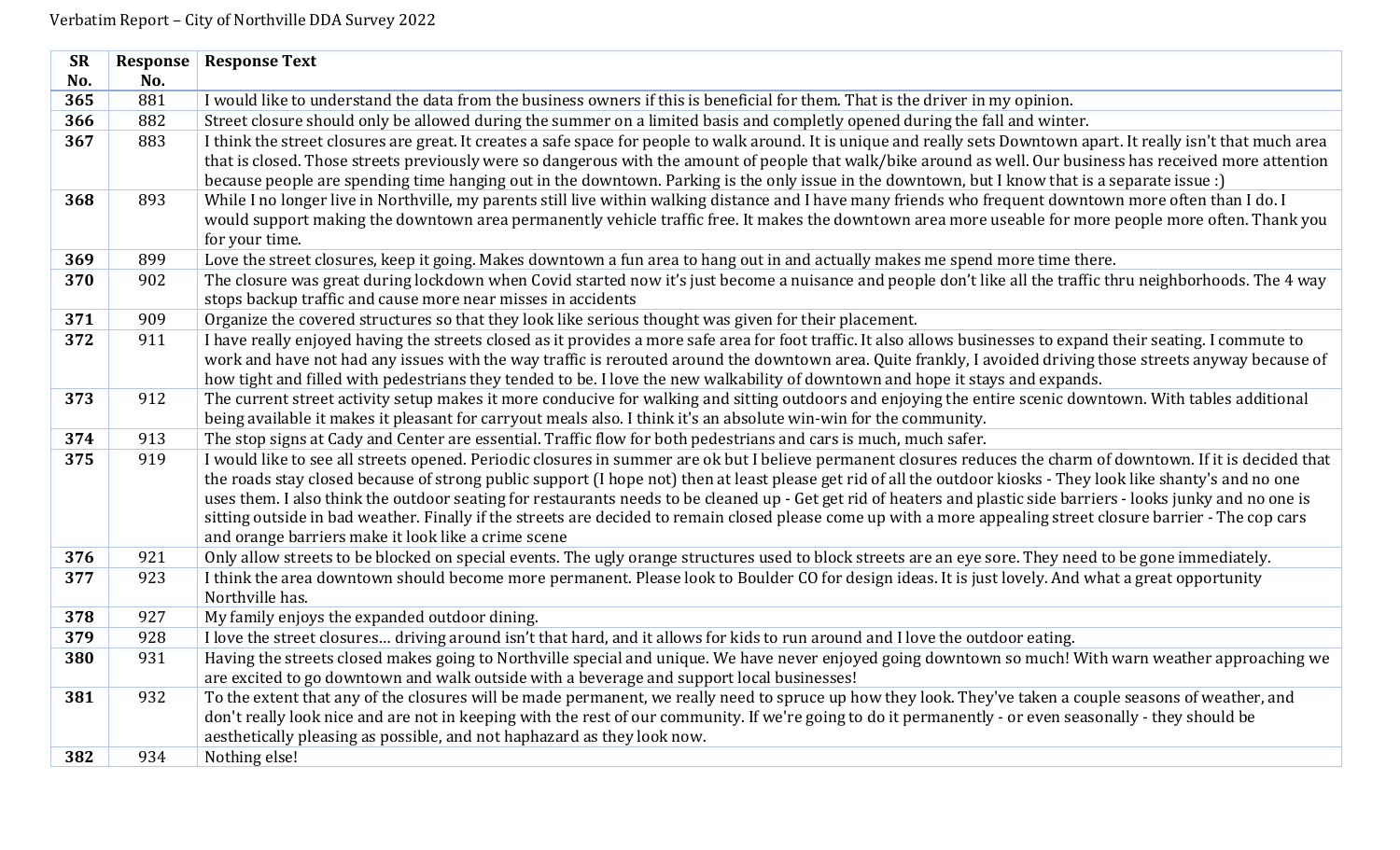| <b>SR</b> | Response | <b>Response Text</b>                                                                                                                                                                                                                                                             |
|-----------|----------|----------------------------------------------------------------------------------------------------------------------------------------------------------------------------------------------------------------------------------------------------------------------------------|
| No.       | No.      |                                                                                                                                                                                                                                                                                  |
| 383       | 936      | Please reopen Center St. It feels like s ghost town during the week and weekend, the foot traffic migrated to the "back" of the buildings and it just feels empty, it                                                                                                            |
|           |          | doesn't matter if it's 12pm or 5pm, there's never anybody walking and it's just sad : (                                                                                                                                                                                          |
| 384       | 938      | The three way stops at Dunlap-Center and Hutton-Main streets work fine. If the streets are reopened, I suggest the above two intersections be four way stops.                                                                                                                    |
|           |          | If that doesn't work, the traffic lights could be reactivated. Banning left turns at Main-Center would be a plus in reducing congestion. Downtown traffic                                                                                                                        |
|           |          | congestion has been a long standing problem.                                                                                                                                                                                                                                     |
| 385       | 941      | I love the social district but think that only center street grill really benefits from Center street being closed. Perhaps offer the stores and restaurants the                                                                                                                 |
|           |          | parallel parking spots on Center street to expand their patio spaces but reopen the road to traffic. Main Street should remain closed but get more permanent                                                                                                                     |
|           |          | and better looking barriers like large planters                                                                                                                                                                                                                                  |
| 386       | 942      | Please open the streets. Enough is enough.                                                                                                                                                                                                                                       |
| 387       | 943      | Please keep main street closed. I understand that people complain about wanting to park on main between center and Hutton, but, there are only about 12                                                                                                                          |
|           |          | parking spaces. I do not believe the extra seats and dining options in the road should be done away with in order to have 12 parking spots used only                                                                                                                             |
|           |          | occasionally. Our business model hinges upon the idea of people being able to walk up and grab items to enjoy in the social district. The amount of sales and                                                                                                                    |
|           |          | revenue generated from not only oir business but other restaurants as well will provide more than enough tax revenue to create additional parking                                                                                                                                |
|           |          | opportunities else where.                                                                                                                                                                                                                                                        |
| 388       | 944      | Although a good idea during the pandemic, the closures have lasted long enough. The barricades are not attractive. I do hope outdoor dining remains possible                                                                                                                     |
|           |          | but not probably at its current capacity if the streets are to open.                                                                                                                                                                                                             |
| 389       | 946      | I recently met with someone who did not know about the closure. They wondered what the big accident was and why everything was closed down like that. I                                                                                                                          |
|           |          | believe it should be reopened immediately.                                                                                                                                                                                                                                       |
| 390       | 950      | The broken down police car and orange closed signs are a terrible looking way to welcome visitors to downtown Northville. If the closures continue, please                                                                                                                       |
|           |          | consider a more premium entry vision to reflect the wonderful shop and customers in the downtown area                                                                                                                                                                            |
| 391       | 952      | Street closures during the summer seem to be very positive. Street closures in winter do not generate much additional activity or benefit.                                                                                                                                       |
| 392       | 955      | Every town needs at least one "through" street, or free street as you call it, so that people who are not stopping in town but traveling through town can get to                                                                                                                 |
|           |          | their destination outside of the town limits. They should not have to drive on narrow side streets to navigate around customers dining and shopping at their                                                                                                                     |
| 393       | 958      | leisure. Main Street is open in Plymouth--our Main Street in Northville should be open, too. It only makes sense.<br>I love what has been done with the street closures. The downtown looks fabulous and like a slice of Europe. We will not eat indoors since we are older, but |
|           |          | having all that outdoor dining allows my husband and me to eat outdoors at the downtown restaurants.                                                                                                                                                                             |
| 394       | 959      | Beyond patio and on-street dining tables that are owned by and restricted to specific restaurants only, there should be more "open to the public" dining tables                                                                                                                  |
|           |          | available in more areas of downtown. The central downtown Town Square area is a great start, but additional areas to sit and congregate away from traffic                                                                                                                        |
|           |          | should be made available.                                                                                                                                                                                                                                                        |
| 395       | 961      | We walk downtown on many, if not most days. It is lovely! Please continue it.                                                                                                                                                                                                    |
| 396       | 962      | Business Owners interest must be prioritized.                                                                                                                                                                                                                                    |
| 397       | 964      | Open Center but keep parking closer to allow out door seating for Center street and Rebecca's. Keep Main closed. But no permanent structures. Keep what is                                                                                                                       |
|           |          | there.                                                                                                                                                                                                                                                                           |
| 398       |          |                                                                                                                                                                                                                                                                                  |
|           | 965      | Noise pollution                                                                                                                                                                                                                                                                  |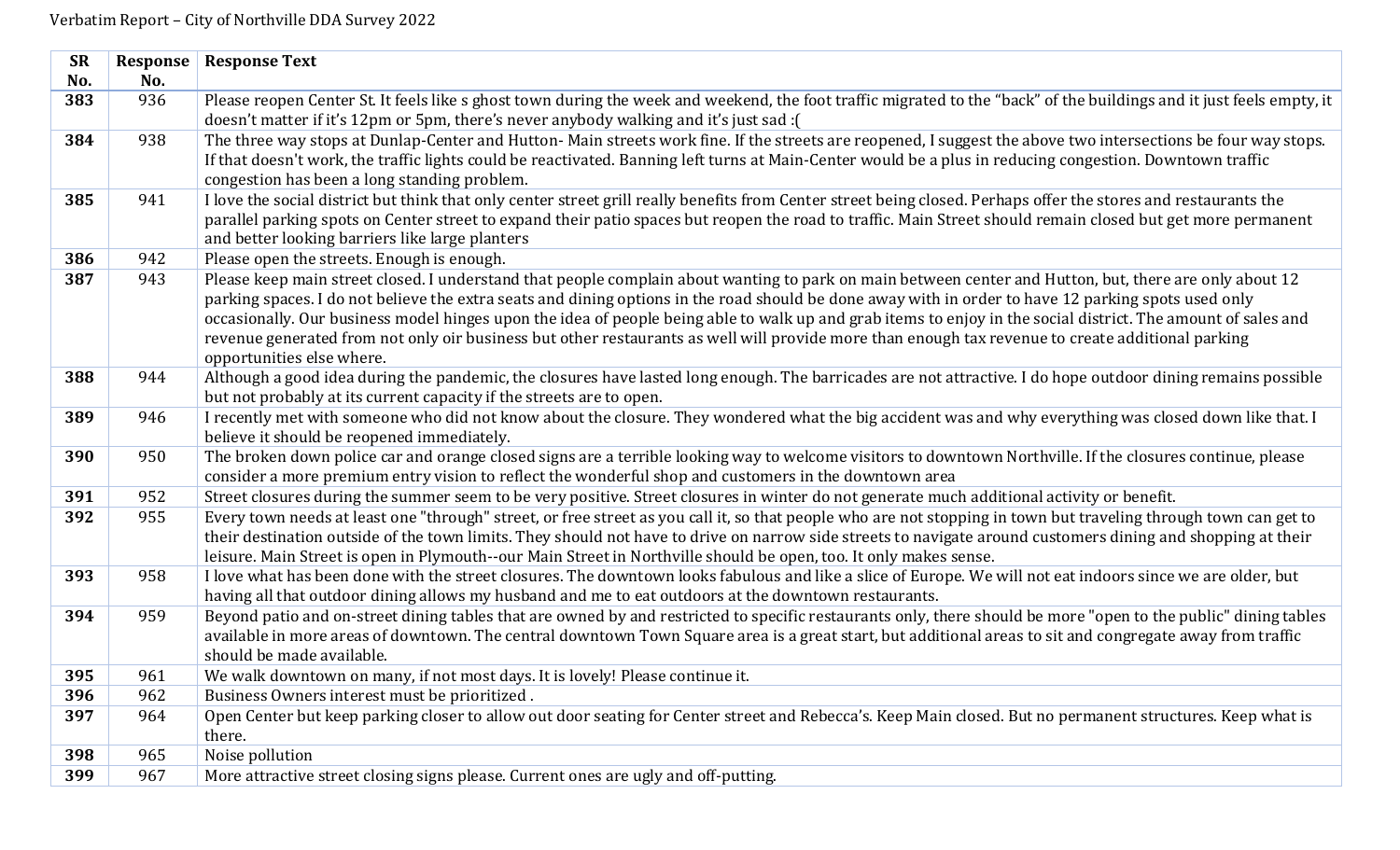| <b>SR</b> | Response | <b>Response Text</b>                                                                                                                                                                                                              |
|-----------|----------|-----------------------------------------------------------------------------------------------------------------------------------------------------------------------------------------------------------------------------------|
| No.       | No.      |                                                                                                                                                                                                                                   |
| 400       | 968      | The outdoor structures need to be reined in. Currently the chairs, tables, heaters and structures are dismal. That is why the streets need to be reopened. To get                                                                 |
|           |          | rid of the storage situation the downtown becomes when very few if anyone sits outside. When the downtown is reoccupied in the warmer monthsguidelines                                                                            |
|           |          | of what is constructed, use and appearance needs to be strictly adhered to. Great to open downtown but the city needs to get a hold of the situation. Currently,<br>it looks like my basement. Not a good sight.                  |
| 401       | 969      | Make permanent attractive structures to close the street and move the old cop cars. Looks terrible.                                                                                                                               |
| 402       | 970      | Our city is a better place to live because of the space this created for people.                                                                                                                                                  |
| 403       | 971      | The current closures of the portion of Center Street and main have improved our experience in downtown, increased our frequency of visiting, and has added                                                                        |
|           |          | to our enjoyment of the Best city in Michigan!                                                                                                                                                                                    |
| 404       | 972      | Please open center street to vehicle traffic. Many people from surrounding areas that used to love to come to downtown Northville think it is difficult to                                                                        |
|           |          | navigate with all of the road closures and many think parts are closed down. It gives the downtown the opposite effect of what is intended and actually makes                                                                     |
|           |          | it appear more congested and closed off rather than open and airy and beautiful like it once was. Many have commented that it looks cluttered and junky with                                                                      |
|           |          | makeshift orange signs and detour signs like its under constant construction. Am hoping you clear the clutter soon and unsightly orange detour signs etc, and                                                                     |
| 405       | 973      | at least open center street to give the flow of thru traffic.<br>Please give us our downtown back                                                                                                                                 |
| 406       | 974      | We understand that we were in dire straights when we allowed the business owners to create their own spaces unfortunately some got carried away. Many                                                                             |
|           |          | of the temporary structures on Main are neat and well defined. I consider them an asset. However others are scattered, unkept and uninspiring. . I would                                                                          |
|           |          | suggest if we do seasonal that standards are set by the DDA. I also think the City might support a public/private storage unit venture to store the outdoor                                                                       |
|           |          | furniture.                                                                                                                                                                                                                        |
| 407       | 976      | The only thing I have read in The Ville magazine. Is a letter to the editor with a valid point. This person has elderly parents and they can no longer park close                                                                 |
|           |          | enough to the restaurants. Perhaps a couple of handicapped spots could be added on each end of the closed streets. Thank you, Kirt Manecke PS. I bought a                                                                         |
|           |          | bike because the streets were closed about a year ago. I would've never stopped and taken the time to look through the window had there been people on the                                                                        |
|           |          | sidewalk behind me.                                                                                                                                                                                                               |
| 408       | 978      | If the street(s) remain closed, a nicer looking blockade would look better. Perhaps consider a one way traffic on Main and Center as an alternative however                                                                       |
|           |          | introducing traffic in either zone creates some safety risks. Would like to know how the various businesses feel about the closure.                                                                                               |
| 409       | 983      | To me, the best idea is street closure from May thru end of Oct. Unless we're lucky enough to have a very mild wintermost people don't want to sit outside in                                                                     |
|           |          | Jan., Feb We're in Michigan, not Florida. Six months open, six months closed is a good, fair compromise.                                                                                                                          |
| 410       | 984      | Time to open up the streets again                                                                                                                                                                                                 |
| 411       | 986      | It is great to have a safe, car free area for the city to come together. I would suggest having nice looking "retractable posts" or similar to block off the roads                                                                |
|           |          | instead of those big plastic jerseys in order to make it permanent yet accessible in case of emergency (like in the cities in Europe). A pedestrian only "island" in                                                              |
|           |          | the city is a huge plus.                                                                                                                                                                                                          |
| 412       | 989      | I have not been downtown since the streets were closed. Too much trouble. I hate driving around the center of town. Before closure frequented often.                                                                              |
| 413       | 990      | It was always convenient for me, as a senior citizen, to be able to park on the street near where I wanted to go. During the pandemic and as the pandemic<br>receded, I did not shop downtown because walking is an issue for me. |
| 414       | 991      | Hardly see anyone at the tables in the street. Closed signage unsightly, open asap! Totally unneeded.                                                                                                                             |
| 415       | 992      | I've enjoyed using the outdoor space. I don't live downtown but myself and my wife do go hang out in the main square more with the roads shutdown.                                                                                |
|           |          |                                                                                                                                                                                                                                   |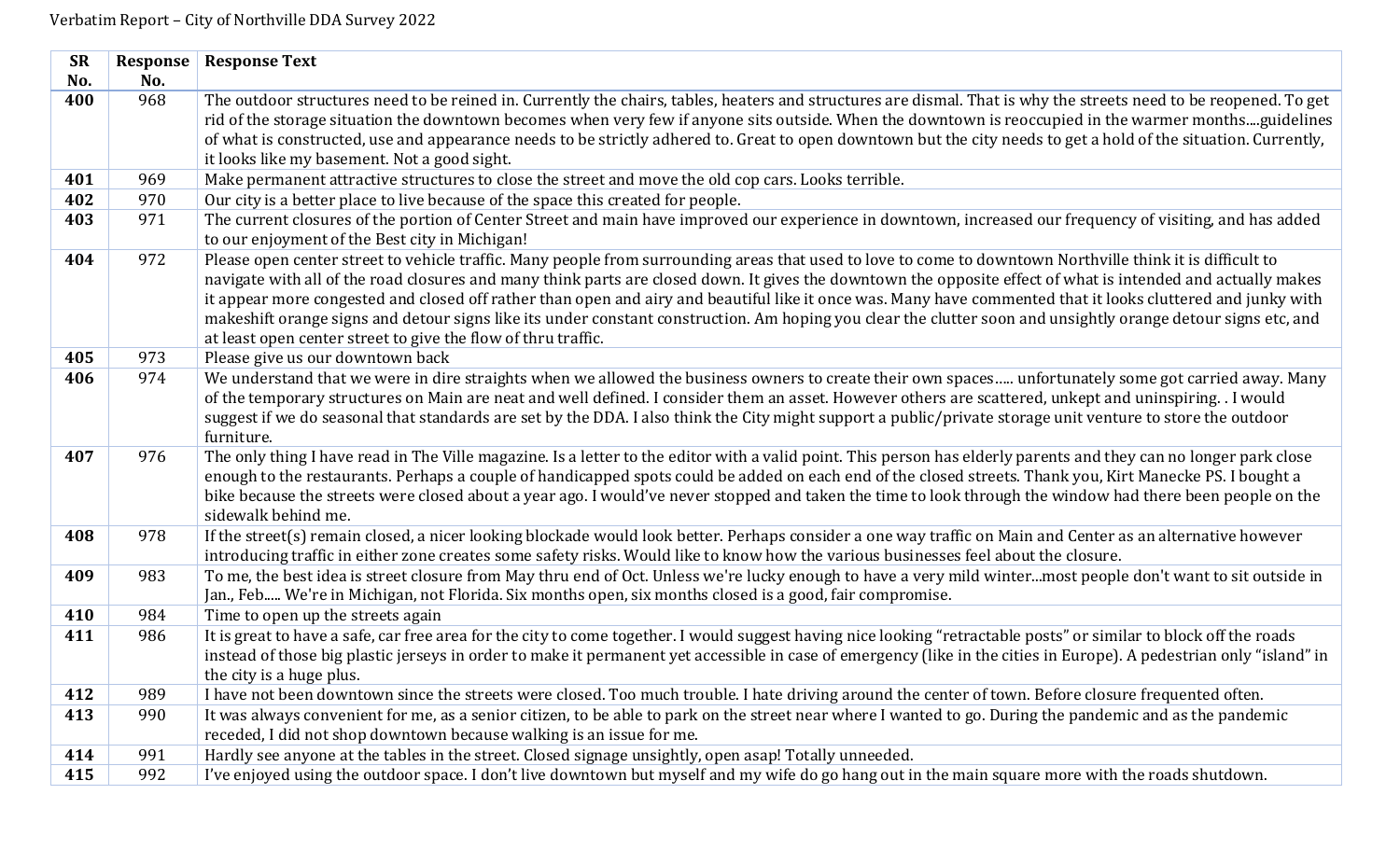| <b>SR</b>  | <b>Response</b> | <b>Response Text</b>                                                                                                                                                                                                                                                                                                               |
|------------|-----------------|------------------------------------------------------------------------------------------------------------------------------------------------------------------------------------------------------------------------------------------------------------------------------------------------------------------------------------|
| No.        | No.             |                                                                                                                                                                                                                                                                                                                                    |
| 416        | 999             | Parking seems to remain an issue for those that do not walk to town I don't believe the street closure causes more of an issue but, maybe an additional                                                                                                                                                                            |
|            |                 | parking structure similar to Plymouth will help for future?                                                                                                                                                                                                                                                                        |
| 417        | 1,000           | I think the outdoor space is great. Wait times at every restaurant are insanely long. If the outdoor seating goes away it will just get worse. I would love to see a                                                                                                                                                               |
|            |                 | rotation of food trucks on weekends that people can order dinner from and eat at any of the public areas. I think on weekends there is more business than                                                                                                                                                                          |
|            |                 | existing restaurants can handle. More options would be great. Pick up a to go drink from a permanent establishment and walk to the food truck for a bite.                                                                                                                                                                          |
|            |                 | ∕₿                                                                                                                                                                                                                                                                                                                                 |
| 418        | 1,001           | To continue the use of the structures, there needs to be some consistency with their design, layout, etc. It currently looks deserted. If the restaurants are not                                                                                                                                                                  |
|            |                 | utilizing those spaces anymore, then outdoor seating can be extended into the street, but something has to be done to clean up the space. The social district                                                                                                                                                                      |
|            |                 | concept is great for the community. It's such a unique experience in the region. I am all far extending the social district, but I am unsure on the specific                                                                                                                                                                       |
|            |                 | restrictions.                                                                                                                                                                                                                                                                                                                      |
| 419        | 1,004           | Thank you for seeking this input. We suggest annual street closures from Memorial Day through Labor Day.                                                                                                                                                                                                                           |
| 420        | 1,006           | If the streets reopen, it would be ideal if we could have more places to gather. This would include tables and a stage for music, etc.                                                                                                                                                                                             |
| 421        | 1,008           | For traffic flow I think Center should be open all the time. I like the idea of having outdoor eating/gathering on Main from May to October. The reason for                                                                                                                                                                        |
|            |                 | eating outdoors in the colder months was because of Covid. Now that we do not have the restriction of eating indoors, I don't see the need for street closure                                                                                                                                                                      |
|            |                 | from November to May - on any streets.                                                                                                                                                                                                                                                                                             |
| 422        | 1,009           | Parking is a problem                                                                                                                                                                                                                                                                                                               |
| 423        | 1,012           | Make the closed signs at the ends of the streets more attractive and inviting                                                                                                                                                                                                                                                      |
| 424<br>425 | 1,014<br>1,019  | Main street should be closed from Hutton to Wing, Center should be open for traffic flow. Structures maybe just during the colder months                                                                                                                                                                                           |
| 426        |                 | I love having the street closed off, feels safe walking around with kids!                                                                                                                                                                                                                                                          |
|            | 1,023           | Make sure this survey is distributed to each RESIDENT of Northville. We live here 24/7 and suffer because of the WANTS of a few restaurant owners and their<br>customers. People that want to be vaccinated are vaccinated, masks are no longer required, restaurants are full. Please stop providing a subsidy, i.e., our streets |
|            |                 | paid by our tax dollars to a few when it's no longer a necessity. It's just plain wrong, immoral and not fair.                                                                                                                                                                                                                     |
| 427        | 1,025           | I think that if the roads are closed, then the restaurants should be using the outdoor space. It seems that during the winter of 2021-2022, the roads were                                                                                                                                                                         |
|            |                 | closed, structures were up, table and chairs were out, but none of the restaurants were using the outdoor seating. The outdoor seating was used the previous                                                                                                                                                                       |
|            |                 | winter.                                                                                                                                                                                                                                                                                                                            |
| 428        | 1,027           | I really love the downtown area. It is my 2nd favorite thing about living in Northville, right after the schools. Please please continue to keep this a pedestrian-                                                                                                                                                                |
|            |                 | only social district.                                                                                                                                                                                                                                                                                                              |
| 429        | 1,028           | Keep streets closed and restaurants openret                                                                                                                                                                                                                                                                                        |
| 430        | 1,029           | If the street closures remain there needs to be a more homogeneous appearance the hodgepodge has to end. Northville is better than the current presentation                                                                                                                                                                        |
| 431        | 1,031           | Shopping and eating in downtown Northville is much more comfortable, calm, and convenient with both streets closed to car traffic.                                                                                                                                                                                                 |
| 432        | 1,032           | the re-routed traffic becomes an aggravationespecially when " no none" appears to be taking advantage of the closed streets I suggest an audit of clients                                                                                                                                                                          |
|            |                 | served in the closed streets might provide data to better measure its "worth"                                                                                                                                                                                                                                                      |
| 433        | 1,035           | I avoid downtown as I used to drive through town and then park and shop. Since the street closure I don't go through town any more. I only shop in town                                                                                                                                                                            |
|            |                 | maybe only a few times since the street closure.                                                                                                                                                                                                                                                                                   |
| 434        | 1,036           | The street closures have brought nightlife to downtown Northville! I do not think there is a benefit outside of May-Labor Day.                                                                                                                                                                                                     |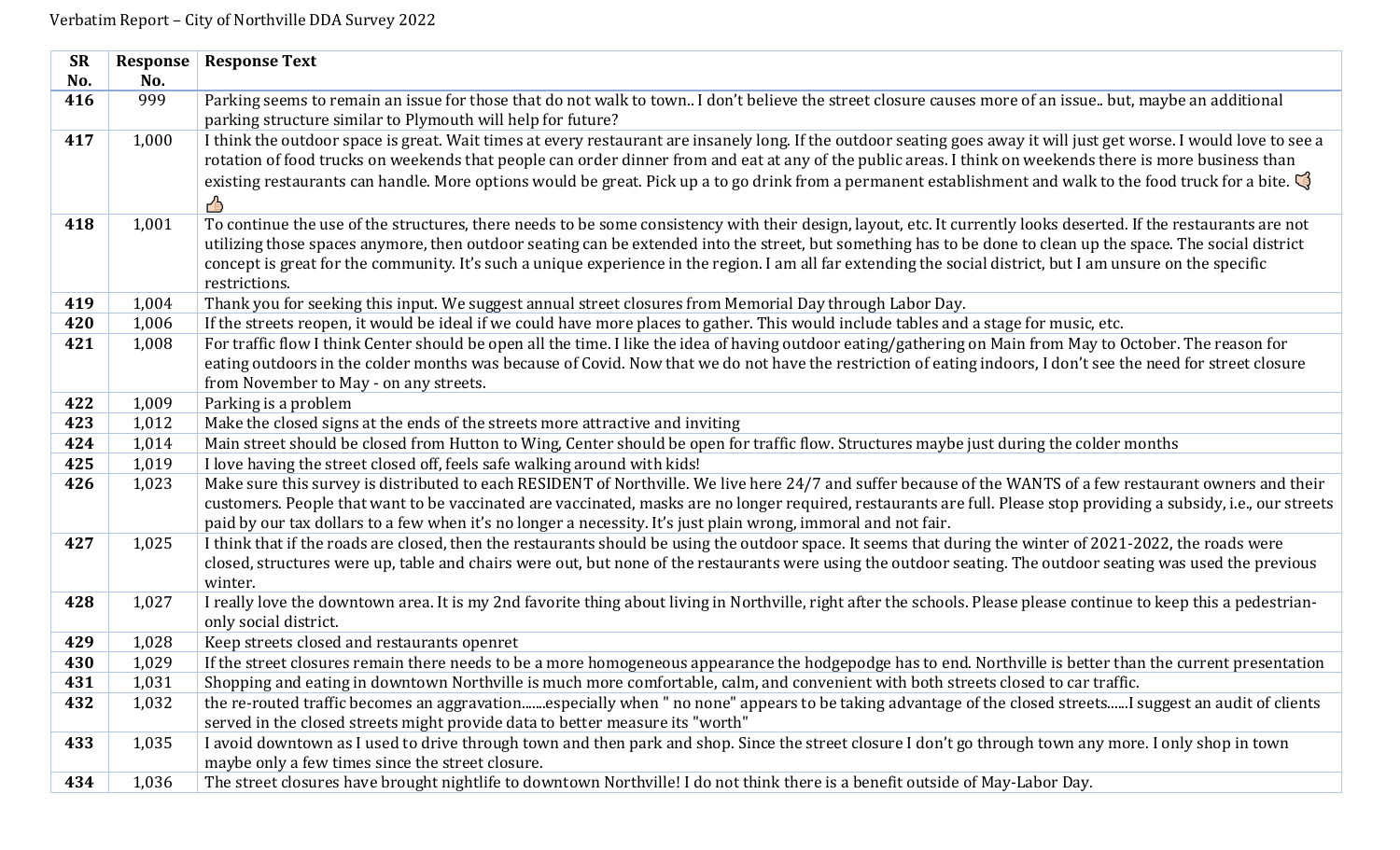| <b>SR</b> | Response | <b>Response Text</b>                                                                                                                                                                                                                                     |
|-----------|----------|----------------------------------------------------------------------------------------------------------------------------------------------------------------------------------------------------------------------------------------------------------|
| No.       | No.      |                                                                                                                                                                                                                                                          |
| 435       | 1,037    | If the street closures become permanent, and I hope they do, remove the orange barricades and replace with something more attractive.                                                                                                                    |
| 436       | 1,039    | I think the decision to reopen Main Street should be made by those who live and/or work in the city, not the township. I personally have no preference.                                                                                                  |
| 437       | 1,041    | Having the center of town closed to vehicles and having multiple places to sit and congregate, eat and drink is a major quality-of-life improvement. Focusing                                                                                            |
|           |          | urban planing on car transportation and parking is so outdated! Make quality of life the priority: public spaces, parks, give priority to bicycles and pedestrians.<br>So, close downtown streets permanently and do something useful with Ford Field!!! |
| 438       | 1,042    | We are spending more time in Plymouth as a family. We both grew up in Birmingham/Bloomfield We came here for a small town family community Not sure                                                                                                      |
|           |          | what Northville is now or will become while Plymouth maintains the small town charm But if this continues we will continue not to spend time or money in<br>Northville                                                                                   |
| 439       | 1,045    | Consider a compromise where parking is limited to one side of the street, or totally removed, so as to enable more sidewalk utilization by restaurant/store                                                                                              |
|           |          | owners.                                                                                                                                                                                                                                                  |
| 440       | 1,051    | Close main street permanently with permanent infrastructure to block the street. Open center street but allow restaurants to use the parking spaces as<br>additional patio and extend down the sidewalk.                                                 |
| 441       | 1,052    | Simply put-GREAT idea during the pandemic, no question but it's time to get back to normal like the rest of the world.                                                                                                                                   |
| 442       | 1,054    | The European feel is a unique experience for the area. It is wonderful. I think selling this as a positive year round is better than just on weekends. Almost no                                                                                         |
|           |          | parking is lost by doing it. No one likes to. park on those closed streets. Parallel? ugh. Bring extra shops into the streets. Taco Tuesday. Wine Wednesday stuff                                                                                        |
|           |          | all the time I think the barricades for the streets should be fancy and permanent. The old police cars and posters are less attractive. Just do it right and commit                                                                                      |
|           |          | to it. The traffic pattern works fine. The stop signs work better on north Main street -using Cady is better than thru downtown to a traffic light anyway. Bring a                                                                                       |
|           |          | brewery to the downtown area                                                                                                                                                                                                                             |
| 443       | 1,060    | Love the walkability with drinks                                                                                                                                                                                                                         |
| 444       | 1,061    | If one street is to be closed, it seems like it would be safest to close both. Only closing one street (e.g. closing Main but leaving Center open to vehicles)<br>increases the number of pedestrian / vehicle interactions and potential for accidents. |
| 445       | 1,075    | I think the calm traffic free downtown is an amazing asset to our residents and businesses. People can freely move about, restaurants can offer additional                                                                                               |
|           |          | seating, live musicians can play more easily, children and adults alike can relax and enjoy all the downtown has to offer. It's been an incredible gift and it would                                                                                     |
|           |          | be so sad to see traffic return.                                                                                                                                                                                                                         |
| 446       | 1,076    | The closing of the streets in downtown Northville was great for the city. There is a lot more space for socialization, games, and is safer to lounge in the                                                                                              |
|           |          | downtown area. I think it became busier, due to the fact there was more open area to sit, play games, without having to constantly be either in a restaurant or                                                                                          |
|           |          | store. It is a net positive to make the downtown area more conducive to walking, biking, and will continue to help Northville businesses. These streets should<br>remain closed to traffic.                                                              |
| 447       | 1,082    | I think that Main Street should be closed off on Fridays for the outdoor concert season and special events that we usually do. While I feel the closure was a                                                                                            |
|           |          | genius idea when covid hit I feel it has run it's course and I want my downtown back. Small town America is about Main Street. It's unattractive. Looks like a                                                                                           |
|           |          | carnival gone bankrupt. I am embarrassed now and would not bring guest into town. Open Open Open                                                                                                                                                         |
| 448       | 1,083    | I like the four way stop at Center and Cady Streets. It allows for an easier traffic flow on Cady when traveling east/west. Please consider permanent stop signs                                                                                         |
|           |          | on this corner.                                                                                                                                                                                                                                          |
| 449       | 1,084    | Can we remove the ugly black caprice's at this point? Could we add additional outdoor activities to draw families and kids; maybe a 1/2 court basketball area                                                                                            |
|           |          | (sponsorship opportunity?)                                                                                                                                                                                                                               |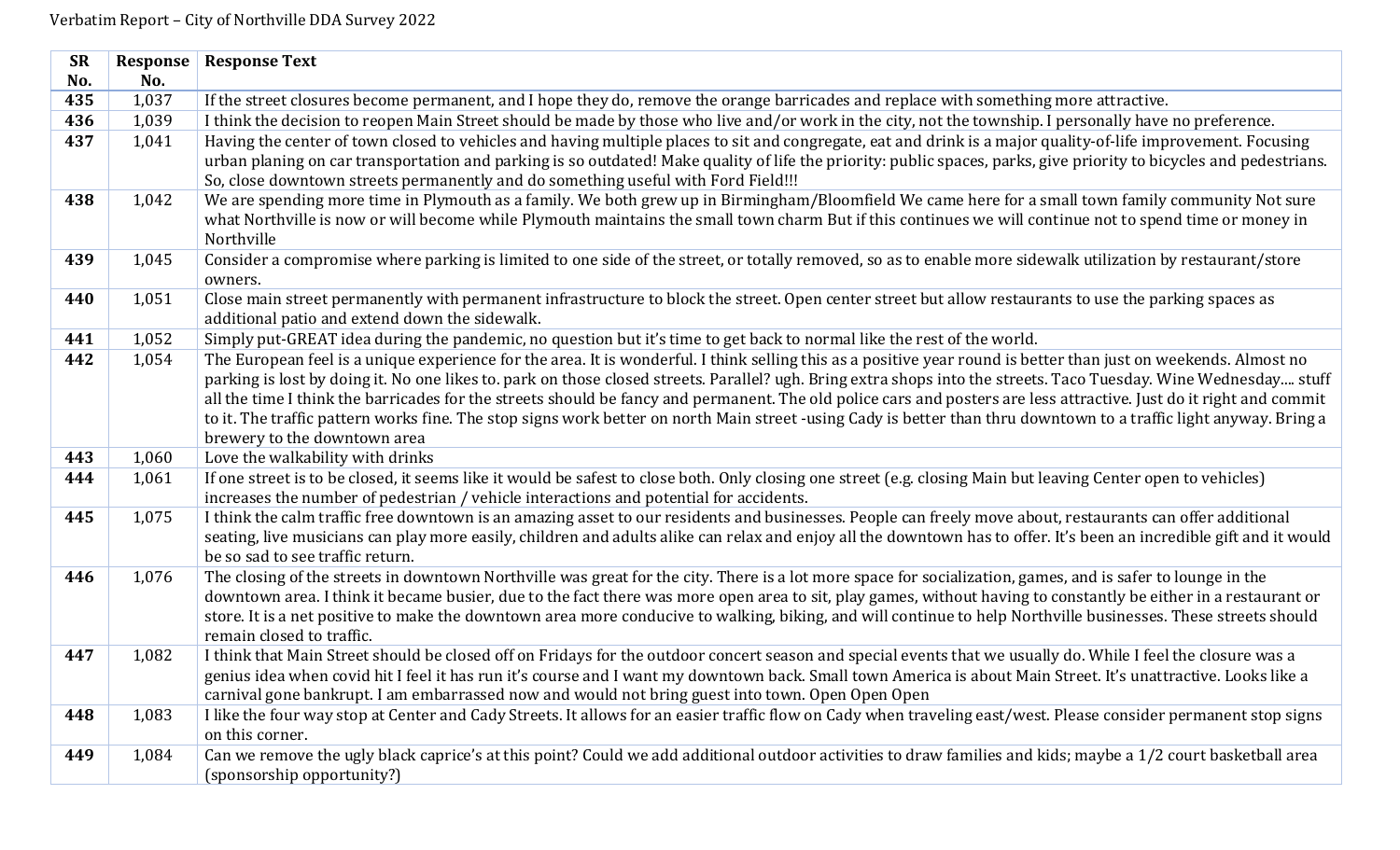| <b>SR</b> | Response | <b>Response Text</b>                                                                                                                                                                                          |
|-----------|----------|---------------------------------------------------------------------------------------------------------------------------------------------------------------------------------------------------------------|
| No.       | No.      |                                                                                                                                                                                                               |
| 450       | 1,086    | The social district truly adds value to the area                                                                                                                                                              |
| 451       | 1,087    | It's time to open up the streets during normal business hours and weeknights. Closing them for the weekends and Friday night is probably all that is needed. I                                                |
|           |          | work downtown every day and it is a ghost town most of the time. It appears to be slowly dying in its current state. I did not see one person dining outside                                                  |
|           |          | during the cold winter months. Please open the streets back up so the town can flourish again.                                                                                                                |
| 452       | 1,090    | Since I cannot drive down Main Street, I no longer know what stores are on Main street. As a result have not been shopping or dining downtown. It is difficult                                                |
|           |          | to drive on Wing Street during the day when cars are parked on both sides of the road and need to drive past oncoming traffic. I have eaten outside twice last                                                |
|           |          | summer. I would recommend opening the streets to vehicular traffic from November 1 through March 31. Streets to be closed to vehicles April 1 - October 31,                                                   |
|           |          | people could enjoy downtown Northville without watching out for cars with crossing the streets. Thank you                                                                                                     |
| 453       | 1,093    | Hi there I sent a letter to Lori also. Basically the street closure is only beneficial when the weather is nice, when it's not, center st is deserted, my question is Is                                      |
|           |          | the benefit of the closure worth the inconvenience, lost parking and traffic back ups?I will say I'm 100% certain in the winter there was no doubt people did                                                 |
|           |          | not want to sit outside if they didn't have to, sure we had a few busy cold weekends but not nearly what anyone would consider a great turnout, except Main                                                   |
|           |          | Street, they did really well more consistently even in the cold months  overall center can feel very isolated when the weather is not ideal & people are upset<br>they can't be dropped off in front of shops |
| 454       | 1,097    | I miss traveling through downtown on my way to and from Maybury Park. Sometimes I would park and purchase some bread. But the frequency of my bread                                                           |
|           |          | purchases decreased with the street closures.                                                                                                                                                                 |
| 455       | 1,099    | Open Main Street. Open Main Street. Open Main Street The sheds and shacks look HORRIBLE.                                                                                                                      |
| 456       | 1,102    | We love the street closure and think it has given so much life to downtown Northville.                                                                                                                        |
| 457       | 1,105    | The street closure has made us more of a community. We can stop and talk with traffic going by. I feel safe when my children head downtown when they are in                                                   |
|           |          | the district. What a nice addition to northville.                                                                                                                                                             |
| 458       | 1,106    | Structures should not remain during the winter. The area looks trashy, and the structures are seldom used during the winter months.                                                                           |
| 459       | 1,113    | Currently the street closure looks very "sloppy". If permanent or extended (I prefer only for Main Street) then a more polished closure to the street needs to be                                             |
|           |          | established.                                                                                                                                                                                                  |
| 460       | 1,114    | if yhe streets remain closed the closures need to be inviting. the closed construction zone look or junkyard look is so embarressing. its more embarressing than                                              |
|           |          | driving into town on griswold in the summer lined with 2 foot tall weeds.                                                                                                                                     |
| 461       | 1,115    | Nicer blockades to announce the social district (not orange pylons and banners), no old cop cars, no obnoxious vehicles with advertisements on the side of                                                    |
|           |          | them. Keep it classy and fun.                                                                                                                                                                                 |
| 462       | 1,116    | It's been great having closed streets that are pedestrian safe. Great lesson to learn from the pandemic.                                                                                                      |
| 463       | 1,121    | More outdoor vendors would be fun! This is awesome and makes our city even more special! Dont change it!!!                                                                                                    |
| 464       | 1,122    | I think the street closure served a purpose for restaurants and retailers during the time of uncertainty with the pandemic. However, I believe it's time to open                                              |
|           |          | up the streets. I would support a short period of time during the late summer or fall for the streets to close to encourage a festive atmosphere.                                                             |
| 465       | 1,127    | 1. I'd like to see more variety in the offerings of vendors, not only those with restaurants downtown 2. Encourage more "grab and go" offerings in the                                                        |
|           |          | downtown area. Center Street Grille's outside bar was a good example of this. Often times we were queuing for drinks/take out inside the venues for a while                                                   |
|           |          | with the same urgency as inside guests. Quicker options at the outside stalls would be great.                                                                                                                 |
| 466       | 1,129    | I think the closure of main street provides a unique and charming vibe in town without sacrificing traffic convenience or significant amount of parking. Adds to                                              |
|           |          | the appeal of our downtown.                                                                                                                                                                                   |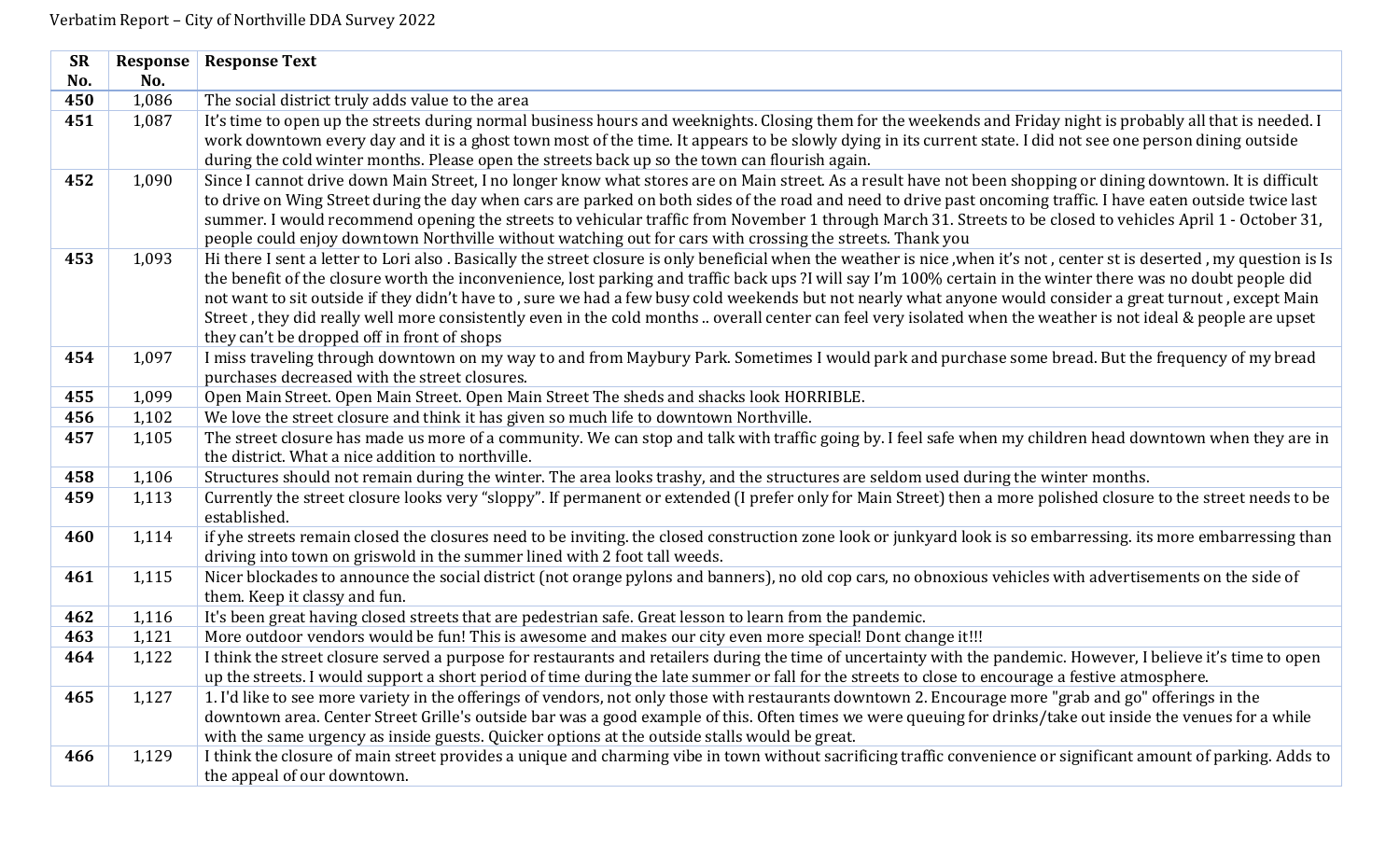| <b>SR</b> | Response | <b>Response Text</b>                                                                                                                                                                                                        |
|-----------|----------|-----------------------------------------------------------------------------------------------------------------------------------------------------------------------------------------------------------------------------|
| No.       | No.      |                                                                                                                                                                                                                             |
| 467       | 1,132    | Clean it up, it is not inviting. The structures are clunky and they do not give the city the beautiful street appeal it once had. Police need to monitor the                                                                |
|           |          | intersections surrounding the closures, people do not observe the stop signs properly, very frustrating for local drivers and walkers. Thank you for asking my                                                              |
|           |          | opinion.                                                                                                                                                                                                                    |
| 468       | 1,133    | I feel they should open the streets and then close from Memorial Day through Labor Day! This whole winter nobody was outside eating so the streets being                                                                    |
|           |          | closed has been a waste and a eye sore.                                                                                                                                                                                     |
| 469       | 1,134    | As an employee, I look out onto the streets everyday. For the past five months there has been NO ONE using the structures or hanging out in town. I would                                                                   |
|           |          | think this is hurting the businesses, at this point, more than helping them.                                                                                                                                                |
| 470       | 1,135    | It's time for the streets to open. When closure was new, people were desperate to escape quarantine in a safe fashion and they showed up in a big way. Now,                                                                 |
|           |          | we have more freedom, are back to our routines and spend our time differently. Living downtown and now walking through daily, there are hardly any people                                                                   |
|           |          | in town. All of the chairs and tables and huts in the streets make our town look like it's a huge yard sale I feel that we've done what we could for the                                                                    |
|           |          | restaurants when we were needed the most. Open the streets before this city dies.                                                                                                                                           |
| 471       | 1,136    | More of programming or entertainment to actually get people downtown and enjoying the twist. It's usually fairly dead even on nice weather days                                                                             |
| 472       | 1,141    | None at this time. Thank you.                                                                                                                                                                                               |
| 473       | 1,144    | If there was any positive to the impact of COVID this was it! Our downtown is thriving and its wonderful to walk and enjoy the open area that is the social                                                                 |
|           |          | district. I have had friends from all over the area come to dine, shop and enjoy our beautiful downtown area. Please don't change it!                                                                                       |
| 474       | 1,145    | Having the streets closed is not only good for restaurants but also for stores. I shop in the stores more frequently and go in more of the stores as it now is more                                                         |
|           |          | of a destination than it used to be. We bring our dog and always run into people we know. I meet friends for coffee more frequently and the stores that have an                                                             |
|           |          | outdoor presence attract our attention more. I think making the barriers/police cars more attractive would further enhance downtown. They seem temporary                                                                    |
|           |          | and are jarring as if an accident had just happened. Re: parking-for the past 30 years it has been difficult to find a spot to parallel park on Main/Center. I                                                              |
| 475       | 1,147    | would drive around and around. Now I just park behind. Easy.<br>The orange/white barriers at the 4 closure locations are a little unsightly. If the closure becomes more permanent, consider replacing these with something |
|           |          | more aesthetically pleasing. Many have complained that the downtown area closure has made it difficult for traffic to get through. I disagree and think it's not                                                            |
|           |          | much of a hinderance. I believe the benefits outweigh any inconvenience. In fact it's been an enhancement to the downtown area by making it more of a                                                                       |
|           |          | destination.                                                                                                                                                                                                                |
| 476       | 1,149    | I walk downtown daily and during the height of the pandemic the outdoor dinning structures were used often. Now that indoor dinning has reopened the                                                                        |
|           |          | outdoor structures sit empty and the downtown looks like a ghost town. In the past we closed Main Street on Friday night for music in the park and was a nice                                                               |
|           |          | option for a family outing. With the high rent the restaurants and shops pay they need every opportunity that is available for success. For future planning of                                                              |
|           |          | the river walk we will have many more opportunities for outdoor events please don't choke off our downtown before we can tie in the river walk and future                                                                   |
|           |          | development. Please open the streets today!                                                                                                                                                                                 |
| 477       | 1,152    | Thank you for closing the streets down and making the special so special.                                                                                                                                                   |
| 478       | 1,153    | LOVE the whole closed streets concept!!                                                                                                                                                                                     |
| 479       | 1,156    | It is nice to be able to walk around the center of town without worrying about traffic. However, if you were to maintain the current closures and even extend it,                                                           |
|           |          | the traffic pattern on the west side of Center needs to be improved. Getting around the East side of the closures is much easier than on the side west of Center                                                            |
|           |          | Street.                                                                                                                                                                                                                     |
| 480       | 1,157    | It's amazing and relaxing the way it's set up                                                                                                                                                                               |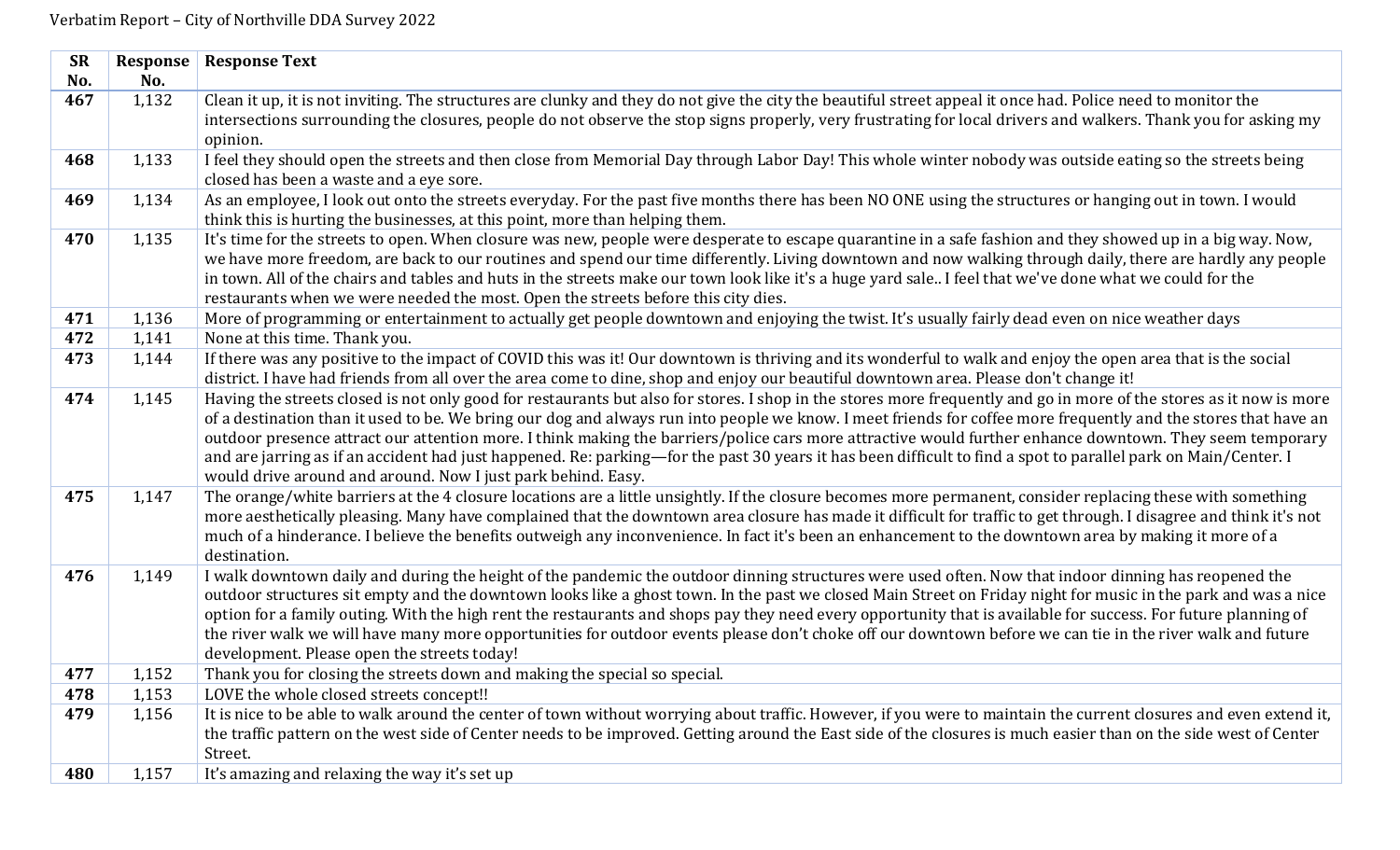| <b>SR</b> | Response | <b>Response Text</b>                                                                                                                                                                                                                                                                                                                   |
|-----------|----------|----------------------------------------------------------------------------------------------------------------------------------------------------------------------------------------------------------------------------------------------------------------------------------------------------------------------------------------|
| No.       | No.      |                                                                                                                                                                                                                                                                                                                                        |
| 481       | 1,158    | I miss driving thru downtown. I also note that during the day the streets are empty. I am on Wing Street and the increased traffic is way too much and                                                                                                                                                                                 |
|           |          | dangerous. Wing Street was never designed to have this amount of traffic on it.                                                                                                                                                                                                                                                        |
| 482       | 1,160    | If the street closures remain, parking on West St. should only be allowed on the East side. That street is too narrow.                                                                                                                                                                                                                 |
| 483       | 1,161    | With the road closure being consistent, I am used to having to drive around the closure. If you open it some days and then re-close, it will cause confusion and<br>potentially frustrate those that expected an open road. I love being able to visit with friends and family in downtown Northville without the distraction of noisy |
|           |          | vehicles idling next to us. I can enjoy the streets, shops, and restaurants without stress!                                                                                                                                                                                                                                            |
| 484       | 1,163    | If the streets remain closed, the blockades need to be look professional, and the unused tables/chairs placed in an orderly fashion, not clumped together like                                                                                                                                                                         |
|           |          | it's a storage area. It looked very messy and desolate.                                                                                                                                                                                                                                                                                |
| 485       | 1,164    | If this becomes permanent, would love to see more beautification addes, ie flowers, greenery, etc Right now the closures look like construction zones.                                                                                                                                                                                 |
| 486       | 1,166    | Beautify Center Street - Main Street is much more inviting.                                                                                                                                                                                                                                                                            |
| 487       | 1,167    | I love the ability to walk freely downtown with no worry of traffic. Allows for more of a community feel. I wish the barricades looked more permanent to match<br>the vibe of the city.                                                                                                                                                |
| 488       | 1,171    | in my view, the downtown area has lost its charm with cement barricades, vacant "police cars" sitting there, and construction signs. Additionally, the rerouting                                                                                                                                                                       |
|           |          | has caused traffic flow to increase on side streets that were not initially designed for the rerouted volume. This will be even less acceptable when the Downs                                                                                                                                                                         |
|           |          | development is completed and occupied. Furthermore the enclosed sitting areas are junky with no consistent design or apparent guidelines. In contrast,                                                                                                                                                                                 |
|           |          | somehow Plymouth downtown has kept its charm through all this. I encourage the council to restore Northville downtown to its former charm.                                                                                                                                                                                             |
| 489       | 1,173    | Return Friday Concerts. Yes for Street Closures for special events only                                                                                                                                                                                                                                                                |
| 490       | 1,176    | This has been a wonderful family experience for us. We enjoy walking our dog and allowing our 2 year old to run freely, without the risk of a car passing by.                                                                                                                                                                          |
| 491       | 1,177    | I believe the street closures and social district could be a great thing during the warmer months (say Memorial Day weekend to Labor Day weekend), but I feel                                                                                                                                                                          |
|           |          | the streets that are now taking the traffic around downtown were not designed to do so.                                                                                                                                                                                                                                                |
| 492       | 1,179    | Although I answered both streets should be open, I would accept Main Street staying closed. I totally agree that the closer barricades are tacky band totally<br>distract from the street scape of downtown                                                                                                                            |
| 493       | 1,181    | If Main and Center remain closed, please make Wing Street from Dunlap to Cady parking on just one side, or no parking. That strip of road is SO TIGHT when                                                                                                                                                                             |
|           |          | cars are traveling both directions. Yes, we would lose some parking spaces.                                                                                                                                                                                                                                                            |
| 494       | 1,185    | This survey is difficult to take without data from the businesses. If outdoor seating is to remain, I think there needs to be some "standard" so that some<br>restaurants don't just throw up plywood separators (or similar) because it makes downtown look bad. I value the chic village look of downtown.                           |
| 495       | 1,188    | This experiment has run its course and needs to end immediately. The restaurants don't even have enough staff, and have limited hours. Therefore the                                                                                                                                                                                   |
|           |          | downtown looks deserted, which sends the wrong message. We need at the very least Center Street to reopen immediately. Closing Main on Weekends in the                                                                                                                                                                                 |
|           |          | summer is enough, because the restaurants there already have outdoor seating on platforms in a parking space, and there are concerts and festivals. Northville                                                                                                                                                                         |
|           |          | was never intended to be the alcohol fueled "party place" that Royal Oak, or even Plymouth, are. The looming developments are going to change the character                                                                                                                                                                            |
|           |          | of the city. - do NOT try to make Northville a permanent street party center.                                                                                                                                                                                                                                                          |
| 496       | 1,193    | The Social District draws a lot of visitors to Northville. The tradeoff of street closures is a good one.                                                                                                                                                                                                                              |
| 497       | 1,195    | Make the street barriers semi-permanent and attractive looking. Perhaps giant planters. That way they could be removed if needed.                                                                                                                                                                                                      |
| 498       | 1,197    | I would ask the businesses what they want. If closing the streets improves their business I'm all for it.                                                                                                                                                                                                                              |
| 499       | 1,198    | I have stopped eating and shopping in downtown since street closures.                                                                                                                                                                                                                                                                  |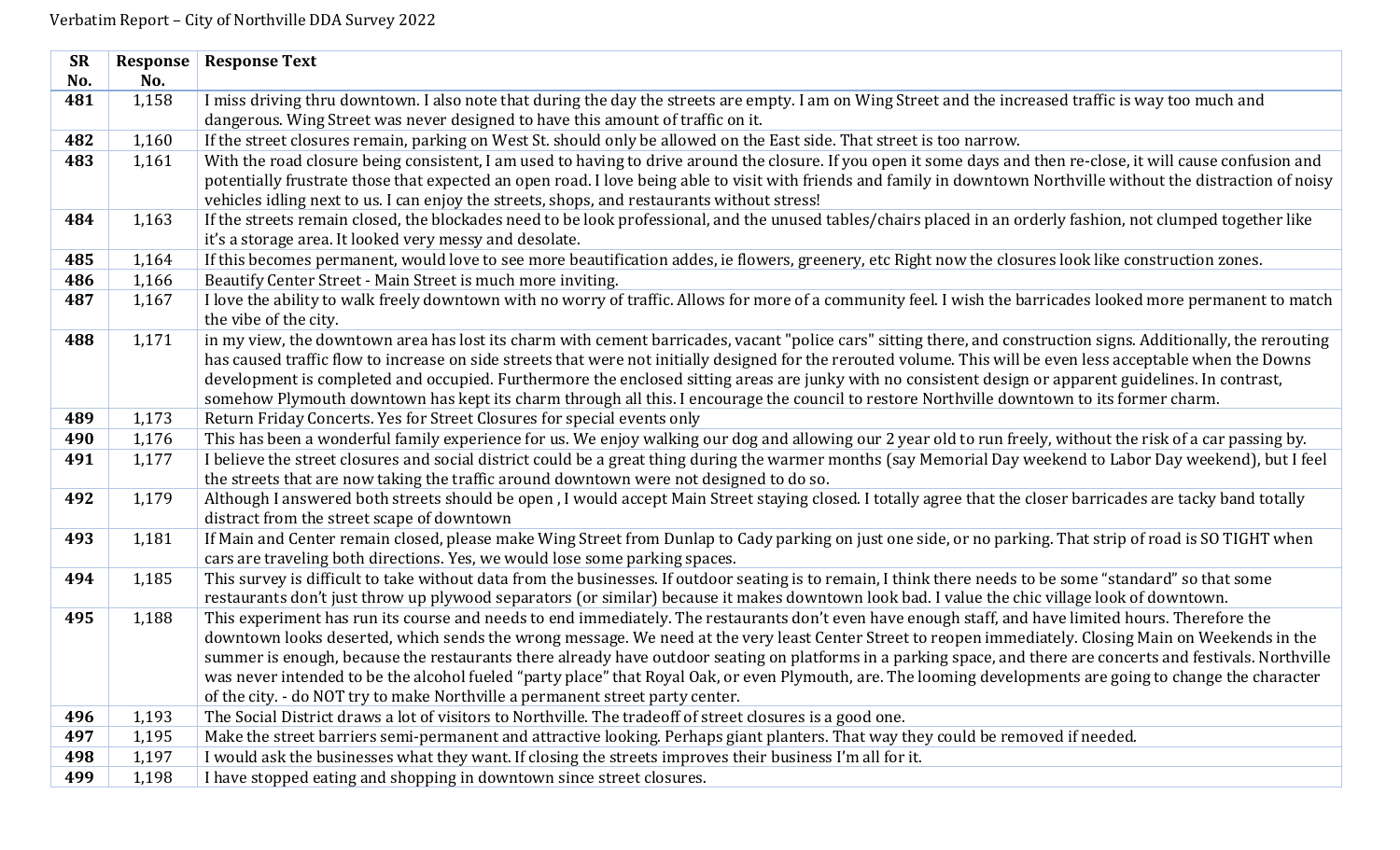| <b>SR</b> | <b>Response</b> | <b>Response Text</b>                                                                                                                                                  |
|-----------|-----------------|-----------------------------------------------------------------------------------------------------------------------------------------------------------------------|
| No.       | No.             |                                                                                                                                                                       |
| 500       | 1,203           | If there is to be a compromise, summer months only for closures. It is silly to close the streets when the weather is not good.                                       |
| 501       | 1,205           | Please look into permanent barriers that are visually appealing and that can automatically be lowered and raised into the street. This will allow for seamless        |
|           |                 | closures, more aesthetic site lines, and easier access for emergency vehicles.                                                                                        |
| 502       | 1,206           | LOVE being able to leisurely hang out in the social district. No worries of cars, bikes & like that you can purchase alcohol & stroll. Need to add weekend            |
|           |                 | entertainment at tge amphitheater.                                                                                                                                    |
| 503       | 1,209           | The streets closures have been a great change to Northville. Keep them closed indefinitely.                                                                           |
| 504       | 1,214           | We moved here for the downtown. Please reopen it.                                                                                                                     |
| 505       | 1,223           | I think if structures remain there needs to regular maintenance checks done to make sure that they are up to downtown standards. The structures all look very         |
|           |                 | hodgepodge together that the restaurants were able to purchase separately. If they are not being used, essentially during the winter months it needs to be put        |
|           |                 | away and stored. It's a huge eyesore to look at a patio storage lot. Any structure or addition needs to be approved to Northville standards, just like all signage    |
|           |                 | and upgrades to buildings.                                                                                                                                            |
| 506       | 1,226           | Please ensure the heaters are operational in the outside structures during the winter                                                                                 |
| 507       | 1,227           | It doesn't look very aesthetically appealing viewing the street closure from the east side of Main Street. I have empathy for all the citizens negatively impacted    |
|           |                 | by the street closures. Many individuals had no idea the closures were forthcoming and decisions were made not knowing closed streets were in their future.           |
| 508       | 1,232           | I do not want the city streets which my tax dollars pay to maintain to be used for additional restaurant seating. Give us our downtown back so everyone can           |
|           |                 | again enjoy it and it is accessible. Return the curbside parking. Open the streets, bring back the parades and the events like art in the sun to downtown.            |
| 509       | 1,237           | I would remove the parking cones that block off the streets and replace them with more of a fenced in area that seems more inviting and permanent.                    |
| 510       | 1,239           | With the street closures I no longer feel that I have a downtown                                                                                                      |
| 511       | 1,240           | The closures have not significantly affected my access to Northville or my home. I think making main street a permanent pedestrian mall would be unique to            |
|           |                 | Michigan and attract visitors and Businesses. Until then, Main Street should be open in the winter                                                                    |
| 512       | 1,243           | the downs project is a joke the only people that will benifit will be the developers and of course city politicians that also will get there pockets filled with cash |
|           |                 | from the developers, i live right across the street from the down's the police cannot control the speeders and traffic now and i do have weekly emails with the       |
|           |                 | police department about this and af they can't control what we have now how in the hell are they going to control 1200 to 1500 hundred with this joke of a            |
|           |                 | proposal, and a roundabout at 7 mile and sheldon someone has to be really mentally challenged to think that is a good idea but again people are going to get          |
|           |                 | rich and isn't that what it's all for northville politicians!                                                                                                         |
| 513       | 1,245           | If only Center Street is reopened, to help Center Street Grille, allow use of the parking lot behind their business for tables/service/temp structure(s). Another     |
|           |                 | option might be to let Center Street Grille, or a pop-up or two, use the brick courtyard area in front of Stamp Peddler. Like the igloo and fire pit concept for the  |
|           |                 | winter months. Like the mix of pop-ups with brice-and-mortar restaurants on Main Street. Encourage non-food establishments to get outdoors and participate            |
|           |                 | more fully - maybe have a special/tent area of the street closure for non-food shops from Nville or Nville Township, allow non-DT businesses to participate if        |
|           |                 | space is available.                                                                                                                                                   |
| 514       | 1,246           | I feel That it has served his purpose And now things should re-open I feel as though the restaurants are the only ones that benefit from it. my location as a         |
|           |                 | Salon, in a service business are deeply suffering. I opened my business and bought the building as a Main Street and Center Street location Featuring traffic         |
|           |                 | drive by exposure  I no longer get that and in addition, in front of my business /building there is no restaurant or retail or anything that attracts visibility.     |
|           |                 | Feel free to reach out to me to discuss this furtherty                                                                                                                |
| 515       | 1,248           | Get rid of the ugly signs, and clean up the mess by them                                                                                                              |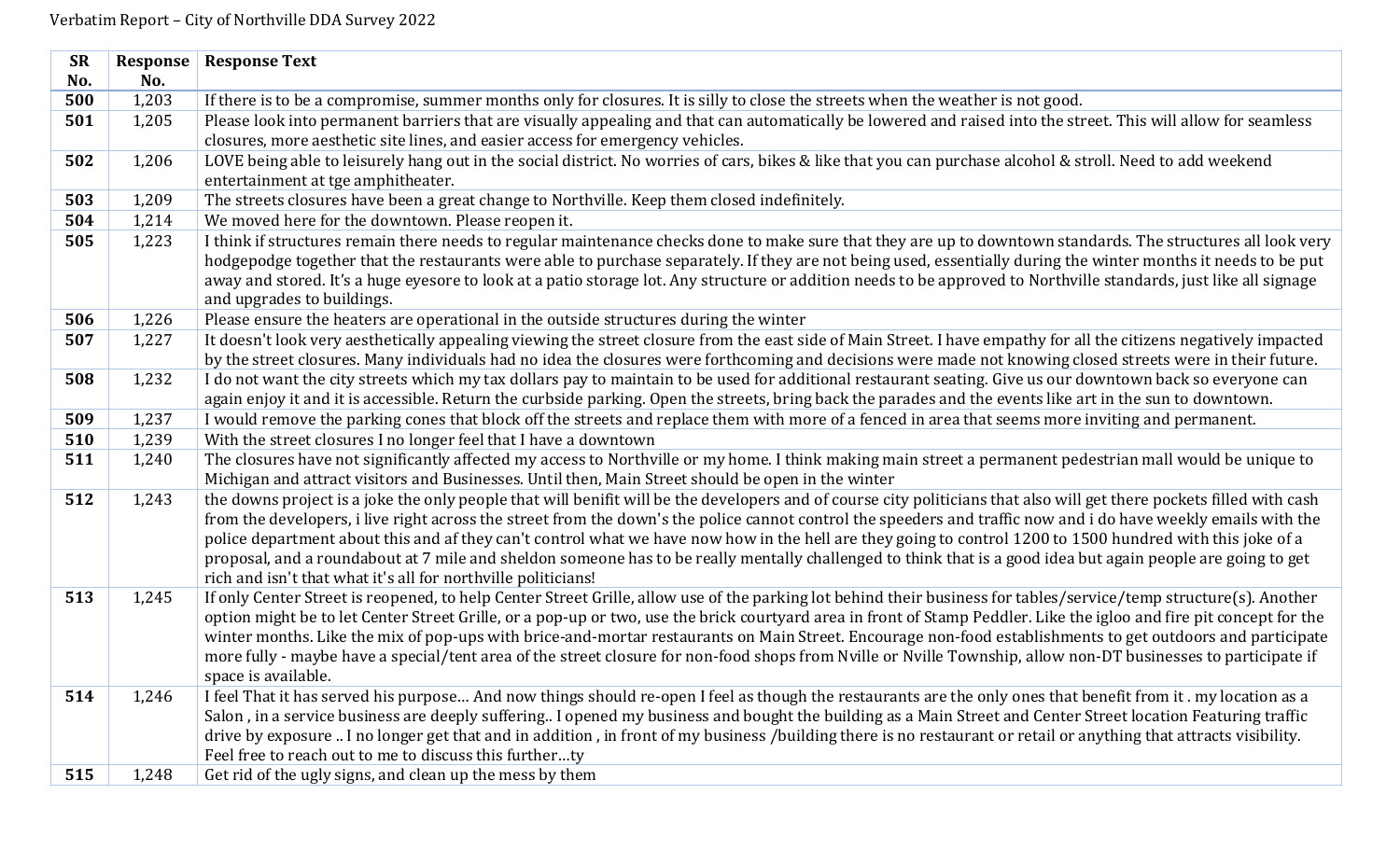| <b>SR</b> | Response | <b>Response Text</b>                                                                                                                                                                                                                                                                                                                                                                                                                                                                                                                                                                                                                                                                                                                    |
|-----------|----------|-----------------------------------------------------------------------------------------------------------------------------------------------------------------------------------------------------------------------------------------------------------------------------------------------------------------------------------------------------------------------------------------------------------------------------------------------------------------------------------------------------------------------------------------------------------------------------------------------------------------------------------------------------------------------------------------------------------------------------------------|
| No.       | No.      |                                                                                                                                                                                                                                                                                                                                                                                                                                                                                                                                                                                                                                                                                                                                         |
| 516       | 1,250    | This setup is safer and more social. I hope it stays                                                                                                                                                                                                                                                                                                                                                                                                                                                                                                                                                                                                                                                                                    |
| 517       | 1,252    | COVID or not, having the streets closed to vehicular traffic promotes a fun and open atmosphere not available in any other nearby downtown setting and adds<br>to Northville's unique charm. Traffic around the closed areas does not seem to be seriously impacted, and the area should remain closed for the foreseeable                                                                                                                                                                                                                                                                                                                                                                                                              |
|           |          | future.                                                                                                                                                                                                                                                                                                                                                                                                                                                                                                                                                                                                                                                                                                                                 |
| 518       | 1,253    | Please give us our beautiful downtown back                                                                                                                                                                                                                                                                                                                                                                                                                                                                                                                                                                                                                                                                                              |
| 519       | 1,257    | I think it was great to close streets down during covid and give restaurants more space for patrons to dine 6 feet apart. This need no longer exists now that we<br>have many ways of managing covid. It is time to open the streets to traffic so visibility to retail businesses can be restored. And driving around the street<br>closures is a struggle. I often just avoid the whole area instead of driving through downtown like I used to when the streets were open. I would sometimes stop<br>for some impulse snacking or shopping when driving through downtown. The street closures force me to take alternate routes away from your city and the<br>downtown retailers.                                                   |
| 520       | 1,259    | Hopefully not, but If the streets remain closed I think the covered shelters should be allowed during winter months.                                                                                                                                                                                                                                                                                                                                                                                                                                                                                                                                                                                                                    |
| 521       | 1,260    | My commute for work takes me directly through downtown both ways and I am very tired of doing the detour into the neighborhoods around Center and<br>Northville Road. The traffic is detouring through the neighborhoods away from the designated detour route and I believe that this is dangerous for residents<br>and children. I think it's time to stop giving free space to the restaurants and stores because the mask mandate was lifted, the threat of Covid has decreased,<br>and the need is no longer there so let's open the streets. I personally have only parked downtown and gone to two businesses once since the roads were closed.<br>I believ that although the restaurants think they have more business the vast |
| 522       | 1,261    | THE FRIDAY NITE CONCERTS SHOULD GO BACK TO OUR BEAUTIFUL BANDSHELL PARK LONG TIME CITIZENS WHO PAY CITY TAXES CAN NOT EVEN BRING<br>THEIR CHAIRS REMEMBER THE RESTAURANTS ARE NICE BUT THEY DONOT SPEAK FOR A LOT OF THE CITY RESIDENTS                                                                                                                                                                                                                                                                                                                                                                                                                                                                                                 |
| 523       | 1,262    | Since the many restaurants utilized the permission to create outside seating, more of them should have opened for BOTH lunch service, as well as dinner<br>service. When coming into town during the day, the entire city lost its charm with the dozens of empty tables and chairs throughout downtown - especially<br>along Main Street. No guidelines for the restaurants to follow on table/chair placements, as well as barriers created between individual places resulted in an<br>unpleasant setup along Main Street. Please open the streets and allow the return of "Dining Decks" just in the parking areas along Main Street and Center<br>Street - as allowed before.                                                      |
| 524       | 1,263    | we love going to downtown for a "night out" The outdoor seating is great, but have been disappointed that none of them are operational lately. I think the<br>spring, summer and early fall are a great attraction to the city. Gets us residents that don't live there, a fun place to go for a good time. But winter months you<br>should open the streets up. My daughter lives in Northville and we love to walk downtown for dinner and a drink and walk around the town.                                                                                                                                                                                                                                                          |
| 525       | 1,264    | Throughout the pandemic I was very proud that Northville was our town based on the response and ability to adapt to ensure the businesses continue to<br>thrive and Northville remains a center for activity. I especially appreciate how family friendly the new set up is, with the closed streets and many covered<br>outdoor eating areas, as this is more likely to encourage folks with kids to go out and enjoy downtown. That definitely was the case for my family!                                                                                                                                                                                                                                                            |
| 526       | 1,267    | I love having the streets closed, allowing for more outdoor seating and kids roaming around playing. People from other cities love coming to Northville now.<br>Wish we could even have an outdoor ice rink drawing family winter fun downtown                                                                                                                                                                                                                                                                                                                                                                                                                                                                                          |
| 527       | 1,269    | Should streets be closed to vehicular traffic, a facelift is necessary for a more appealing look.                                                                                                                                                                                                                                                                                                                                                                                                                                                                                                                                                                                                                                       |
| 528       | 1,271    | It seems to me that this plan has worked out well for the downtown business. I believe most area folks have adjusted to the street closures by now and plan<br>their routes accordingly. I believe that whatever is best to continue to help this wonderful downtown area thrive should be done, especially at a time when so                                                                                                                                                                                                                                                                                                                                                                                                           |
|           |          | many are still struggling. Keep up the great work!                                                                                                                                                                                                                                                                                                                                                                                                                                                                                                                                                                                                                                                                                      |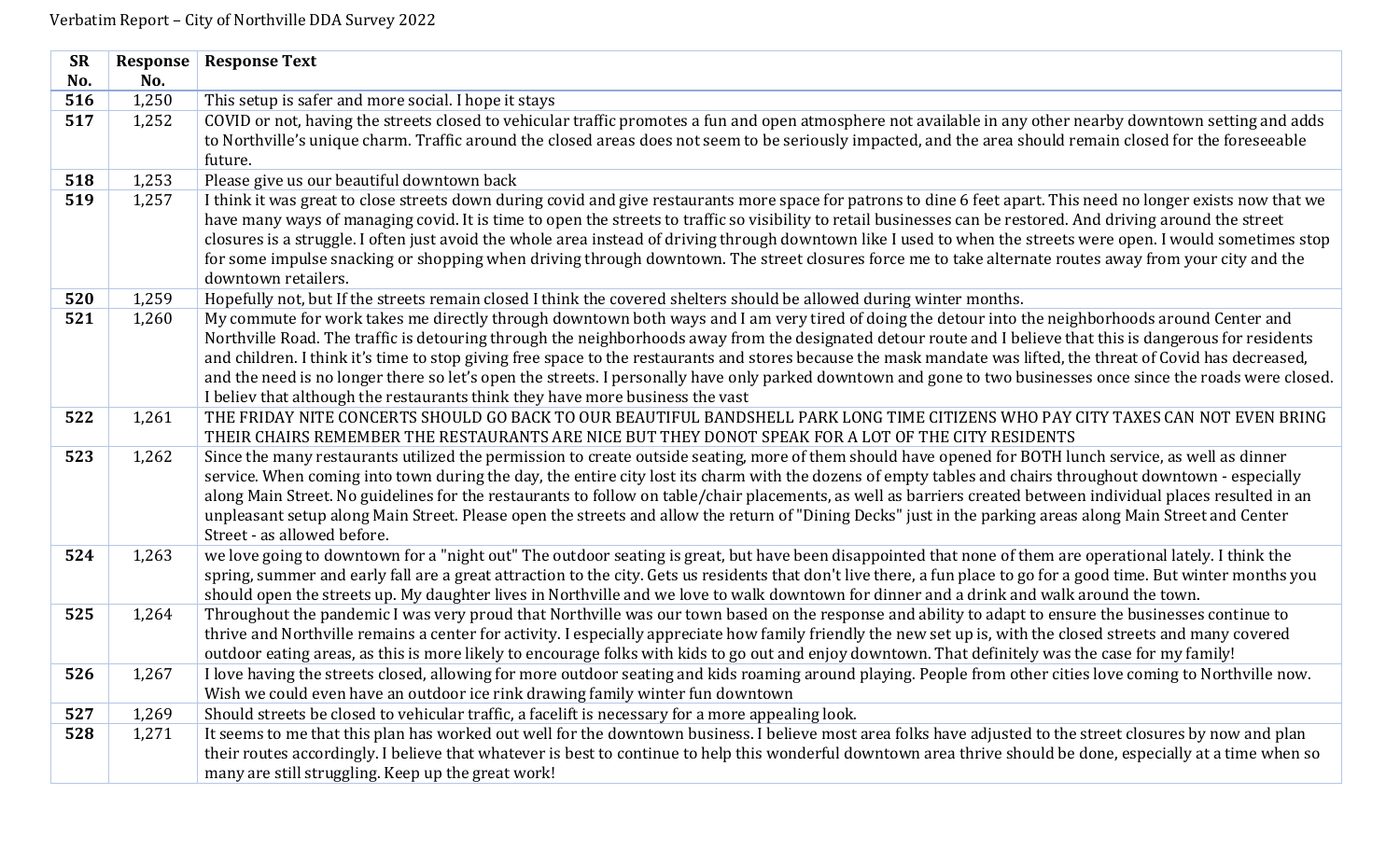| <b>SR</b> | Response | <b>Response Text</b>                                                                                                                                                                                                                                                                                                                                                                                                                                                                                                                                                                                                                                                                                                 |
|-----------|----------|----------------------------------------------------------------------------------------------------------------------------------------------------------------------------------------------------------------------------------------------------------------------------------------------------------------------------------------------------------------------------------------------------------------------------------------------------------------------------------------------------------------------------------------------------------------------------------------------------------------------------------------------------------------------------------------------------------------------|
| No.       | No.      |                                                                                                                                                                                                                                                                                                                                                                                                                                                                                                                                                                                                                                                                                                                      |
| 529       | 1,274    | You may want to stop the drinking in the streets. Not a real family-friendly message to kids and parents. Since last Fall the streets have looked kind of trashy                                                                                                                                                                                                                                                                                                                                                                                                                                                                                                                                                     |
|           |          | and not really used by anyone during the day.                                                                                                                                                                                                                                                                                                                                                                                                                                                                                                                                                                                                                                                                        |
| 530       | 1,276    | We want our downtown back to no shanties, open streets and curbside parking.                                                                                                                                                                                                                                                                                                                                                                                                                                                                                                                                                                                                                                         |
| 531       | 1,281    | If it is decided street closures should continue - the community needs to address barricades currently in use for EMS/Fire access. The current look is not good.                                                                                                                                                                                                                                                                                                                                                                                                                                                                                                                                                     |
| 532       | 1,283    | Downtown is dead during the week. More business need to be able to open for daytime hours                                                                                                                                                                                                                                                                                                                                                                                                                                                                                                                                                                                                                            |
| 533       | 1,286    | No suggestions.                                                                                                                                                                                                                                                                                                                                                                                                                                                                                                                                                                                                                                                                                                      |
| 534       | 1,290    | Center Street looks like a ghost town too much of the time. Allow Center Street Grill to use the courtyard near Stampeddler for more outdoor seating.                                                                                                                                                                                                                                                                                                                                                                                                                                                                                                                                                                |
| 535       | 1,291    | This is a huge inconvenience for my wife and I. The streets are meant to be open downtown. Northville just doesn't have the same feel since they've been<br>closed to vehicular traffic. Also, the "ROAD CLOSED" signs are very unwelcoming and detract from the ambiance.                                                                                                                                                                                                                                                                                                                                                                                                                                           |
| 536       | 1,292    | I think ann arbor was closing Thursday through Sunday, that would be a good middle ground.                                                                                                                                                                                                                                                                                                                                                                                                                                                                                                                                                                                                                           |
| 537       | 1,294    | Please reopen the streets ASAP. I drop my child off at Northville Presbyterian Preschool a couple days per week, and the traffic is treacherous on East Cady<br>Street. That street isn't built to handle that much traffic, plus cars are going way over the speed limit. The streets were closed to accommodate businesses<br>during Covid restrictions. The restrictions have been over for quite some time, so please open the streets to vehicular traffic.                                                                                                                                                                                                                                                     |
| 538       | 1,296    | I don't think the downtown looks very attractive with the barricades, police cars, and various out door eating booths. I am not sure why one of the stores was<br>allowed to display their products in an outdoor booth.                                                                                                                                                                                                                                                                                                                                                                                                                                                                                             |
| 539       | 1,298    | Equally as important as the citizens' opion on the closing and opening of the streets to vehicular traffic, the affected businesses should have a voice in the<br>matter. If the businesses like the closure, by all means continue it. If the businesses are ambivilent, or against the closure, eliminate it. Sure it's neat to drink in<br>the street at functions, but that still can be done on a limited basis. If the road closure is enhansing the local busoinesses, then, by all means keep the road<br>closure in effect. The signs for the road closure are a terrible eyesore and should be vastly improved. They diminish the quaint appeal of the city itself! In my<br>opinion, it trashes the city. |
| 540       | 1,300    | Personally, I think the street closure of Main Street should be reversed - not needed in my opinion.                                                                                                                                                                                                                                                                                                                                                                                                                                                                                                                                                                                                                 |
| 541       | 1,303    | If closures continue, need more attractive barriers than what is currently being used.                                                                                                                                                                                                                                                                                                                                                                                                                                                                                                                                                                                                                               |
| 542       | 1,305    | We used to drive/walk to town a few times per week before the streets were closed. Visiting stores/restaurants, etc. We do not do it anymore. Parking is a<br>issue, the streets know to be opened.                                                                                                                                                                                                                                                                                                                                                                                                                                                                                                                  |
| 543       | 1,306    | If streets are to remain closed consider permanent canopy structrues for restaurant street dining areas. Or consider a more dynamic street covering that<br>would cover the entire street but be supported indipendent of the buildings on columns. Also consider eliminating the curbs as well so there is better flow and<br>no need for barrier free ramps.                                                                                                                                                                                                                                                                                                                                                       |
| 544       | 1,309    | Please find a way to make the "street signs" prettier. Comment: The street closures make the city much more walkable. I would love to see the closing go down<br>Main St to Wing St as well. 2 more "a bit off topic" comments--I would love to see the big trash dumpsters on Mary Alexander St be more hidden or somehow<br>beautified. I would also like to see the ashphalted area on South Hutton across from the church (approaching Cady) be turned into a real sidewalk, instead of<br>allowing cars to park on it. Thanks for seeking our input!                                                                                                                                                            |
| 545       | 1,313    | The street closures in the warm weather have allowed our northville residents to enjoy the downtown area. It keeps people local and businesses are doing<br>well. It would be great to include all business which would "extend" or enlarge the downtown area.                                                                                                                                                                                                                                                                                                                                                                                                                                                       |
| 546       | 1,314    | The current pedestrian only district has been a great success. It adds so much charm to the downtown area and facilitates outdoor events. Disruption to traffic<br>flow is minimal. This arrangement is one of the major reasons that we decided to move to Northville.                                                                                                                                                                                                                                                                                                                                                                                                                                              |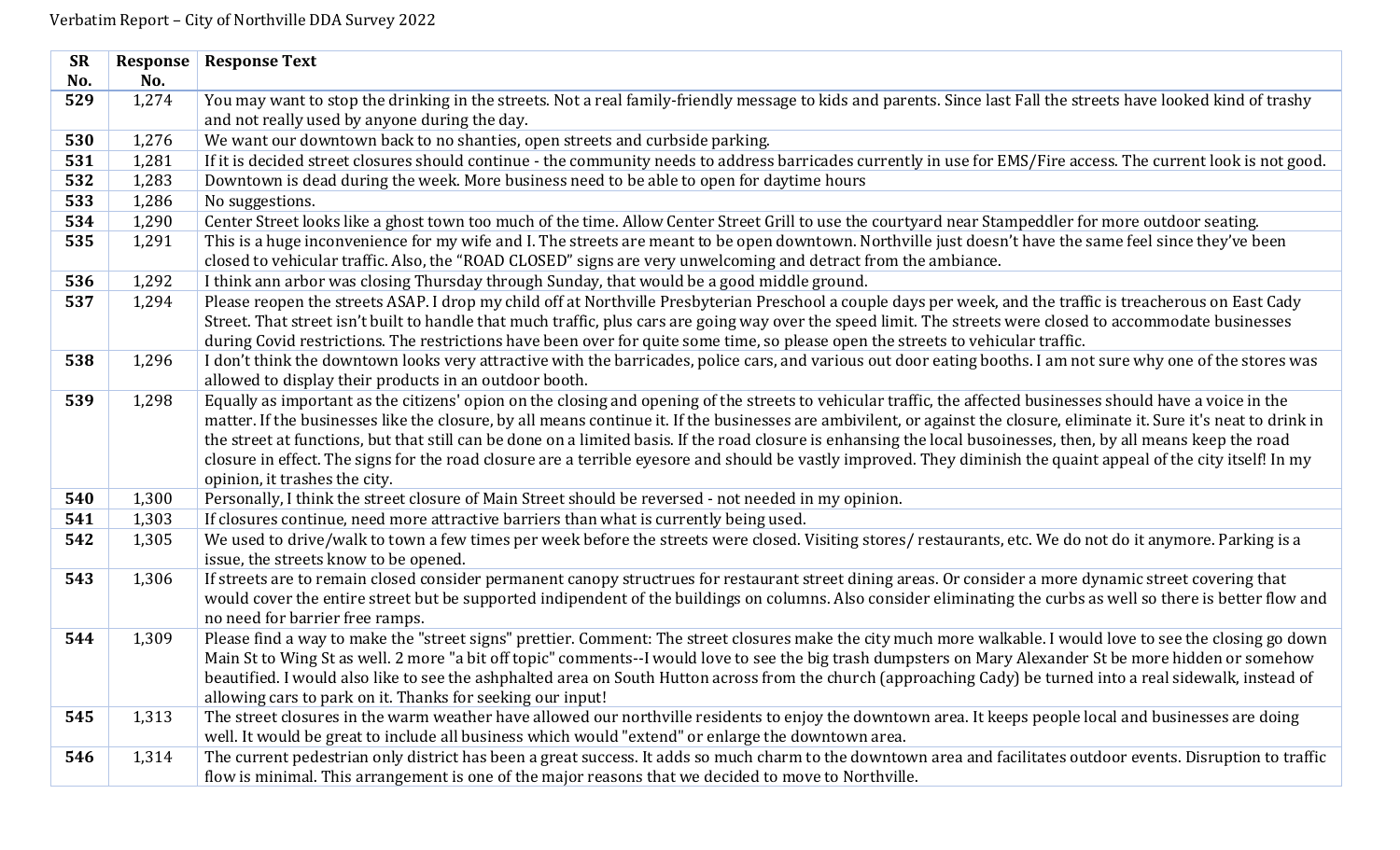| <b>SR</b> | Response | <b>Response Text</b>                                                                                                                                                                                                                                                                                                           |
|-----------|----------|--------------------------------------------------------------------------------------------------------------------------------------------------------------------------------------------------------------------------------------------------------------------------------------------------------------------------------|
| No.       | No.      |                                                                                                                                                                                                                                                                                                                                |
| 547       | 1,315    | The structures that were installed during Covid period worked good for that time, but their continued appearance is messy and the closed streets including the                                                                                                                                                                 |
|           |          | barricades are also messy and dont reflect a good appearance for the town. Should allow customers to drink on designated patios/street fronts as defined but                                                                                                                                                                   |
|           |          | not woalk around with alchol. Last winter seemed mostly deserted in the streets as customers took to the inside dining.                                                                                                                                                                                                        |
| 548       | 1,317    | Even though restrictions have been lifted for indoor dining, it was so nice to see the streets activated with people dining throughout the winter of 2020/21. I'd                                                                                                                                                              |
|           |          | love to see permanent bollards installed if the streets remain closed and would also like to see heated sidewalks!                                                                                                                                                                                                             |
| 549       | 1,318    | Since the street closures, Northville has been such a warm and friendly destination. It seems like everyone (merchants and patrons) came together for one                                                                                                                                                                      |
|           |          | purpose and it would be a shame to put an end to that.                                                                                                                                                                                                                                                                         |
| 550       | 1,319    | I was okay with the closures if they helped businesses struggling during Covid, but I find it very inconvenient and would like the streets reopened.                                                                                                                                                                           |
| 551       | 1,320    | Hopefully by 11/22 things will be back to some normalcy.                                                                                                                                                                                                                                                                       |
| 552       | 1,322    | I love having the streets closed but it has just become a mess. There's so much in the streets now that it's a bit of an eyesore                                                                                                                                                                                               |
| 553       | 1,323    | Closing the city streets and the addition of the social district has increased our love of our city. It has made enjoying the downtown area so much more fun and                                                                                                                                                               |
|           |          | we loved supporting our local business even in the dead of winter while dining outside. I hope the DDA will continue to keep the streets closed and find more                                                                                                                                                                  |
|           |          | unique and fun ways to support our local businesses.                                                                                                                                                                                                                                                                           |
| 554       | 1,324    | The use of outdoor dining seems to have gone down in recent weeks. Maybe the trend is to re open the streets. Hear lots of comments from the public, but little                                                                                                                                                                |
|           |          | from the business owners that are affected. How are businesses other than restaurants doing with the street closures?                                                                                                                                                                                                          |
| 555       | 1,326    | The barriers used to block off the streets looks.pretty bad and does not present a welcoming impression of downtown Northville. The resturant structures in                                                                                                                                                                    |
|           |          | the street are really looking unkept, dirty and not maintained or kept clean at all. While the DDA may want a entertainment district downtown, I am not sure                                                                                                                                                                   |
|           |          | the Northville residents want it. I am really disappointed at how unkept and the lack of cleanliness of the downtown today. The Covid restrictions are over and                                                                                                                                                                |
|           |          | we should open the downtown.                                                                                                                                                                                                                                                                                                   |
| 556       | 1,328    | Clean up the entrances to the closed off streets! It looks terrible with orange cones, an unmarked police car and tiny flower boxes. Surely we can come up with                                                                                                                                                                |
|           |          | something more attractive and enticing. Ithaca New York used to close off their main street; talk to them or other communities. Ours is a mess.                                                                                                                                                                                |
| 557       | 1,329    | Currently it's hard to go into town and use businesses. The closure of the streets served its purpose but now needs to reopen all the streets before summer.                                                                                                                                                                   |
| 558       | 1,330    | Closing the streets downtown has made it much safer for pedestrians and cyclists who reside in the area and for visitors to downtown Northville. The traffic                                                                                                                                                                   |
|           |          | issues were out of control prior to the shutdown; I was nearly hit several times just crossing Center at my former office over the past four years I was there.                                                                                                                                                                |
|           |          | This was when I had the "green light" to go, by the way! I have lived here for 30 years; it is about time that we make downtown a place where individuals,<br>families, and children can SAFELY interact with one another without fear for their physical safety! They did it in Times Square in NYC; it's time we do the same |
|           |          | here in Northville.                                                                                                                                                                                                                                                                                                            |
| 559       | 1,334    | Permanently close the section of mainstreet between Center and Cady so that traffic patterns can adjust and we can put this conversation to bed.                                                                                                                                                                               |
| 560       | 1,337    | Improve the appearance of the closure baracades.                                                                                                                                                                                                                                                                               |
| 561       | 1,338    | PROS: 1) The social district and being able to have alcohol outside is aboom for Nville And hopefully will allow for more downtown activities. 2) silver lining                                                                                                                                                                |
|           |          | coming out of the pandemic was that Northville and many places in Mi. learn to enjoy outside dining. Many business of Northville have made a great                                                                                                                                                                             |
|           |          | investment in their outdoor areas, so they should be able to use them as much as possible. Plus they're beautiful. CONS: But the novelty of having all of                                                                                                                                                                      |
|           |          | downtown closed to traffic is wearing off. Main street feels like a ghost town, so open it to increase activity, and trafic flow through town                                                                                                                                                                                  |
|           |          |                                                                                                                                                                                                                                                                                                                                |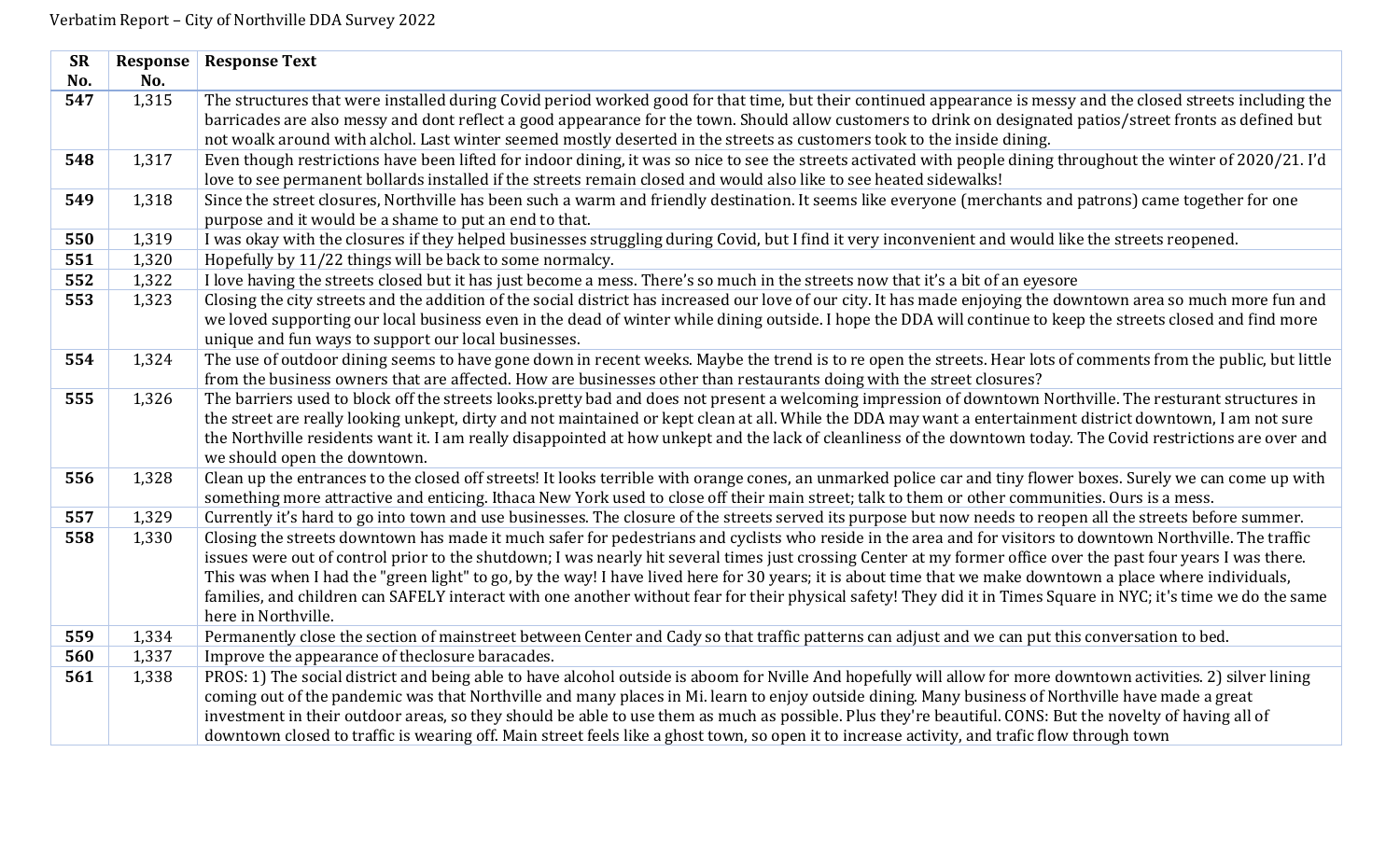| <b>SR</b> | Response | <b>Response Text</b>                                                                                                                                                                                                                                                                                                                                                                                                                                                                                                                                                                                                                                                                                     |
|-----------|----------|----------------------------------------------------------------------------------------------------------------------------------------------------------------------------------------------------------------------------------------------------------------------------------------------------------------------------------------------------------------------------------------------------------------------------------------------------------------------------------------------------------------------------------------------------------------------------------------------------------------------------------------------------------------------------------------------------------|
| No.       | No.      |                                                                                                                                                                                                                                                                                                                                                                                                                                                                                                                                                                                                                                                                                                          |
| 562       | 1,341    | The streets need to reopen. Hurts some businesses and making money. If we don't need them they should be torn up and look nice. They look like trash right<br>now and a city not led or a group of people who cannot make a decision and create an identity for the brand. The brand looks mismatched and confused and<br>not sure why people would be interested in coming here. Unless that is the motivation. Orange barrels as part of the welcoming, really?                                                                                                                                                                                                                                        |
| 563       | 1,342    | Please re open the streets. It is such an eyesore downtown. I no longer enjoy walking downtown and that is the reason I bought my house downtown. The<br>people who want it open may not even be residents of Northville. When people come to visit I cannot even drive them through town to show them how lovely<br>it was. It looks terrible. Please return it to the glory and charm it had before.                                                                                                                                                                                                                                                                                                   |
| 564       | 1,348    | Streets should be open to traffic through the week and clsed with automatic barriers on weekends. I am disappointed that your question on open/closed did<br>not allow for partial closing options!                                                                                                                                                                                                                                                                                                                                                                                                                                                                                                      |
| 565       | 1,349    | I love the walking district. It makes me go downtown more often.                                                                                                                                                                                                                                                                                                                                                                                                                                                                                                                                                                                                                                         |
| 566       | 1,350    | Close Main Street for a social district permanently. Open and close center street seasonally                                                                                                                                                                                                                                                                                                                                                                                                                                                                                                                                                                                                             |
| 567       | 1,353    | I have liked having Center St. closed mainly because I frequently drive south on Center from 8 Mile to Dunlap and turn left onto Dunlap. When Center St. is<br>open, it is almost impossible to turn left during "rush hour". If there could be a left turn signal (not necessarily a left turn lane) at that intersection it would be<br>very helpful. At first I really liked the outdoor structures but now they look pretty trashy to me. I think they should go and both streets be opened up.                                                                                                                                                                                                      |
| 568       | 1,355    | I believe the street closures were a great idea, however, after two winter seasons, I believe Center St should remain open throughout the year and Main closed<br>year-around from Center St. to The Exchange/Longs. If any streets remain closed, more decorative street barriers should be considered that are compliant<br>with signage regulations. I applaud the efforts, quick action and the seeking of input before decisions are made. I recognize that not everybody will be pleased<br>with whatever decision is made but at least we didn't give in to the pandemic without understanding that some things HAD to change.                                                                    |
| 569       | 1,359    | I think that if we could make a commitment to the businesses on the closed down areas they would put more of an investment in to their structures and<br>outdoor areas. The heating aspect needs to be addressed and a lot more people would eat outside in the winter time if they could be adequately heated. The<br>amount of people that are in the downtown district on off nights and days has greatly increased the exposure and created downtown Northville to more of a<br>destination place.                                                                                                                                                                                                   |
| 570       | 1,361    | Enough is enough!! OPEN THE STREETS!,!                                                                                                                                                                                                                                                                                                                                                                                                                                                                                                                                                                                                                                                                   |
| 571       | 1,362    | <b>Upgrade the barriers</b>                                                                                                                                                                                                                                                                                                                                                                                                                                                                                                                                                                                                                                                                              |
| 572       | 1,366    | As an urban planner, my family and I have loved the street closures. We come more often since many restaurants have more tables and it is easier to eat out<br>without reservations. There is ample parking and many other streets to get around. We used to frequent Plymouth more, but cone to dowontown Northville<br>much more w the closures whether for coffee, dinner, etc.                                                                                                                                                                                                                                                                                                                       |
| 573       | 1,372    | Time to open the roads. Ridiculous that you can't drive through town.                                                                                                                                                                                                                                                                                                                                                                                                                                                                                                                                                                                                                                    |
| 574       | 1,373    | It looks like an Israeli defense force checkpoint outside the Gaza Strip.                                                                                                                                                                                                                                                                                                                                                                                                                                                                                                                                                                                                                                |
| 575       | 1,375    | Since the pandemic started and I've been working from home, what time I'd spent almost every day driving back and forth to Ann Arbor for my work is now<br>time I use to walk. Almost every day, I walk through downtown, on Center, Main, or both streets. In 2020 and 2021, the closed off blocks made total sense,<br>because of social distancing. It doesn't make as much sense now, but it certainly has been nice to be able to walk and not worry about cars. To have these<br>several blocks close on weekends after November 1, 2022 would be great. I think we learned a good lesson during the pandemic, and that is that the town can<br>thrive even if these blocks are closed to traffic. |
| 576       | 1,376    | Please continue with the redesign of Northville, with the removal of the race track                                                                                                                                                                                                                                                                                                                                                                                                                                                                                                                                                                                                                      |
| 577       | 1,377    | The streetS should be open. Should not have to drive through neighborhoods to get through town.                                                                                                                                                                                                                                                                                                                                                                                                                                                                                                                                                                                                          |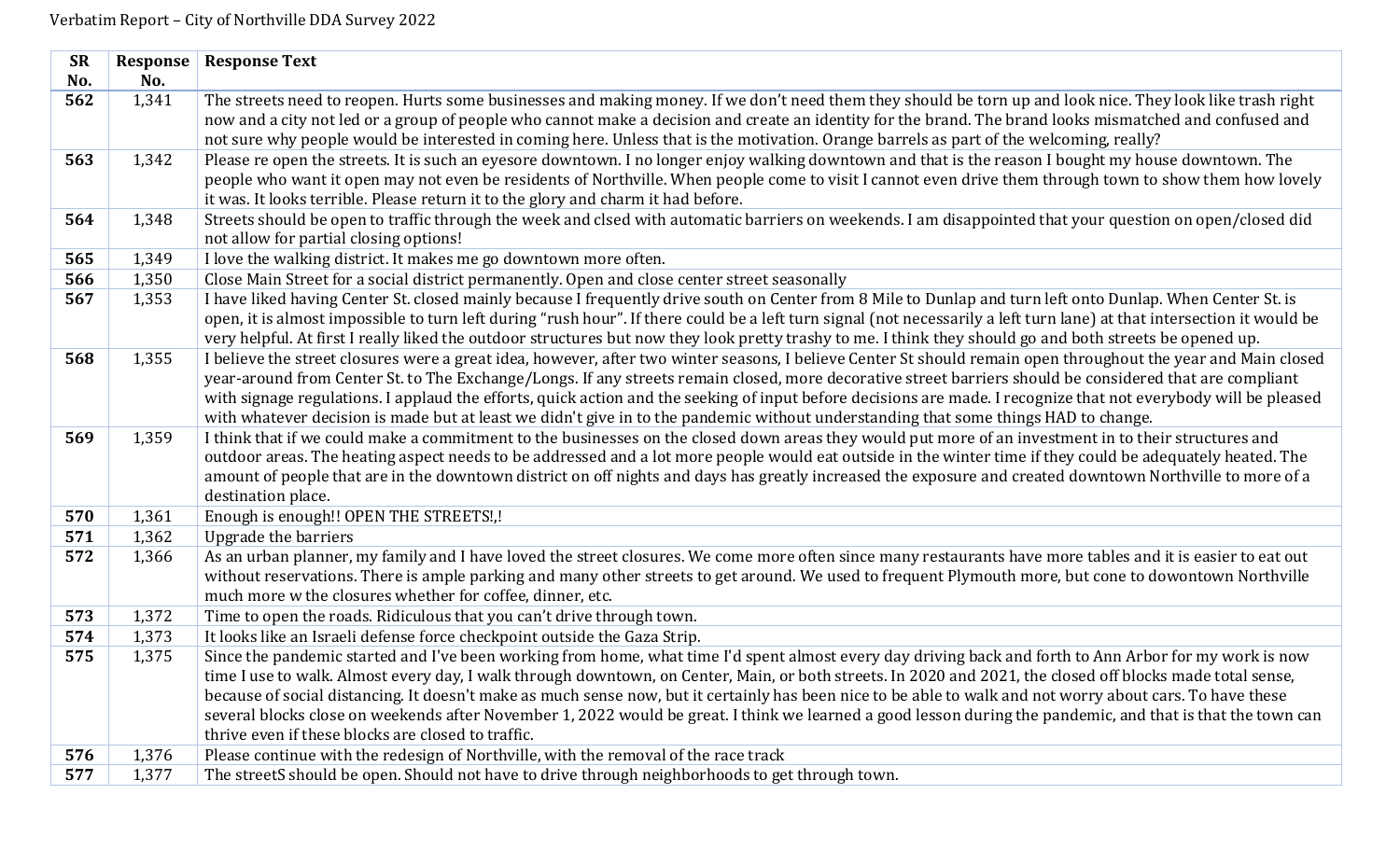| <b>SR</b> | Response | <b>Response Text</b>                                                                                                                                                                                          |
|-----------|----------|---------------------------------------------------------------------------------------------------------------------------------------------------------------------------------------------------------------|
| No.       | No.      |                                                                                                                                                                                                               |
| 578       | 1,378    | Ok with keeping streets closed until fall because no one uses it after that. We have a ton of traffic on Linden Street because of the street closure.                                                         |
| 579       | 1,383    | Traffic could be open to the streets during the week. Consider making them one way traffic only to allow for the structures to be up during the week and still                                                |
|           |          | allow traffic through on the weekends. There's no need for week closures now that indoor dining is allowed.                                                                                                   |
| 580       | 1,384    | The streets look very unattractive. It is difficult to get people who are mobility challenged into town. There should be businesses that people want and need to                                              |
|           |          | support (I.e. card shop, hardware store, regular clothing stores for all ages and not only high end, gift shops, book store, etc). The businesses should have hours                                           |
|           |          | that accommodate their customers (open evenings and weekends).                                                                                                                                                |
| 581       | 1,386    | I think closing the downtown to allow restaurants to function served a time and purpose. That time is over. It takes away from the character of the Downtown                                                  |
|           |          | but what it really did is make getting around Northville a pain. So much I think people have adjusted their routines to not stop there. Makes it hard to stop and                                             |
|           |          | get a coffee or stop in a shop on the way to work or lunch hour. However I'm not against closing downtown for festivals or special events. Furthermore the                                                    |
|           |          | closures seem to only favor restaurants. Other businesses like retail or services seem to be at a disadvantage. They are just as important to a thriving                                                      |
|           |          | downtown district. Please don't do what Royal Oak did.                                                                                                                                                        |
| 582       | 1,387    | I think there is no need to close center street, as that street do take you to other areas, having it close prevent us to even go to the groserie store without being                                         |
|           |          | a work around. I am ok with closure of Main Street as long as it's permanent and it doesn't look like a construction area. The outside structures should only be                                              |
| 583       | 1,388    | allowed in the spring and summer, and just warm stations in the winter. With Michigans winters I personally don't think the outside areas are as enjoyable.                                                   |
| 584       | 1,389    | Redevelop the large parking areas that are only utilized less than 50%, especially near old Northville Downs and allow restaurants and shops to operate there.<br>We have enjoyed the new downtown immensely. |
| 585       | 1,391    | Maintain current street closures and extend closure to Wing St and Main St. Once permanent add attractive barriers (that are moveable for emergency                                                           |
|           |          | vehicles) and overhead string lighting. The city should also work with local restaurants to maximize outdoor heating and dining options.                                                                      |
| 586       | 1,394    | Close it forever, but make the entrances more attractive and get rid of wing street parking to make it wider.                                                                                                 |
| 587       | 1,397    | The downtown area currently just looks junky and not in keeping with the historic charm of Northville. Traffic has been re-routed to numerous                                                                 |
|           |          | intersections(life Main and Wing) that function with 4 stop signs instead of signals like we have at Main and Center. The volume of traffic requires signals not                                              |
|           |          | four stop signs. It is just unsafe and produces a lot of traffic congestion. Re-open the streets!!!                                                                                                           |
| 588       | 1,398    | Please keep the streets closed in the summer! We love hanging out downtown with the family and knowing our kids can run around safely. I also love how the                                                    |
|           |          | businesses expanded into the outdoor space. It's a great atmosphere!                                                                                                                                          |
| 589       | 1,399    | I have enjoyed the closed off downtown area and wouldn't mind seeing it become permanent. To make it really great, though, I would love to see the streets                                                    |
|           |          | gone, and maybe a green area added. Also, the side streets carrying the detoured traffic would need to be widened and repaved. Recognizing that this may be                                                   |
|           |          | cost prohibitive, I think the best compromise would be to keep the area closed on seasonal weekends. The alcohol area should only remain if traffic is not                                                    |
|           |          | present.                                                                                                                                                                                                      |
| 590       | 1,401    | Extend the closure of Main Street to Wing                                                                                                                                                                     |
| 591       | 1,402    | In making the Main Street closure permanent consider additional enhancements to the street that would attract people to the downtown social district.                                                         |
| 592       | 1,405    | Make it look more permanent and we will come down even more often.                                                                                                                                            |
| 593       | 1,407    | I can see streets being open in the winter, but not sure if the value. The city hasn't provided traffic volumes on Main or Center to justify the need to open them                                            |
|           |          | back up. I think using traffic volume increase in the surrounding streets is an overreaction because there's no data provided to show high traffic volume on                                                  |
|           |          | Main. And the volume of traffic on a weekday during work hours 8-5 has to be minimal at best. The resident that live very near downtown aren't the ones who                                                   |
|           |          | kept the businesses open during COVID. The families who live in Northville Township and City did.                                                                                                             |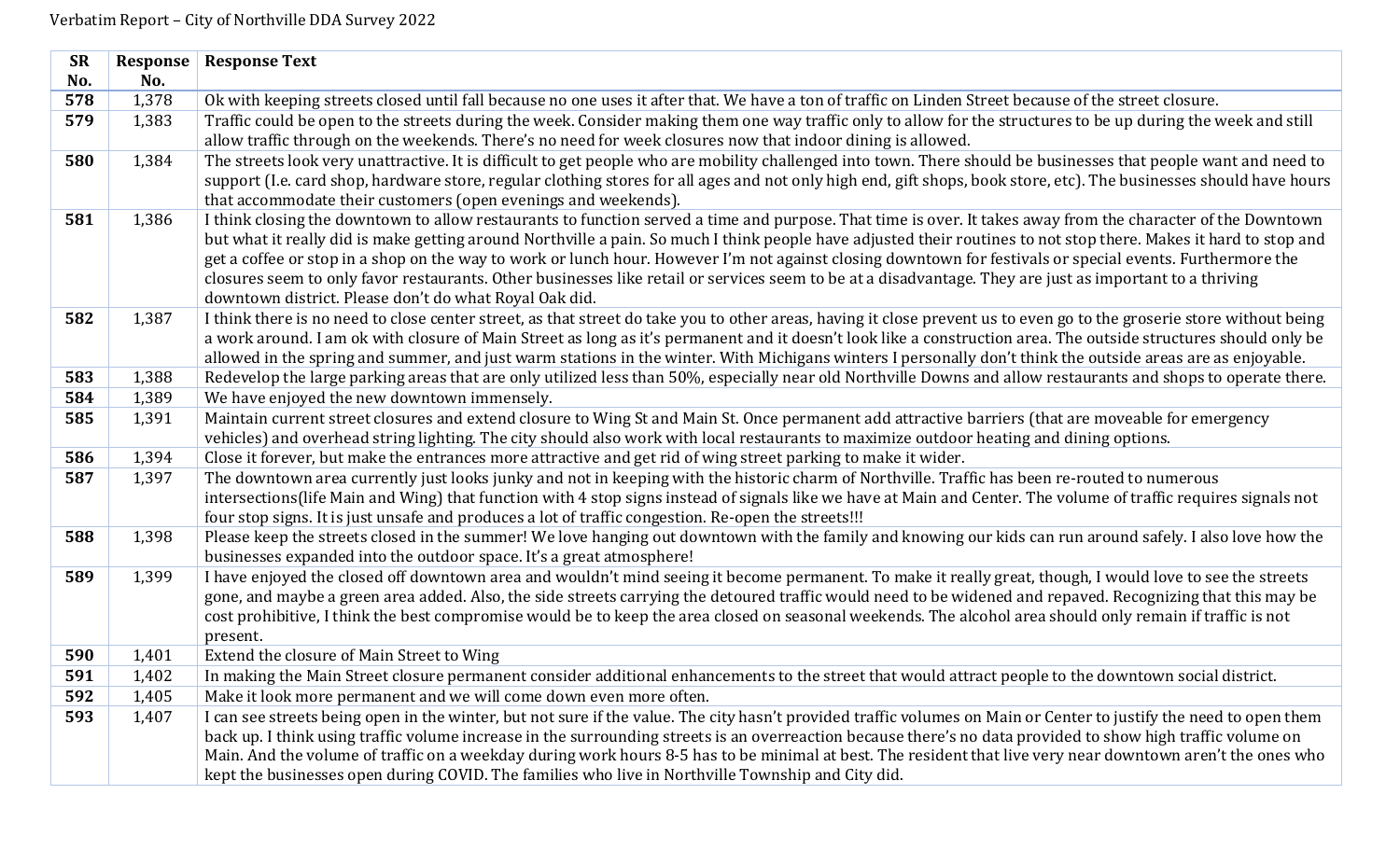| <b>SR</b> | <b>Response</b> | <b>Response Text</b>                                                                                                                                                                                                                                                                                                                                                                                                                                                                                                          |
|-----------|-----------------|-------------------------------------------------------------------------------------------------------------------------------------------------------------------------------------------------------------------------------------------------------------------------------------------------------------------------------------------------------------------------------------------------------------------------------------------------------------------------------------------------------------------------------|
| No.       | No.             |                                                                                                                                                                                                                                                                                                                                                                                                                                                                                                                               |
| 594       | 1,409           | For the love of God reopen the streets. It's a mess down there. Looks terrible.                                                                                                                                                                                                                                                                                                                                                                                                                                               |
| 595       | 1,411           | Maybe you should just close the downtown streets on special holidays and Occasions. Or just on weekends.                                                                                                                                                                                                                                                                                                                                                                                                                      |
| 596       | 1,412           | We eat downtown I get haircut downtown. Love what Northville has done. I drive to work thru the city without issue.                                                                                                                                                                                                                                                                                                                                                                                                           |
| 597       | 1,413           | Many of the concerns I hear expressed seem to arise from difficulty/annoyance with the narrowness of Wing in the block abutting City Hall and the next block<br>north. This was an issue before the street closures but is accentuated now. When large vehicles are parked on one or both sides of the street it leaves barely<br>enough room for two vehicles to safely pass each other. I know parking is already at a premium and I don't have a solution to suggest but maybe something<br>could be done to address this? |
| 598       | 1,415           | I think it's time to open center street and Main Street to thru traffic.                                                                                                                                                                                                                                                                                                                                                                                                                                                      |
| 599       | 1,422           | We really enjoy the closed down streets. I feel it gives more of a social side to our community. I would love to see fire barrels in the winter for a place to warm<br>up in the winter. It would encourage people to walk around or enjoy a drink outside. More bistro tables for pedestrians to sit that are not associated with a<br>restaurant.                                                                                                                                                                           |
| 600       | 1,424           | I think it looks terrible. I drove through Plymouth and Plymouth looked beautiful. Northville did what they could for Covid. Let's open up our city. Also, it's<br>dangerous to drive through Northville. People have no patience getting through town. It looks junky. Open it up.                                                                                                                                                                                                                                           |
| 601       | 1,425           | If the street or streets are to remain closed there needs to be more appropriate and esthetically pleasing barriers/ signs on both ends. The orange barriers with<br>draped banners and old cop cars do not represent the City of Northville or the taxes we pay to live here.                                                                                                                                                                                                                                                |
| 602       | 1,426           | Need more organized events throughout the year.                                                                                                                                                                                                                                                                                                                                                                                                                                                                               |
| 603       | 1,427           | As a resident of downtown Northville, I greatly enjoy having the streets closed for outdoor dining and alcohol consumption. I don't know that we need the                                                                                                                                                                                                                                                                                                                                                                     |
|           |                 | streets closed year-round though, especially in the winter months.                                                                                                                                                                                                                                                                                                                                                                                                                                                            |
| 604       | 1,428           | Keep main closed as its is not a commuter street and allows access to downtown businesses and restaurants plus main square                                                                                                                                                                                                                                                                                                                                                                                                    |
| 605       | 1,432           | It is hard for handicapped folks to get around town. Parking is difficult.                                                                                                                                                                                                                                                                                                                                                                                                                                                    |
| 606       | 1,435           | Open the roads, it looks like a deserted garage sale!                                                                                                                                                                                                                                                                                                                                                                                                                                                                         |
| 607       | 1,439           | I'm a senior and closing the streets forces me to park further away than I normally would. A 25 year Twp. resident I did eat outside in winter but once<br>restaurants opened I swore never again! Soooo cold. Love Northville, don't keep it closed up for dog walkers and a free for all for kids. Love kids on sidewalks<br>My husband was a veteran and his flag for Memorial Day and Veterans Day was onMain St. I couldn't drive down Main to show it to my family. Please open<br>downtown up.                         |
| 608       | 1,440           | Open the streets.                                                                                                                                                                                                                                                                                                                                                                                                                                                                                                             |
| 609       | 1,441           | Since Covid shutdowns forced Downtown to do things differently, I feel a rejuvenation of Downtown. We just love to walk around, visit shops, sit at a great<br>street area spot and it's brought a new life to downtown. We just love it and hope it stays!! We're so impressed in the amount of effort, hard work, financial<br>commitment and overall experience all places downtown have shown, and we love to support it. Such a creative way to get the community together during all<br>seasons.                        |
| 610       | 1,442           | I think the street closings can be flexible, weekends and during the week on holidays or festivals. Perhaps the street closings on festivals or busy times can also<br>include another block (main St. west to N. Wing north to Dunlap east) basically another block near downtown on the busiest of festivals or events.                                                                                                                                                                                                     |
| 611       | 1,443           | Re-open the streets. With the streets closed, we can't easily access the downtown area by car so have no reason to even go to the restaurants and shops there<br>anymore. There's almost no street parking left and the closed streets just make it too much of a hassle to get to the parking areas and shops. It's very sad how it<br>is now. Such a shame as we have lived in the Twp for 19 years and always loved driving into downtown and frequenting the shops and restaurants. It's totally                          |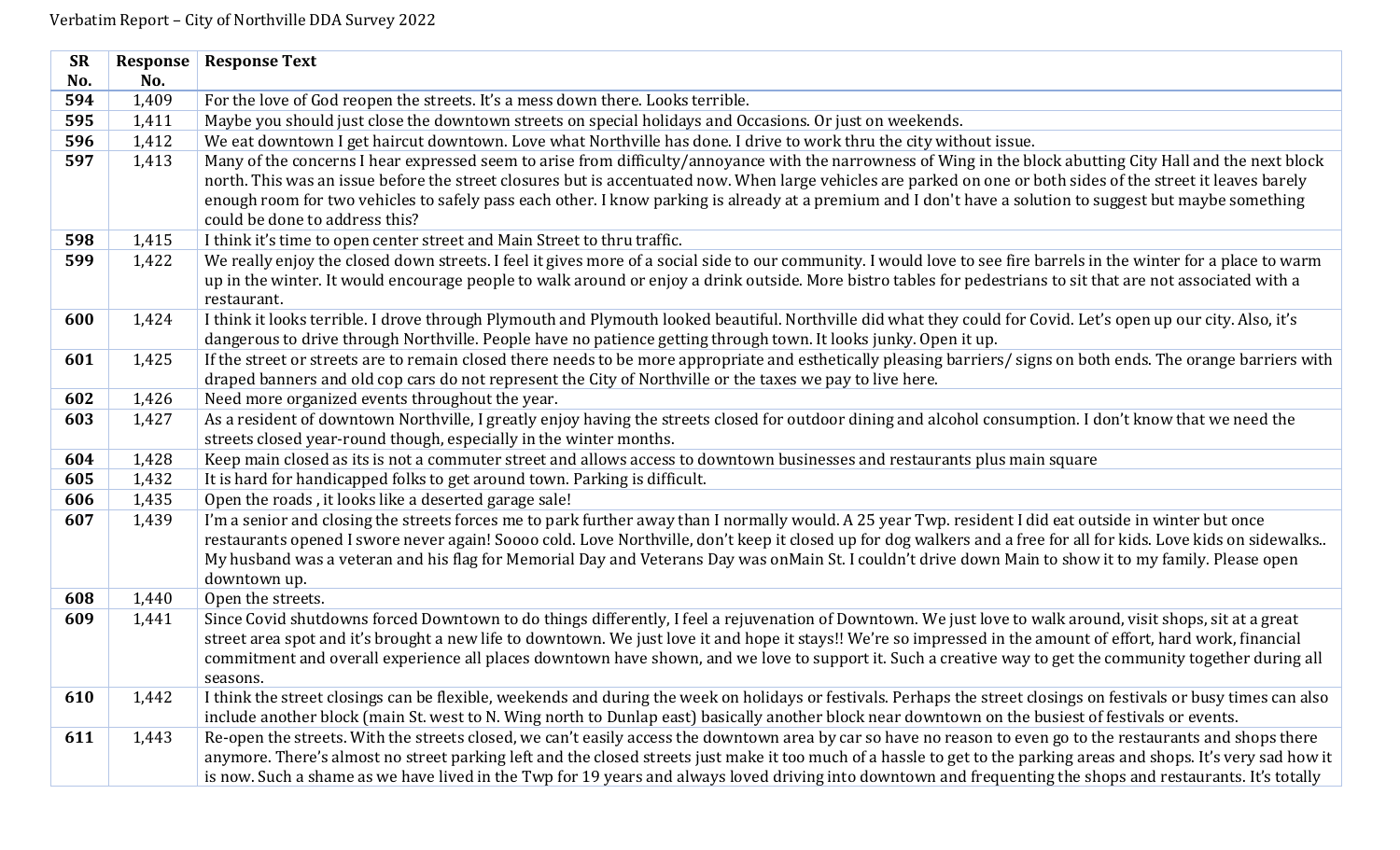| <b>SR</b> | Response       | <b>Response Text</b>                                                                                                                                                                                                                                                                  |
|-----------|----------------|---------------------------------------------------------------------------------------------------------------------------------------------------------------------------------------------------------------------------------------------------------------------------------------|
| No.       | No.            |                                                                                                                                                                                                                                                                                       |
|           |                | different now. It doesn't even seem like the same bustling downtown it used to be. We used to love just driving down Main Street and seeing the clock and                                                                                                                             |
|           |                | flowers and store fronts. We don't spend much money there anymore                                                                                                                                                                                                                     |
| 612       | 1,451          | My friends and family also frequent downtown especially because the main streets are closed down we love the restaurants and outdoor seating                                                                                                                                          |
| 613       | 1,453          | I love the street closures and considering the continuing expansion of downtown businesses it's obvious that it's successful. Skeptics should look around and                                                                                                                         |
|           |                | realize more people are using our historic and beautiful city and many drive from distances. Much more pleasant than dodging cars. Very reminiscent of open<br>air shopping before enclosed malls.                                                                                    |
| 614       | 1,460          | We love the atmosphere in town with the streets closed. I live and work in downtown Northville and have no problem navigating around the closed streets and                                                                                                                           |
|           |                | can (almost) always find a convenient parking spot. We enjoy eating outdoors and love to be able to walk around the social district. Just wish it looked better at                                                                                                                    |
|           |                | the entrances. The barrels and car parked at the entrance are an eyesore. I actually shop in town more frequently now because it's so much easier and more                                                                                                                            |
|           |                | enjoyable to walk around.                                                                                                                                                                                                                                                             |
| 615       | 1,461          | Would like to see Center St. opened again for traffic. Going North and South is difficult. Street closures are fun but would like it either to be kept seasonal,<br>weekends or when events are going on.                                                                             |
| 616       | 1,462          | Need to address the narrow route on Wing Street. Tricky to navigate. Maybe consider one way traffic or eliminating parking on one side of the street?                                                                                                                                 |
| 617       | 1,464          | Close streets only for special events and holidays                                                                                                                                                                                                                                    |
| 618       | 1,465          | I like the idea of expanded dining options in the summer for safe outdoor dining. Permanently close the street to traffic in the summer months and reopen                                                                                                                             |
|           |                | them for the winter months.                                                                                                                                                                                                                                                           |
| 619       | 1,470          | Would suggest more signage for parking and when leaving lots to direct to other lots available.                                                                                                                                                                                       |
| 620       | 1,473          | We live on Main Street and hope the streets will be closed permanently. We have many friends that more frequently come to our house and walk into town for                                                                                                                            |
|           |                | dinner/drinks/etc since the streets have been closed. Having the streets closed makes for a safer atmosphere for our children as well. A win win for everyone!                                                                                                                        |
| 621       | 1,475          | The street closures have created a wonderful ambience and definitely increased revenue for all merchants and restaurants. Keeping the streets closed will                                                                                                                             |
|           |                | continue this wonderful vibe as well as keep pedestrians safe. With the plans of increased residency the last thing we need is bumper to bumper traffic on Main                                                                                                                       |
|           |                | and Center. Keep it all on the perimeter. I would like to see some decorative permanent entry ways at each entrance that also have the ability to deter random                                                                                                                        |
|           |                | acts of someone trying to enter with a vehicle.                                                                                                                                                                                                                                       |
| 622       | 1,476          | I find that I avoid going downtown Northville lately because it is annoying to drive the detour. It is difficult driving down Wing St because of all the cars parked                                                                                                                  |
|           |                | on either side. The visibility is low and with all the traffic, it is a perilous area to maneuver.                                                                                                                                                                                    |
| 623       | 1,477<br>1,479 | Change the road closure signs etc to something more attractive. The closures signs and barricades look terrible<br>Having the streets remain closed permanently further attracts us locals and people from other areas that are looking for a safe, close, fun and lovely place to go |
| 624       |                | and spend their time and money at. In the warmer months, It also keeps the mostly non-resident "Testosterone-infused" young sports car drivers from racing                                                                                                                            |
|           |                | through town and "revving up" their loud engines to show off and annoy residents and people visiting our nice town as they do often in downtown Plymouth.                                                                                                                             |
|           |                | Thank you for considering my opinion. Plymouth, and were starting to do here, before Main & Center Street were shut down.                                                                                                                                                             |
| 625       | 1,482          | The restaurants and Retail owners should have the final say.                                                                                                                                                                                                                          |
| 626       | 1,483          | We have loved it. Please keep the streets closed May through Halloween.                                                                                                                                                                                                               |
| 627       | 1,484          | Perhaps specific wording for how structures should look is necessary.                                                                                                                                                                                                                 |
|           |                |                                                                                                                                                                                                                                                                                       |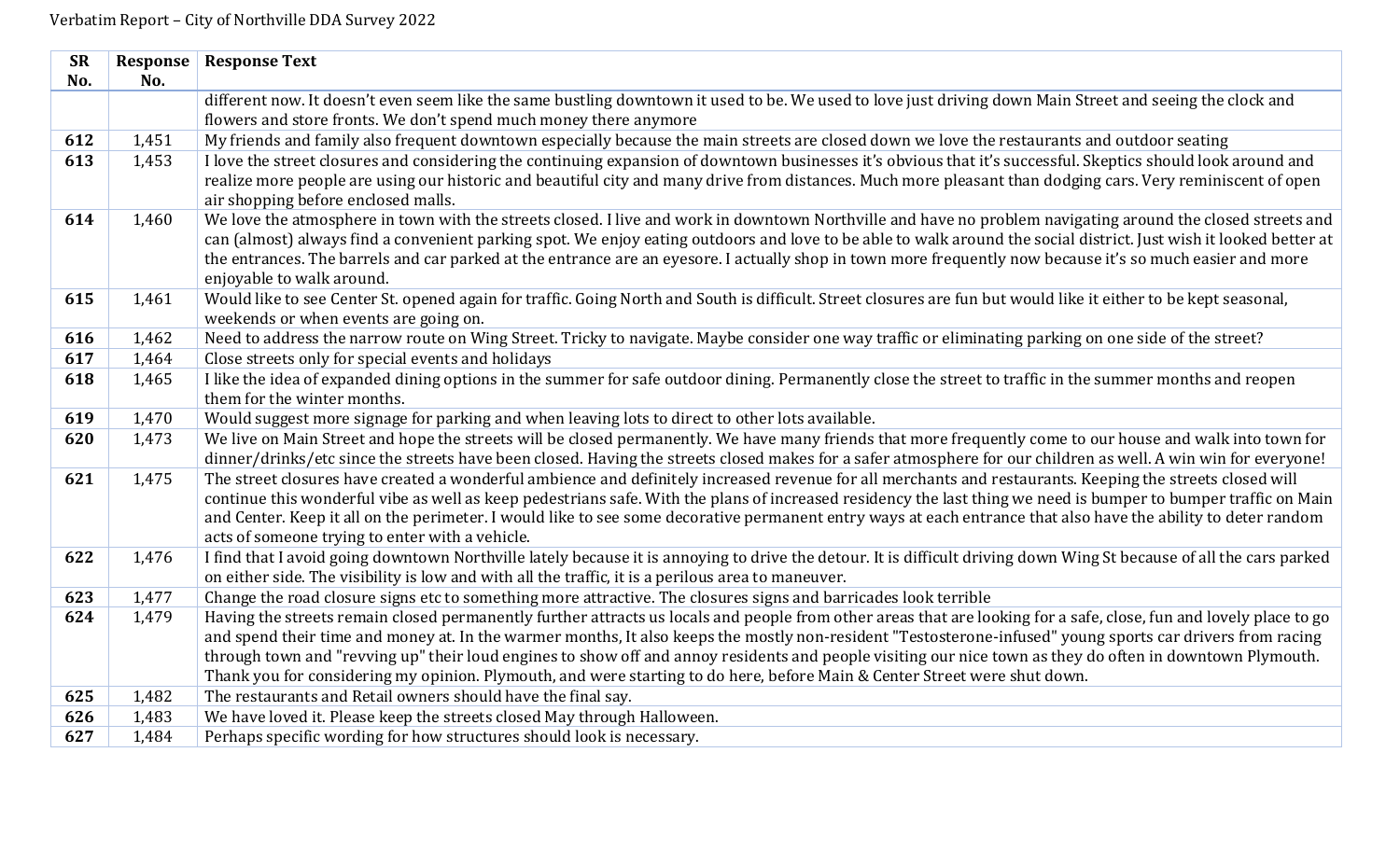| <b>SR</b> | <b>Response</b> | <b>Response Text</b>                                                                                                                                                                                                       |
|-----------|-----------------|----------------------------------------------------------------------------------------------------------------------------------------------------------------------------------------------------------------------------|
| No.       | No.             |                                                                                                                                                                                                                            |
| 628       | 1,486           | The worst thing about closing the streets is that drivers are in a hurry to get out of Northville. There have been many times when my dog and I have almost                                                                |
|           |                 | been run over because someone has been impatient or on the phone and not looking for pedestrians. If the streets remain closed, pedestrian safety must be                                                                  |
|           |                 | considered. Thank you                                                                                                                                                                                                      |
| 629       | 1,487           | It would be great if the entry was more aesthetically pleasing.                                                                                                                                                            |
| 630       | 1,488           | I've enjoyed the streets being closed as I definitely walk down there more but I do understand now it may not be resulting in an increase in business. But it's                                                            |
|           |                 | definitely nice walking around especially in front of Tuscan with no worry of traffic. It's more tranquil.                                                                                                                 |
| 631       | 1,497           | When vendors rent the a booth/stand, put that vendor on the main road. We went to the Christmas parade and I didn't know people were selling things over                                                                   |
|           |                 | by Rebeccas. More places need to stay open later like downtown Plymouth.                                                                                                                                                   |
| 632       | 1,498           | Area for Restaurant service in the street should be limited area directly in front of restaurant & only as wide as restaurant. Restaurant activity/ service should                                                         |
|           |                 | not interferer with pedestrians on public sidewalks No outside service bars. All wooden structures to be stored off-site for spring, summer & fall season, then                                                            |
|           |                 | placed in town square only for late fall thru early spring. Street to have tables with umbrellas & chairs                                                                                                                  |
| 633       | 1,502           | Even as a resident, I no longer feel part of downtown. The closed off street is visually unattractive . It provides no incentive for people to look at the businesses                                                      |
|           |                 | as they drive through and around town to decide if they want to park and walk. If we have a new area where the racetrack is, we need a LARGE proportion of                                                                 |
| 634       | 1,505           | good stores there with easy parking.                                                                                                                                                                                       |
|           |                 | I saw very few people dining outside this past winter, making the shut-down of streets pointless. The streets should be reopened immediately, as there are no<br>longer any occupancy restrictions inside the restaurants. |
| 635       | 1,507           | Please open the streets! I never come downtown anymore. It seems so unfriendly and it looks like a construction site. Many people agree with me. It's not                                                                  |
|           |                 | conducive to enjoying our downtown.                                                                                                                                                                                        |
| 636       | 1,509           | If street closures become permanent, there needs to be a more visually attractive way to block traffic from driving on them. And curbs should be removed from                                                              |
|           |                 | those streets as well.                                                                                                                                                                                                     |
| 637       | 1,512           | Allow fire pits                                                                                                                                                                                                            |
| 638       | 1,514           | Our city is losing its charm being blocked off.                                                                                                                                                                            |
| 639       | 1,515           | The downtown area that is closed off is unattractive and sloppy. Storage of chairs, tables and heaters are an eyesore. The barriers closing off the streets are off                                                        |
|           |                 | putting. Planting of hedges or other greenery would be much more welcoming. As it area stands now it looks thrown together and trashy. I am not proud of my                                                                |
|           |                 | downtown anymore.                                                                                                                                                                                                          |
| 640       | 1,518           | If the closure continues it should only be between Center and Hutton, but it's time to get back to our old Northville and open up the streets.                                                                             |
| 641       | 1,519           | Open the streets to vehicular traffic and look to closing them on weekends only for summer months.                                                                                                                         |
| 642       | 1,520           | Medium to long term, the lack of non-Northville City passing traffic will shrink the total addressable market of people who know about what businesses are in                                                              |
|           |                 | downtown. Encroachment on the open, public and communal spaces by restaurants obscures for passing trade, including vehicular traffic visibility of what                                                                   |
|           |                 | other retail, other businesses there are to visit. Eventually this will diminish the clientele of those establishments temporarily boosted by the street closures.                                                         |
|           |                 | Pedestrian areas are successful in business districts with a smaller proportion of the total area closed than has been blocked off in Northville. Do you want a                                                            |
|           |                 | Summer outdoor food court or a diverse set of businesses?                                                                                                                                                                  |
| 643       | 1,523           | Need to improve barrier appearance. Feel with people more comfortable eating inside, no need for streets to be blocked after Halloween to May.                                                                             |
| 644       | 1,528           | Please reopen the streets to vehicular traffic. The closures affect safety vehicles (fire, EMT, police) as well as impede regular traffics forcing us all to use                                                           |
|           |                 | neighborhoods. This, in itself, is a hazard to families who live on the now routes that were alternate routes before the streets were closed. We made it through                                                           |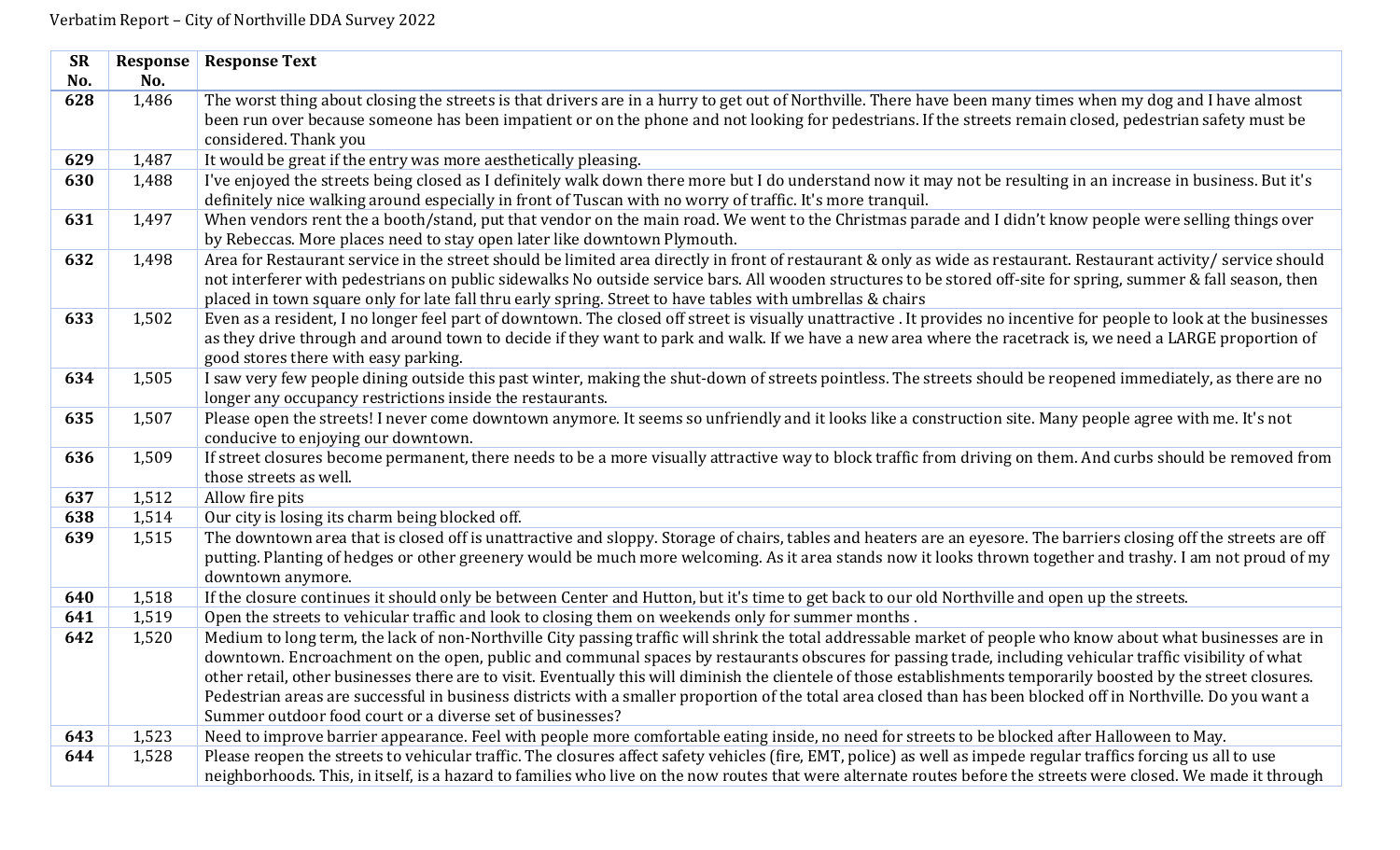| <b>SR</b><br>No. | No.   | <b>Response   Response Text</b>                                                                                                                                                                                                                                                                                                                                                                                                                                                                                                                                                                                                                                                                                                     |
|------------------|-------|-------------------------------------------------------------------------------------------------------------------------------------------------------------------------------------------------------------------------------------------------------------------------------------------------------------------------------------------------------------------------------------------------------------------------------------------------------------------------------------------------------------------------------------------------------------------------------------------------------------------------------------------------------------------------------------------------------------------------------------|
|                  |       | the pandemic and the world has changed. Let's move on and allow traffic to flow again. I know several people who choose to meet up with me who pick<br>surrounding towns (particularly Plymouth) due to chaotic street closures in our downtown. An additional reason to revert back to street openings: the blight<br>that the barrels, signs, etc - it negates downtown beauty. Pls reopen!                                                                                                                                                                                                                                                                                                                                       |
| 645              | 1,532 | Closure of Main St. allows for a downtown park/social district and doesn't significantly impede movement across the city. Closure of Center Street greatly<br>impedes movement across the city and outweighs the benefits of the social district.                                                                                                                                                                                                                                                                                                                                                                                                                                                                                   |
| 646              | 1,535 | The surrounding streets that are open get too congested during weekdays. It isn't safe dropping my child at the Presbyterian preschool due to traffic. The city<br>entrance also looks bad with the big construction sign there all the time. Just close the streets 6p-midnight weekdays and all day on weekends                                                                                                                                                                                                                                                                                                                                                                                                                   |
| 647              | 1,537 | Our beautiful downtown has become an eyesore with the street closures, with road signs and detours, not to mention a massive inconvenience. If I have to take<br>my daughter to lessons in Plymouth, I now avoid downtown and go the long way around via Beck. Driving to work daily I have to go around, which is<br>inconvenient and adds extra time. As a result, I haven't been shopping in downtown retail in 2 years, like I was before the closures. I imagine shop owners have<br>suffered. I can't be alone. We moved to Northville to give our daughter the best opportunities. Downtown is a gem and should be fully opened to be fully<br>enjoyed. It should be fully opened to vehicles, as was intended with STREETS. |
| 648              | 1,545 | There is been a tremendous increase in traffic in the local neighborhoods as a result of the roads being closed. The volume of traffic in the neighborhoods is<br>dangerous and highly inconvenient.                                                                                                                                                                                                                                                                                                                                                                                                                                                                                                                                |
| 649              | 1,549 | I think an actual survey of the business and restaurant owners should be conducted. The so called experts who just want to drive through the city are not<br>stopping at downtown businesses. I love the social district!                                                                                                                                                                                                                                                                                                                                                                                                                                                                                                           |
| 650              | 1,550 | Closed streets/promenades are all over big cities and Europe. They build communities, are good for businesses, and draw outsiders to come visit.                                                                                                                                                                                                                                                                                                                                                                                                                                                                                                                                                                                    |
| 651              | 1,556 | Please open the roads. So frustrating trying to get through town.                                                                                                                                                                                                                                                                                                                                                                                                                                                                                                                                                                                                                                                                   |
| 652              | 1,557 | I want to drive on streets my taxes pay for.                                                                                                                                                                                                                                                                                                                                                                                                                                                                                                                                                                                                                                                                                        |
| 653              | 1,558 | Things should be more uniform and in front of the appropriate storefronts. Traffic cones should go — the town looks like it's under construction and it's<br>confusing for people unfamiliar with northville. It's not necessary to keep the roads closed in the winter. No one used it this winter. Snow should be cleared.<br>Use semi permanent planters or blockades to close the streets                                                                                                                                                                                                                                                                                                                                       |
| 654              | 1,559 | I have really enjoyed dining outside and shopping downtown since tge street closures! The way traffuc has been rerouted makes sense and has not been an<br>inconvenience for me. The closures SAVED the restaurants and businesses downtown during the pandemic and contine to support the downtown!                                                                                                                                                                                                                                                                                                                                                                                                                                |
| 655              | 1,560 | I have lived in Northville all my life and worked in Nortville for over 35 years. I think the roads being closed is amazing the city should have done this a long<br>time ago. A suggestion would be making the closures prettier.                                                                                                                                                                                                                                                                                                                                                                                                                                                                                                  |
| 656              | 1,561 | When we moved here in 1973 we had a downtown, (bakery, hardware, drug stores, camera shop, genetties grocery, lapams mens store, friedels, Spagy's and a<br>few resturants. Now all gone, no need to go DOWNTOWN. The number of units in the Downs project shoud be reduced by 50%. With current downrown<br>streets closed the traffic overflows into the neighborhods. As a resident on N. Rogers Street I can say it has turned into a super highway. Lastly the last thing we<br>need is a round-about at 7 and Sheldon.                                                                                                                                                                                                        |
| 657              | 1,564 | Open the streets. If the streets remain closed please create better astetics, it looks like a construction zone.                                                                                                                                                                                                                                                                                                                                                                                                                                                                                                                                                                                                                    |
| 658              | 1,566 | while i love the walking/open downtown structure the streets were not designed for thata 20 year plan should make the downtown more european plaza<br>like, while maintaining the drive through main street the town was originally designed to supportif you were downtown on a friday night during teh 60's teh<br>steady flow of cruising on main street through downtown was a delight, bring that back, and the outdoor walking/dining conceptthey are not independent of                                                                                                                                                                                                                                                      |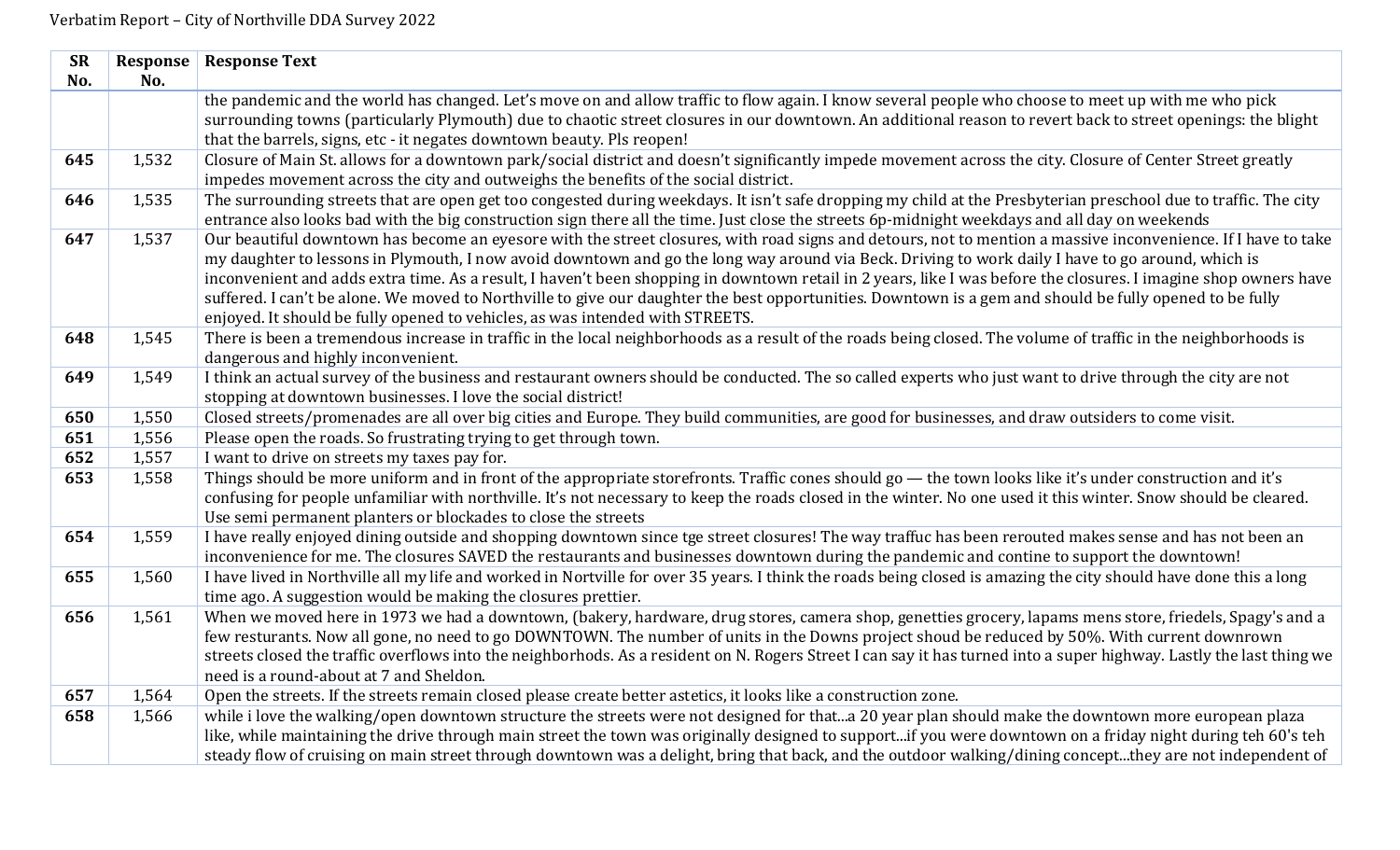| <b>SR</b><br>No. | No.   | <b>Response   Response Text</b>                                                                                                                                                                                                                                                                                                                                                                                                                                                                                                                                                                                                           |
|------------------|-------|-------------------------------------------------------------------------------------------------------------------------------------------------------------------------------------------------------------------------------------------------------------------------------------------------------------------------------------------------------------------------------------------------------------------------------------------------------------------------------------------------------------------------------------------------------------------------------------------------------------------------------------------|
|                  |       | each othermy mom who was born in northville in 1928 says open the streets againplus the current structure is lousy for mobility impaired people and<br>accessibilitythank, Brian Steimel                                                                                                                                                                                                                                                                                                                                                                                                                                                  |
| 659              | 1,567 | Please make the outdoor areas cohesive. Some of the ones that don't look like the others make the area feel run down. Also during the winter these outdoor<br>spaces should be removed. Snow removal is hard and contributes to a messy look.                                                                                                                                                                                                                                                                                                                                                                                             |
| 660              | 1,568 | Do 'taste of the town' strolls on nights when you have bands. Encourage restaurants to offer up tapas or samples of their foods perhaps even for low cost or at<br>cost samples or for donations to Northville's sports teams and art and music programs or scholarship programs. Use civic students or National Honor society<br>students to coordinate or run the fundraisers during 'strolling nights' put different music programs on different parts of the town at different times. Give<br>school Concerts by the clock and draw more families into the downtown for family fun the way the Jaycees once did with the chicken bbq. |
| 661              | 1,569 | Please re-open the streets. These businesses are suffering. Not to mention that many, including myself have handicapped or elderly family members that need<br>to get dropped at the curb of stores/restaurants. They can no longer frequent their favorite stores and restaurants in downtown Northville because they can't<br>walk blocks due to street closures. I've lived here for 40 years and just want to see it go back to the way it was. Thank you.                                                                                                                                                                            |
| 662              | 1,572 | I see no reason for existing streets to be closed in late fall to early spring. Not to mention it screws the 4th of July parade up.                                                                                                                                                                                                                                                                                                                                                                                                                                                                                                       |
| 663              | 1,575 | If traffic is reopened, the main St Center Street intersection should not allow left turns. There isn't enough space. Center Street traffic should be maintained.                                                                                                                                                                                                                                                                                                                                                                                                                                                                         |
| 664              | 1,582 | Plz incl more bike lanes and public transport                                                                                                                                                                                                                                                                                                                                                                                                                                                                                                                                                                                             |
| 665              | 1,583 | Open up the roads!                                                                                                                                                                                                                                                                                                                                                                                                                                                                                                                                                                                                                        |
| 666              | 1,589 | When/if the Downs property is developed, Northville is going to have a traffic nightmare. on its hands. Keeping Main and Center will only add to this<br>congestion.                                                                                                                                                                                                                                                                                                                                                                                                                                                                      |
| 667              | 1,590 | Please open the streets andget rid of what looks like homeless shelters. Our beautiful downtown looks like Shanty Town. This is becoming a big issue<br>considering the taxes we pay. It is irritatng, unproductive, and ridiculous. Just open the darn streets.                                                                                                                                                                                                                                                                                                                                                                          |
| 668              | 1,593 | As someone who moved during the pandemic (back in April 2021), one big factor that attracted our household to the Northville area was the blocked off<br>streets downtown. It seemed like not only a positive for residents and visitors, but also for businesses as well. It also helps limit speeding traffic on those two<br>blocks- which often have families walking around, so it appeared safer as well.                                                                                                                                                                                                                           |
| 669              | 1,595 | The purpose of closing the street is completed. No need for the closer to continue.                                                                                                                                                                                                                                                                                                                                                                                                                                                                                                                                                       |
| 670              | 1,596 | Not only was my family happy to spend time on the streets in downtown Northville, many friends commented on how great it was that Northville closed the<br>streets in an effort to expand outdoor dining. I've heard many say, "They should do that all the time." Suggestion: If streets remain closed, consider more<br>appealing road blocks.                                                                                                                                                                                                                                                                                          |
| 671              | 1,597 | N/A                                                                                                                                                                                                                                                                                                                                                                                                                                                                                                                                                                                                                                       |
| 672              | 1,599 | open up the streets or get better parking alternatives. We used to go downtown at least monthly and now don't go at all. Not interested in navigating through<br>the maze now.                                                                                                                                                                                                                                                                                                                                                                                                                                                            |
| 673              | 1,600 | Great work on keeping Northville the most desirable location in the Detroit suburbs.                                                                                                                                                                                                                                                                                                                                                                                                                                                                                                                                                      |
| 674              | 1,601 | Would like the streets to be reopened & back to the way it used to be!!                                                                                                                                                                                                                                                                                                                                                                                                                                                                                                                                                                   |
| 675              | 1,603 | If the outdoor structures aren't being used during fall as winter then they should be removed. Instead maybe more benches and fire pits during the winter<br>season.                                                                                                                                                                                                                                                                                                                                                                                                                                                                      |
| 676              | 1,604 | The orange road closed signs are so very ugly. I'd like to see metal pylons added to the road that can be lowered or swung back when roads are open.                                                                                                                                                                                                                                                                                                                                                                                                                                                                                      |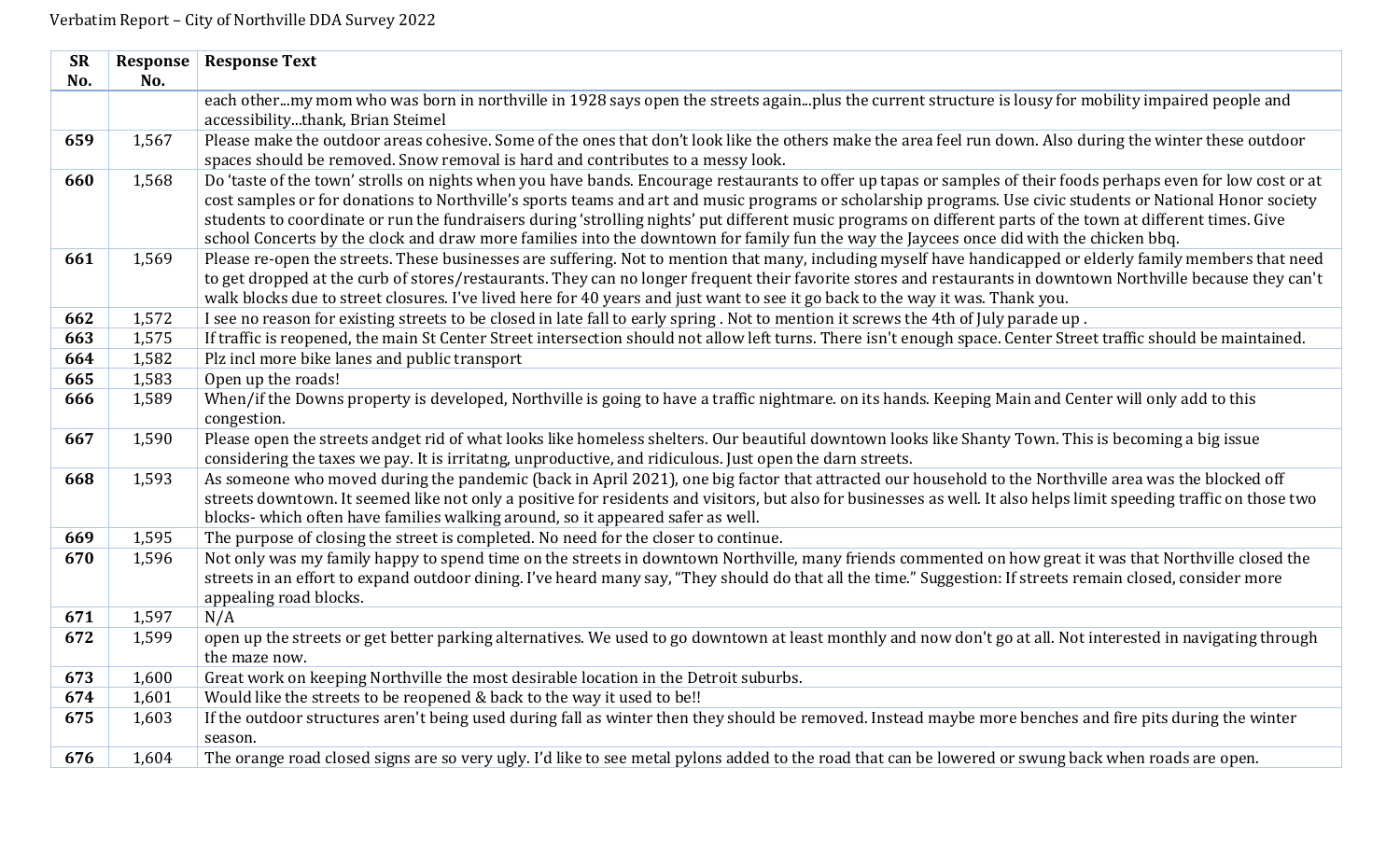| <b>SR</b> | Response | <b>Response Text</b>                                                                                                                                                                                                                                                                                                                                                                                                                                                                                                                                                                                                                                                   |
|-----------|----------|------------------------------------------------------------------------------------------------------------------------------------------------------------------------------------------------------------------------------------------------------------------------------------------------------------------------------------------------------------------------------------------------------------------------------------------------------------------------------------------------------------------------------------------------------------------------------------------------------------------------------------------------------------------------|
| No.       | No.      |                                                                                                                                                                                                                                                                                                                                                                                                                                                                                                                                                                                                                                                                        |
| 677       | 1,605    | While I'm in favor of the streets remaining closed for now, the enforcement of the flashing red lights at the intersections of Main & Center with Dunlap is close<br>to non-existent. The running of the flashing red is NOT a minor issue and is occurring on a very regular basis. As a frequent walker through downtown,<br>crossing those two intersections should not be life threatening act. We claim to be a walkable city and walkable downtown, but the safety of these intersections<br>is inadequate. The police department is regularly patrolling for speeding on Center and Main but a concerted effort must be made to eliminate red light<br>running. |
| 678       | 1,608    | I miss driving thru our beautiful city!!! It looks so tacky!                                                                                                                                                                                                                                                                                                                                                                                                                                                                                                                                                                                                           |
| 679       | 1,611    | I like the idea of a social district, but not a make shift one. If the area was built and designed for that from the get go, where there was a parking structure and<br>business had front and back entrances, it would work. The way it is now, it doesn't work. I actually frequent downtown less since this closures happened.                                                                                                                                                                                                                                                                                                                                      |
| 680       | 1,613    | The Main and Center Street closures greatly improve and strengthen the beautiful character of Northville. The closures save the life of the downtown<br>community and make it wonderful place to visit and walk around. Removing the closures will open those streets to people who just want to drive through to<br>other destinations. The closures have made downtown Norhtville so beautiful to visit and enjoy.                                                                                                                                                                                                                                                   |
| 681       | 1,614    | I think the outdoor seating invites people to come downtown that double capacity to some of the best places you can't get in otherwise!                                                                                                                                                                                                                                                                                                                                                                                                                                                                                                                                |
| 682       | 1,620    | The additional traffic that spills over into the neighborhoods because of the road closures has become dangerous and monotonous.'                                                                                                                                                                                                                                                                                                                                                                                                                                                                                                                                      |
| 683       | 1,621    | I would welcome routine weekend /special event road closures especially for Main Street. Pedestrian only areas would be nice, but unfortunately are<br>roadways don't have have the capability for alternate traffic flows particularly for North-South traffic flow. East-West might be capable of adequate flow if<br>Cady street where widened east of Center to get rid of the offset in the street vs West Cady. I miss the ability to route parades on Main. This cannot be possible<br>with restaurants taking up significant parts of the street full time.                                                                                                    |
| 684       | 1,623    | Great for people to walk around freely, gives businesses more exposure when dining outdoors and strolling around town without worry of car traffic.<br>Definitely makes it more like a friendly downtown environment.                                                                                                                                                                                                                                                                                                                                                                                                                                                  |
| 685       | 1,626    | All "STRUCTURES should be removed. Return to "OPEN SPACES "                                                                                                                                                                                                                                                                                                                                                                                                                                                                                                                                                                                                            |
| 686       | 1,627    | if the closure signage (i.e. Road Closed signs)) can't be updated to look more inviting, open up the streets. looks like a temporary situation, like an accident or<br>power lines are down.                                                                                                                                                                                                                                                                                                                                                                                                                                                                           |
| 687       | 1,629    | We enjoy downtown Northville so much more because of the street closures. It is fun to eat outside without traffic driving near our table. The street closures<br>remind us of when we lived in Europe. So many cities have pedestrian only zones in their city centers. Please continue!                                                                                                                                                                                                                                                                                                                                                                              |
| 688       | 1,630    | Block the road in a more permanent way, instead of with the construction style road closure signs                                                                                                                                                                                                                                                                                                                                                                                                                                                                                                                                                                      |
| 689       | 1,631    | Closing Main Street and Center during the summer month seems to bring people into town. However closing the streets during the winter is counter<br>productive it makes the town seem dead.                                                                                                                                                                                                                                                                                                                                                                                                                                                                            |
| 690       | 1,634    | The street closures have made the downtown experience a better one. I enjoy strolling the shops and being able to walk across the street while enjoying an<br>adult beverage. I have been to towns in Europe that now resemble downtown Northville and I like the comparison.                                                                                                                                                                                                                                                                                                                                                                                          |
| 691       | 1,635    | I support the street closures as is but only thru summer and early fall months. Merchants should be required to put away ALL street tables, heaters, etc in later<br>months. This past winter the downtown looked terrible-like a junk yard storage site.                                                                                                                                                                                                                                                                                                                                                                                                              |
| 692       | 1,636    | Northville city is very attractive and it is hidden because of the closure. The rerouting traffic through residentials is disliked by all.                                                                                                                                                                                                                                                                                                                                                                                                                                                                                                                             |
| 693       | 1,637    | I love the downtown closure and ultimately think it should be up to the businesses. Also, the excuse of losing parking spaces is absurd bc it was always<br>impossible to find a spot down there before the streets were closed. I love the the social district and think it enchanted the charm and community feel of<br>Northville.                                                                                                                                                                                                                                                                                                                                  |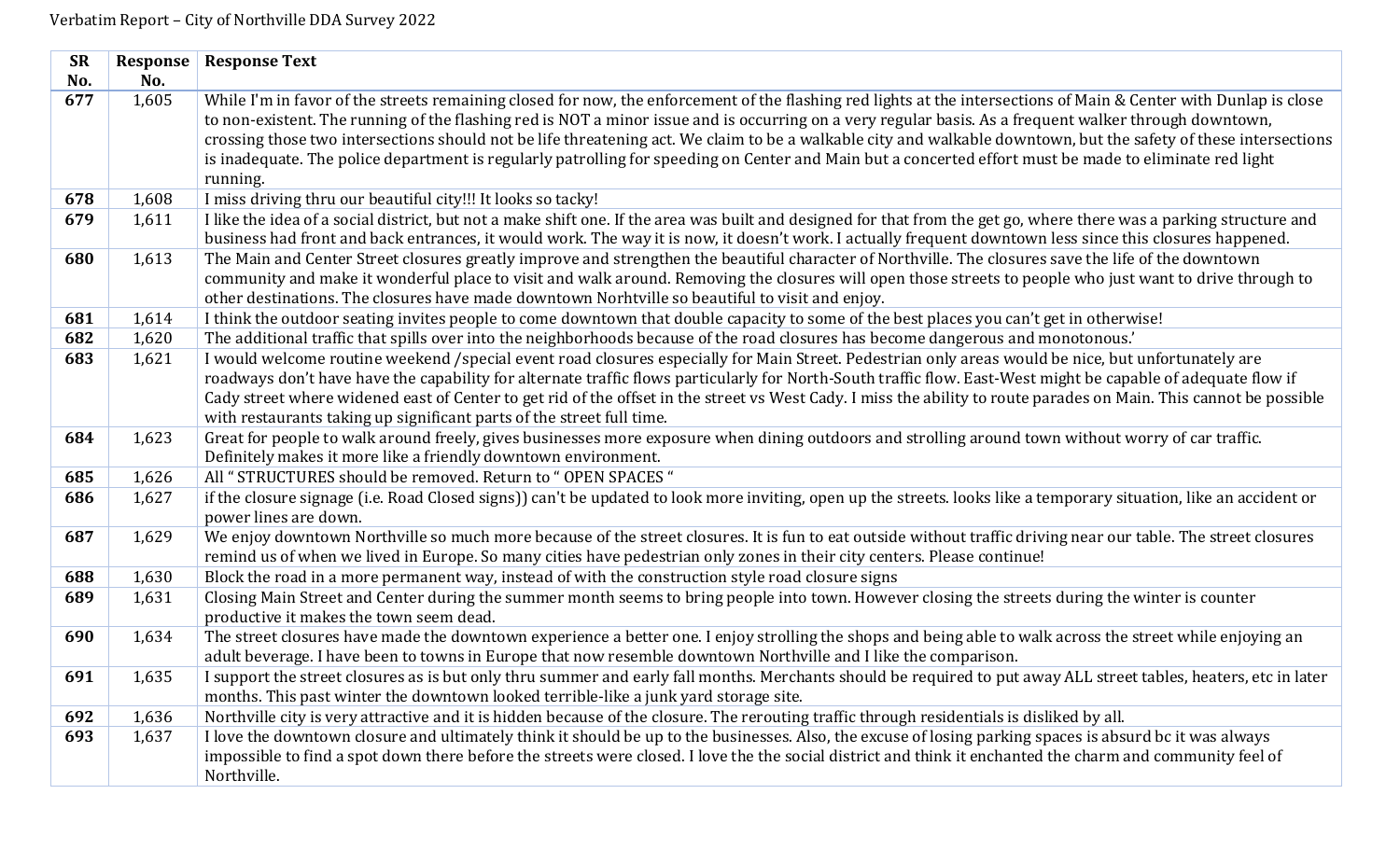| <b>SR</b> | Response | <b>Response Text</b>                                                                                                                                                                                                                                                                                                                                                                                                                                                                                                                                                                                                                                                                                                                  |
|-----------|----------|---------------------------------------------------------------------------------------------------------------------------------------------------------------------------------------------------------------------------------------------------------------------------------------------------------------------------------------------------------------------------------------------------------------------------------------------------------------------------------------------------------------------------------------------------------------------------------------------------------------------------------------------------------------------------------------------------------------------------------------|
| No.       | No.      |                                                                                                                                                                                                                                                                                                                                                                                                                                                                                                                                                                                                                                                                                                                                       |
| 694       | 1,638    | Would love to see other businesses benefit by expanding the area; however, traffic may get worse which is already a bit tricky to navigate around.                                                                                                                                                                                                                                                                                                                                                                                                                                                                                                                                                                                    |
| 695       | 1,639    | The streets closures have made walking to and around downtown more dangerous. Unused dining areas make city look unkempt and like a ghost town.                                                                                                                                                                                                                                                                                                                                                                                                                                                                                                                                                                                       |
| 696       | 1,644    | Stay flexible on any mandate you decide on. Take into consideration factors such as weather, business flow, and needs, and pedestrian needs. Post any                                                                                                                                                                                                                                                                                                                                                                                                                                                                                                                                                                                 |
|           |          | restrictions on the website along with special events. use the website for advertisement needs of the downtown vendors to reduce anyaddittional expense in                                                                                                                                                                                                                                                                                                                                                                                                                                                                                                                                                                            |
| 697       | 1,645    | implanting any plan.<br>The outdoor structures make the downtown less inviting and the traffic situation at Center and Dunkirk is dangerous                                                                                                                                                                                                                                                                                                                                                                                                                                                                                                                                                                                           |
| 698       |          |                                                                                                                                                                                                                                                                                                                                                                                                                                                                                                                                                                                                                                                                                                                                       |
|           | 1,646    | We live on Rogers and are tired of speeding cars that have damaged our property by not making the turn at least 9 Times since the streets were closed. Thank<br>goodness it hasn't been a child. We purchased a home on Rogers not Center or Main St. Open the roads we're tired of it.                                                                                                                                                                                                                                                                                                                                                                                                                                               |
| 699       | 1,648    | I enjoy going downtown and not worrying about the traffic. Much more inviting and on the weekends it's more festive.                                                                                                                                                                                                                                                                                                                                                                                                                                                                                                                                                                                                                  |
| 700       | 1,649    | Expand the area south on Center to Cady St., North and West on Main to Wing St. / Add Traffic Circles at road intersections in lieu of 4 way stops around closed<br>off areas of Center and Main. (i.e. Intersections of Center / Dunlap and Hutton / Main) Additionally as part of the overall project - add Traffic Circles at<br>Randolph / 8 Mile / Taft Intersection (Eliminate Lights), Griswold / 8 Mile (Eliminate Light), Intersection and Sheldon Rd. / 7 Mile Intersection (Eliminate<br>Light), Hines Dr. / 7 Mile Intersection (Eliminate Stop Signs) and 7Mile / Northville Rd. Intersection (Make Safer). Michael Sheehy - 978 Springfield Ct.,<br>Northville, MI 48167 - 248.320.9959 - I have several ideas to share |
| 701       | 1,651    | I love it! Love that these are available, I do feel, however that restaurants that are in downtown but just outside the district (tira misu, etc) should be allowed to<br>participate in the drinks to-go as well, if they so choose.                                                                                                                                                                                                                                                                                                                                                                                                                                                                                                 |
| 702       | 1,663    | Let's keep the two streets closed, but do it right. Please get rid of the orange barriers and old cars blocking access to the street and create an appropriate<br>streetscape with landscaping, pavers etc. It could really be someplace special.                                                                                                                                                                                                                                                                                                                                                                                                                                                                                     |
| 703       | 1,665    | Please keep these streets closed! It allows people to enjoy more outdoor dining at their favorite downtown restaurants and it allows parents to be less worried<br>about their children (since there are no cars). The closure of these streets has also allowed for the businesses to be more profitable, helping the employees<br>that rely on tips to pay the many expenses they encounter in their lives. Traffic is easily rerouted around these closures and it is really a minor inconvenience<br>for something with so many benefits. From all of the businesses and employees of downtown Northville, please keep the social district and outdoor seating!                                                                   |
| 704       | 1,671    | I believe that center st should open up. The center st grill typically looks very messy and unkept w heaters knocked over and their dead flowers were in pots<br>September through March (very unattractive) This would also stop all the traffic going through the neighborhood!!                                                                                                                                                                                                                                                                                                                                                                                                                                                    |
| 705       | 1,672    | We used to go downtown weekly before Covid. Now we don't go as often because of difficulty getting seating and high priced. They closed streets allow us to<br>walk around, get a drink, and scout out other restaurants.                                                                                                                                                                                                                                                                                                                                                                                                                                                                                                             |
| 706       | 1,678    | Originally, I loved having the downtown area shut down to vehicle traffic and open to citizens. Especially during the nasty days of the pandemic, it was a real<br>positive for Northville. This winter I became less enthusiastic. There were many days I walked downtown and found areas unshoveled and icy. Overall<br>maintenance was not up to par. I also did not see the crowds that had been there during the pandemic. Now I am conflicted about whether we need to continue<br>to have the area closed. If it remains closed, the area needs to be maintained better and there needs to be more visible signage for parking. I have many friends<br>who say they won't come to Northville due to lack of parking.           |
| 707       | 1,679    | We love coming to the area and feel very safe there. Even or especially from traffic with all the distracting on the roads. Keep it!                                                                                                                                                                                                                                                                                                                                                                                                                                                                                                                                                                                                  |
| 708       | 1,682    | In my time living nearby (Swan Harbour), I've noticed that even when the weather is nice, there is no one out and about. I loved in Rochester and as soon as                                                                                                                                                                                                                                                                                                                                                                                                                                                                                                                                                                          |
|           |          | the weather got nice, people where our and about. I think reopening the roads would allow people to drive though town and see places they want to stop,                                                                                                                                                                                                                                                                                                                                                                                                                                                                                                                                                                               |
|           |          | improving foot traffic. Keep the roads closed is pointless at this point as COVID is minimizing in social impact.                                                                                                                                                                                                                                                                                                                                                                                                                                                                                                                                                                                                                     |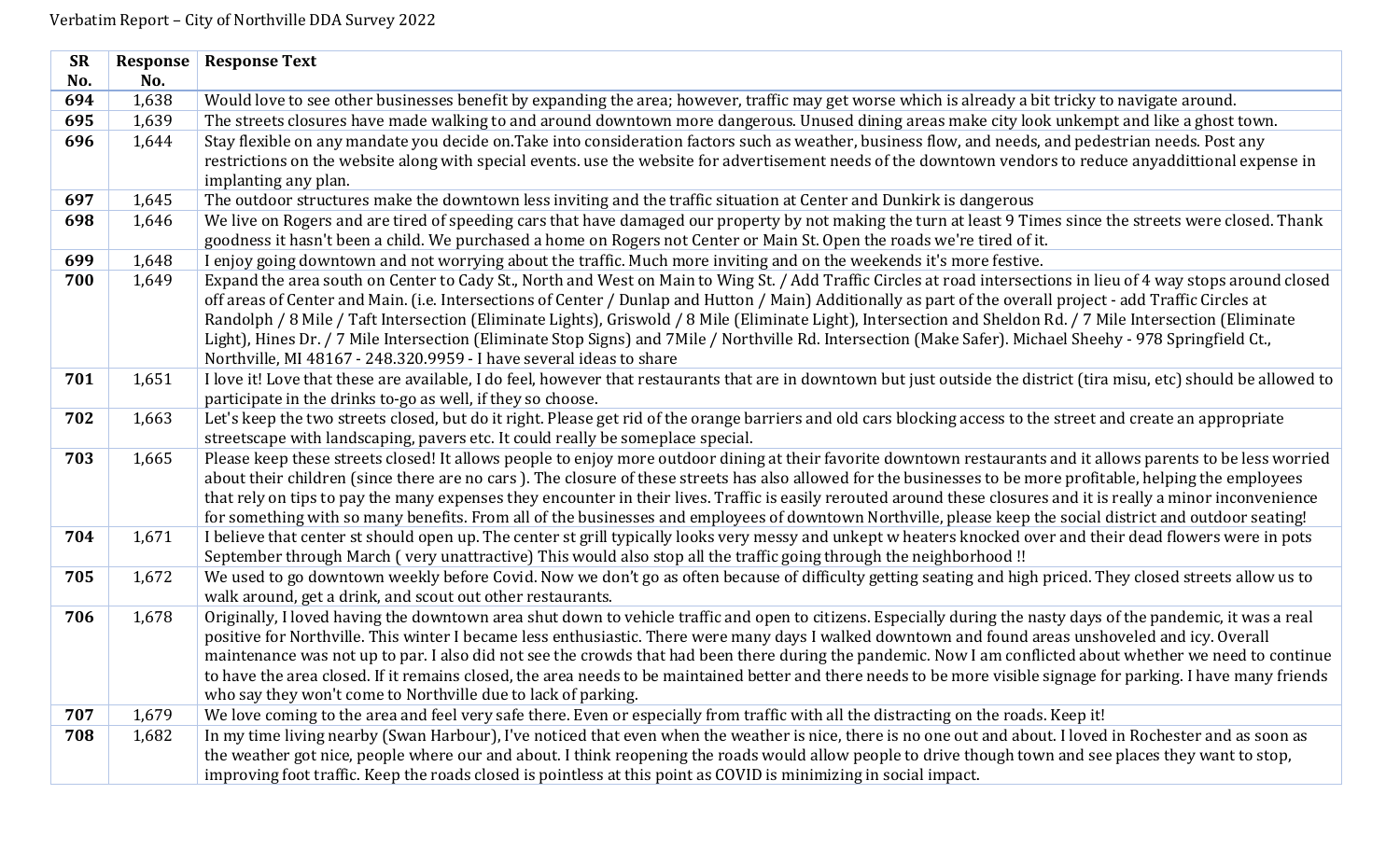| <b>SR</b> | Response | <b>Response Text</b>                                                                                                                                                         |
|-----------|----------|------------------------------------------------------------------------------------------------------------------------------------------------------------------------------|
| No.       | No.      |                                                                                                                                                                              |
| 709       | 1,685    | My vote would be cast to echo the merchants. If they are in favor then Ian also.                                                                                             |
| 710       | 1,687    | Do not let a few load voices sway you We all know the closures are good for Northville!!!                                                                                    |
| 711       | 1,692    | The closures have been very inconvenient and give a feeling of being locked out.                                                                                             |
| 712       | 1,693    | It's time to return to normal traffic patterns. I am inconvenienced by having to drive around the main crossroads of the city.                                               |
| 713       | 1,694    | Friday nights for concerts on Main Street if enough. The closure started out to help the businesses during peak Covid times. That has passed. Give us back our               |
|           |          | downtown. Please                                                                                                                                                             |
| 714       | 1,695    | We don't care for the continued closure. It impedes access by car, and the Heritage Festival and other downtown events have become awful since this                          |
|           |          | happened. The amount of vendors and artists was drastically reduced and moved away from the downtown area. It has been a huge disappointment                                 |
| 715       | 1,697    | The downtown area has gone from looking classy to looking tacky. I noticed the other day, all the Center Street Grill heaters we're toppled over and laying on               |
|           |          | their side in the street. All darn day they were like that. Nobody cares. It just all looks bad-everywhere. Like a dumping ground. Nothing is aesthetically                  |
|           |          | pleasing or natural looking. Makes me sad-I've been back here since 2000.                                                                                                    |
| 716       | 1,698    | I believe a lot of the business has benefited from having the space to be open and a great social gathering space. Having the outdoor set ups add a lot as well              |
|           |          | and that is definitely worth keeping if anything else.                                                                                                                       |
| 717       | 1,700    | Northville neither wants nor needs a 'social district'. It has a 'business district. That 'traditional' approach has and will continue to take the best care of itself       |
|           |          | and the wants and needs of the community fine if left alone.                                                                                                                 |
| 718       | 1,702    | The downtown area street closing is a disgrace to the City. The street baricades make the area look like a construction zone. The wooden structures in the                   |
|           |          | street have become storage areas and are unsightly. The damaged black cars at Center and Main make the area look like a Junk Yard. There is nothing to invite                |
|           |          | walking traffic. On many days during the week downtown Northville depicts a Ghost Town. Surely, this can be altered to help our downtown retailers and<br>citizens. Jim Roth |
| 719       | 1,705    | I think creating a beautiful Main Street inspired by a European town would be the ideal for our city. We need to do away with the bulky restaurant structures                |
|           |          | and make it more open air feeling. I imagine beautiful rod iron archway or entrance flanking each end of Main Street with greenery and classy pillars (that go               |
|           |          | up and down for fire trucks). I think it should be permanent so that people always know what they are going to get. It won't be frustrating to everyone each                 |
|           |          | year when it "closes" down and everyone needs to get used to it all over again. I also think over time the city will be able to do more with Main Sts spacing if             |
|           |          | they don't have to worry about parking spaces half the year.                                                                                                                 |
| 720       | 1,706    | Due to the street closures and outdoor covered structures, many people have found themselves spending a lot more time downtown than ever before. It has                      |
|           |          | even become known as a destination spot for people in neighboring communities.                                                                                               |
| 721       | 1,711    | The downtown area looks atrocious. I have trouble walking due to a stroke and it's an impediment to me with the street closures. We go elsewhere.                            |
| 722       | 1,712    | Love the ability to walk through down town and not have to worry about traffic in main walking areas. With kids 6 and under it makes trips downtown much                     |
|           |          | more enjoyable. The current routing isn't a hassle at all.                                                                                                                   |
| 723       | 1,719    | The closed streets and social district male a huge difference. It drew people to dt northville over other areas without that option. Also allowed restaurants                |
|           |          | more seating.                                                                                                                                                                |
| 724       | 1,720    | I have not visited Main street since it has been closed, with only two specific exceptions. Using the streets for vehicular traffic allows one to see where they             |
|           |          | may want to stop to shop or have a meal. The street closures are both unattractive and forbidding. Furthermore, the idea of walking around a closed street                   |
|           |          | with a plastic cup of alcohol is simply juvenile. Streets are meant to be open. Period.                                                                                      |
| 725       | 1,727    | The streets need to be cleaned up they look a bit trashy, especially center street                                                                                           |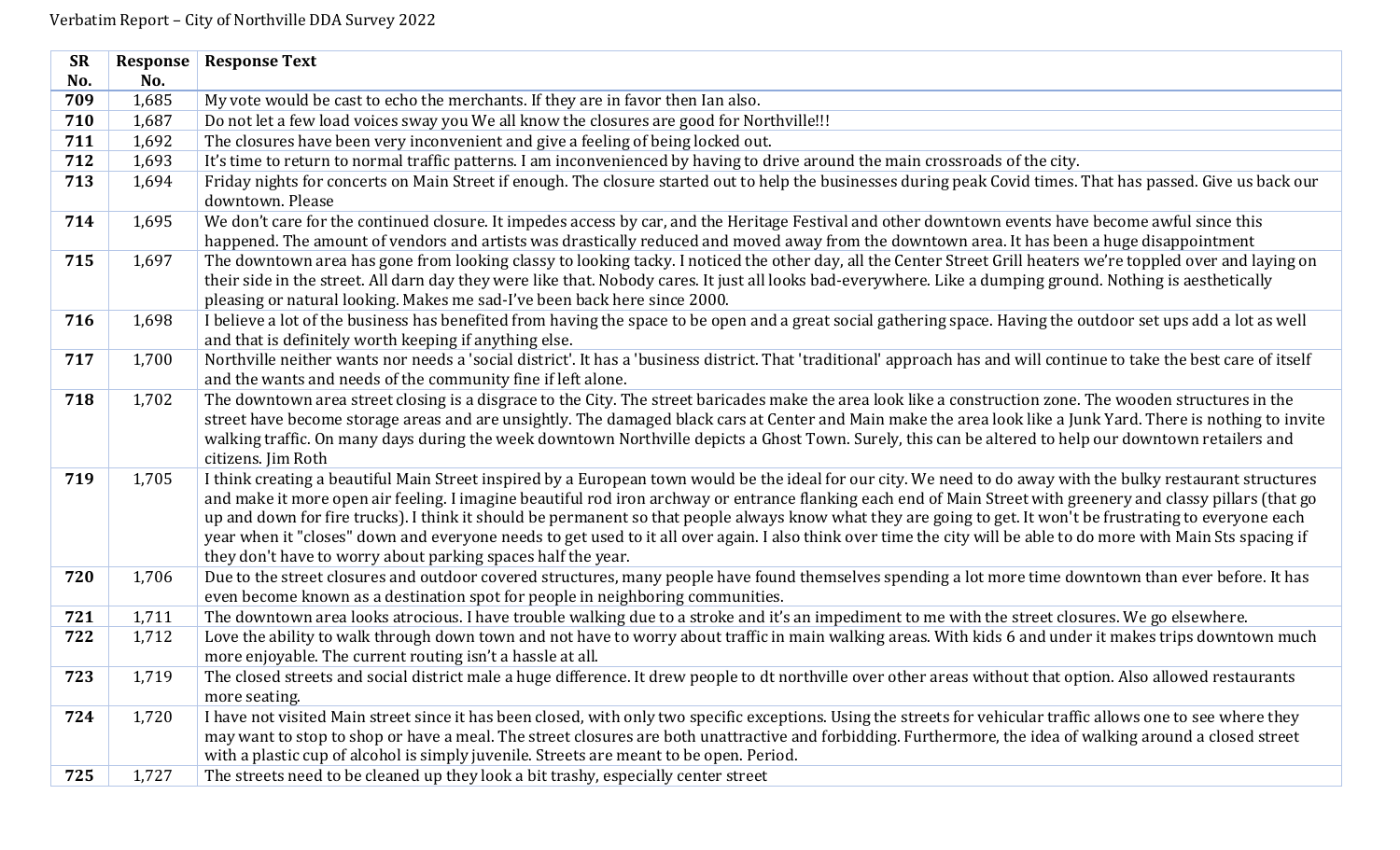| <b>SR</b> | Response | <b>Response Text</b>                                                                                                                                                                                                                                                                                                           |
|-----------|----------|--------------------------------------------------------------------------------------------------------------------------------------------------------------------------------------------------------------------------------------------------------------------------------------------------------------------------------|
| No.       | No.      |                                                                                                                                                                                                                                                                                                                                |
| 726       | 1,730    | In the short term, the closure has been wonderful to help us all gather during the pandemic, but seems to be diminishing the downtown experience in the long<br>term. I find myself putting more strain on side streets to get across town. Although Main Street lends itself to being a social space, Centre Street is a main |
|           |          | thoroughfare that is incredibly difficult to get around by vehicle, and in my opinion has inherently created more traffic and pedestrian issues than Main Street                                                                                                                                                               |
|           |          | would. I love our downtown, and have been glad to see the DDA be so flexible in these times that require it, maybe we can designate parking spots to<br>restaurants, with elevated platforms, similar to other towns in the area?                                                                                              |
| 727       | 1,733    | This was intended to help restaurants survive when Gretchen Whitmer ordered them closed. That is no longer the case. Everyone is tired of the                                                                                                                                                                                  |
|           |          | inconveniences of Covid, and eager to get back to normal. Center Street should reopen now, it's a vital north-south road. The inconvenience of bypassing one                                                                                                                                                                   |
|           |          | block of Center Street has only benefitted the local police, who must be exceeding their ticket quota. Reopen Center Street now.                                                                                                                                                                                               |
| 728       | 1,734    | Center Street should be reopened to vehicle traffic. Main Street remain closed. If Main Street closure not deemed practical, close Main Street Thursday through                                                                                                                                                                |
|           |          | Sunday. Have the Thursday Main Street closure host the Farmers Market if the McDonald Ford site fails to materialize.                                                                                                                                                                                                          |
| 729       | 1,749    | I love dinning in Northville since the social district was approved! I used to head to Plymouth, Detroit or Ann Arbor prior to Northville closing the streets. The                                                                                                                                                             |
|           |          | music on the weekend and street games make for such a fun time to enjoy our town and people. Don't open the streets, you have created an amazing                                                                                                                                                                               |
|           |          | environment which is so attractive to us and our neighbors.                                                                                                                                                                                                                                                                    |
| 730       | 1,756    | Please keep the intersection of Center Street & Cady Street a permanent 4-way stop regardless. This has been much safer for drivers and pedestrians!!                                                                                                                                                                          |
| 731       | 1,766    | With closure the entry ways that are to be obstructed need to be done in a much nicer way in keeping with the downtown. Could also consider closing one side                                                                                                                                                                   |
|           |          | of the street and allowing seating for Center St., Grill in the main Commons area just north of where Center St., Grill is. There should also be ways to explore                                                                                                                                                               |
|           |          | keeping the heaters working outside. there must be a way to protect it so it is not a fire hazard.                                                                                                                                                                                                                             |
| 732       | 1,767    | I think the street closures are great and makes the area more cohesive, especially in the summer and fall.                                                                                                                                                                                                                     |
| 733       | 1,770    | The closure barricades need to be more ethically pleasing. Currently they look very trashy.                                                                                                                                                                                                                                    |
| 734       | 1,771    | It is great to go out and sit outside with my dog and have a few drinks. It is also easier to get into restaurants as there is more seating.                                                                                                                                                                                   |
| 735       | 1,775    | This was a huge win for Northville and removing it would be another short sighted decision.                                                                                                                                                                                                                                    |
| 736       | 1,778    | I would continue asking for input - it seems to me that the ones wanting to reopen the streets are quite vocal, but I can't imagine most people not being in favor                                                                                                                                                             |
|           |          | of keeping them closed. The closures are so small they really don't impact the drive-ability/access of that area at all There is so much close, convenient, and                                                                                                                                                                |
|           |          | free parking available in all directions. I've definitely come downtown more often, and I know that is the case for a lot of others as well - it feels like a                                                                                                                                                                  |
|           |          | destination now and I think it is such a positive thing for the city!                                                                                                                                                                                                                                                          |
| 737       | 1,780    | Add permanent structures and trees to Main st.                                                                                                                                                                                                                                                                                 |
| 738       | 1,782    | I feel the street closures have attracted more people to the downtown area which is good for all the businesses. I would also love to see the businesses stay                                                                                                                                                                  |
|           |          | open later so people and eat and drink and walk around town and have the opportunity to purchase items from these businesses.                                                                                                                                                                                                  |
| 739       | 1,788    | We come to visit downtown periodically, driving, and don't have issues finding parking. It's easy enough to go around the closed streets. I think this is great for                                                                                                                                                            |
|           |          | business and the community. I live in Farmington and I LOVE our social district. It's been great for my town.                                                                                                                                                                                                                  |
| 740       | 1,789    | More activities & music                                                                                                                                                                                                                                                                                                        |
| 741       | 1,793    | I travel from saline to come to your downtown                                                                                                                                                                                                                                                                                  |
| 742       | 1,795    | The closed streets and outdoor dining in the streets served their purpose during the pandemic. Now that we are coming out of the pandemic, we need to return                                                                                                                                                                   |
|           |          | to normal.                                                                                                                                                                                                                                                                                                                     |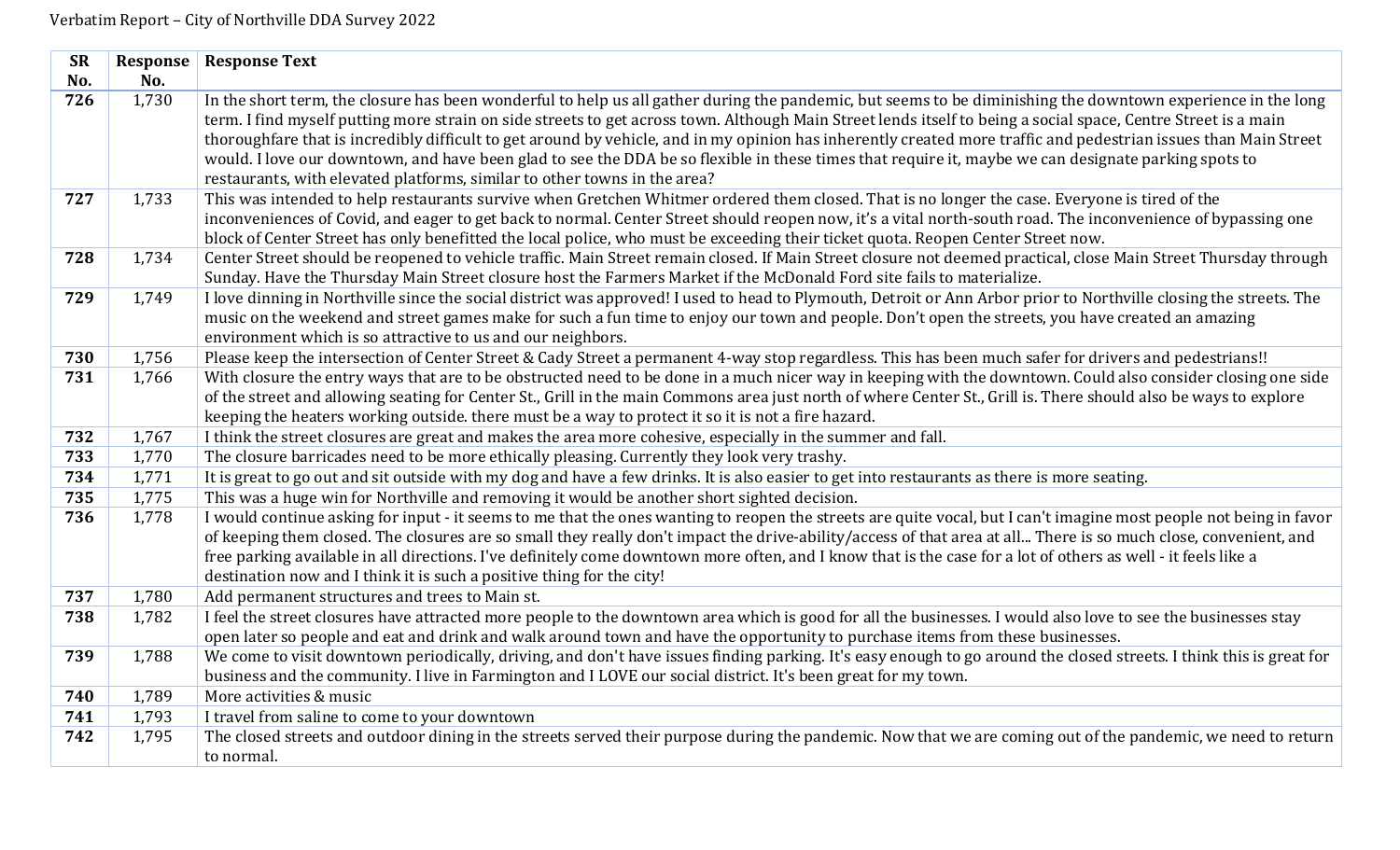| <b>SR</b> | Response | <b>Response Text</b>                                                                                                                                                 |
|-----------|----------|----------------------------------------------------------------------------------------------------------------------------------------------------------------------|
| No.       | No.      |                                                                                                                                                                      |
| 743       | 1,800    | I love the option to eat outside. The pandemic is not over (kids under 5 still can't be vaccinated). However, it was frustrating this winter that the roads were     |
|           |          | closed but the restaurants weren't utilizing the outdoor dining. I like having the streets closed only when the dining is in use and I want outdoor dining           |
|           |          | available as much as possible.                                                                                                                                       |
| 744       | 1,805    | During the colder months of the year, it's helpful to be able to drive/park near downtown businesses. My family is much less likely to shop or dine downtown if      |
|           |          | street parking is not available in the winter.                                                                                                                       |
| 745       | 1,810    | Cars go too fast around the bend between mail and the CVS. Not sure if anyone is looking at that.                                                                    |
| 746       | 1,811    | I enjoy being able to pick up dinner from one restaurant, a beverage from another and dessert from a 3rd                                                             |
| 747       | 1,813    | I think the street closure is great for seasonal dining! It is something our city does not have (Livonia) and makes DT Northville an attractive choice when          |
|           |          | choosing what to do for a night out.                                                                                                                                 |
| 748       | 1,814    | We used to go to Plymouth all the time but Northville has become our place! We love the atmosphere. We spend 1-2 days per week there. We've tried                    |
|           |          | restaurants we haven't previously and encourage our friends and family to come hang out with us. We would be so sad to see it leave! There's no other place          |
|           |          | like it around here.                                                                                                                                                 |
| 749       | 1,817    | Find a better way to indicate the road is closed. Current signs, parked cars, etc look awful. Open up Center Street.                                                 |
| 750       | 1,818    | The downtown district is an amenity that sets Northville apart from other communities. The complaints of traffic are ill-founded; there is traffic because it is     |
|           |          | popular. As far as driving inconvenience goes, the delay is minor to take streets either south or north to get through downtown. It is imperative to keep the        |
|           |          | district alive and thriving.                                                                                                                                         |
| 751       | 1,819    | I think the street closures and outdoor dining was a great (temporary) idea when COVID restrictions on indoor dining were in effect. Now it's time to open           |
|           |          | things back up so that traveling to Northville with a car is possible. My 80 year old mother no longer goes to downtown Northville because she can't park or be      |
|           |          | dropped off on the street in front of the business she wants to go to.                                                                                               |
| 752       | 1,822    | There are not that many parking spots on Main anyway. Since you can now go from parking behind to Main via Comerica walk thru, makes sense to close off              |
|           |          | Main. Better for outdoor dining, strolling, etc.                                                                                                                     |
| 753       | 1,823    | I have no issue with using the detour to get around the street closure. I also enjoy being to eat outdoors and the additional seating capacity for the downtown      |
|           |          | restaurants.                                                                                                                                                         |
| 754       | 1,830    | The sidewalk should be on the outer side of the outside dining. This way when they bring out your food they don't have to go past the sidewalk                       |
| 755       | 1,833    | The pandemic is over. Downtown Northville needs to return to the way it was pre-Covid. Those shacks are unsightly. Main Street looks like a bad carnival. Just       |
|           |          | stop it and clean it up.                                                                                                                                             |
| 756       | 1,836    | I love the fact that we can be in Northville and roam throughout the streets. I wish the businesses would remain open later.                                         |
| 757       | 1,840    | Nothing at this time.                                                                                                                                                |
| 758       | 1,843    | I did also love the winter igloos and winter activities. There really no reason to NEED traffic through the streets downtown. There is plenty of parking outside     |
|           |          | of that area and it's still very easy to navigate                                                                                                                    |
| 759       | 1,846    | Add a couple of handicapped parking spaces on the end of the streets that are closed.                                                                                |
| 760       | 1,851    | Please make the 4 way stop at E Cady St and S Center St, a permanent fixture.                                                                                        |
| 761       | 1,856    | I think the outdoor structures and having the road closed brings on a unique character to Northville that you're not finding elsewhere. It makes it more             |
|           |          | attractive for people to visit and spend money in the restaurants and stores. It gives a feeling like you're in a European village. I think it would be very wise to |
|           |          | keep the streets closed indefinitely. Every time I bring new people down there, they love it!                                                                        |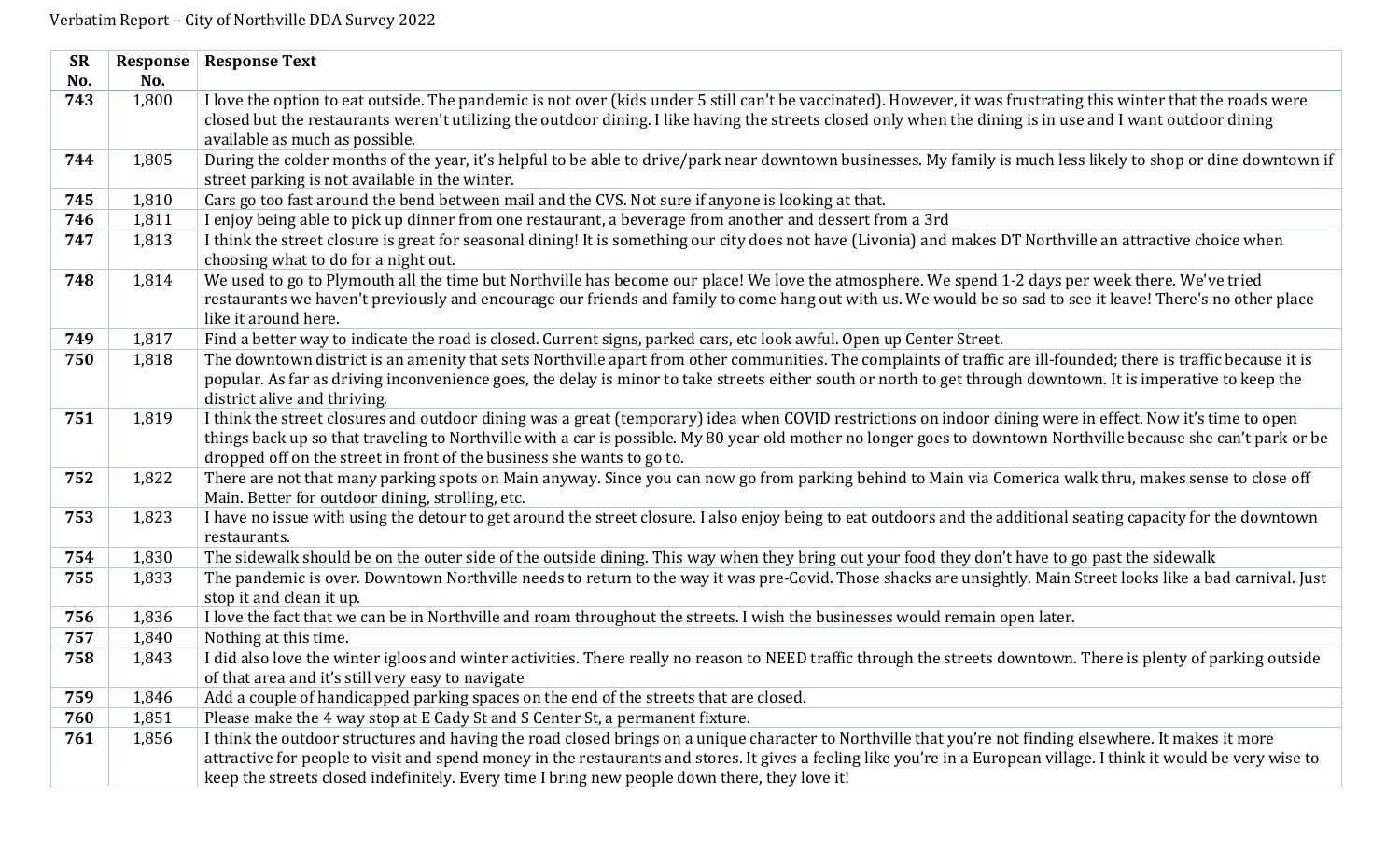| <b>SR</b> | Response | <b>Response Text</b>                                                                                                                                                                                                                                                                                                              |
|-----------|----------|-----------------------------------------------------------------------------------------------------------------------------------------------------------------------------------------------------------------------------------------------------------------------------------------------------------------------------------|
| No.       | No.      |                                                                                                                                                                                                                                                                                                                                   |
| 762       | 1,860    | I really appreciate the street closures in the downtown. It allows for enjoyable and safe travel on foot from one venue to another.                                                                                                                                                                                               |
| 763       | 1,862    | I love the outdoor seating and beverage availability                                                                                                                                                                                                                                                                              |
| 764       | 1,864    | Please keep the streets closed and social district open! We love the experience! We love that northville has thrived during this time.                                                                                                                                                                                            |
| 765       | 1,866    | Make the street closures permanent.                                                                                                                                                                                                                                                                                               |
| 766       | 1,867    | This has brought me to Northville to dine and shop more than I would have without these streets closed.                                                                                                                                                                                                                           |
| 767       | 1,868    | I absolutely love this community feeling that has been created by the street closures.                                                                                                                                                                                                                                            |
| 768       | 1,870    | Being able to be outside and enjoy the businesses encouraged us to come to northville more often during the pandemic. We want to support local and this                                                                                                                                                                           |
|           |          | allowed it.                                                                                                                                                                                                                                                                                                                       |
| 769       | 1,873    | This appeared to be a huge success and I have friends who visit Northville regularly because of this very reason. I believe making this permanent (in the may to                                                                                                                                                                  |
|           |          | Halloween season) would allow the businesses to create long term plans and invest in creative ideas and new uses.                                                                                                                                                                                                                 |
| 770       | 1,876    | The streets being shut down has made it a desirable downtown to spend a day                                                                                                                                                                                                                                                       |
| 771       | 1,878    | Having an open area where people are free to walk and browse is really nice and brings a certain energetic atmosphere to the downtown area.                                                                                                                                                                                       |
| 772       | 1,883    | We visit Northville and spend money there specifically because of the outdoor structures and the closed streets. It's great to be outside in a cold weather                                                                                                                                                                       |
|           |          | climate.                                                                                                                                                                                                                                                                                                                          |
| 773       | 1,890    | The covered structures should be allowed to remain if they are well-maintained, look consistent with the city.                                                                                                                                                                                                                    |
| 774       | 1,893    | Main Street would be amazing to have closed permanently, though I can see how center street being closed for certain times of year would also be amazing so                                                                                                                                                                       |
|           |          | I'm open to either both closed or just main closed with center closed for 4th July, holidays, etc.                                                                                                                                                                                                                                |
| 775       | 1,897    | I do think the street s downtown should look more appealing , more attractive. Right now the downtown area leaves a lot to be desired !!                                                                                                                                                                                          |
| 776       | 1,904    | I find the street closures to be zero problem whatsoever. They have not interfered with my frequency or ability to patronize non-restaurants in the downtown                                                                                                                                                                      |
|           |          | area, they present a negligble traffic issue, and they really create a great downtown strolling environment that wasn't present back when you have to worry                                                                                                                                                                       |
|           |          | about traffic driving through the middle of large groups of people. Friends and relatives who have come with us to experience the Social District have all                                                                                                                                                                        |
|           |          | returned without us, commenting on how enjoyable the experience was.                                                                                                                                                                                                                                                              |
| 777       | 1,905    | Our family loves the. Loses streets and outdoor tables and covered areas.                                                                                                                                                                                                                                                         |
| 778       | 1,906    | I would be curious to see the profit trends of the businesses to see if they are improving with the street closures.                                                                                                                                                                                                              |
| 779       | 1,915    | It's a great city great atmosphere and place to meet friends. Safe and well lit and so very walkable.                                                                                                                                                                                                                             |
| 780       | 1,919    | We are big fans of the social district and especially Northville's implementation of the concept. We have visited downtown Northville much more frequently                                                                                                                                                                        |
| 781       |          | because of it. Well done!                                                                                                                                                                                                                                                                                                         |
|           | 1,922    | I love the way it is now :)                                                                                                                                                                                                                                                                                                       |
| 782       | 1,929    | I won't visit downtown unless the closures remain. It makes visiting so much better                                                                                                                                                                                                                                               |
| 783       | 1,932    | Closing the streets provides a much safer and enjoyable environment especially for young families with young kids. Closed streets eliminates any nearby traffic                                                                                                                                                                   |
|           |          | from young kids in the area. I believe the community needs areas where it can come together and this is a community strategy that fits well for the long future<br>of Northville. This is an element that attracts young families to Northville and Northville needs to be more bold on these fronts given that other communities |
|           |          | are progressive and more and more attractive over time to young families.                                                                                                                                                                                                                                                         |
| 784       | 1,935    | Northville has done a wonderful job of walkable access for shoppers and diners. Thank you                                                                                                                                                                                                                                         |
|           |          |                                                                                                                                                                                                                                                                                                                                   |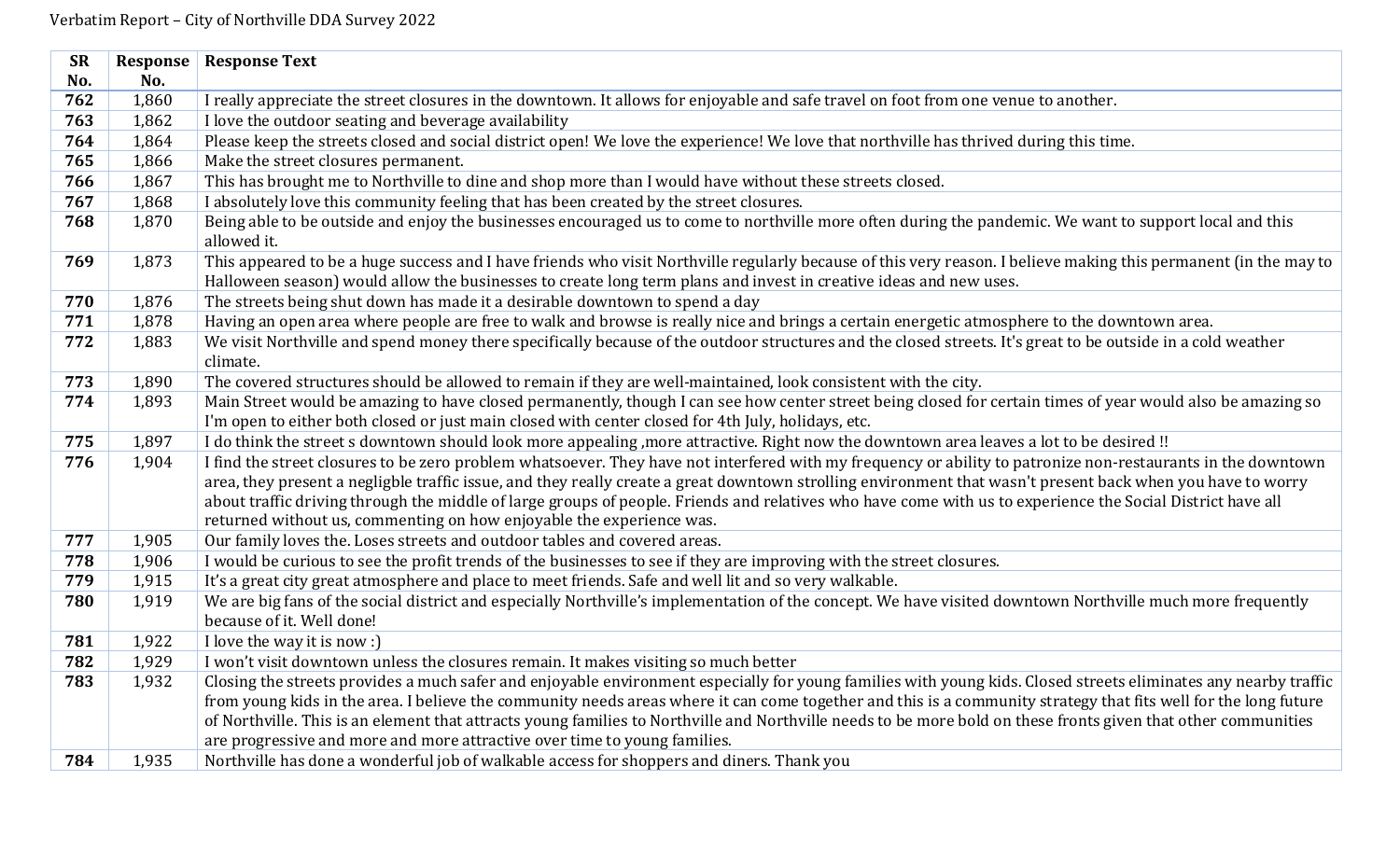| <b>SR</b> | Response | <b>Response Text</b>                                                                                                                                                              |
|-----------|----------|-----------------------------------------------------------------------------------------------------------------------------------------------------------------------------------|
| No.       | No.      |                                                                                                                                                                                   |
| 785       | 1,936    | Although it was great during Covid to eat outside in the streets, this was a special circumstance. I don't think street closures need to continue. Patio seats on                 |
|           |          | the sidewalk is enough. The restaurants were not open enough to close the streets 24/7. You could close the streets for special weekend events but not all the                    |
|           |          | time.                                                                                                                                                                             |
| 786       | 1,937    | We go to town more then ever before. The outdoor seating is awesome!                                                                                                              |
| 787       | 1,943    | I love that the streets are closed. This is a very European idea. The US needs to follow their lead and start eliminating traffic in the "town squares."                          |
| 788       | 1,948    | We love coming to downtown for dinner or just a beverage. But seasonal is the best option. Now that you can safely eat inside, no one wants to sit outside and                    |
|           |          | eat in the colder months.                                                                                                                                                         |
| 789       | 1,952    | I think it would be a good idea to reopen the roads because it can be very inconvenient to the residents and visitors.                                                            |
| 790       | 1,955    | I welcome any plans to add safe, pedestrian-friendly options. They help to create a sense of community and "place." Replacing the makeshift barriers with                         |
|           |          | something more permanent would also be more visually appealing.                                                                                                                   |
| 791       | 1,958    | keep the roads closed, it is more beneficial to business downtown, and more comforting to citizens of northville                                                                  |
| 792       | 1,961    | I am personally completely flexible. If you decide to open up the downtown Northville streets, I will still continue coming downtown to dine and drink. It will                   |
|           |          | not affect my plans.                                                                                                                                                              |
| 793       | 1,964    | Reason I am                                                                                                                                                                       |
| 794       | 1,972    | As much as I appreciated the closure of the streets to allow for the restaurants to extend their seating, I honestly found that it was a hassle coming into                       |
|           |          | downtown Northville to do my weekly shopping. So I ended up decreasing my visits downtown and headed to other neighboring cities for restaurants,<br>shopping, and grocery needs. |
| 795       | 1,975    | I really loved this option for being able to be social and support local restaurants while being safe throughout the pandemic.                                                    |
| 796       | 1,978    | I was a regular Northville shopper prior to the street closing, it is now simply too inconvenient.                                                                                |
| 797       | 1,979    | Because of the closures and increased dining area outside this has been positive to my experience with downtown Northville as a pedestrian as well as patron.                     |
| 798       | 1,981    | The closure of the streets in downtown Northville definitely increased my time spent in downtown Northville A number of my friends and associates also                            |
|           |          | never visited Northville until the streets were closed and now are frequent visitors I totally enjoy the feeling I experience when visiting the restaurants and                   |
|           |          | shops now                                                                                                                                                                         |
| 799       | 1,985    | We love outdoor dining in Northville!                                                                                                                                             |
| 800       | 1,986    | Pre-Covid, I think I had only visited Northville once for dinner-I can't remember when. But once the streets were closed and so much outdoor seating was                          |
|           |          | available, we came weekly during Covid times. Now we come a few times a month, no matter the weather, to eat, shop and go to the bakery. Northville isn't                         |
|           |          | even close to us- we live in bloomfield, but it has becomes the coolest place to hang out- our children are out of school now and we've discussed looking to                      |
|           |          | move - 'there's nothing comparable to Northville over here.                                                                                                                       |
| 801       | 1,988    | I would love to see the city do more activities during the Holidays.                                                                                                              |
| 802       | 1,993    | I have visited Northville more often due to social district and street closures                                                                                                   |
| 803       | 1,995    | I have loved the street closures and downtown atmosphere the Social District has provided. It actually made we move to downtown Northville last year, and if                      |
|           |          | it goes away I will seriously consider moving out of my apartment to a new location.                                                                                              |
| 804       | 1,998    | Closing of the streets causes undue problems for the handicapped, having no close paeking                                                                                         |
| 805       | 1,999    | The closure of the streets have made the feel of downtown a very safe, walking city. The businesses have seemed more the focal point of the city and walking                      |
|           |          | through town seeing the activity of customers at shops and restaurants creates a better atmosphere than crowded streets and exhaust fumes of cars.                                |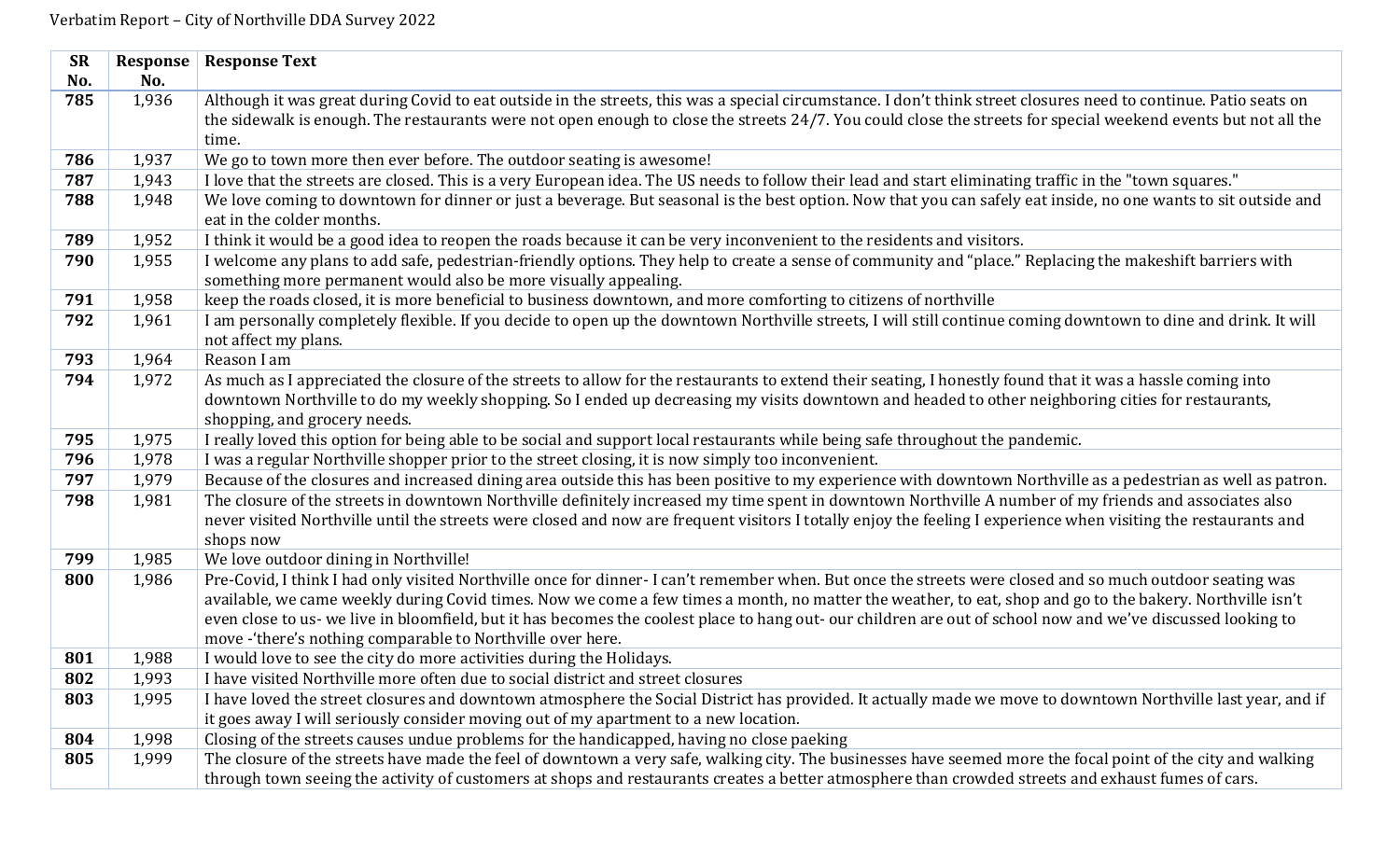| <b>SR</b> |       | <b>Response   Response Text</b>                                                                                                                                                                          |
|-----------|-------|----------------------------------------------------------------------------------------------------------------------------------------------------------------------------------------------------------|
| No.       | No.   |                                                                                                                                                                                                          |
| 806       | 2,002 | Honestly the outdoor area to walk around is really nice and one of the reasons I'm willing to go the extra distance to get to Northville to go out to eat                                                |
| 807       | 2,008 | The street closures and extended outdoor eating helped me feel more comfortable with coming and remaining downtown as Covid protocols have been                                                          |
|           |       | reduced over time. My family enjoyed eating outside pre-covid and this allowed for more seating and an overall feeling of it being safer to eat without the                                              |
|           |       | additional traffic (safety, noise and emissions). Looking forward to the warmer weather and getting back into regularly eating and socializing in downtown                                               |
|           |       | Northville again!! Thanks for doing this and doing your best for the consumers and businesses downtown!                                                                                                  |
| 808       | 2,009 | Street conversion into a pedestrian plaza is a great feature for Northville. Walkable communities thrive, as opposed to the auto centric model. Our downtown is                                          |
|           |       | unique in that there is parking and are alternate roads, making street closures and pedestrian areas more appropriate and minimizing inconvenience for those                                             |
|           |       | who are mobility limited. I was in Boulder, CO a few years ago and enjoyed spending time (and of course money) in their downtown where a large area was                                                  |
|           |       | pedestrian only. This feature is helping downtown areas thrive, and creates communities for people to relax and enjoy. As a parent of two young children, it is                                          |
|           |       | refreshing, relaxing and much appreciated to have this place.                                                                                                                                            |
| 809       | 2,011 | Street closures Alcohol sold from businesses in approved holders should be only during the spring to early fall months Memorial day to Halloween. Based on                                               |
|           |       | my review since the streets have been closed and people allowed to sit outside in covered seating areas eat and drink while they are walking around, this time                                           |
|           |       | is when most activity happens I have been in downtown Northville 2 to 3 times per week for the past few months, and there has not been 1 person at any time                                              |
|           |       | outside sitting in the covered areas of any restaurant waste of money and space. during the fall/winter months, allowing for easier access to restaurants and<br>shops would be more beneficial for all. |
| 810       | 2,012 | If made permanent, make the social district more appealing to move around and socialize.                                                                                                                 |
| 811       | 2,013 | Entice more retail shops - so you can spend at least a few hours browsing/buying and then dining!                                                                                                        |
| 812       | 2,014 | We live 4 minutes from Downtown Plymouth yet found out we LOVE downtown Northville 100% more! One of the main reasons is the closed street. Plymouth                                                     |
|           |       | has you sitting out for dinner in the road w/cars rushing by - it's awful. Downtown Northville is so much better because of the closed streets, the alcohol is fun                                       |
|           |       | to be able to get and take outside too. Don't change a thing!! :)                                                                                                                                        |
| 813       | 2,017 |                                                                                                                                                                                                          |
| 814       | 2,019 | A topic to think about is whether to allow for overnight parking for those who drive to downtown Northville, and then - after drinking alcohol - decide to leave                                         |
|           |       | their vehicle there and Uber home. We often Uber and/or Walk so it's not an issue based on how close we are. I'm simply suggesting consideration of having                                               |
|           |       | that topic for discussion. I can certainly argue keeping overnight parking highly restricted (as now), but wondering if it's worth some reconsideration. My                                              |
|           |       | concern is that we don't necessarily need to bring too much business into Northville restaurants/bars and then make it difficult to find tables/seats. I                                                 |
|           |       | commend you for reaching out with a survey and listening to input.                                                                                                                                       |
| 815       | 2,022 | I have no other suggestions at this time.                                                                                                                                                                |
| 816       | 2,024 | Looking forward to festivals returning to Downtown Northville. The current street closures do not lend to the festivals and shopping/eating in town.                                                     |
| 817       | 2,026 | Center street should definitely be reopened  ASAP. If mains street is to be closed  perhaps close it from Friday - Sunday — but I believe less & less people                                             |
|           |       | are even seeing the businesses because we are just being routed around the city                                                                                                                          |
| 818       | 2,027 | Great way to get outside and have a safe blocked off environment to enjoy drinks and food and live music! We drive about 30 minutes out of our way to come                                               |
|           |       | here and we really enjoy the fact that we could hang out outside like this! Please continue the road closure!                                                                                            |
| 819       | 2,040 | We enjoy the outdoor seating at restaurants and these businesses have adapted much better than in most other communities. We also enjoy eating in these                                                  |
|           |       | warmed structures during the winter, particularly when snowing                                                                                                                                           |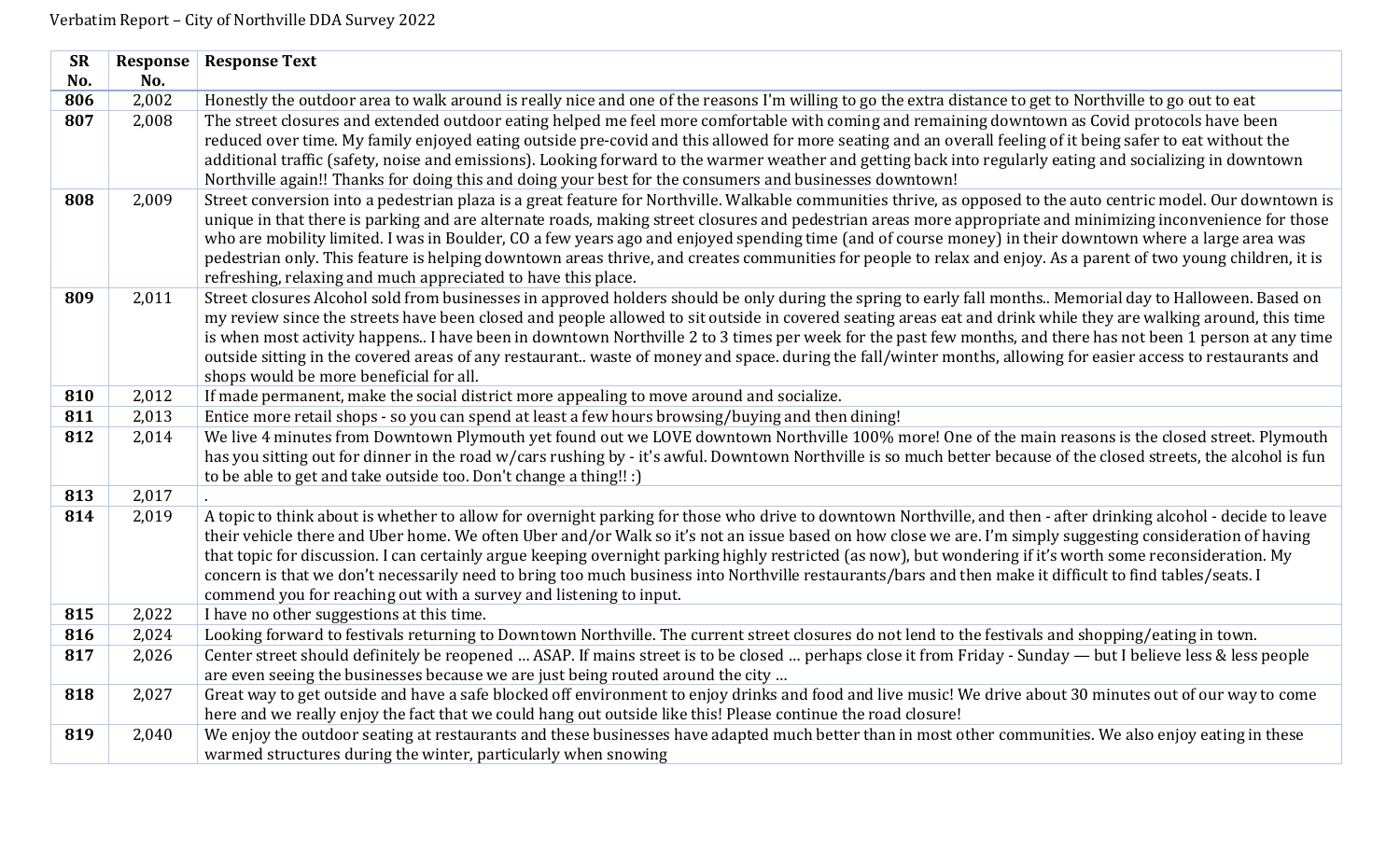| <b>SR</b> | Response | <b>Response Text</b>                                                                                                                                                                                                                                                                                                                                                                                                                                                                                             |
|-----------|----------|------------------------------------------------------------------------------------------------------------------------------------------------------------------------------------------------------------------------------------------------------------------------------------------------------------------------------------------------------------------------------------------------------------------------------------------------------------------------------------------------------------------|
| No.       | No.      |                                                                                                                                                                                                                                                                                                                                                                                                                                                                                                                  |
| 820       | 2,043    | I love the ability to walk around downtown and go in and out of restaurants and shops without the continued fear of being struck by a car. Prior to the closing                                                                                                                                                                                                                                                                                                                                                  |
|           |          | of the streets it was awful. It's a much nicer way to run into and see people you haven't seen lately. I really enjoy the small town feel it makes.                                                                                                                                                                                                                                                                                                                                                              |
| 821       | 2,044    | Loved the atmosphere of downtown with the streets closed and the additional seating                                                                                                                                                                                                                                                                                                                                                                                                                              |
| 822       | 2,045    | It is so difficult to drive to DTN and park when the streets are closed.                                                                                                                                                                                                                                                                                                                                                                                                                                         |
| 823       | 2,046    | good for the city and business. more entertainment during the week and weekend.                                                                                                                                                                                                                                                                                                                                                                                                                                  |
| 824       | 2,050    | My family and I really enjoy visiting the downtown area and the establishments there. The street closures and expanded dining areas has increased our<br>interest in the area.                                                                                                                                                                                                                                                                                                                                   |
| 825       | 2,051    | Streets should be open during winter when outdoor dining is rarely used. If streets are closed only on weekends, how can outside structures remain? They<br>cannot be taken down and reassembled easily or quickly! Some of the questions make no sense as presented in this survey. At any rate, we must do what best<br>benefits the city, the businesses, and the residents and visitors who frequently use and enjoy our town.                                                                               |
| 826       | 2,057    | right now downtown looks like the ghetto of Northville-ashamed of the lack of stores-just restaurants-we need clothing stores-bring back Northville-ditch the<br>so called beautiful condo's- their unsightly--                                                                                                                                                                                                                                                                                                  |
| 827       | 2,061    | Restaurants open for lunch.                                                                                                                                                                                                                                                                                                                                                                                                                                                                                      |
| 828       | 2,063    | I think the street closures are fantastic, and as a homeowner in downtown Northville I don't find any issue with them. They provide additional options for us as<br>a family and for our friends when they visit us. I think the restaurants could find a way to be open for longer / more days, and I'd welcome more craft brewery<br>representation either from the establishments in the zone or via temporary scheduled stands. I'd also welcome food trucks on certain days / times to increase<br>variety. |
| 829       | 2,064    | Na                                                                                                                                                                                                                                                                                                                                                                                                                                                                                                               |
| 830       | 2,065    | Having the social district with streets closed is a great draw for visitors; I live in Downtown Plymouth and will often drive to Northville to meet people in<br>winter and summer because of the walkability and the social district.                                                                                                                                                                                                                                                                           |
| 831       | 2,067    | i thought the outdoor fires made it more comfortable to frequent Northville all winter long.                                                                                                                                                                                                                                                                                                                                                                                                                     |
| 832       | 2,069    | I really think Center street should reopen because it's the main link from south of Northville to Hillside, Amermann, and Novi. It's very slow to drive around<br>every day.                                                                                                                                                                                                                                                                                                                                     |
| 833       | 2,070    | Turn the traffic signals and crosswalks back on regardless if the streets remain closed or re-open. There have been unnecessary accidents with vehicles and<br>pedestrians.                                                                                                                                                                                                                                                                                                                                      |
| 834       | 2,073    | We used to frequent downtown district a minimum of 2-4xs a month (some times more if you count the border streets & the post office. Now we don't go at all<br>and we don't go to the businesses on the opposite side of the downtown from our home. We simply avoid the whole area!                                                                                                                                                                                                                             |
| 835       | 2,077    | Be kind.                                                                                                                                                                                                                                                                                                                                                                                                                                                                                                         |
| 836       | 2,088    | I like being outside. Road closure helps to spend more time outside. Northville downtown needs more restaurants, cafes with outside places to sit.                                                                                                                                                                                                                                                                                                                                                               |
| 837       | 2,091    | People with limited mobility should be able to park on Main St and Center St. Open up the roads now so that ALL businesses are treated equal. Traffic will<br>move through the city the way it is supposed to.                                                                                                                                                                                                                                                                                                   |
| 838       | 2,097    | If the streets remain closed, I'd like to see nicer barriers put up. The big orange barricades are an eyesore and detract from the quaintness of our downtown.                                                                                                                                                                                                                                                                                                                                                   |
| 839       | 2,099    | If the city keeps the roads close "continuously", maybe consider making it look more aesthetically pleasing for the time being.                                                                                                                                                                                                                                                                                                                                                                                  |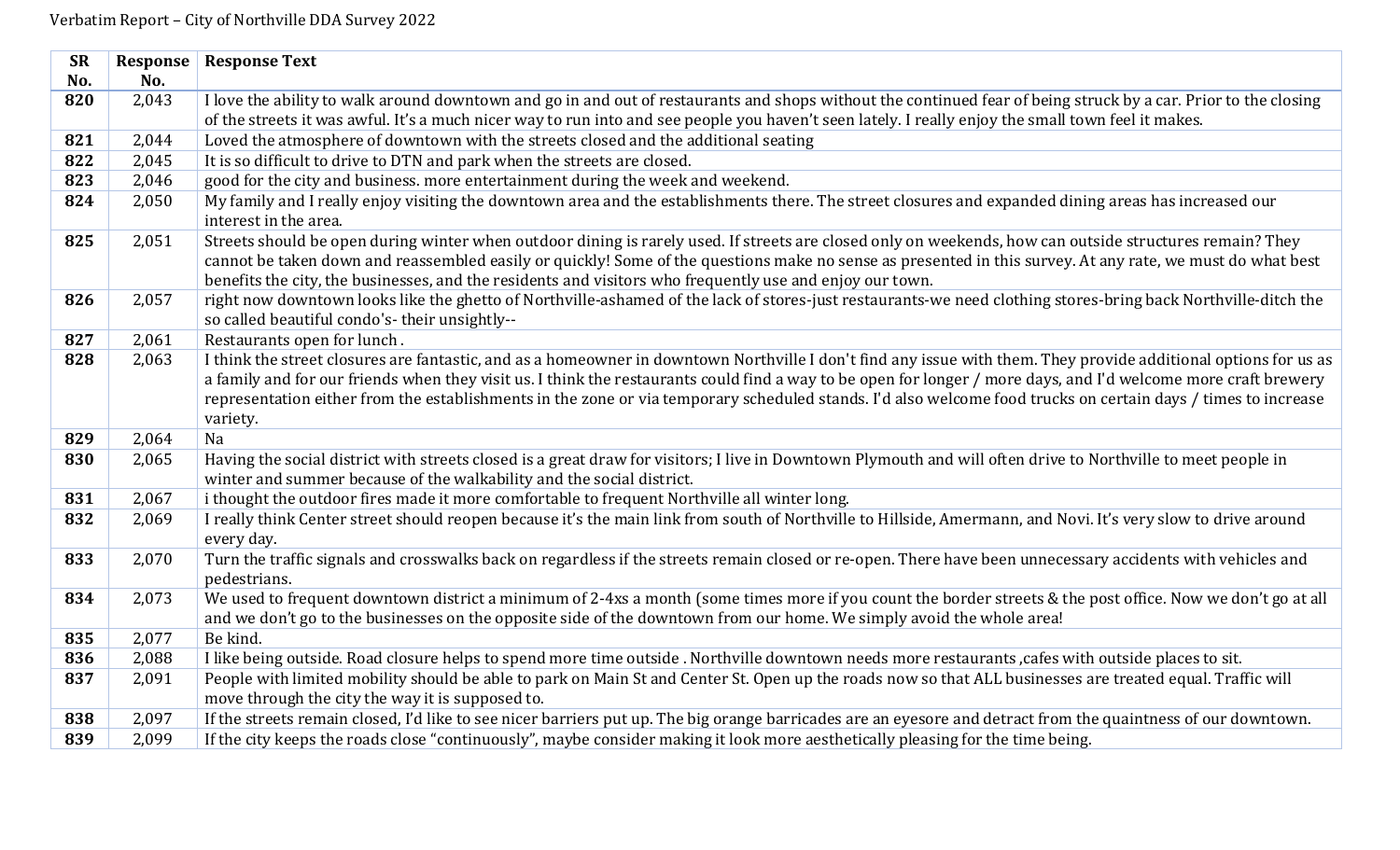| <b>SR</b> | Response | <b>Response Text</b>                                                                                                                                                  |
|-----------|----------|-----------------------------------------------------------------------------------------------------------------------------------------------------------------------|
| No.       | No.      |                                                                                                                                                                       |
| 840       | 2,102    | You may consider to keep the closure only in the afternoon to 11pm or so. So there could be one lane available for in the morning and early afternoon. Would          |
|           |          | help with Delivery, but the structures can stay in place. And if possible keep the closure flexible, so parades can go thru Main Street at least as "lane" Parade. It |
|           |          | is absolutely great to sit outside I. The summer in Downtown since the streets are closed.                                                                            |
| 841       | 2,103    | We live in novi. But we enjoy coming to downtown northville because we can park and walk around and visit different stores without the traffic issues. We             |
|           |          | enjoy being able to get a drink and walk around with it while waiting For a table. It is unique and draws us to downtown northville.                                  |
| 842       | 2,105    | It's nice to walk around northville area with kids without worrying about cars driving to fast in the main downtown area                                              |
| 843       | 2,109    | We will not eat in any of the restaurants until they open the streets. Having the streets closed longer than 12 months is ridiculous.                                 |
| 844       | 2,113    | The street closures have saved the small businesses. I would hate for a small group of upset people with loud voices to ruin one good thing the city has done. I      |
|           |          | moved to Northville from Royal Oak, and before the closure, it didn't offer much. Keep going in the right direction.                                                  |
| 845       | 2,116    | Plymouth and residents of other cities say they are envious of our "new" downtown. I know people who come from out of the area to enjoy our restaurants               |
|           |          | because of the "feel" of the new downtown area.                                                                                                                       |
| 846       | 2,117    | If legally permissible, please allow people to stroll more widely throughout downtown with adult beverages.                                                           |
| 847       | 2,119    | Absolutely love the street closures, I don't mind taking the detour. Perhaps the blockades can be beautified a bit? I have frequented downtown northville and         |
|           |          | given my business to the shops and restaurants quite a bit more than when the roads weren't closed.                                                                   |
| 848       | 2,121    | I have noticed that many more people outside our area have frequented our downtown. Many are new to Northville and it's nice that they have discovered our            |
|           |          | town.                                                                                                                                                                 |
| 849       | 2,122    | I would love if the restaurant areas in the streets expanded. And also if they are to be closed during winter, I think some outdoor igloos or heaters would be        |
|           |          | great!                                                                                                                                                                |
| 850       | 2,123    | The section of Center Street that is currently closed should be upgraded to a covered outdoor walking mall without vehicular traffic. This could be a year round      |
|           |          | business and restaurant showcase for Northville. I would suggest that the surrounding streets/avenues be modified to facilitate north/south vehicular traffic.        |
|           |          | Main Street needs to remain open to east-west vehicular traffic. Look to Europe and/or Los Vegas for the concept of a covered street mall.                            |
| 851       | 2,129    | Please open Center street. There needs to be some rules about what type of huts are allowed. It really looks shabby                                                   |
| 852       | 2,132    | We love the social district! I'd like to keep it as is, but recognize opening center street and leaving Main Street to Hutton pedestrian could be a good              |
|           |          | compromise.                                                                                                                                                           |
| 853       | 2,134    | Make the barricades more attractive                                                                                                                                   |
| 854       | 2,138    | The extra outdoor seating is an important factor when our family decided whether or not to eat in downtown Northville. We also enjoy having the streets               |
|           |          | closed when the weather is nice because we can grab a beverage and the kids can play outside while we wait for our table to be ready or just enjoy our                |
|           |          | beautiful city. We hope you'll seriously consider keeping the Social District, at least Main Street, and expand allowing beverages from other restaurants, from       |
|           |          | May-October. As residents of the Twp. we don't feel it's inconvenient to drive around.                                                                                |
| 855       | 2,143    | I need to know what impact the traffic has had on the surrounding neighborhoods. Businesses have reopened so I don't see the need to allow the streets to             |
|           |          | remain closed and inconvenience drivers or the city neighborhoods anymore.                                                                                            |
| 856       | 2,146    | Please re-open the streets. I live downtown, and rarely go down there anymore. Closing the streets took away the beautiful character of our town. It is a mess        |
|           |          | down there.                                                                                                                                                           |
| 857       | 2,148    | Closure apparatus should be more attractivemore curb appealmore inviting; not yellow barrels.                                                                         |
| 858       | 2,153    | I think the street closures have created a nice vibe and encourages people to socialize. I have met some nice parole as a result.                                     |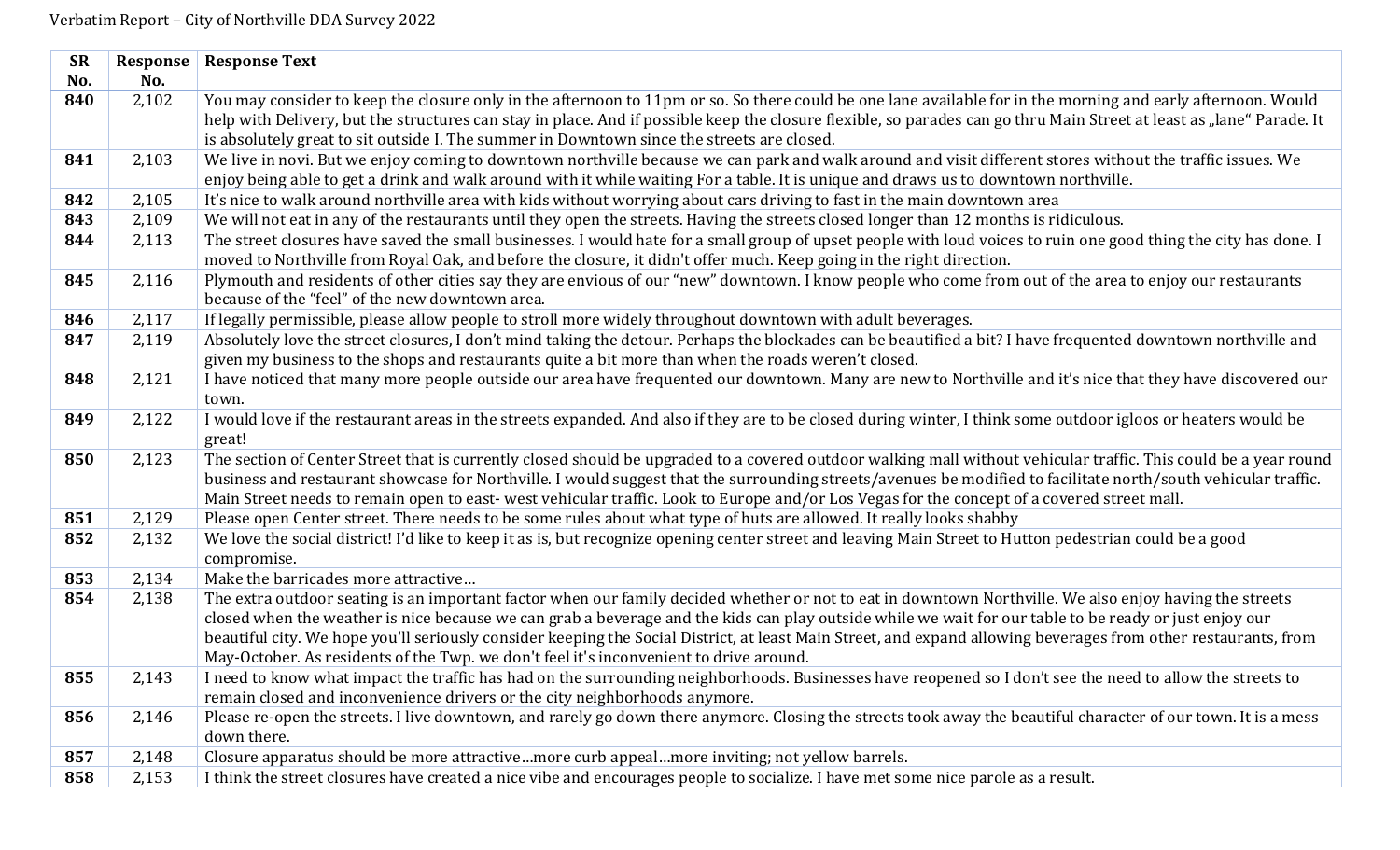| <b>SR</b> | Response | <b>Response Text</b>                                                                                                                                                        |
|-----------|----------|-----------------------------------------------------------------------------------------------------------------------------------------------------------------------------|
| No.       | No.      |                                                                                                                                                                             |
| 859       | 2,155    | We have the opportunity to do something special, so lets do it! 2021 was a lot of fun downtown! Advertising is key. Clean up days are important. More games                 |
|           |          | are needed on the street. Have a community fundraising day! Start some of music programs earlier in the season. Coordinate with the music store. Get the                    |
|           |          | outside heating issues straightened out, so people can eat outside in April and October. Let's make it PRETTY!                                                              |
| 860       | 2,157    | I started at the dancing eye gallery in October and the only reason i did was because i was drawn to the pedestrian availability in the area. I had never been in           |
|           |          | before but with the streets open i have spent so much more time downtown                                                                                                    |
| 861       | 2,159    | Please bring back downtown to how it was before                                                                                                                             |
| 862       | 2,163    | If you are going to close the streets, do so in an aesthetically pleasing way.                                                                                              |
| 863       | 2,166    | I would open the streets immediately and let people go to the venues they wish. The lock down points to everyone having different outdoor seating and it looks<br>terrible. |
| 864       | 2,168    | Having MainSt closed to vehicles and the set up of fire pits, seating, etc had been fantastic. Makes us spend more time downtown than we did before. I don't see            |
|           |          | a benefit of Center being closed. There's not enough bars/restaurants to be advantageous. Perhaps closing Center only during summer months would be an                      |
|           |          | option.                                                                                                                                                                     |
| 865       | 2,169    | In my view, the street closures have enhanced downtown's appeal as a "destination" and increased the social gathering atmosphere in a way that has Been                     |
|           |          | quite positive for residents (and I imagine for many businesses as well).                                                                                                   |
| 866       | 2,181    | It has been successful for the local business and let's continue. I believe it brings more new people that want to visit NORTHVILLE.                                        |
| 867       | 2,183    | I actually shop less in Northville because streets have been closed for almost two years. The streets need to be open for traffic. I now do more of my shopping             |
|           |          | and eating in Plymouth. It is an inconvenience for residents.                                                                                                               |
| 868       | 2,184    | When we lived in California, we had a street that closed multiple times a week for a farmer's market and events. They used integrated pylons that looked                    |
|           |          | robust and pulled up from the ground. After Covid they shut the street (Murphy Street) down permanently, which is nice since it was never enjoyable eating                  |
|           |          | outside and having a car or motorcycle pull up and park next to you on the sidewalk with the engine running.                                                                |
|           |          | https://www.google.com/url?sa=i&url=https%3A%2F%2Fwww.estately.com%2Flistings%2Finfo%2F529-murphy-avenue--                                                                  |
|           |          | 1&psig=A0vVaw2MhCgdYsmrx7qu29dpRI_V&ust=1650572813735000&source=images&cd=vfe&ved=0CAwQjRxqFwoTCNj94pG9o_cCFQAAAAAdAAAABAO                                                  |
| 869       | 2,193    | I do think if there is going to be a lot of walking traffic there may need to be porta potties available to the public. I also feel the businesses on the streets should    |
|           |          | have a large voice in this decision as they are affected both in positive and negative ways with the street closures                                                        |
| 870       | 2,198    | I think it's time to open up the streets. It served a purpose at the time, but now we are moving on. It's not that attractive all closed off like it is, imo.               |
| 871       | 2,199    | We love it. It reminds us of Europe. Also it is so nice to see people out and about. The live music is nice too.                                                            |
| 872       | 2,209    | Even with mandates lifting many people are not comfortable in an enclosed space so this town is a great place to meet up with those friends. I've loved dining              |
|           |          | there in the streets.                                                                                                                                                       |
| 873       | 2,211    | Thanks for asking for our opinions!                                                                                                                                         |
| 874       | 2,219    | Big fan and wildly approved the Social District when enacted, but the road closures thru the winter we're not necessary.                                                    |
| 875       | 2,220    | My wife and I really enjoy the open district. It's a lot like cities in Europe. Please don't open the streets.                                                              |
| 876       | 2,222    | The district became an example followed by other municipalities. Don't quit now! Downtown Northville is finally becoming a destination, especially during the               |
|           |          | winter holidays and summer months.                                                                                                                                          |
| 877       | 2,225    | Open up the streets, it's time to get back to normal. Not to mention we already have limited parking elsewhere and the road closure just makes it worse.                    |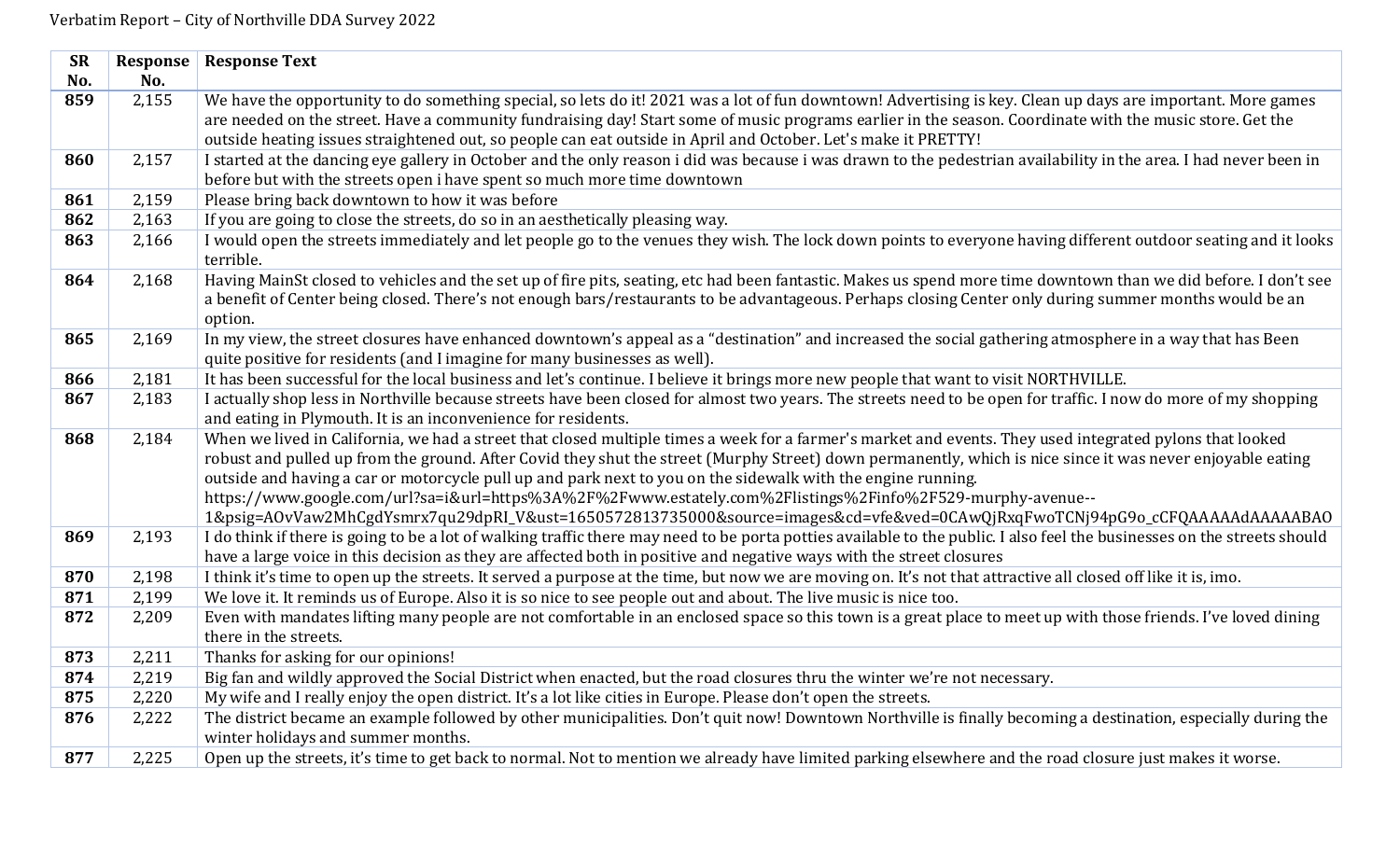| <b>SR</b> | Response | <b>Response Text</b>                                                                                                                                                                      |
|-----------|----------|-------------------------------------------------------------------------------------------------------------------------------------------------------------------------------------------|
| No.       | No.      |                                                                                                                                                                                           |
| 878       | 2,227    | I feel like I see ages of people enjoykf the downtown - younger people with and with out children - walking around with a beverage is a must - easy to get                                |
|           |          | around with steer closures                                                                                                                                                                |
| 879       | 2,228    | We love it but the road blocks at the corners of main and center should be huge cement barricades with flowers marking the area.                                                          |
| 880       | 2,231    | I would open Center Street, but keep Main St. closed.                                                                                                                                     |
| 881       | 2,234    | I think the areas of downtown Northville that are closed to vehicle traffic bring an exciting energy to the area and allow for more people to experience the<br>downtown Northville area. |
| 882       | 2,242    | The downtown area is very cozy and comfortable with the closed streets. People are friendly and this has increased the community feel and charm!                                          |
| 883       | 2,243    | I love the community spirit of when the streets have been closed. I love knowing My family and I can walk freely in those areas with no concern of vehicle                                |
|           |          | traffic (and if a kids breaks free, there is still panic but less so knowing no car will be driving in those streets).                                                                    |
| 884       | 2,246    | I would love to see the street closures and outdoor dining continue on a season basis- perhaps all summer, for several weeks during summer, or summer                                     |
|           |          | weekends.                                                                                                                                                                                 |
| 885       | 2,251    | Please keep Social zone and outdoor structure- have had many people visit and they love the concept                                                                                       |
| 886       | 2,252    | My vote is to open the downtown roads. It's time. At the very least pls open center st for ease of driving especially from Hillaide to NHS. Thank you.                                    |
| 887       | 2,255    | Please keep Center Street open at all times. Trying to drive around is not safe and inconvenience                                                                                         |
| 888       | 2,258    | Please keep the restaurants going! That extra space is so so helpful for us staying busy especially when it is summer                                                                     |
| 889       | 2,262    | I love being able to roam the streets & cross freely.                                                                                                                                     |
| 890       | 2,263    | Open the DAMN ROADS!!!!!                                                                                                                                                                  |
| 891       | 2,265    | Love the "feeling" of the closed to cars streets. More fun!!!                                                                                                                             |
| 892       | 2,276    | Something needs to be done about the race track. drivers going in there are VERY dangerous for pedestrians on sidewalks that cross their lot esp the entry that                           |
|           |          | goes past what appears is main entrance—they should close the portico drive-through area there ASAP. Patrons going in there also drive in the road bike lane                              |
|           |          | like it's a private turn lane for the track. Regarding social district-worried if you leave Main St closed but open Center, nonlocal traffic will come through again                      |
|           |          | (as people did precovid using downtown as throughfare in lieu of major artery roads) & will be unsafe for partial pedestrian zone on Main. Maybe some road                                |
|           |          | medians to slow people down?                                                                                                                                                              |
| 893       | 2,278    | I think it's time to open up the streets. I commute through downtown multiple times a dayjogging around downtown (and the streets are empty, but blocked                                  |
|           |          | off) during morning and afternoon commutes.                                                                                                                                               |
| 894       | 2,279    | We enjoy the expanded outdoor dining on both main and center street. It really isn't an issue to go around this area.                                                                     |
| 895       | 2,281    | Parking continues to be a problem, closing down streets makes it worse. Plus people drive crazy in town northville, where are the police????                                              |
| 896       | 2,288    | It's so nice to be able to walk without vehicles!                                                                                                                                         |
| 897       | 2,293    | Periodic street closures are ok. Permanent street closures prevent me from visiting places north of the closure because of being rerouted.                                                |
| 898       | 2,294    | I enjoy visiting the downtown area. I prefer the closures. It makes walking shopping and dining more enjoyable.                                                                           |
| 899       | 2,296    | I drive around downtown from Grace St /Lake St every weekday to go to work in Ann Arbor. I really don't mind the detour. Parking I s available in either side                             |
|           |          | of town so it is not a valid excuse not to visit.                                                                                                                                         |
| 900       | 2,297    | I go downtown less frequently with Main Street closed.                                                                                                                                    |
| 901       | 2,309    | Its a tough nut here On the one hand make it pedestrian like Pearl St in Boulder, Co. Strolling, mingling, hanging outall the ingredients of small town life On                           |
|           |          | the other hand Businesses have to make money there is no compromise on that point because they pay taxes. Im guessing the businesses want the traffic to                                  |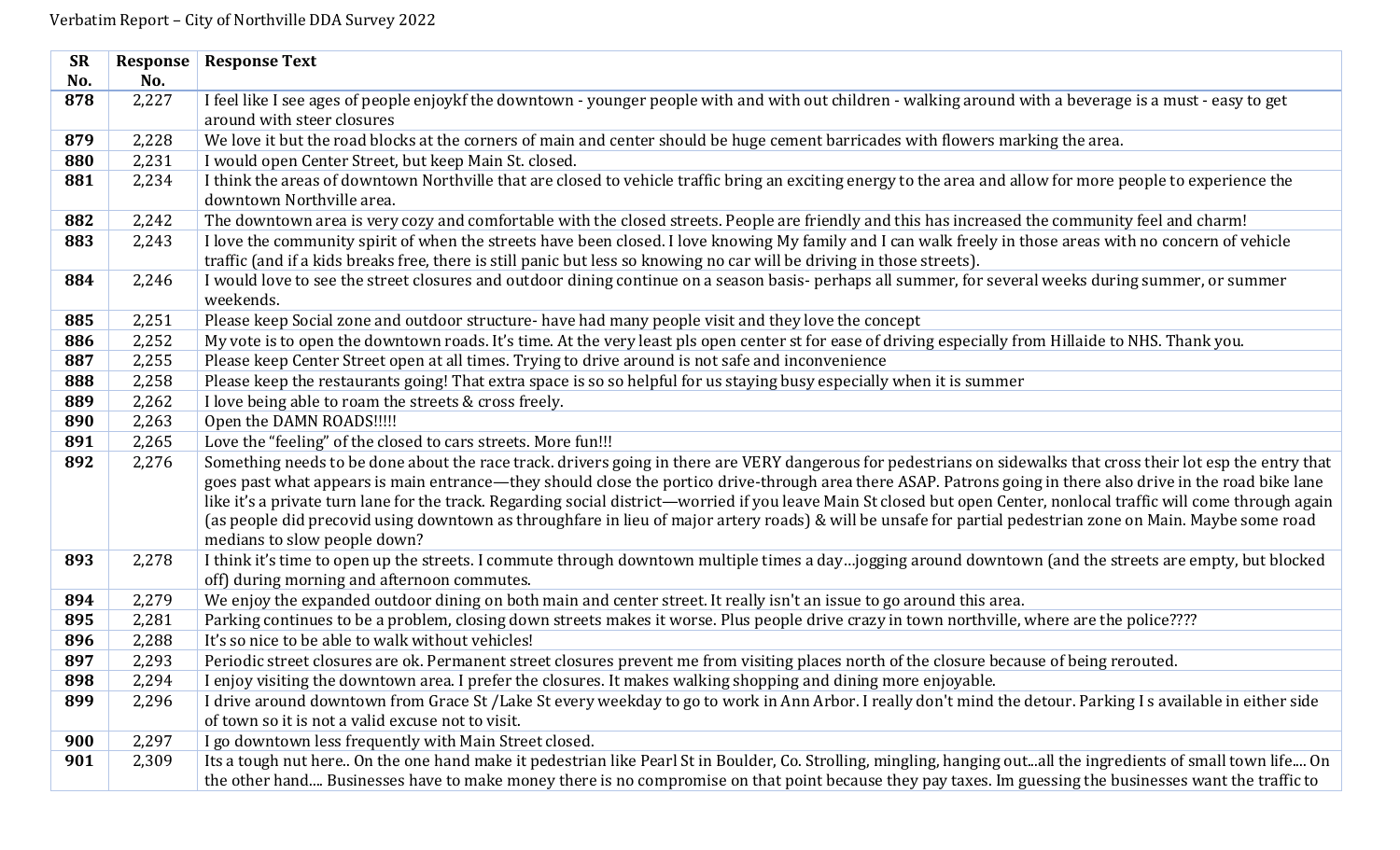|     | <b>Response Text</b>                                                                                                                                                                                                                                                                                            |
|-----|-----------------------------------------------------------------------------------------------------------------------------------------------------------------------------------------------------------------------------------------------------------------------------------------------------------------|
| No. |                                                                                                                                                                                                                                                                                                                 |
|     | flow in and park within. Its common sense to open the strertsUNLESS You can demonstrate-show metrics that foot traffic, overall sales est warrants closing                                                                                                                                                      |
|     | the streets-just the raw numbers, ignore for a moment where they actually go. Interesting survey                                                                                                                                                                                                                |
|     | The social district has specific encouraged me to organize gatherings w/friends in Northville. It's such a great draw to the adorable downtown. I'd say it brings                                                                                                                                               |
|     | me and at least one other adult to Northville quarterly.                                                                                                                                                                                                                                                        |
|     | Replace those road closure fence sections with telescopic bullards that retract into the road.                                                                                                                                                                                                                  |
|     | Remove the old police cars and install permanent closure barricades for the closed street (proposed Main between Center and Hutton only).                                                                                                                                                                       |
|     | The boundary barricades look horrible! It doesn't even resemble a, quaint-like, downtown Northville. It looks like a construction zone. KEEP OUT!! DANGER!!                                                                                                                                                     |
|     | That's what the current barricades are telling people. If the streets are to be closed, the city must adapt a new signage strategy.                                                                                                                                                                             |
|     | There are limited restaurants on Center between Main and Dunlap, yet it's a thoroughfare for getting to / from 7 Mile/ Sheldon and 8 Mile/ Center, which has                                                                                                                                                    |
|     | been very frustrating to drive around frequently. I strongly believe this particular street should be open for traffic but close the side (Main street between                                                                                                                                                  |
|     | Center and Hutton) for pedestrian traffic. A good compromise.                                                                                                                                                                                                                                                   |
|     | Needs to be permanent so entrances can be constructed appropriately.                                                                                                                                                                                                                                            |
|     | My taxes pay for accessible streets not closed streets. It is fine to close the streets for special occasions but not the whole year.                                                                                                                                                                           |
|     | I already said my suggestion, but I am now agreeing with those that live downtown, something needs to change. The streets are looking dirty and the                                                                                                                                                             |
|     | sturctures are getting very gross. This fall (2021), winter and spring the restaurants have NOT utilized them hardly at all! We were down there on a 65 degree                                                                                                                                                  |
|     | day and went through 4 places asking to sit outside (7:00 p.m.) and NO ONE would let us! Attitudes have changed now that indoor dining has been allowed. It                                                                                                                                                     |
|     | is super frustrating to see all those outdoor heaters all beat up and ugly not working! They are piled up on Center Street and just doing nothing. It is no longer                                                                                                                                              |
|     | attractive downtown.                                                                                                                                                                                                                                                                                            |
|     | I don't view the traffic detours as a problem, but I don't live downtown. But as Covid remains prevalent the outside seating greatly enhances dining<br>experiences along that strip. For me, coming from a city (Novi) with a nonexistent downtown, we always venture to Your downtown area with anticipation. |
|     | Also, pre-pandemic, dining outside was on Main was much less enjoyable due to noise and exhaust from passing cars.                                                                                                                                                                                              |
|     | Keep streets closed                                                                                                                                                                                                                                                                                             |
|     | Make the closure permanent and pretty!                                                                                                                                                                                                                                                                          |
|     | It has been a wonderful arrangement - enjoy the access and ability to be outdoors. Parking can be a challenge, which is why I walk and bike sometimes. I can                                                                                                                                                    |
|     | see reducing the event to seasonal, since the winter is more challenging. But overall, I think it has been a major improvement and draw for visitors like me.                                                                                                                                                   |
|     | Thanks!                                                                                                                                                                                                                                                                                                         |
|     | I think that the street should be reopened and used for what it was intended. Covid restrictions are gone from indoor restaurants and these businesses have no                                                                                                                                                  |
|     | need to use the street any longer.                                                                                                                                                                                                                                                                              |
|     | Scamdemic is over time to move on and let people have their lives back                                                                                                                                                                                                                                          |
|     | I would defer to the affected businesses. Due to the multiple paths to access and go around the downtown area and the location if existing parking on all sides, i                                                                                                                                              |
|     | see the street closure as a minor nuisance, outweighed by the convenience of a fully walkable downtown district                                                                                                                                                                                                 |
|     | Close Main Street permanently. Close Center street on weekends only. Center street needs to be open during the week to accommodate North-South traffic.                                                                                                                                                         |
|     | The other continuous North-South roads are Haggerty and Beck. These roads are too far away. If Meadowbrook or Novi, or even Taft were continuous, they                                                                                                                                                          |
|     | could be viable alternatives. Since they are not, leaving Center open during the week would help accommodate this traffic.                                                                                                                                                                                      |
|     | <b>Response</b><br>2,310<br>2,311<br>2,312<br>2,317<br>2,320<br>2,328<br>2,329<br>2,332<br>2,335<br>2,337<br>2,338<br>2,341<br>2,345<br>2,352<br>2,354<br>2,355                                                                                                                                                 |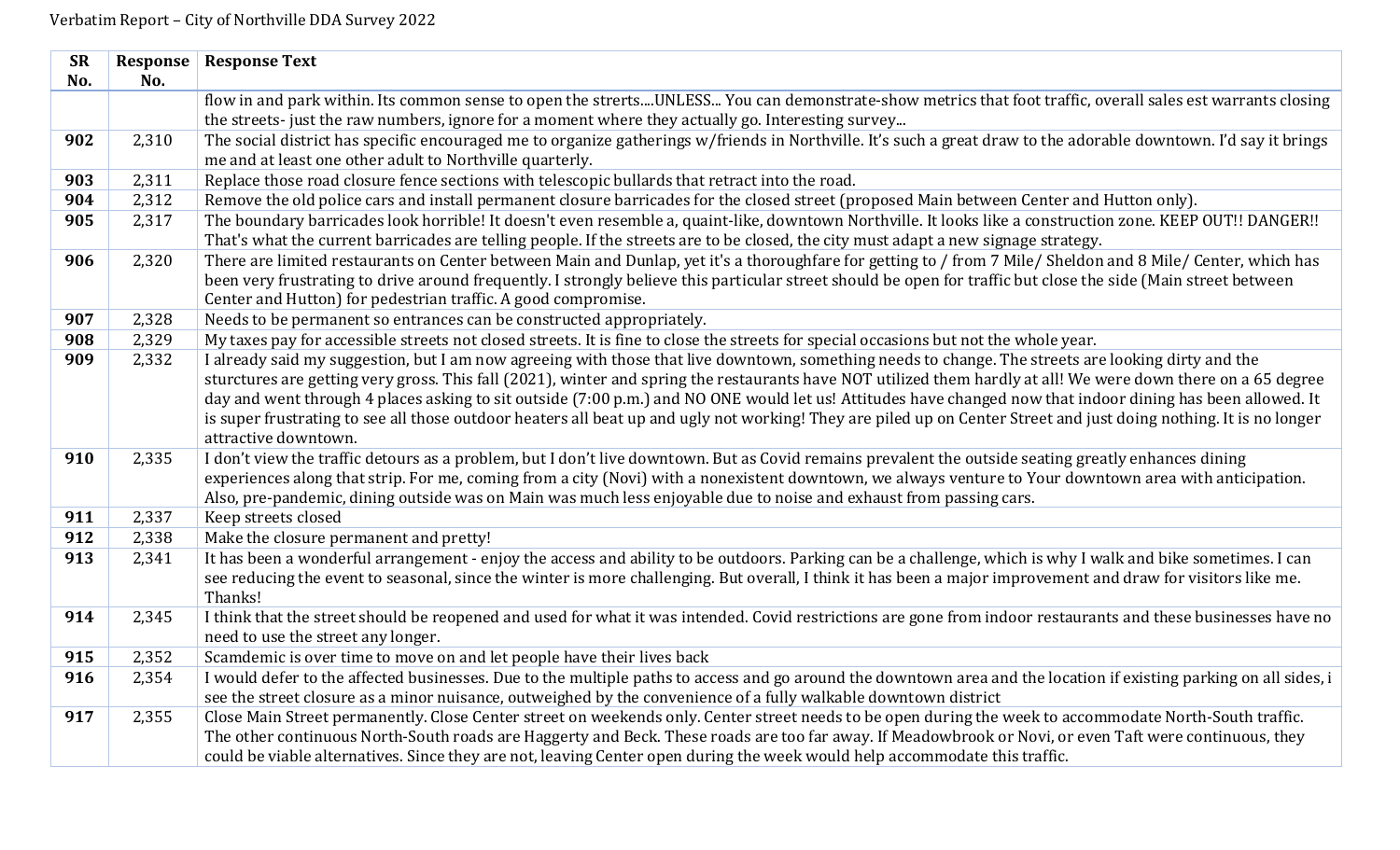| <b>SR</b> | Response | <b>Response Text</b>                                                                                                                                                    |
|-----------|----------|-------------------------------------------------------------------------------------------------------------------------------------------------------------------------|
| No.       | No.      |                                                                                                                                                                         |
| 918       | 2,357    | Although the initial response to Covid was a boon for downtown, this past Winter and Spring is a bust. No one was eating outside, the heaters are all fallen            |
|           |          | over, the black cars and barricades look unappealing and the stores don't seem to embrace the street closures anymore.                                                  |
| 919       | 2,363    | Where are we supposed to park? Condos being built in downtown Shopping district. Taking up all the parking areas. I go into Plymouth to shop now. Window                |
|           |          | shopping, all stores open and plenty of parking.                                                                                                                        |
| 920       | 2,364    | The social district is what is luring me and thousands of others to enjoy downtown Northville. It has increased business exponentially. People don't want to go         |
|           |          | back to the way things were pre-pandemic. The majority of Michiganders now prefer expanded outdoor eating facilities 3/4 of the year. Understand the need               |
|           |          | to allow better vehicular traffic flow in downtown area. A compromise is what is needed.                                                                                |
| 921       | 2,367    | I have enjoyed both street closures, but I have read about increased traffic in residential areas of downtown that were not meant to handle that traffic load and       |
|           |          | I believe that opening Center street will help alleviate this traffic problem.                                                                                          |
| 922       | 2,373    | Make the barracades look nicer.                                                                                                                                         |
| 923       | 2,375    | It's time. Nobody is utilizing the outdoor structures anymore. Sidewalk patios are sufficient. Parking remains a premium. Very little retail traffic is seen in the     |
|           |          | evenings just people drinking on the streets.                                                                                                                           |
| 924       | 2,377    | I think the street closures have added to unique historic downtown. It helps encourage me to come into town and use the business and resturants.                        |
| 925       | 2,379    | Close streets on the weekend.                                                                                                                                           |
| 926       | 2,380    | I believe that if anything only Main Street should be closed opening up center street for thru traffic. We have too many young drivers going around the center          |
|           |          | street closure into residential areas for no reason. Center Street is a thru street that needs to reopen. I don't mind main street staying closed I think it's a        |
|           |          | compromise. The Center street closure is taking away the ease and safety of traveling from one end of downtown to another.                                              |
| 927       | 2,381    | It was a brilliant move. But the time is come to revert back to the way it was. Access to downtown is difficult by car, and it is annoying to drive through town        |
|           |          | for anyone who lives nearby. I don't know if this is true, but I have a sense that the road closure has benefited some but not all businesses, particularly the ones    |
|           |          | that suffered the most during the pandemic. But it was at a cost. Thank you for your consideration. I know I don't live there anymore, but I love Northville!           |
|           |          | Good luck.                                                                                                                                                              |
| 928       | 2,382    | Coming from Northville Twp we avoid driving thru downtown via Center St. It is a hassle and I will drive south to shop to avoid this area. I also believe that this     |
|           |          | is a safety issue for emergency personnel, having to navigate through the detours. Center St is a thoroughfare going north and south and needs to be reopened.          |
| 929       | 2,384    | I think that Center Street should be closed from Cady to Dunlap and Main Street should be closed from Hutton to Wing.                                                   |
| 930       | 2,390    | We love the downtown streets to be closed. It provides a social gathering and helps the merchants and area to provide a healthy community.                              |
| 931       | 2,391    | If waiting for a table at a restaurant I should be able to take a drink I purchased for any participating seller to any participating restaurant when my                |
|           |          | reservation opens and I am not finished with the drink.                                                                                                                 |
| 932       | 2,394    | Please improve the blockades at the street closure points. Install permanent posts and planter boxes and get rid of the police car and plastic barricades. Study        |
|           |          | what they do in Europe at the end points of pedestrian-only zones for ideas on aesthetically pleasing methods for distinguishing these zones. Allow cafe tables         |
|           |          | and French bistro style chairs and umbrellas in greater quantity into the streets to accommodate more people and encourage more community in the city                   |
|           |          | center. Install a covered market for regular daily purchase of fruits, vegetables, and flowers adjacent to this area, with seasonal operation.                          |
| 933       | 2,396    | Open the streets!!!!                                                                                                                                                    |
| 934       | 2,400    | Having visited other 'quaint' cities that have street closures year round, I think it's a great idea for Northville. It adds to the charm of the city. It makes it more |
|           |          | walkable, more inviting. Northville has several festivals, fairs and events throughout the year where the streets are closed making for a fun, festive atmosphere,      |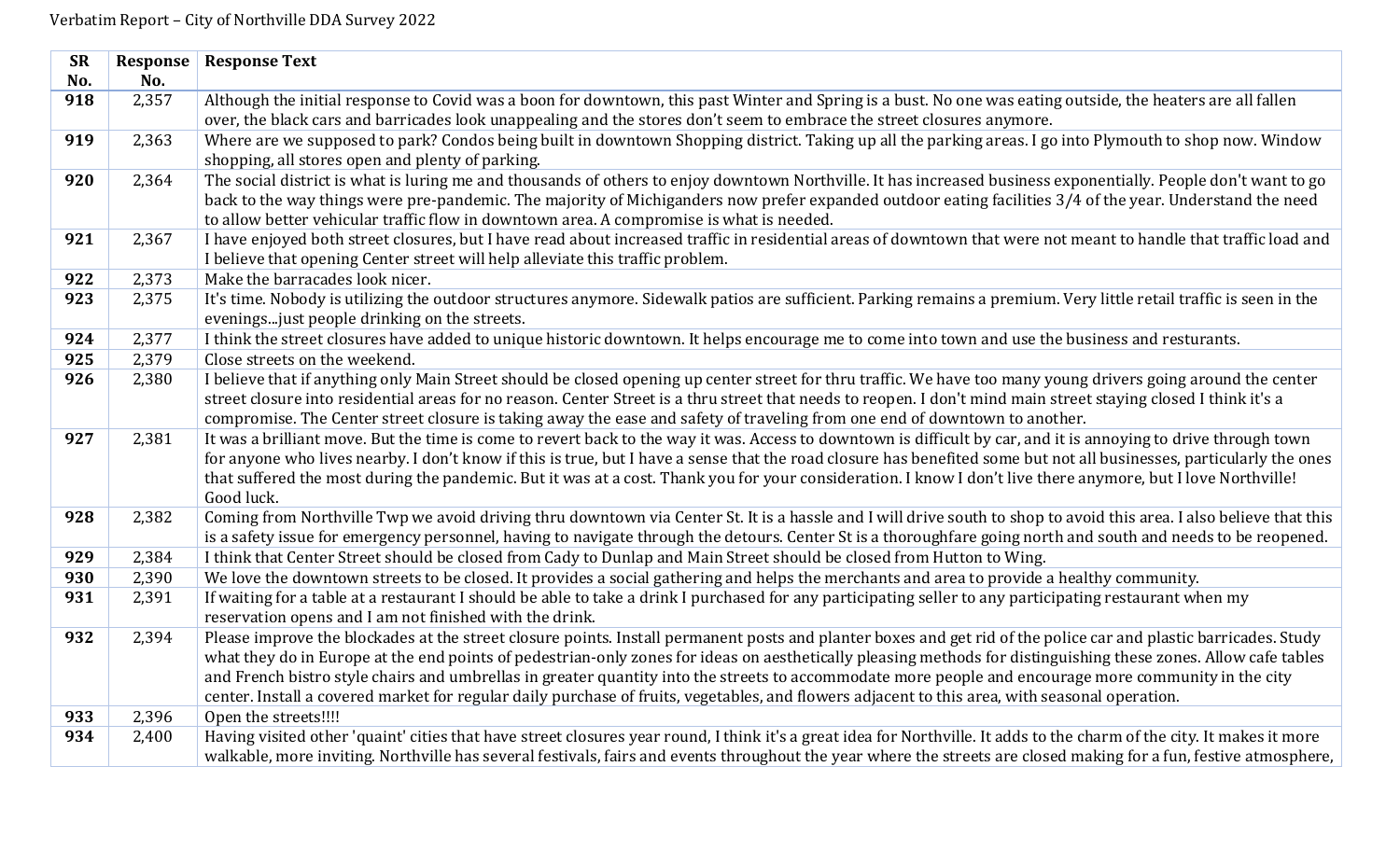| <b>SR</b> | Response | <b>Response Text</b>                                                                                                                                                    |
|-----------|----------|-------------------------------------------------------------------------------------------------------------------------------------------------------------------------|
| No.       | No.      |                                                                                                                                                                         |
|           |          | as well as bringing more foot traffic to the businesses in town. Why not extend that festive atmosphere year round by permanently closing the streets. Replace          |
|           |          | the current barricades with planters, trees, etc and really make the town an inviting fun place to be.                                                                  |
| 935       | 2,404    | Seems like the places downtown and the city via facebook and others are not promoting things as much as they were at first                                              |
| 936       | 2,405    | Center Street needs to be reopened.                                                                                                                                     |
| 937       | 2,406    | I wish the "service" oriented businesses (mortgage companies, etc) were not allowed on the street level in this social district. More retail (open when                 |
|           |          | restaurants are open) would inspire visitors to shop, eat and mingle! I realize I say this without knowing \$\$ numbers—just a resident's observation—but               |
|           |          | something I hear a lot from others as well.                                                                                                                             |
| 938       | 2,409    | I'm not able to walk far. The handicapped parking behind Main Street is always full. I also like driving straight thru and checking out the store fronts.               |
| 939       | 2,414    | As a resident on North Center Street, this seems to have benefited us with a bit less traffic, and I believe it has slowed traffic speed down, since it is less of main |
|           |          | artery. Before the downtown streets were blocked, this tended to be a speedway. We are appreciative of the slower traffic and reduced volume. It was                    |
|           |          | dangerous before the closures.                                                                                                                                          |
| 940       | 2,415    | I'd like to see a more decorative, pleasant-looking barricade than the current, parked police car barrier.                                                              |
| 941       | 2,419    | I can't wait for the streets to be open.                                                                                                                                |
| 942       | 2,421    | Change parking options on Wing Street to one side only to lessen "the squeeze" for moving vehicles.                                                                     |
| 943       | 2,423    | IF one of the streets needed to reopen I would support Center ST being open and keeping Main closed.                                                                    |
| 944       | 2,424    | I think it's important to get the input of downtown business owners on this topic. Thank you for conducting this survey.                                                |
| 945       | 2,428    | If you decide to keep Main St pedestrian only please consider putting in more aesthetically pleasing barriers.                                                          |
| 946       | 2,432    | Having no way to get through Downtown Northville has been very frustrating. There needs to be one direct route through town. It's not safe having both Main             |
|           |          | and Center closed down. Center should reopen. No one is sitting outdoors anymore and when the summer weather comes, the restaurants have outdoor                        |
|           |          | seating that does not have to include the road. We did what we needed to do to pivot and save our local establishments but it's time to move on and open back           |
|           |          | up the street so our students can get safely to and from the schools without winding around the neighborhoods.                                                          |
| 947       | 2,434    | Once inside seating in restaurants was allowed, it seemed that over the winter months no patrons used the existing outdoor dining structures. Plus many of the          |
|           |          | restaurants were only open for dinner (5p-10p) part of the week. I expect that to change with the summer weather; there will be more pedestrian traffic and             |
|           |          | restaurants will bring in a lunch hour/menu. But if that is not sustainable over the winter then I feel the roads should open up. That should help with traffic         |
|           |          | flow through town, especially Wing St./Dunlap/Randolph.                                                                                                                 |
| 948       | 2,435    | I have lived in Northville for 49 years. - presently residing on Dunlap in the historic district. My 3 children received excellent educations in the Northville         |
|           |          | school district. It's been a wonderful place to call home. The street closures have only added to the city's charm. I hope the streets remain closed.                   |
| 949       | 2,441    | The town looks dirty and unkept with all the structures in the streets It would be a much better setting if the structures were dismantled and if for special           |
|           |          | activities when if the streets were closed you just had picnic like tables on just one side of the streets                                                              |
| 950       | 2,443    | So thankful for the Social District being implemented in Downtown Northville. It allows people to walk around without concern of traffic. It increases business         |
|           |          | and generally helped me and others feel happy during a time of stress and worry.                                                                                        |
| 951       | 2,445    | Although I answered that both streets should be reopened right away, I believe that reopening Center Street is the most important. But Main Street should               |
|           |          | remain closed no longer than November 2022.                                                                                                                             |
| 952       | 2,446    | Center Street should be opened immediately. Not as certain about Main Street. Traffic flow has been greatly impacted especially for those of us who live                |
|           |          | downtown.                                                                                                                                                               |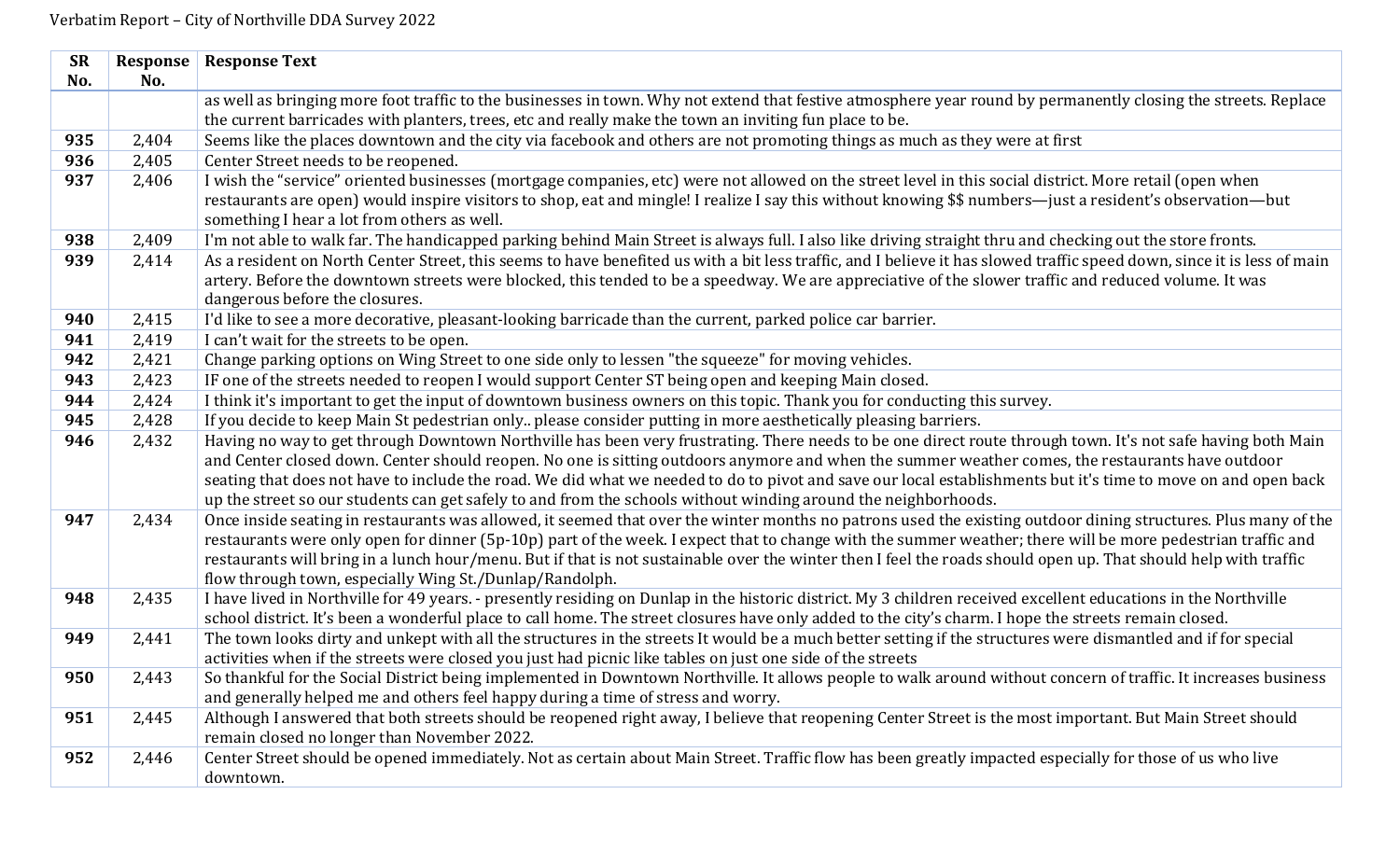| <b>SR</b> | <b>Response</b> | <b>Response Text</b>                                                                                                                                                                                                  |
|-----------|-----------------|-----------------------------------------------------------------------------------------------------------------------------------------------------------------------------------------------------------------------|
| No.       | No.             |                                                                                                                                                                                                                       |
| 953       | 2,447           | Downtown looks awful. Apparently no codes on structures. Barricades, old Police cars blocking the egress points. There is no charm to Downtown anymore. I                                                             |
|           |                 | would like the streets reopened immediately, but if you're going to keep them closed then for goodness sake make it appealing and turn it into something like a                                                       |
|           |                 | pedestrian mall. I am currently embarrassed to take my guests downtown, especially having done so for my 38 years as a resident. The ability to serve alcohol                                                         |
|           |                 | in this district doesn't begin to make up for the blight that appears today.                                                                                                                                          |
| 954       | 2,448           | I love the safety closing the streets as brought, for walkers, children and bikers. Less traffic, slower traffic is a plus. Too many people drive through town,<br>speeding, in a hurry and not aware of pedestrians. |
| 955       | 2,449           | closing the streets has been a big plus to me going downtown and makes for a great social atmosphere                                                                                                                  |
| 956       | 2,452           | You do not need to close the streets to have the social district. PLEASE Open the streets to traffic. You can close off Main Street when there is an activity at the                                                  |
|           |                 | square by the clock, then re-open the streets. Let's be real, the closed streets are pretty much vacant of people and commerce with the exception of maybe                                                            |
|           |                 | Friday and Saturday nights, and maybe during part of the the day on Sunday and Thursday dinner rush. Open the streets, let the restaurants build decks or                                                             |
|           |                 | whatever in the parking areas, keeping the traffic lanes open. If you want to keep the social district, I would think you could do that without closing streets as I                                                  |
|           |                 | have seen that on the west side of the state.                                                                                                                                                                         |
| 957       | 2,453           | Allow food trucks, Continue to create and maintain games for activities                                                                                                                                               |
| 958       | 2,454           | Prefer closed streets May 30 to September 1 only. Let traffic through other times.                                                                                                                                    |
| 959       | 2,458           | We need more parking places. The parking situation is awful.                                                                                                                                                          |
| 960       | 2,464           | I hate the street closures. They make it so hard to get anywhere efficiently in Northville. To offset these closures I have now been avoiding the entire                                                              |
|           |                 | downtown area as much as possible. What started as a good idea has evolved into a huge inconvenience that is created by these street closures.                                                                        |
| 961       | 2,466           | Love the pedestrian zone / street closures. Much more inviting. Reminds me of the really nice European cities.                                                                                                        |
| 962       | 2,472           | North/South traffic needs to be open.                                                                                                                                                                                 |
| 963       | 2,478           | It's time to opens the streets. It's looking bad downtown                                                                                                                                                             |
| 964       | 2,480           | Love the street closures. It's better for business and residents. People stay longer and walk around more and visit the businesses more. And more people are                                                          |
|           |                 | going into town than before. Several businesses have expanded and bought another location in town and grown their business. Skeptics should move if all they                                                          |
|           |                 | have is criticism. Or go someplace else. We don't need their obnoxious opinions                                                                                                                                       |
| 965       | 2,482           | Street closures and structures should continue only during summer months.                                                                                                                                             |
| 966       | 2,485           | Those streets should be closed during summer months and open thru the winter.                                                                                                                                         |
| 967       | 2,486           | You didn't offer the following as an option about the street closures: Close the streets like they are starting June 1st until October 1st. This is when the areas                                                    |
|           |                 | affected by the street closures are used the most. This winter, the closed off areas were dead compared to 2020 and 2021.                                                                                             |
| 968       | 2,487           | I'm really torn on this. I really like not having the traffic and noise in these areas but I also sometimes see a very empty downtown during the day. To me the                                                       |
|           |                 | final decision should be left to the businesses in the area. They are most affected by activity (or lack of) in downtown. Did they see any increases or decreases                                                     |
|           |                 | in revenue that can be tied directly to this? Either way I will continue to enjoy OUR downtown Thanks for asking                                                                                                      |
| 969       | 2,489           | The closures have created a more friendly environment for people. It also giving more room socially and not restricted on busy days to just sidewalks. Before                                                         |
|           |                 | the pandemic, when the streets were open, was not safe or healthy to be sitting outside, so close to the street, And when cars were idling, all the car and                                                           |
|           |                 | motorbike exhaust was noticeable while eating and drinking. Not to mention noise. It will be even worse once ND is developed. IT is much better now. I hope                                                           |
|           |                 | that it is kept the same as it is now. Drivers an adapt, and they have.                                                                                                                                               |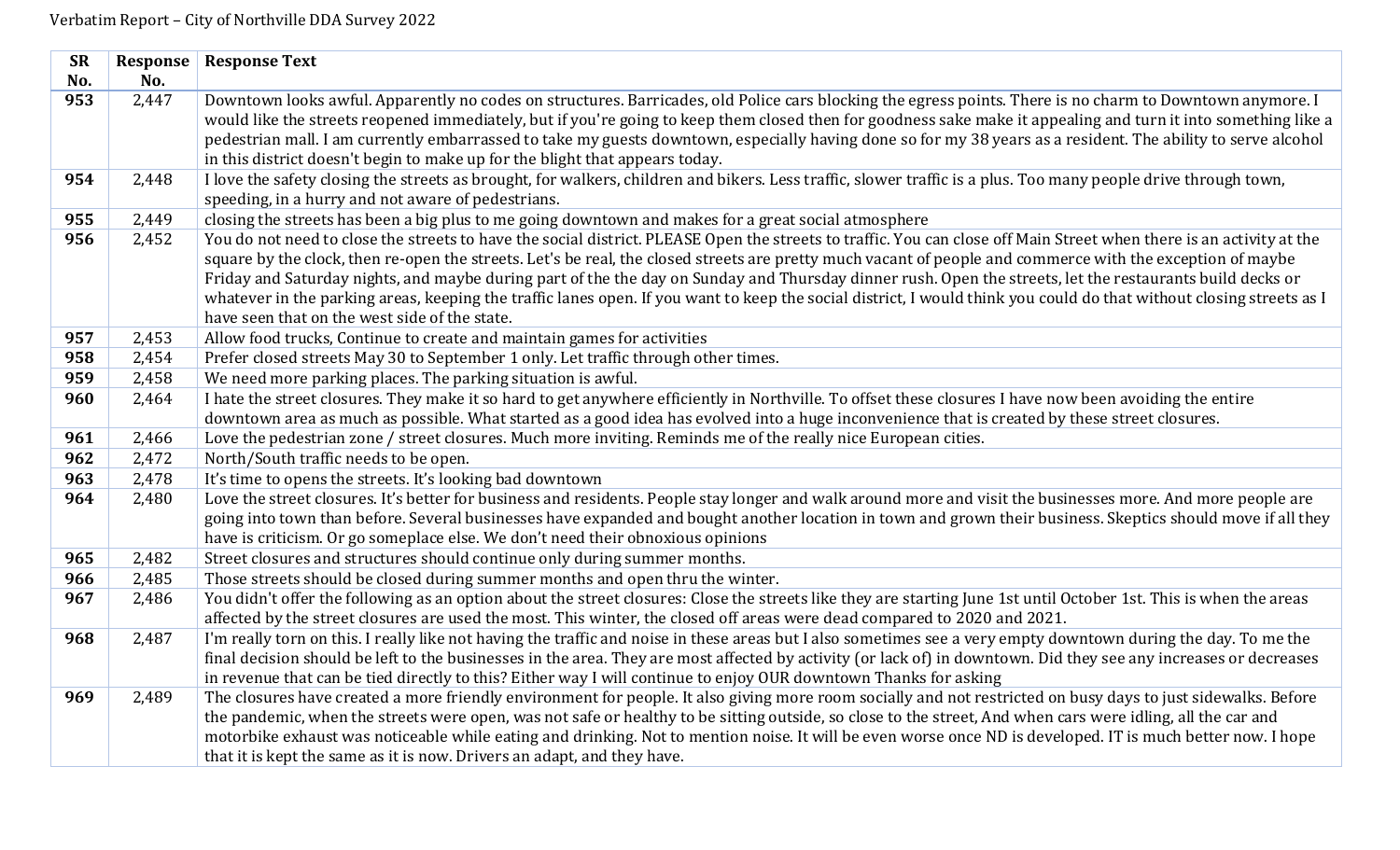| <b>SR</b> | <b>Response</b> | <b>Response Text</b>                                                                                                                                                                                                                                                                                                                                                                                                                                                                                                                                                                                                                                                                                                                  |
|-----------|-----------------|---------------------------------------------------------------------------------------------------------------------------------------------------------------------------------------------------------------------------------------------------------------------------------------------------------------------------------------------------------------------------------------------------------------------------------------------------------------------------------------------------------------------------------------------------------------------------------------------------------------------------------------------------------------------------------------------------------------------------------------|
| No.       | No.             |                                                                                                                                                                                                                                                                                                                                                                                                                                                                                                                                                                                                                                                                                                                                       |
| 970       | 2,493           | My opinion may be ranked pretty low since I don't live in Northville but I still want to share that I really like the social district! I think all downtowns would<br>benefit from them :)                                                                                                                                                                                                                                                                                                                                                                                                                                                                                                                                            |
| 971       | 2,496           | Structures should be coordinated or uniform. Too hodgepodge now.                                                                                                                                                                                                                                                                                                                                                                                                                                                                                                                                                                                                                                                                      |
| 972       | 2,498           | I feel like permanence will allow for investment in nicer structures. No reason this couldn't be like certain European cities - lights strung between the buildings<br>across the street, nice seating areas with a feeling of permanence, more aesthetically pleasing blockades (rather than the old police cars/construction<br>barricades now). Covid lockdowns gave us an opportunity to be different, Northville did a great job reacting, but now the feeling of "temporary" I feel is<br>holding this back.                                                                                                                                                                                                                    |
| 973       | 2,501           | Improve the entrances - use plant lines, for example, instead of plastic construction barriers and old vehicles. Also, restaurants wishing to have outdoor seating<br>should meet minimum standards for the look and safety of their structures. Don't allow cheap 2x4 structures that appear temporary and secure heating<br>fixtures and all other items so that they don't topple over in the wind. They must also be maintained neatly. A couple of restaurants on Main Street are the<br>offenders.                                                                                                                                                                                                                              |
| 974       | 2,502           | The only suggestion I have is to open the streets back up. Enough is enough already. While some businesses are prosperous from this move, others aren't.<br>Everyone did well when the streets were open and not when they were closed this only seems to serve some and not all. We stopped coming and now make<br>the extra drive downtown Plymouth. Please let us have our downtown area back.                                                                                                                                                                                                                                                                                                                                     |
| 975       | 2,510           | I think our city looks terrible the way it is now. The Beautification Commission is hosting a luncheon in June. I would like for our guests to drive through our<br>beautiful town and not have to look at ugly barrels. I went through Plymouth and it's beautiful.                                                                                                                                                                                                                                                                                                                                                                                                                                                                  |
| 976       | 2,511           | Downtown was a beautiful place. Now & in the summer looks like a homeless shelter. No longer know businesses since you can't easily get there.                                                                                                                                                                                                                                                                                                                                                                                                                                                                                                                                                                                        |
| 977       | 2,514           | It's impossible to park downtown when it's open to traffic. Walking through town when the streets are close is a blessing for my kids and myself. We live on W.<br>Main St. that's the highlight of our city I believe. Keep it closed - let the businesses flourish                                                                                                                                                                                                                                                                                                                                                                                                                                                                  |
| 978       | 2,515           | There is nothing special about Downtown Northville and the street closures made it terrible looking. Let energy come back to the streets by reopening them<br>up. Let the vendors and art fairs take place in the downtown streets like Plymouth does and Northville used to. Do you have any idea how many more people<br>enjoy downtown Plymouth compared to downtown Northville and their streets are not closed. I am embarrassed to say I'm from Northville - been living here<br>36 years. Downtown got worse.                                                                                                                                                                                                                  |
| 979       | 2,516           | Please utilize the main streets of downtown Northville as they were intended - for VEHICLES TO DRIVE THRU! It is a major pain to have to wind thru the<br>detours just to get to Novi Rd. Eating in the street was supposed to be a temporary Covid thing - time to move on and get things back to normal! Downtown<br>Northville is not meant to be a theme park with pedestrian-only traffic!                                                                                                                                                                                                                                                                                                                                       |
| 980       | 2,518           | There have been so many times when I want to get onto southbound Sheldon Road and then realize I can't get there by driving through the downtown area<br>because cars can't get through there. Oh well! Another inconvenience we have to live with. Whatever! I just don't care anymore. Do whatever you want since<br>I'm getting too old anyways, and you won't have to bother with me for too many more years, hopefully for you.                                                                                                                                                                                                                                                                                                  |
| 981       | 2,523           | There needs to be much more attention and effort to make the Main Street closure between Center and Hutton streets look more appealing. The junked police<br>car, the neon orange barricades, the empty huts (how much was spent on these?!), have spoiled the most picturesque street in downtown. Also, Cady Street has<br>become a major thoroughfare. Please consider putting a "Road Closed Ahead' sign at the corner of Cady and Center. The STOP sign just doesn't do it. Cars come<br>up to Main Street and then circle around and head back north on Center. Really dangerous. Center Street should be opened to thru traffic. Only one business<br>really benefits from the closure. Platform dining is an option for them. |
| 982       | 2,524           | Please open the streets immediately. The closures make if very difficult to access the businesses in the closed off areas.                                                                                                                                                                                                                                                                                                                                                                                                                                                                                                                                                                                                            |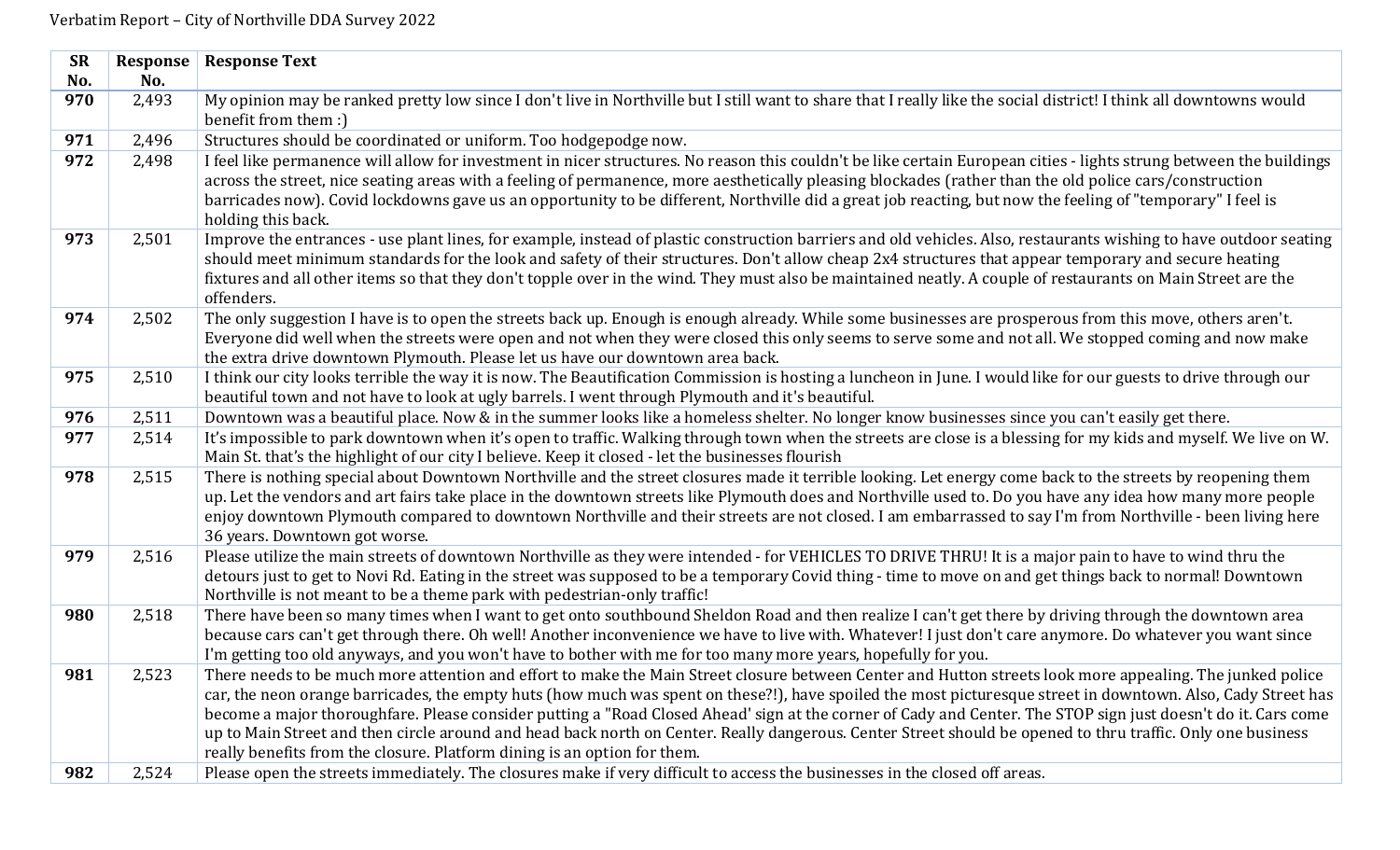| <b>SR</b> | <b>Response</b> | <b>Response Text</b>                                                                                                                                                                                                                                                        |
|-----------|-----------------|-----------------------------------------------------------------------------------------------------------------------------------------------------------------------------------------------------------------------------------------------------------------------------|
| No.       | No.             |                                                                                                                                                                                                                                                                             |
| 983       | 2,528           | I love what you are doing! Thank you.                                                                                                                                                                                                                                       |
| 984       | 2,530           | Really want to encourage more foot traffic and would love to see more shops/restaurants and fewer law/Dr. offices etc. Also loved the cornhole game being                                                                                                                   |
|           |                 | out all summer. Hope you have more of that and possibly some more games! It was so fun last summer!                                                                                                                                                                         |
| 985       | 2,532           | It's such a small area that can't possibly put a negative effect on anything. I've actually noticed traffic is slower and more controlled with that area closed off. It                                                                                                     |
|           |                 | can only benefit a downtown area and possibly help to attract more people vs going to Plymouth.                                                                                                                                                                             |
| 986       | 2,534           | I am handicapped and have a very hard time walking. I have not been able to go into any Northville store or restaurant since the streets were closed because it                                                                                                             |
|           |                 | is too much walking for me. Besides that, the closures look very shabby and awful. Not appealing at all.                                                                                                                                                                    |
| 987       | 2,535           | We need more outdoor dining capacity - especially in the summer. Keeping the streets closed helps extend outdoor dining and brings more people and \$ to                                                                                                                    |
|           |                 | downtown to ensure it stays vibrant. Also street closures provide safety for kids, pets, and people who want to enjoy the downtown area. I am comfortable                                                                                                                   |
|           |                 | reopening the streets when the weather turns - either after Labor Day or Halloween.                                                                                                                                                                                         |
| 988       | 2,537           | At least keep Main Street closed. Improve the look and allow business to received deliveries. Center should be closed on weekends starting Friday at 5 till                                                                                                                 |
|           |                 | Sunday evening/nite.                                                                                                                                                                                                                                                        |
| 989       | 2,538           | Listen to the people. Just about everyone I know wants the streets opened!!!!!                                                                                                                                                                                              |
| 990       | 2,543           | While public input is good data for the DDA and the City, there must be strong consideration to the traffic and circulation impact of the upcoming construction                                                                                                             |
|           |                 | activities at the Downs and Foundry Flask.                                                                                                                                                                                                                                  |
| 991       | 2,545           | Love the streets being closed, I feel we come down more due to it since we can distance from others and enjoy our time and I don't have to worry about cars                                                                                                                 |
|           |                 | not watching out. If they reopen, maybe eliminate the street parking to allow restaurants to have some outside seating. Which we go out to eat more often due                                                                                                               |
|           |                 | to the outdoor option.                                                                                                                                                                                                                                                      |
| 992       | 2,547           | Please reopen the streets ASAP. The traffic on sidestreets is ridiculous, and the Northville Police make NO effort to stop cars who are driving 45 mph in a                                                                                                                 |
|           |                 | 25mph area. They sit for a few minutes in plain view and then move on, leaving us with dangerous drivers speeding at will.                                                                                                                                                  |
| 993       | 2,551           | Open the streets back up now! It makes sense to close the one block of Main Street when there is a special event like the Friday night concerts or a weekend                                                                                                                |
|           |                 | festival. Closing Center Street during special festivals also makes sense. Restaurants can have their sidewalk dining without closing the streets to vehicle traffic.                                                                                                       |
|           |                 | If the decision is made to permanently close the streets then at a minimum eliminate parking on one side of Wing Street and put the traffic lights back on the                                                                                                              |
|           |                 | normal red/yellow/green cycle.                                                                                                                                                                                                                                              |
| 994       | 2,557           | Open streets during late fall until Memorial Day                                                                                                                                                                                                                            |
| 995       | 2,559           | We enjoy walking the closed streets to be outside on all days                                                                                                                                                                                                               |
| 996       | 2,560           | Kinda weird to see every other city in Michigan have streets open downtown and we are struggling with whether to or not.                                                                                                                                                    |
| 997       | 2,562           | I feel the outdoor dining should be allowed to remain during summer months. I have to say it looks awful downtown. Perhaps the social district could continue                                                                                                               |
|           |                 | during the summer months, but open the streets after Labor Day. I think the structures look awful.                                                                                                                                                                          |
| 998       | 2,563           | Every nice European downtown is closed for traffic, filled with cafes, restourants and music, as well as occasional events making them so attractive to visit.                                                                                                              |
|           |                 | Keep Northville closed for cars and continue to make is attractive to visit and live.                                                                                                                                                                                       |
| 999       | 2,564           | To remove ANY parking spaces down town is a FOLLY and may cause people to avoid the center of town. With increased demand for resident parking or even                                                                                                                      |
|           |                 | business additional parking is going to bite the town in the backside. The Downs Project is a disaster in the making for Northville, its citizens, present and<br>future citizens. If planners only expect one vehicle per unit, they are dreaming Grantclarke311@yahoo.com |
|           |                 | Get rid of the Arts and Acts Festival downtown.                                                                                                                                                                                                                             |
| 1,000     | 2,567           |                                                                                                                                                                                                                                                                             |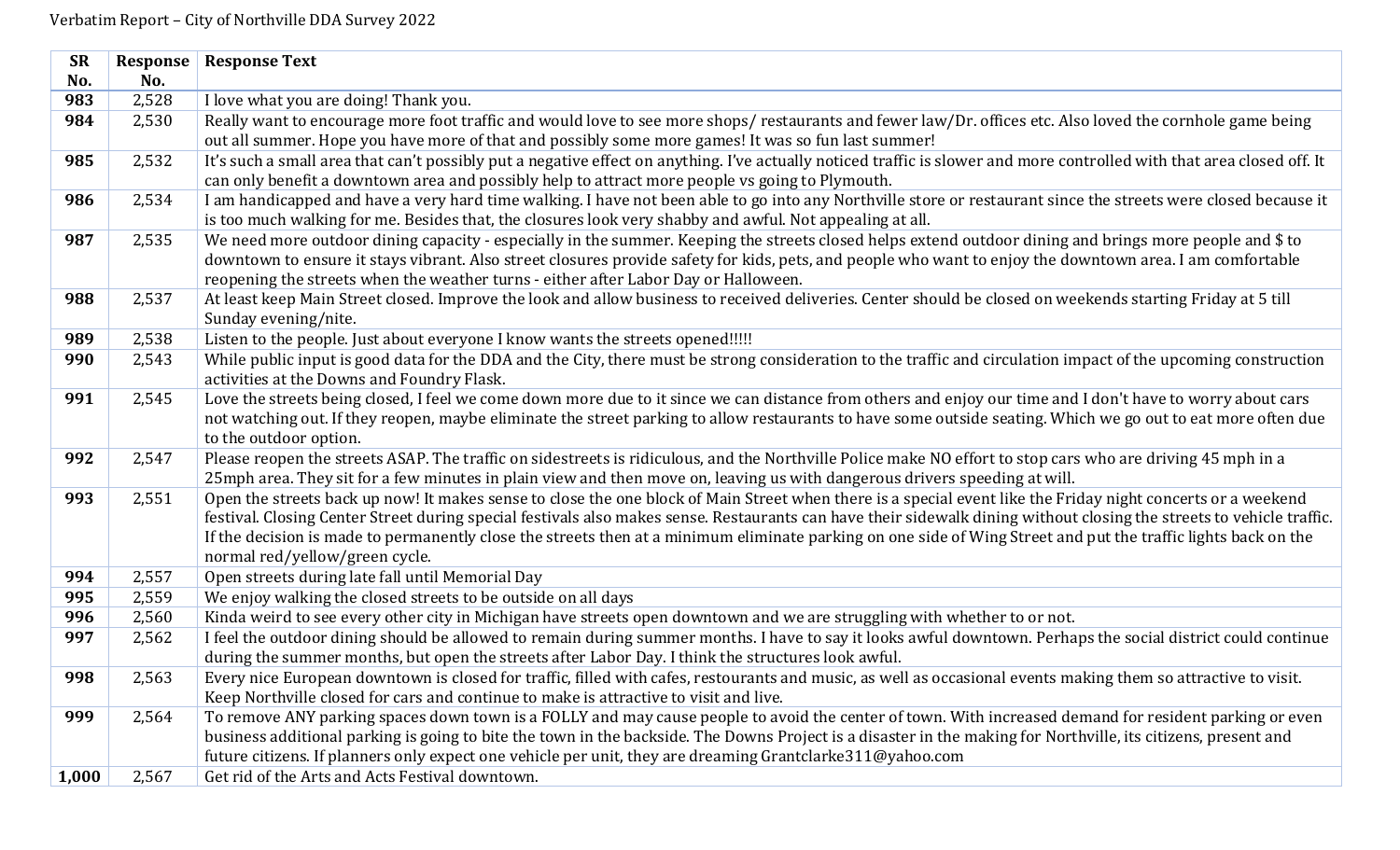| <b>SR</b> | Response | <b>Response Text</b>                                                                                                                                                                                                                                                                      |
|-----------|----------|-------------------------------------------------------------------------------------------------------------------------------------------------------------------------------------------------------------------------------------------------------------------------------------------|
| No.       | No.      |                                                                                                                                                                                                                                                                                           |
| 1,001     | 2,568    | Close off the MAIN ST but keep the roadways like Sheldon OPEN please !!!!!!                                                                                                                                                                                                               |
| 1,002     | 2,571    | Improve the street barricades so that they are more visually appealing.                                                                                                                                                                                                                   |
| 1,003     | 2,572    | It would be great if each business could get the space in front of their store extended a particular distance out so that they can all benefit from the streets being                                                                                                                     |
|           |          | closed. That way they can put up semi permanent structures for their outdoor space. The chamber of commerce could also standardize a look for the<br>structures. I also feel strongly that the temporary street barricades should be replaced with something more aesthetically pleasing. |
| 1,004     | 2,576    | Make attractive seasonal barriers. Could have the businesses that are utilizing city streets to sponsor (fund). Have extended locations for music and/or                                                                                                                                  |
|           |          | entertainment including school and neighbors who wish to perform.                                                                                                                                                                                                                         |
| 1,005     | 2,578    | Please help to beautify Center St with more plants and flowers and art to make the closed street look more inviting.                                                                                                                                                                      |
| 1,006     | 2,580    | Change is the key to survival; we want more business and foot traffic in downtown Northville.                                                                                                                                                                                             |
| 1,007     | 2,584    | Would be great if streets remains blocked off                                                                                                                                                                                                                                             |
| 1,008     | 2,585    | Look at Plymouth downtown. It is vibrant compared to Northville downtown. I love Northville but it doesn't feel friendly.                                                                                                                                                                 |
| 1,009     | 2,591    | I have been a resident of Northville since 1970. The fact that the streets closed have made it difficult to maneuver through the area. The curve at Horton (By                                                                                                                            |
|           |          | CVS) is terrible with the traffic situation now. I resent that I feel like I cannot get around in my own town.                                                                                                                                                                            |
| 1,010     | 2,592    | The barricades and the hodgepodge of styles of the huts and other temporary structures that are cluttering Main and Center streets present a very unattractive                                                                                                                            |
|           |          | scene and act as a deterrent for many who would otherwise avail themselves of the downtown businesses. All the detours are also extremely inconvenient for                                                                                                                                |
|           |          | residents and visitors who are trying to navigate through town and do more to destroy than create any ambiance. It is time to remove them!                                                                                                                                                |
| 1,011     | 2,593    | If Center Street is reopened, please keep the four way stop at Cady and Center. Since Cady becomes a main route from one side of town to the other if Main                                                                                                                                |
|           |          | remains closed between Center and Dunlap, the four way stop is essential for safety. For the same reason, a four way stop should be established at Cady and                                                                                                                               |
|           |          | Griswald. Drivers on Griswald often stop at Cady, leading to driver confusion.                                                                                                                                                                                                            |
| 1,012     | 2,596    | This has brought so much life to downtown. Also pulled in some activity from Plymouth.                                                                                                                                                                                                    |
| 1,013     | 2,597    | More attractive barriers/signage with respect to historic downtown                                                                                                                                                                                                                        |
| 1,014     | 2,599    | Should the decision be to keep the road closures, a more appealing method for blocking traffic at the ends of the closures would be a welcome change. The                                                                                                                                 |
|           |          | police cars and orange barricades are an eye sore. Especially if a lengthy agreement is arrived at, then something more semi-permanent and attractive would                                                                                                                               |
|           |          | really help.                                                                                                                                                                                                                                                                              |
| 1,015     | 2,600    | Consider one way traffic                                                                                                                                                                                                                                                                  |
| 1,016     | 2,601    | Street closure served its purpose during Covid. Now it looks junky with the black police cars parked, orange barriers and unused stacked chairs and heaters.                                                                                                                              |
|           |          | Please OPEN the streets NORTHVILLE=JUNKVILLE Please take a good look, especially on cold, rainy days.                                                                                                                                                                                     |
| 1,017     | 2,604    | If street closures continue, select/erect more attractive barriers for the boundaries of the street closures-?                                                                                                                                                                            |
| 1,018     | 2,606    | Open the roads back up to the traffic that's supposed to be able to drive through downtown, and get that traffic out of our neighborhood. We are tried of people                                                                                                                          |
|           |          | cutting through, and speeding down our streets. Those streets are supposed to be open for all of us to use. Not for the business to have extra free space to make                                                                                                                         |
|           |          | extra money. Our taxes pay for those roads too, and we want to use them for driving on not eating!                                                                                                                                                                                        |
| 1,019     | 2,607    | Maneuvering the closed streets is not always easy for a person with a mobility issueparking restricts access as well!                                                                                                                                                                     |
| 1,020     | 2,608    | Better permanent barriers at the end of the streets, evolve to more permanent approach to an integrated pedestrian friendly environment.                                                                                                                                                  |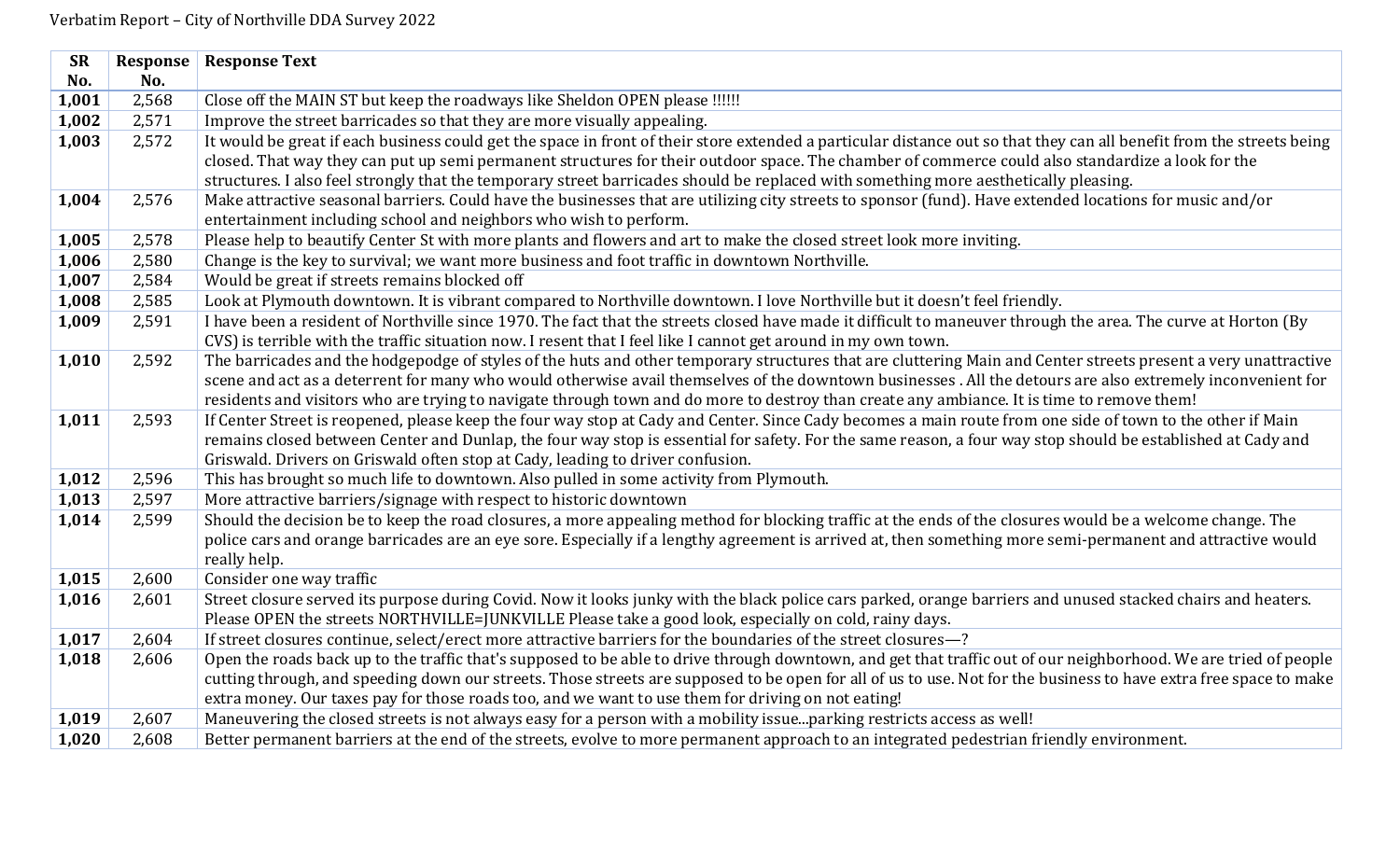| <b>SR</b> | Response | <b>Response Text</b>                                                                                                                                                                                                |
|-----------|----------|---------------------------------------------------------------------------------------------------------------------------------------------------------------------------------------------------------------------|
| No.       | No.      |                                                                                                                                                                                                                     |
| 1,021     | 2,609    | The downtown streets being closed has greatly increased the flow of traffic through my neighborhood and has only decreased the amount of time I spend                                                               |
|           |          | downtown. The closure makes downtown seem congested and crowded all the time which turns me away from it. The outdoor Semi permanent structures are                                                                 |
|           |          | an eyes sore along with the barriers. Our beautiful downtown reminds me more of an encampment than a small town in America.                                                                                         |
| 1,022     | 2,620    | clean up the covered areas-they look cluttered                                                                                                                                                                      |
| 1,023     | 2,623    | Makes it more like European cities                                                                                                                                                                                  |
| 1,024     | 2,624    | The mall effect on the closed streets is nice. Would prefer to see open seating without the temporary structures. If the road closures are long term/seasonal, it                                                   |
|           |          | would also be nice to have something more aestetically pleasing to indicate the road closure than the signs/police vehicles that are currently on the west end                                                      |
|           |          | of the Main St. closure. The street closures limit the traffic through the downtown area, which is nicer for foot traffic. The three way stop at Dunlap and Main is                                                 |
|           |          | wonderful for cars and safer for predestrians. Thank you.                                                                                                                                                           |
| 1,025     | 2,625    | I think the closer of the streets helped a lot of people and businesses at the time, but unsure if that is the case now. I would let the businesses drive your                                                      |
|           |          | conclusion of this. They are the ones most affected.                                                                                                                                                                |
| 1,026     | 2,630    | Please open the roads                                                                                                                                                                                               |
| 1,027     | 2,632    | Improve the look of the blockades. They are very unattractive and detract from the ambience of our city. There is also absolutely no reason to continue to                                                          |
|           |          | closure on Center Street. The Center Street Grille is the only restaurant that was making use of it and their outdoor seating area has been closed for months. I                                                    |
|           |          | didn't see a single table open for use all winter or even this spring since the weather has improved. It's ridiculous to cause an inconvenience to everyone in our<br>city for the sake of one mediocre restaurant. |
| 1,028     | 2,633    | If any street or streets are closed long term, more attractive barriers / blockades should be considered. The current ones detract from the atmosphere of the                                                       |
|           |          | downtown.                                                                                                                                                                                                           |
| 1,029     | 2,637    | Please keep the streets closed! It's nice to walk downtown with no cars (especially when you have kids). There is no need to reopen. We love going downtown                                                         |
|           |          | in the summer for dinner, ice cream and to sit by the fountain (my kids love it)                                                                                                                                    |
| 1,030     | 2,640    | Please please please be aware that people coming to our town have repeatedly asked why town is "closed." I've heard too many times how unsightly the                                                                |
|           |          | downtown looks now, and how sad it is. Brought new friends thinking of moving to Nville downtown and they were less than impressed. Said the blockades                                                              |
|           |          | removed every notion of a quaint downtown. The downtown closures are inconvenient and unsightly. So so sad it looks like a terrible remodel that never ends.                                                        |
|           |          | I didn't move to Northville to look at two huge empty blocks with dead silence on the streets which is what it looks like 90% of the time. Ugh I'm exhausted                                                        |
|           |          | explaining to friends who always ask, "what happened to your downtown?"                                                                                                                                             |
| 1,031     | 2,641    | Why are the traffic lights at Main & Hutton and Center & Dunlap not working? It seems unnecessary for these lights to blink red. Why can't they be in use?                                                          |
|           |          | Since drivers are terrible at utilizing the 3-way stop it is a hazard to walkers, bikers and the like. If they were to start working again it would allow for safer                                                 |
|           |          | crossing of the streets by all pedestrians. Plus, turning left off Hutton onto Dunlap and turning left on to Center from Randolph could be potentially easier. The                                                  |
|           |          | continual flow of traffic can make it very difficult to make these turns. If the lights were turned back on it could make traffic flow better and the area safer for                                                |
|           |          | pedestrians.                                                                                                                                                                                                        |
| 1,032     | 2,642    | IF THE PLAN IS TO KEEP THE STREETS CLOSED, THEN PLEASE MAKE A MORE PERMANENT, EYE APPEALING CLOSING STRUCTURE SO THAT THE TOWN                                                                                      |
|           |          | DOESN'T LOOK LIKE A WAR ZONE WITH EMERGENCY CLOSINGS IN PLACE. COULD THE PLANNING COMMISSION ALSO TAKE INTO ACCOUNT THAT HIGH                                                                                       |
|           |          | DENSITY HOUSING DOESN'T BELONG IN A ONCE VICTORIAN VILLAGE (THAT WAS ONCE CHARMING AND INVITING) WITH NO INFRASTRUCTURE TO                                                                                          |
|           |          | SUPPORT THE ADDITIONAL CENSUS COUNT? THE NEW HIGH RISE TOWNHOUSE CONDOS ON MAINSTREET ARE OVERBEARING, UNSIGHTLY, AND                                                                                               |
|           |          | INAPPROPRIATE ON AN HISTORIC, MIXED RESIDENTIAL AND BUSINESS STREET LIKE CENTER STREET.                                                                                                                             |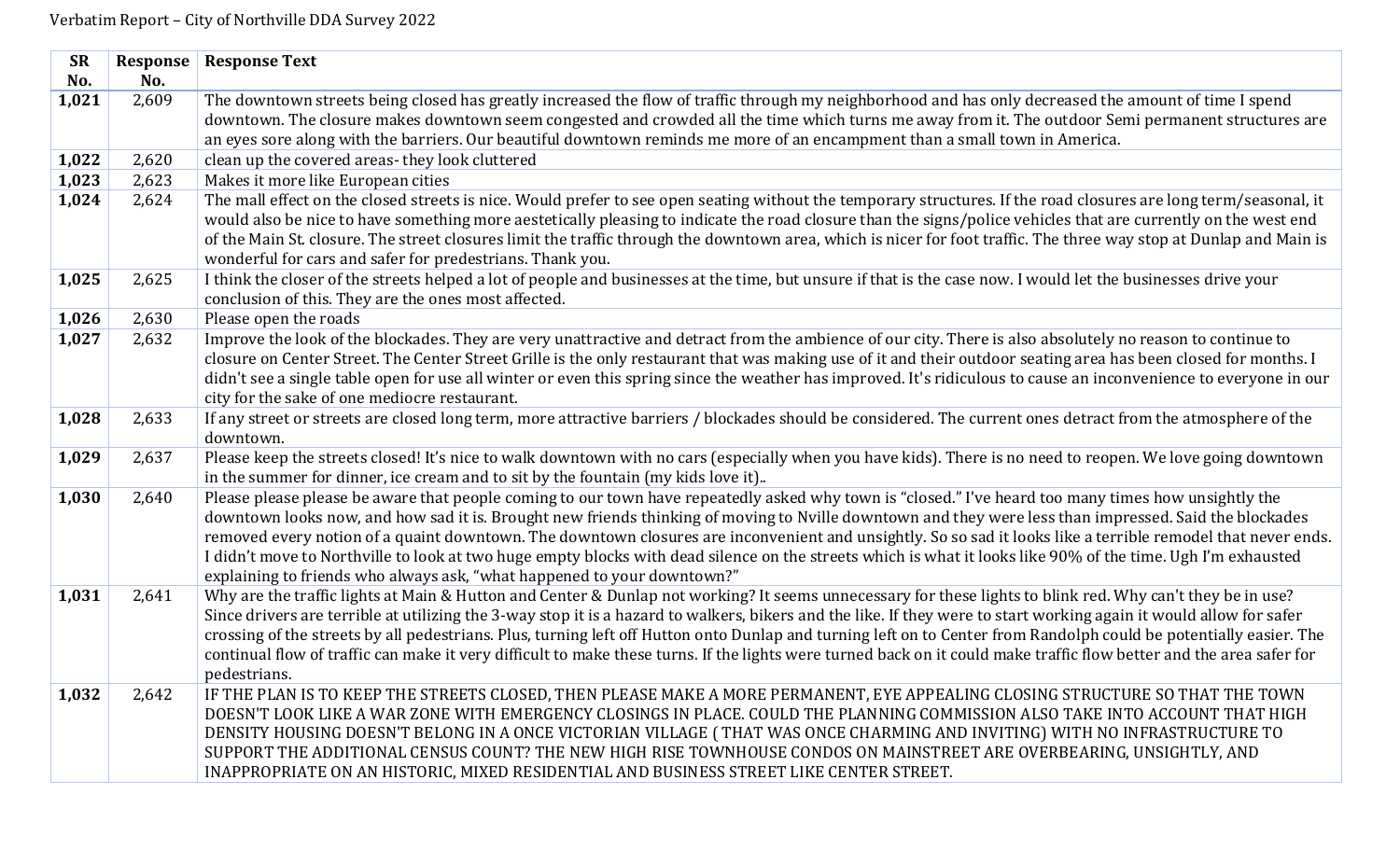| No.<br>No.<br>I am forced to drive around the city to get to/from work daily. I am very tired of it and it especially makes me angry when I see hardly anyone walking or<br>2,643<br>1,033<br>eating in the closed streets that I am no longer allowed to drive on but never voted for. I thought about taking a pic at least once a day to prove this but haven't<br>yet - I'm sure everyone can see it. Time to open them back up. I would more likely to shop/eat down there if it felt more inviting and lively.<br>1,034<br>Northville's commitment to its businesses and residents was exemplary. Residents of other Michigan cities both admired and came to participate in the feeling<br>2,644<br>of community and safe entertainment. It made me pround to be a Northville resident and I was able to mingle and encounter other Northville neighbors. Please<br>continue and make permanant the arrangements. it will also allow for some beautification of the barriers.<br>Our family walks downtown a lot. We live on the North side of cabbage town. Drivers are often inconsiderate and don't obey the yield-for-walkers signs, etc.<br>1,035<br>2,646<br>We've loved having the streets closed off because it's more relaxing downtown, we like to see the people out, and there's less to worry with respect to drivers.<br>2,647<br>1,036<br>Pedestrian areas are very rare, this has been a great change for Northville.<br>1,037<br>I often go with friends and out-of-town visitors to enjoy an afternoon or evening in Northville, and have done so since 2003 when we would meet-up with<br>2,650<br>other families to stroll and shop in Northville. I am very supportive of the new pedestrian walkways at Main and Centre Streets! I know that I will be spending<br>more time in Northville, even though I am walking distance to downtown Plymouth, because of the pedestrian area. I also frequently drive through Northville<br>on my way to destinations in Novi and Lyon Twp and even before the long-term street closures, I would go around the Centre/Main Street area to avoid traffic<br>congestion. It benefits both drivers and walkers.<br>As a frequent walker to the downtown area, I love the closed off streets. The downtown is so much more inviting and relaxed. Traffic inconvenience to get<br>1,038<br>2,652<br>around the closure is very minimal.<br>Structure rentals on the streets s:b reduced. Having business owners use identification for social drinks s/b stopped. Why put additional costs on them and<br>1,039<br>2,653<br>consumers? Same folks who carry drinks outside the zone will continue to do so, business owners have no control over them so why penalize them with<br>increased costs?<br>1,040<br>2,654<br>Allow fires again. They were fantastic<br>Reduce rental costs on outdoor structures<br>1,041<br>2,656<br>2,657<br>1,042<br>Nice family atmosphere.<br>Center street should be open all year round. Not many restaurants are affected. Sidewalk cafes can still be available on Center Street. The Main Street East of<br>1,043<br>2,658<br>Center street can stay closed if that helps the businesses. That could be all year round or some other periods during the year. I am more concerned about traffic<br>congestion if and when Northvillr Dosns development project is initiated and completed.<br>The orange road closed signs are an eyesore to the city. Please remove/replace them ASAP with something more in line with the current architecture<br>1,044<br>2,662<br>I am wondering about the impact of the Downs development on Cady street. Will all that new construction (and street blocking) make the need for Main Street<br>2,664<br>1,045<br>to be open significantly more than it is now?<br>If City Council decides to continue the closing of both Center and Main Streets on a seasonal basis, all outdoor structures in the streets should be removed<br>1,046<br>2,675<br>during the period where traffic will present. Structures should only be on the streets when they are closed.<br>The traffic pattern is very confusing and I have seen many near accidents. Is there a way to have dining outside without everything being closed down? Street, I<br>1,047<br>2,680<br>mean<br>It is so much nicer eating outside without cars driving by. These streets should have been closed years ago.<br>1,048<br>2,683<br>A pedestrian area and increased uncovered outdoor seating area for the restaurants, European style, would continue to atract more business and preserve a<br>1,049<br>2,685<br>more lively downtown area in the warmer months. | <b>SR</b> | Response | <b>Response Text</b> |
|-------------------------------------------------------------------------------------------------------------------------------------------------------------------------------------------------------------------------------------------------------------------------------------------------------------------------------------------------------------------------------------------------------------------------------------------------------------------------------------------------------------------------------------------------------------------------------------------------------------------------------------------------------------------------------------------------------------------------------------------------------------------------------------------------------------------------------------------------------------------------------------------------------------------------------------------------------------------------------------------------------------------------------------------------------------------------------------------------------------------------------------------------------------------------------------------------------------------------------------------------------------------------------------------------------------------------------------------------------------------------------------------------------------------------------------------------------------------------------------------------------------------------------------------------------------------------------------------------------------------------------------------------------------------------------------------------------------------------------------------------------------------------------------------------------------------------------------------------------------------------------------------------------------------------------------------------------------------------------------------------------------------------------------------------------------------------------------------------------------------------------------------------------------------------------------------------------------------------------------------------------------------------------------------------------------------------------------------------------------------------------------------------------------------------------------------------------------------------------------------------------------------------------------------------------------------------------------------------------------------------------------------------------------------------------------------------------------------------------------------------------------------------------------------------------------------------------------------------------------------------------------------------------------------------------------------------------------------------------------------------------------------------------------------------------------------------------------------------------------------------------------------------------------------------------------------------------------------------------------------------------------------------------------------------------------------------------------------------------------------------------------------------------------------------------------------------------------------------------------------------------------------------------------------------------------------------------------------------------------------------------------------------------------------------------------------------------------------------------------------------------------------------------------------------------------------------------------------------------------------------------------------------------------------------------------------------------------------------------------------------------------------------------------------------------------------------------------------------------------------------------------------------------------------------------------------------------------------------------------------------------------------------------------------------------------------------------------------------------------------------------------------------------------------------------------------------------------------------------------------------------------------------------------------------------------------------------------------------------------------------------------------------------------------------------|-----------|----------|----------------------|
|                                                                                                                                                                                                                                                                                                                                                                                                                                                                                                                                                                                                                                                                                                                                                                                                                                                                                                                                                                                                                                                                                                                                                                                                                                                                                                                                                                                                                                                                                                                                                                                                                                                                                                                                                                                                                                                                                                                                                                                                                                                                                                                                                                                                                                                                                                                                                                                                                                                                                                                                                                                                                                                                                                                                                                                                                                                                                                                                                                                                                                                                                                                                                                                                                                                                                                                                                                                                                                                                                                                                                                                                                                                                                                                                                                                                                                                                                                                                                                                                                                                                                                                                                                                                                                                                                                                                                                                                                                                                                                                                                                                                                                                                               |           |          |                      |
|                                                                                                                                                                                                                                                                                                                                                                                                                                                                                                                                                                                                                                                                                                                                                                                                                                                                                                                                                                                                                                                                                                                                                                                                                                                                                                                                                                                                                                                                                                                                                                                                                                                                                                                                                                                                                                                                                                                                                                                                                                                                                                                                                                                                                                                                                                                                                                                                                                                                                                                                                                                                                                                                                                                                                                                                                                                                                                                                                                                                                                                                                                                                                                                                                                                                                                                                                                                                                                                                                                                                                                                                                                                                                                                                                                                                                                                                                                                                                                                                                                                                                                                                                                                                                                                                                                                                                                                                                                                                                                                                                                                                                                                                               |           |          |                      |
|                                                                                                                                                                                                                                                                                                                                                                                                                                                                                                                                                                                                                                                                                                                                                                                                                                                                                                                                                                                                                                                                                                                                                                                                                                                                                                                                                                                                                                                                                                                                                                                                                                                                                                                                                                                                                                                                                                                                                                                                                                                                                                                                                                                                                                                                                                                                                                                                                                                                                                                                                                                                                                                                                                                                                                                                                                                                                                                                                                                                                                                                                                                                                                                                                                                                                                                                                                                                                                                                                                                                                                                                                                                                                                                                                                                                                                                                                                                                                                                                                                                                                                                                                                                                                                                                                                                                                                                                                                                                                                                                                                                                                                                                               |           |          |                      |
|                                                                                                                                                                                                                                                                                                                                                                                                                                                                                                                                                                                                                                                                                                                                                                                                                                                                                                                                                                                                                                                                                                                                                                                                                                                                                                                                                                                                                                                                                                                                                                                                                                                                                                                                                                                                                                                                                                                                                                                                                                                                                                                                                                                                                                                                                                                                                                                                                                                                                                                                                                                                                                                                                                                                                                                                                                                                                                                                                                                                                                                                                                                                                                                                                                                                                                                                                                                                                                                                                                                                                                                                                                                                                                                                                                                                                                                                                                                                                                                                                                                                                                                                                                                                                                                                                                                                                                                                                                                                                                                                                                                                                                                                               |           |          |                      |
|                                                                                                                                                                                                                                                                                                                                                                                                                                                                                                                                                                                                                                                                                                                                                                                                                                                                                                                                                                                                                                                                                                                                                                                                                                                                                                                                                                                                                                                                                                                                                                                                                                                                                                                                                                                                                                                                                                                                                                                                                                                                                                                                                                                                                                                                                                                                                                                                                                                                                                                                                                                                                                                                                                                                                                                                                                                                                                                                                                                                                                                                                                                                                                                                                                                                                                                                                                                                                                                                                                                                                                                                                                                                                                                                                                                                                                                                                                                                                                                                                                                                                                                                                                                                                                                                                                                                                                                                                                                                                                                                                                                                                                                                               |           |          |                      |
|                                                                                                                                                                                                                                                                                                                                                                                                                                                                                                                                                                                                                                                                                                                                                                                                                                                                                                                                                                                                                                                                                                                                                                                                                                                                                                                                                                                                                                                                                                                                                                                                                                                                                                                                                                                                                                                                                                                                                                                                                                                                                                                                                                                                                                                                                                                                                                                                                                                                                                                                                                                                                                                                                                                                                                                                                                                                                                                                                                                                                                                                                                                                                                                                                                                                                                                                                                                                                                                                                                                                                                                                                                                                                                                                                                                                                                                                                                                                                                                                                                                                                                                                                                                                                                                                                                                                                                                                                                                                                                                                                                                                                                                                               |           |          |                      |
|                                                                                                                                                                                                                                                                                                                                                                                                                                                                                                                                                                                                                                                                                                                                                                                                                                                                                                                                                                                                                                                                                                                                                                                                                                                                                                                                                                                                                                                                                                                                                                                                                                                                                                                                                                                                                                                                                                                                                                                                                                                                                                                                                                                                                                                                                                                                                                                                                                                                                                                                                                                                                                                                                                                                                                                                                                                                                                                                                                                                                                                                                                                                                                                                                                                                                                                                                                                                                                                                                                                                                                                                                                                                                                                                                                                                                                                                                                                                                                                                                                                                                                                                                                                                                                                                                                                                                                                                                                                                                                                                                                                                                                                                               |           |          |                      |
|                                                                                                                                                                                                                                                                                                                                                                                                                                                                                                                                                                                                                                                                                                                                                                                                                                                                                                                                                                                                                                                                                                                                                                                                                                                                                                                                                                                                                                                                                                                                                                                                                                                                                                                                                                                                                                                                                                                                                                                                                                                                                                                                                                                                                                                                                                                                                                                                                                                                                                                                                                                                                                                                                                                                                                                                                                                                                                                                                                                                                                                                                                                                                                                                                                                                                                                                                                                                                                                                                                                                                                                                                                                                                                                                                                                                                                                                                                                                                                                                                                                                                                                                                                                                                                                                                                                                                                                                                                                                                                                                                                                                                                                                               |           |          |                      |
|                                                                                                                                                                                                                                                                                                                                                                                                                                                                                                                                                                                                                                                                                                                                                                                                                                                                                                                                                                                                                                                                                                                                                                                                                                                                                                                                                                                                                                                                                                                                                                                                                                                                                                                                                                                                                                                                                                                                                                                                                                                                                                                                                                                                                                                                                                                                                                                                                                                                                                                                                                                                                                                                                                                                                                                                                                                                                                                                                                                                                                                                                                                                                                                                                                                                                                                                                                                                                                                                                                                                                                                                                                                                                                                                                                                                                                                                                                                                                                                                                                                                                                                                                                                                                                                                                                                                                                                                                                                                                                                                                                                                                                                                               |           |          |                      |
|                                                                                                                                                                                                                                                                                                                                                                                                                                                                                                                                                                                                                                                                                                                                                                                                                                                                                                                                                                                                                                                                                                                                                                                                                                                                                                                                                                                                                                                                                                                                                                                                                                                                                                                                                                                                                                                                                                                                                                                                                                                                                                                                                                                                                                                                                                                                                                                                                                                                                                                                                                                                                                                                                                                                                                                                                                                                                                                                                                                                                                                                                                                                                                                                                                                                                                                                                                                                                                                                                                                                                                                                                                                                                                                                                                                                                                                                                                                                                                                                                                                                                                                                                                                                                                                                                                                                                                                                                                                                                                                                                                                                                                                                               |           |          |                      |
|                                                                                                                                                                                                                                                                                                                                                                                                                                                                                                                                                                                                                                                                                                                                                                                                                                                                                                                                                                                                                                                                                                                                                                                                                                                                                                                                                                                                                                                                                                                                                                                                                                                                                                                                                                                                                                                                                                                                                                                                                                                                                                                                                                                                                                                                                                                                                                                                                                                                                                                                                                                                                                                                                                                                                                                                                                                                                                                                                                                                                                                                                                                                                                                                                                                                                                                                                                                                                                                                                                                                                                                                                                                                                                                                                                                                                                                                                                                                                                                                                                                                                                                                                                                                                                                                                                                                                                                                                                                                                                                                                                                                                                                                               |           |          |                      |
|                                                                                                                                                                                                                                                                                                                                                                                                                                                                                                                                                                                                                                                                                                                                                                                                                                                                                                                                                                                                                                                                                                                                                                                                                                                                                                                                                                                                                                                                                                                                                                                                                                                                                                                                                                                                                                                                                                                                                                                                                                                                                                                                                                                                                                                                                                                                                                                                                                                                                                                                                                                                                                                                                                                                                                                                                                                                                                                                                                                                                                                                                                                                                                                                                                                                                                                                                                                                                                                                                                                                                                                                                                                                                                                                                                                                                                                                                                                                                                                                                                                                                                                                                                                                                                                                                                                                                                                                                                                                                                                                                                                                                                                                               |           |          |                      |
|                                                                                                                                                                                                                                                                                                                                                                                                                                                                                                                                                                                                                                                                                                                                                                                                                                                                                                                                                                                                                                                                                                                                                                                                                                                                                                                                                                                                                                                                                                                                                                                                                                                                                                                                                                                                                                                                                                                                                                                                                                                                                                                                                                                                                                                                                                                                                                                                                                                                                                                                                                                                                                                                                                                                                                                                                                                                                                                                                                                                                                                                                                                                                                                                                                                                                                                                                                                                                                                                                                                                                                                                                                                                                                                                                                                                                                                                                                                                                                                                                                                                                                                                                                                                                                                                                                                                                                                                                                                                                                                                                                                                                                                                               |           |          |                      |
|                                                                                                                                                                                                                                                                                                                                                                                                                                                                                                                                                                                                                                                                                                                                                                                                                                                                                                                                                                                                                                                                                                                                                                                                                                                                                                                                                                                                                                                                                                                                                                                                                                                                                                                                                                                                                                                                                                                                                                                                                                                                                                                                                                                                                                                                                                                                                                                                                                                                                                                                                                                                                                                                                                                                                                                                                                                                                                                                                                                                                                                                                                                                                                                                                                                                                                                                                                                                                                                                                                                                                                                                                                                                                                                                                                                                                                                                                                                                                                                                                                                                                                                                                                                                                                                                                                                                                                                                                                                                                                                                                                                                                                                                               |           |          |                      |
|                                                                                                                                                                                                                                                                                                                                                                                                                                                                                                                                                                                                                                                                                                                                                                                                                                                                                                                                                                                                                                                                                                                                                                                                                                                                                                                                                                                                                                                                                                                                                                                                                                                                                                                                                                                                                                                                                                                                                                                                                                                                                                                                                                                                                                                                                                                                                                                                                                                                                                                                                                                                                                                                                                                                                                                                                                                                                                                                                                                                                                                                                                                                                                                                                                                                                                                                                                                                                                                                                                                                                                                                                                                                                                                                                                                                                                                                                                                                                                                                                                                                                                                                                                                                                                                                                                                                                                                                                                                                                                                                                                                                                                                                               |           |          |                      |
|                                                                                                                                                                                                                                                                                                                                                                                                                                                                                                                                                                                                                                                                                                                                                                                                                                                                                                                                                                                                                                                                                                                                                                                                                                                                                                                                                                                                                                                                                                                                                                                                                                                                                                                                                                                                                                                                                                                                                                                                                                                                                                                                                                                                                                                                                                                                                                                                                                                                                                                                                                                                                                                                                                                                                                                                                                                                                                                                                                                                                                                                                                                                                                                                                                                                                                                                                                                                                                                                                                                                                                                                                                                                                                                                                                                                                                                                                                                                                                                                                                                                                                                                                                                                                                                                                                                                                                                                                                                                                                                                                                                                                                                                               |           |          |                      |
|                                                                                                                                                                                                                                                                                                                                                                                                                                                                                                                                                                                                                                                                                                                                                                                                                                                                                                                                                                                                                                                                                                                                                                                                                                                                                                                                                                                                                                                                                                                                                                                                                                                                                                                                                                                                                                                                                                                                                                                                                                                                                                                                                                                                                                                                                                                                                                                                                                                                                                                                                                                                                                                                                                                                                                                                                                                                                                                                                                                                                                                                                                                                                                                                                                                                                                                                                                                                                                                                                                                                                                                                                                                                                                                                                                                                                                                                                                                                                                                                                                                                                                                                                                                                                                                                                                                                                                                                                                                                                                                                                                                                                                                                               |           |          |                      |
|                                                                                                                                                                                                                                                                                                                                                                                                                                                                                                                                                                                                                                                                                                                                                                                                                                                                                                                                                                                                                                                                                                                                                                                                                                                                                                                                                                                                                                                                                                                                                                                                                                                                                                                                                                                                                                                                                                                                                                                                                                                                                                                                                                                                                                                                                                                                                                                                                                                                                                                                                                                                                                                                                                                                                                                                                                                                                                                                                                                                                                                                                                                                                                                                                                                                                                                                                                                                                                                                                                                                                                                                                                                                                                                                                                                                                                                                                                                                                                                                                                                                                                                                                                                                                                                                                                                                                                                                                                                                                                                                                                                                                                                                               |           |          |                      |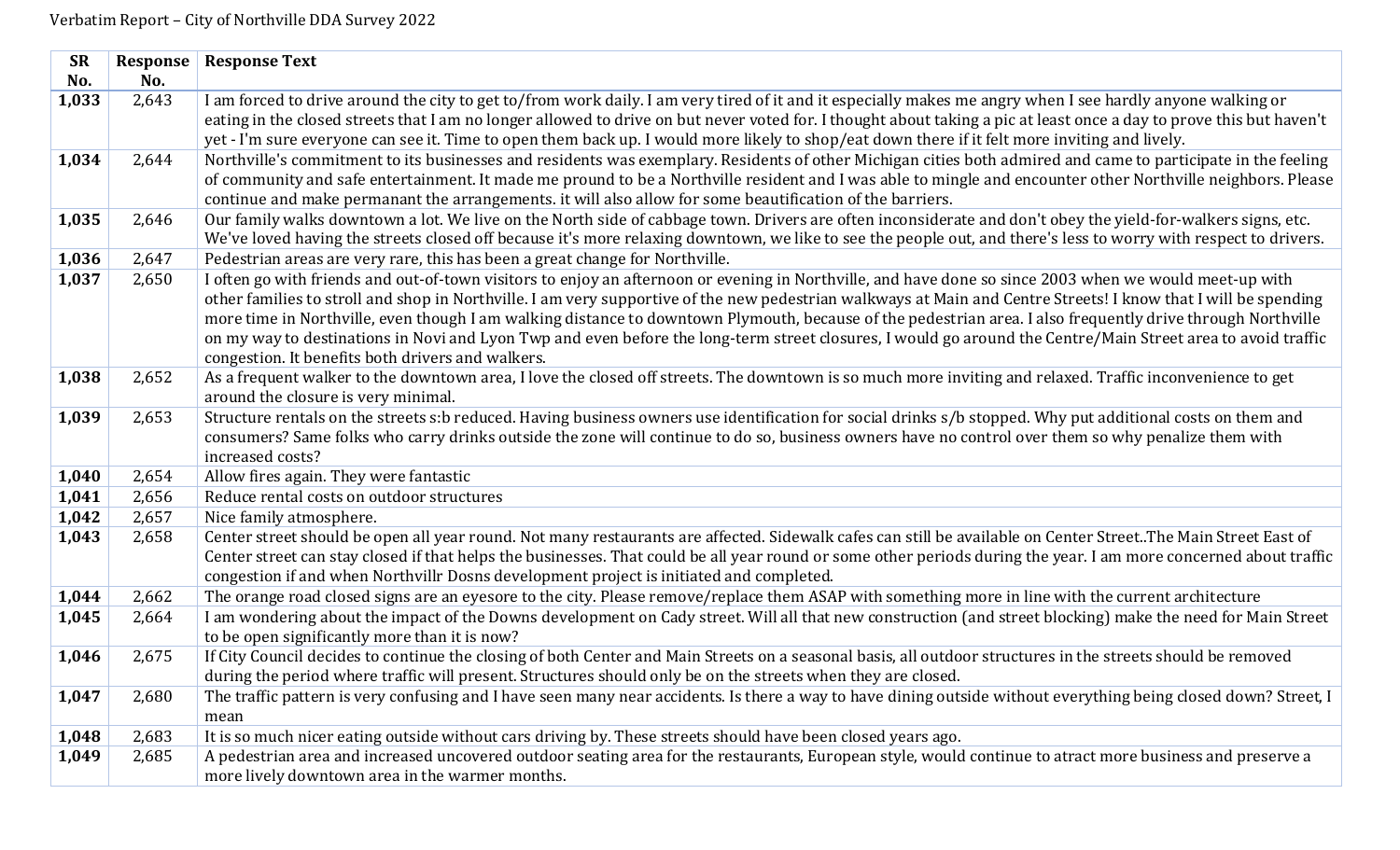| <b>SR</b> | Response | <b>Response Text</b>                                                                                                                                                  |
|-----------|----------|-----------------------------------------------------------------------------------------------------------------------------------------------------------------------|
| No.       | No.      |                                                                                                                                                                       |
| 1,050     | 2,691    | Street closures have no consideration for handicap people                                                                                                             |
| 1,051     | 2,695    | We have enjoyed the traffic free downtown Northville tremendously and look forward to continuing our visits there weekly. Thank you.                                  |
| 1,052     | 2,696    | I think the roads should be permanently closed. Invest in rerouting traffic around downtown to make things easier for motorists and locals who are unhappy            |
|           |          | about the increase in motorists going through residential roads.                                                                                                      |
| 1,053     | 2,697    | Drop off/pick up for disabled difficult with closures. This has effected my downtown patronage                                                                        |
| 1,054     | 2,702    | extend to wing st. if seasonal then both streets should remain closed. if permanent, than center should be closed.                                                    |
| 1,055     | 2,705    | I think the current state of the closure looks trashy with the cones and unorganized setups throughout. I end up frequenting downtown Plymouth more                   |
|           |          | because the streets are open and there's an atmosphere of happiness when I drive through. I have tried several more restaurants in Plymouth than in                   |
|           |          | Northville because it's the same distance for me and I enjoy the environment better. When traveling from point A to point B in Northville, I do not like driving      |
|           |          | around the entire downtown area to get around. I think the outdoor drinking does not need to be in effect, there are plenty of bars nearby to have a good time        |
|           |          | indoors. I think the street closure is message that we're closed.                                                                                                     |
| 1,056     | 2,706    | If you open these streets make no left turns at the intersections of Main & Center. It backs up traffic for miles!                                                    |
| 1,057     | 2,709    | If the downtown merchants are happy with the closures, and they do appear to be, then the closures should remain. It's become something that other                    |
|           |          | communities talk about and aspire to. It poses little inconvenience, if any, getting from one place to another. Slightly different routes add little if any time to a |
|           |          | drive. It's a great thing for the City.                                                                                                                               |
| 1,058     | 2,710    | This is a fantastic city and very walkable. I would hate to see that go away, I like to walk and pop in shops as I look in the windows. I believe this will also help |
|           |          | keep traffic in check on the small roads when the mass of people will move in to the Northville Downs development                                                     |
| 1,059     | 2,711    | We have not been to downtown Northville for 2 years                                                                                                                   |
| 1,060     | 2,712    | We love the street closures all year round. Every Friday we walk around town and frequent the restaurants. We also enjoy being able to walk around with a             |
|           |          | cocktail while waiting for our table. We also have a small dog who accompanies is weather permitting!                                                                 |
| 1,061     | 2,713    | With the streets closed the traffic cuts thru the neighborhoods and talk about a round about at 7 mile will only make things worse.                                   |
| 1,062     | 2,714    | Open the city asap                                                                                                                                                    |
| 1,063     | 2,717    | Used to frequent the City of Northville almost daily. Since the closure, it is a cluttered mess. Really unsightly with ugly barricades to block roads, and huts,      |
|           |          | sheds, and generally stuff all over the place. Really ruins the ambience and historical beauty that Northville was known for. I feel for the residents of the city as |
|           |          | well, with the constant block party going on, catering mostly to non-residents, that they have to contend with, look at and listen to all the time. It's a shame. We  |
|           |          | now prefer to frequent the City of Plymouth, where the city has dealt with outdoor dining by still maintaining the character, dignity and quality of the city, with   |
|           |          | the streets open the whole time.                                                                                                                                      |
| 1,064     | 2,718    | As a township resident I frequent downtown Plymouth more for its accessibility and ease of parking when I want to shop or eat out particularly in cold or             |
|           |          | inclement weather. I used to work at a retail shop in Northville and just don't like the feel of the town the way it is now.                                          |
| 1,065     | 2,722    | Open the streets so residents can see what stores and restaurants are in theytown.                                                                                    |
| 1,066     | 2,723    | I have lived in Northville for all most 60 years and am very disappointed in the way Northville looks. It is not a city anymore-just an open air food court.          |
| 1,067     | 2,725    | Improve appearance of closure barricades.                                                                                                                             |
| 1,068     | 2,729    | Northville is a great town. I think the town can handle those closures as traffic is not too heavy and it can be re routed, it makes it safe and unique. Although I   |
|           |          | tried to eat at Browndog, they would not let me order in person or on the phone, they told me it had to be handled online only. Oh well, there are other places,      |
|           |          | but I hope Northville stays pedestrian friendly for a long time.                                                                                                      |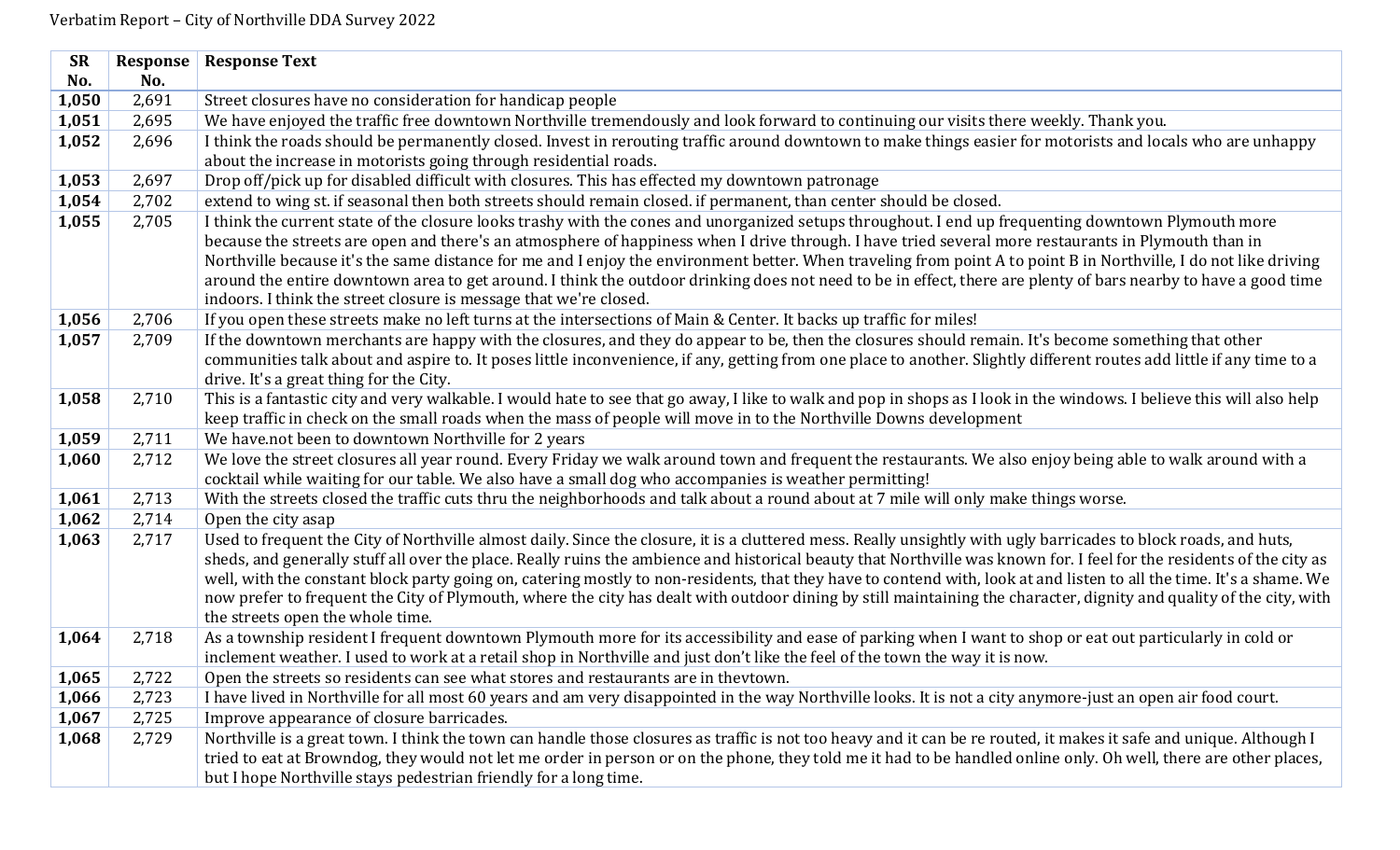| <b>SR</b> | Response | <b>Response Text</b>                                                                                                                                                                                                                                                                          |
|-----------|----------|-----------------------------------------------------------------------------------------------------------------------------------------------------------------------------------------------------------------------------------------------------------------------------------------------|
| No.       | No.      |                                                                                                                                                                                                                                                                                               |
| 1,069     | 2,730    | Enough already! We rarely go downtown any more due to the street closures and when we do there is not enough parking! It is easier to go to another city like                                                                                                                                 |
|           |          | Plymouth, or somewhere else. Open the streets!!!                                                                                                                                                                                                                                              |
| 1,070     | 2,732    | all of the restaurants should be included and treated the same                                                                                                                                                                                                                                |
| 1,071     | 2,737    | Remove the temporary structures. They look trashy.                                                                                                                                                                                                                                            |
| 1,072     | 2,741    | I believe a walkable city is fun and inviting and would like it to stay.                                                                                                                                                                                                                      |
| 1,073     | 2,742    | We have lost the feel of 'Main St, USA' Parades were a big part of this. Using a side street for the parade is a poor compromise                                                                                                                                                              |
| 1,074     | 2,752    | Replace the blockage with something more attractive.                                                                                                                                                                                                                                          |
| 1,075     | 2,753    | Need more restaurants with outdoor service so there is no need to go inside.                                                                                                                                                                                                                  |
| 1,076     | 2,755    | Make the signage for the street closures more attractive Have live music on all streets that are closed.                                                                                                                                                                                      |
| 1,077     | 2,756    | It would be beneficial to know if businesses are gaining exposure and who and why it is harming.                                                                                                                                                                                              |
| 1,078     | 2,757    | Downtown looks like a shanty town. It is no longer inviting. Everytime I'm in or by the closed streets, dead no one seems to be there. We are 35 year residents                                                                                                                               |
|           |          | and its embarrassing to say let's go to downtown northville.                                                                                                                                                                                                                                  |
| 1,079     | 2,764    | Access to mail service areas like the UPS, is a bit hard with the closed streets- maybe make some close parking for them. I feel bad I started to go there less                                                                                                                               |
|           |          | because of this. But I like the overall idea of the closed streets                                                                                                                                                                                                                            |
| 1,080     | 2,766    | The street closures are the best part about downtown. It's super easy to drive around the area and the closure causes no traffic backups.                                                                                                                                                     |
| 1,081     | 2,768    | Please open N/S center. Whatever else you do is fine, but frequently driving that route daily is becoming a pain. Let's get back to where we started. Great idea                                                                                                                              |
|           |          | at the tome, but it's has now run it's course                                                                                                                                                                                                                                                 |
| 1,082     | 2,769    | Please reopen Center street!                                                                                                                                                                                                                                                                  |
| 1,083     | 2,772    | It's perfect as is, traffic has been successful moving around the closed streets. Covid is still alive, the outdoor seating is ideal. Please consider keeping it as is.                                                                                                                       |
| 1,084     | 2,774    | This has been a great opportunity to increase foot traffic, share our downtown with visitors from all around and support our business districts. It promotes                                                                                                                                  |
|           |          | family, community and is what Northville is all about (having lived here close to 30 years). Often times the streets were empty with people gathering in                                                                                                                                      |
|           |          | Plymouth due to its size and offerings and the response to COVID put Northville in the spotlight for all the right reasons. Most importantly we came together                                                                                                                                 |
|           |          | during a challenging time and we did it extremely well!                                                                                                                                                                                                                                       |
| 1,085     | 2,775    | Main and Center Streets look trashy. Most restaurant outdoor spaces look nice from the entrance into them, but the street side is unkept. I miss driving down                                                                                                                                 |
|           |          | our charming downtown main streets. Also, the multiple four and three-way stops are dangerous. Too many times I've witness near accidents with cars,                                                                                                                                          |
|           |          | pedestrians and bicycles.                                                                                                                                                                                                                                                                     |
| 1,086     | 2,776    | Downtown is "alive" and thriving as a result of this program. If people are opposed to these two streets being closed, imagine the blow back ahead with the                                                                                                                                   |
|           |          | Downs development Change is always going to bring fear and opposition, however I believe this has given our downtown the "charm" and sense of family                                                                                                                                          |
|           |          | that we had years ago. As along time resident (I have several acres in the township) this response to the COVID pandemic put Northville in the "best" light.                                                                                                                                  |
|           |          | Supporting our business family as well as our residents. It opened a new opportunity and we need to embrace the change!                                                                                                                                                                       |
| 1,087     | 2,778    | we need to make to highlight that there were 3 construction sites [including the Exchange] in the Social District as well as an outdoor gas heating moritorium                                                                                                                                |
|           | 2,779    | from the fire chief that may have limited winter traffic downtown. I think some people thought traffic was really low not realizing this<br>The initial thought and execution to help downtown restaurants and merchants was the right move. It is now time to move on and step away from the |
| 1,088     |          | reminders of a pandemic that needs to be put in the rearview mirror. Of equal importance we need to be able to drive through our town again, especially the                                                                                                                                   |
|           |          |                                                                                                                                                                                                                                                                                               |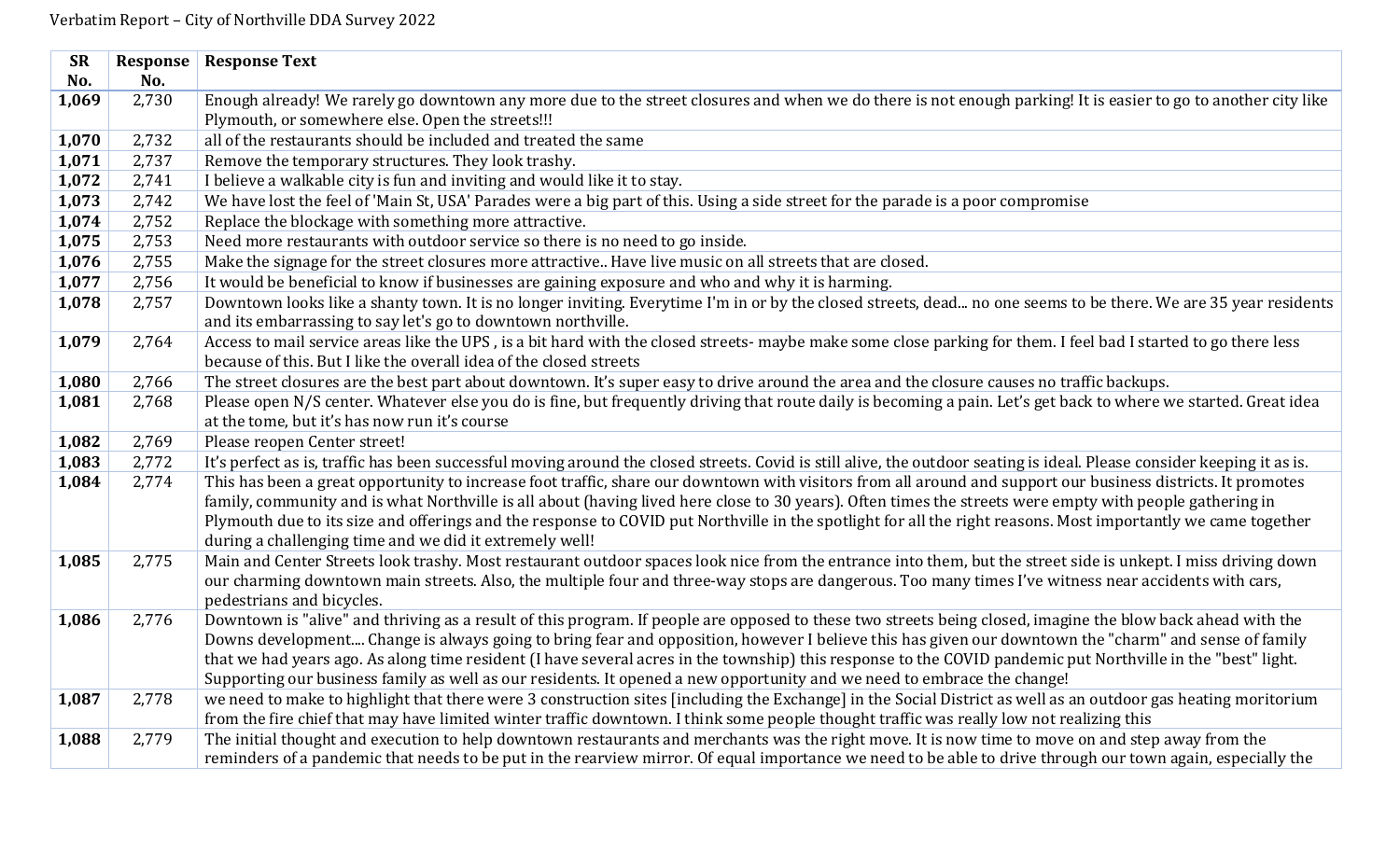| <b>SR</b> | Response | <b>Response Text</b>                                                                                                                                                     |
|-----------|----------|--------------------------------------------------------------------------------------------------------------------------------------------------------------------------|
| No.       | No.      |                                                                                                                                                                          |
|           |          | north south thoroughfare of Center Street. We also need to look like a clean city that is in business and not a shuttered space. The best of all worlds would be         |
|           |          | closing Main on the weekends only.                                                                                                                                       |
| 1,089     | 2,780    | Allow wood fires again. Smell is fantastic                                                                                                                               |
| 1,090     | 2,782    | Because the streets have been closed so long, I don't remember what stores are even there anymore. Cady Street gets a lot of traffic nowadays but that doesn't           |
|           |          | help most Min Stret businesses It's time to STOP LIVING PANDEMICALLY. Put those glass structures down in Ford Field for vendors and various activities. Or               |
|           |          | offer them to the outdoor nightclub down by the Cider Mill. Or use them for vendors at the Farmers Market so they don't have to put up tents on rainy days.              |
| 1,091     | 2,786    | I am all for having a nice downtown to walk around and enjoy as long as you can get parking nearby. What is there is great. Agree between Halloween and                  |
|           |          | Easter there probably isn't much need.                                                                                                                                   |
| 1,092     | 2,787    | Parking is nearly impossible. Streets blocked off. Parking lot blocked off for construction.                                                                             |
| 1,093     | 2,792    | Regardless if streets are closed permanently or seasonal, a more professional and aesthetic appearance at the closure point should be considered. (versus the            |
|           |          | 1990s men in black cars and orange constructions blocks)                                                                                                                 |
| 1,094     | 2,795    | Love watching all of the foot traffic downtown and the safety of pedestrians. Do not miss the traffic at all. Well worth the handful of parking spaces.                  |
| 1,095     | 2,796    | Have the developer build wider sidewalks at the downs developement if you'd like, but reopen the main streets through the city!                                          |
| 1,096     | 2,799    | OPEN THE STREETS IMMEDIATELY. MAIN STREET IS UNSIGHTLY AND A SOCIAL DISTRICT IS NO LONGER NECESSARY.                                                                     |
| 1,097     | 2,801    | Downtown should be transformed to a pedestrian area, change paving to cobble stones, add more benches and art and make it a go to event  Prevent noise                   |
|           |          | and exhaust emission down town, keep decicadted parting for walk g impaired close buy                                                                                    |
| 1,098     | 2,803    | Please open the downtown area to normal traffic flow. Closing this area was never intended to be a permanent arrangement. These businesses' leases did NOT               |
|           |          | include the sidewalk and/or the street. Our downtown area currently looks like a disaster zone - the barricades and old police cars parked around town are               |
|           |          | unsightly and embarrassing. If the community wants a downtown "drinking area", then include it in the plans with the Northville Downs developments.                      |
| 1,099     | 2,808    | Definitely close and do more events                                                                                                                                      |
| 1,100     | 2,812    | With the streets blocked it is hard to drop someone (with limited mobility) at a location. It is also more difficult to pick up, say a large catering order. It is more  |
|           |          | difficult for someone to drop shoes off for repair without climbing stairs. If you want more outdoor dining maybe you can compromise by giving the                       |
|           |          | restaurants the parking space in front of their store but still leave the streets open for 2 way traffic. But then, this will also keep folks from being able to pick up |
|           |          | catering orders easily. Thank you for asking. i am concerned you will only take into account the opinions of the residents of the city and the businesses owners         |
|           |          | on the closed streets.                                                                                                                                                   |
| 1,101     | 2,814    | Keeping this option will help businesses and allow those who don't want to dine inside patronize businesses                                                              |
| 1,102     | 2,816    | Do NOT like having to snake around to get places, and now going to build too many homes where we have to snake around to get through town. Totally                       |
|           |          | ridiculous. We have no interest in walking and drinking. In fact, we go elsewhere now to dine.                                                                           |
| 1,103     | 2,818    | Permanent structures to replace barricades.                                                                                                                              |
| 1,104     | 2,820    | Love having the family out downtown and not worry about all the close passing traffic.                                                                                   |
| 1,105     | 2,824    | I think the street closures were necessary during Covid but now that the pandemic has receded, the merchants and customers would benefit by having both                  |
|           |          | streets open. Perhaps setting up a schedule where the street closures happened once a month for the weekend from May through October would be a                          |
|           |          | compromise.                                                                                                                                                              |
| 1,106     | 2,829    | Thank you for your work on this!                                                                                                                                         |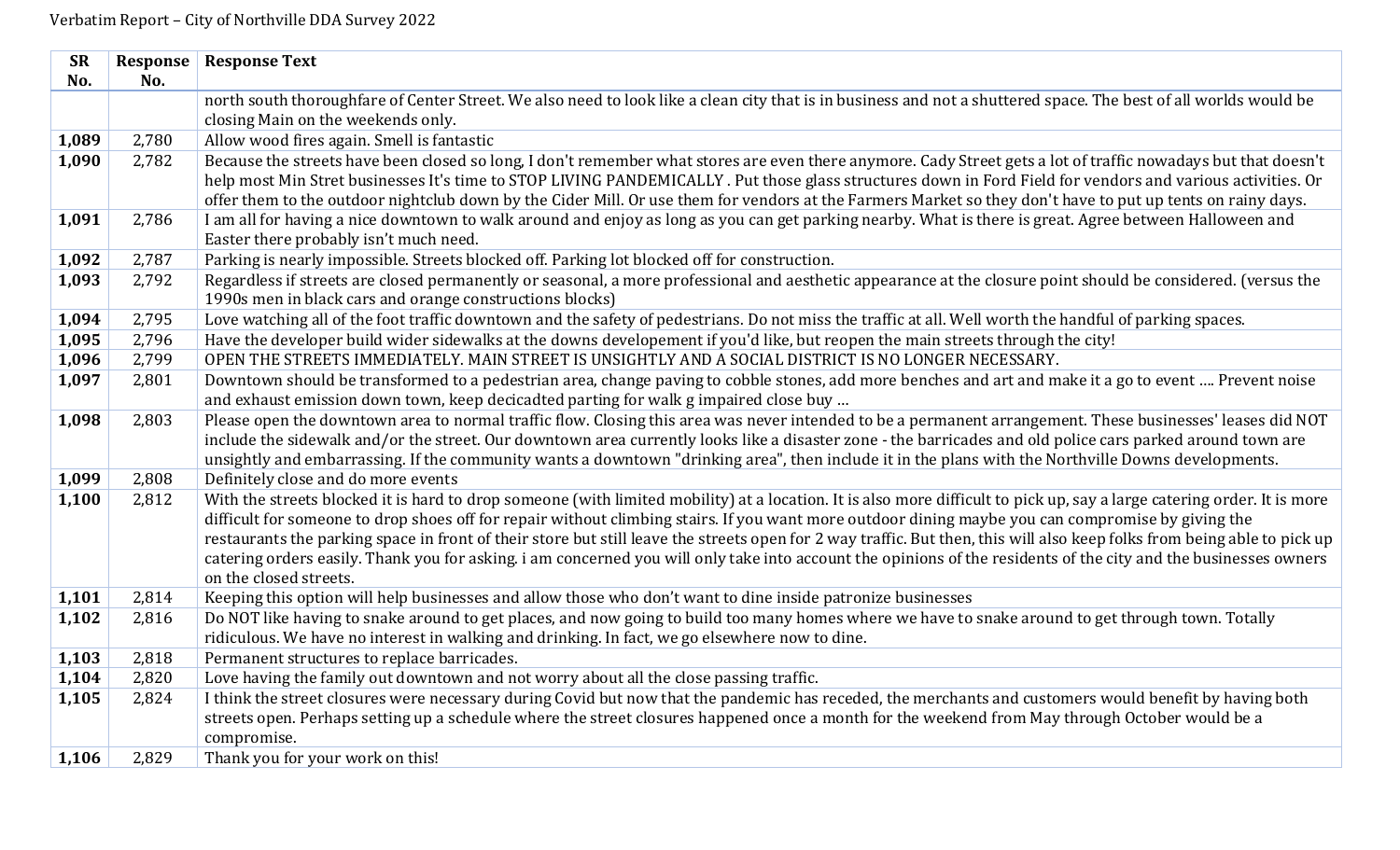| <b>SR</b> | Response | <b>Response Text</b>                                                                                                                                                                                                                               |
|-----------|----------|----------------------------------------------------------------------------------------------------------------------------------------------------------------------------------------------------------------------------------------------------|
| No.       | No.      |                                                                                                                                                                                                                                                    |
| 1,107     | 2,831    | I love having the streets closed to traffic downtown. It brings people out and is a more communal, social, and fun atmosphere. The only downside is cutting off                                                                                    |
|           |          | the thoroughfare from Sheldon through Center Street during the week. Not a dealbreaker but a minor inconvenience. I've gotten used to it and I suppose it's a                                                                                      |
|           |          | small price to pay for everything the closures bring. Thanks for gathering community input.                                                                                                                                                        |
| 1,108     | 2,837    | Open the streets.                                                                                                                                                                                                                                  |
| 1,109     | 2,842    | It's enough. This winter was a disgrace. All the outdoor structure because storage units. To close periodically or for a short summer/fall season, great. But<br>doing so full-time isn't working                                                  |
| 1,110     | 2,844    | Would like to see the streets be permanently closed to traffic                                                                                                                                                                                     |
| 1,111     | 2,846    | I feel Center Street should reopen to traffic while Main Street should remain closed. Griswold Street is currently taking on a lot of north/south traffic. Wing                                                                                    |
|           |          | Street also has become a traffic nightmare!                                                                                                                                                                                                        |
| 1,112     | 2,847    | The street closures tie up traffic with the stop signs/blinking red when traveling to CVS and Kroger, as well as stores beyond the closures. I would prefer to be                                                                                  |
|           |          | able to drive through town versus parking on the outskirts and walking into town.                                                                                                                                                                  |
| 1,113     | 2,848    | The current street closures make certain businesses more inaccessible to individuals with disabilities, forcing them to travel farther instead of being dropped                                                                                    |
|           |          | off or parking directly in front of a business they are going to. Additionally, there is already limited parking in downtown, keeping these streets closed limits it                                                                               |
|           |          | even more, discouraging residents who are not within walking distance from going downtown because there is not enough parking.                                                                                                                     |
| 1,114     | 2,852    | I am ready for the streets to open back up. They push traffic to my neighborhood. WE should not have to take that.                                                                                                                                 |
| 1,115     | 2,853    | The time is long past for the social district. It was a great idea during the pandemic, but we're long past it. It seems like a very vocal minority is in favor, but the                                                                           |
|           |          | traffic that has to be routed to residential streets is of great concern.                                                                                                                                                                          |
| 1,116     | 2,854    | OK, for God's sake, it's been waaaaay toooooo looooong, open the streets to car traffic & open up the parking spaces; I feel like the flow of traffic is ridiculous &                                                                              |
|           |          | I'm tired of being held hostage so a few eating places can have cutesy, little tables in front of their establishments. Senior citizens can't park 3 blocks away from                                                                              |
|           |          | the businesses they need to go to.                                                                                                                                                                                                                 |
| 1,117     | 2,856    | I'm extremely in favor of leaving the street closures in place permanently. I love having a pedestrian area and I hope it is able to remain.                                                                                                       |
| 1,118     | 2,857    | At a minimum, Center Street should open ASAP. The traffic on S Wing is way too congested whether going to the Post Office, library or just to the other side of                                                                                    |
|           |          | town. S Wing was not designed to be a N -S main road (too narrow in spots). Due to the traffic congestion, we have not shopped or been to a restaurant to eat                                                                                      |
|           |          | downtown. We have been going to other NV or Novi restaurants outside this area.                                                                                                                                                                    |
| 1,119     | 2,859    | Definitely keep the streets closed during the summer and fall. We were downtown today on 4-22 and it was packed!! However I see no need to inconvenience                                                                                           |
|           |          | people in the winter, not much going on when I'd go down there from thanksgiving to Mach.<br>Downtown looks junky in the winter with people eating inside now. I'm ok with it closed in warm weather so people can eat outside, but the winter was |
| 1,120     | 2,863    | foolish.                                                                                                                                                                                                                                           |
| 1,121     | 2,865    | Center Street should definitely be reopened. Traffic going around downtown Northville is too congested. Plus those orange barricades are an eyesore. I actually                                                                                    |
|           |          | think I use the businesses in downtown Northville less because of the street closures. I'm constantly going around downtown and I don't even remember what                                                                                         |
|           |          | businesses are there anymore. It has become a nuisance. Northville is no longer a location destination for me, it has become a place that I just have to drive                                                                                     |
|           |          | around.                                                                                                                                                                                                                                            |
| 1,122     | 2,866    | Street closures are no longer needed. The current detour around downtown is unwieldy using streets not designed for that level of traffic.                                                                                                         |
| 1,123     | 2,869    | Outdoor seating on sidewalks are fine, assuming that it's done in a way so there's adequate room for pedestrians. But I'd prefer life get back closer to pre-                                                                                      |
|           |          | pandemic conditions. Certainly take into account any good ideas and learnings from past 2 years.                                                                                                                                                   |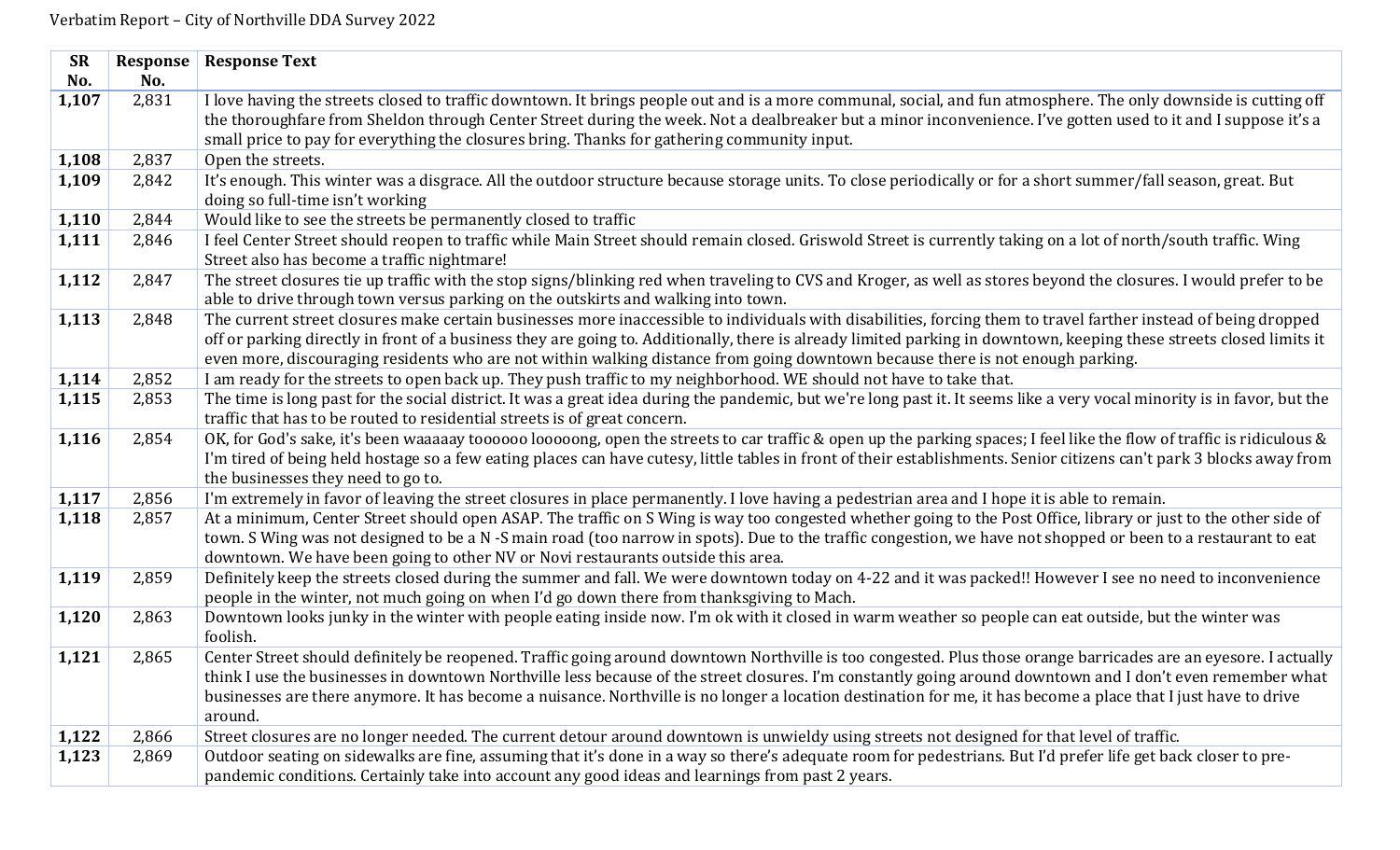| <b>SR</b> | Response | <b>Response Text</b>                                                                                                                                                                                                                                                                                                                                                                                                                                                                                                                                                                                |
|-----------|----------|-----------------------------------------------------------------------------------------------------------------------------------------------------------------------------------------------------------------------------------------------------------------------------------------------------------------------------------------------------------------------------------------------------------------------------------------------------------------------------------------------------------------------------------------------------------------------------------------------------|
| No.       | No.      |                                                                                                                                                                                                                                                                                                                                                                                                                                                                                                                                                                                                     |
| 1,124     | 2,870    | Center Street is a main artery through downtown Northville. Closing it only reroutes traffic away from businesses there. We frequent businesses on Center<br>Street less due to the closure, not more. Also, the barricades are completely ridiculous. If you're going to block off the streets for any extended period of time, it<br>should be done in a way that doesn't look haphazard and reactionary. I understand blocking off Main Street during the summer as the pavilion is there and<br>people can congregate and gather. There's really no reason to shut down Main Street any longer. |
| 1,125     | 2,873    | Downtown should return to the pre-pandemic way of business/traffic flow. The current set up looks terrible, especially in winter months. Other than special<br>events, the downtown area should be open to traffic and pedestrians.                                                                                                                                                                                                                                                                                                                                                                 |
| 1,126     | 2,874    | Use the square as the social district, as done previously, and close Main Street only for "special" events. Our once beautiful town looks like a dump now. So sad.<br>I have been a resident of Northville for 34 years and am now embarrassed of how poor our once charming town currently looks. In addition the traffic is<br>horrible and dangerous as currently routed.                                                                                                                                                                                                                        |
| 1,127     | 2,881    | Love the outdoor seating and covered seats                                                                                                                                                                                                                                                                                                                                                                                                                                                                                                                                                          |
| 1,128     | 2,884    | Maybe the streets could be closed on Friday evenings, Saturday & Sunday. Outdoor dining experience is nice, but having the streets closed 100% of the time is<br>an inconvenience.                                                                                                                                                                                                                                                                                                                                                                                                                  |
| 1,129     | 2,885    | NA                                                                                                                                                                                                                                                                                                                                                                                                                                                                                                                                                                                                  |
| 1,130     | 2,887    | I feel is the street closures are helping the downtown businesses. I like having them closed, but wouldn't want them to stay closed if it hurts the businesses. I<br>suspect it doesn't hurt them as they all have parking options on the backside of the buildings. I do wish the parades would be able to resume on old routes, but<br>understand we may not be able to have both. I'm also supportive if it makes sense to close the streets Friday morning to Monday morning. Thank you for the<br>opportunity to share my thoughts.                                                            |
| 1,131     | 2,890    | Install permanent decorative road closer gates that can be opened or closed (rather than unattractive orange road closer barriers)                                                                                                                                                                                                                                                                                                                                                                                                                                                                  |
| 1,132     | 2,891    | We need our street back. Parades restored. Curbside parking. Handicapped parking.                                                                                                                                                                                                                                                                                                                                                                                                                                                                                                                   |
| 1,133     | 2,892    | Would be nice if entrances were more inviting                                                                                                                                                                                                                                                                                                                                                                                                                                                                                                                                                       |
| 1,134     | 2,893    | I am fine if the streets remain closed, HOWEVERplease make it "more pleasing to the eye"the barricades and signs are not welcoming. Need to hire a<br>designer for the 4 entries. Thanks                                                                                                                                                                                                                                                                                                                                                                                                            |
| 1,135     | 2,894    | It's near 80 degrees and the streets are packed. Need more evidence to its popularity?                                                                                                                                                                                                                                                                                                                                                                                                                                                                                                              |
| 1,136     | 2,897    | In general, closed streets become more unkempt over time. It's now time to reopen the streets. There's enough space in the open area south of the clock on<br>Main Street for anyone wishing to socialize outside after having a meal and drink in one of the downtown establishments.                                                                                                                                                                                                                                                                                                              |
| 1,137     | 2,898    | I kept looking all winter for signs of anyone using the outdoor seating this past winter and I never saw people out there. It wasn't a good look. I like the idea of<br>closing the roads on the weekend during the summer and fall. I hope that the permanent outdoor structures can be put to good use somewhere else. Thank you<br>for this great idea and all that you guys do.                                                                                                                                                                                                                 |
| 1,138     | 2,899    | Open downtown street ASAP This has been a major headache.                                                                                                                                                                                                                                                                                                                                                                                                                                                                                                                                           |
| 1,139     | 2,900    | Structures provide a place for folks to stand enjoy food/beverages and engage in conversation                                                                                                                                                                                                                                                                                                                                                                                                                                                                                                       |
| 1,140     | 2,901    | Enjoy it now if Downs project ok'd the town will be in dire straits. Project idea you to big and will forever change Northville                                                                                                                                                                                                                                                                                                                                                                                                                                                                     |
| 1,141     | 2,902    | Increased outdoor dining options, outdoor live music, downtown festivals (chili cook-off, beer/wine fest, etc), and vendor booths can only increase foot traffic                                                                                                                                                                                                                                                                                                                                                                                                                                    |
|           |          | and business growth.                                                                                                                                                                                                                                                                                                                                                                                                                                                                                                                                                                                |
| 1,142     | 2,906    | I would just like beautification of the road closure signage so it's permanent and maybe fold down barriers like they have in DC for emergency access. This is so                                                                                                                                                                                                                                                                                                                                                                                                                                   |
|           |          | awesome that we are keeping it this way.                                                                                                                                                                                                                                                                                                                                                                                                                                                                                                                                                            |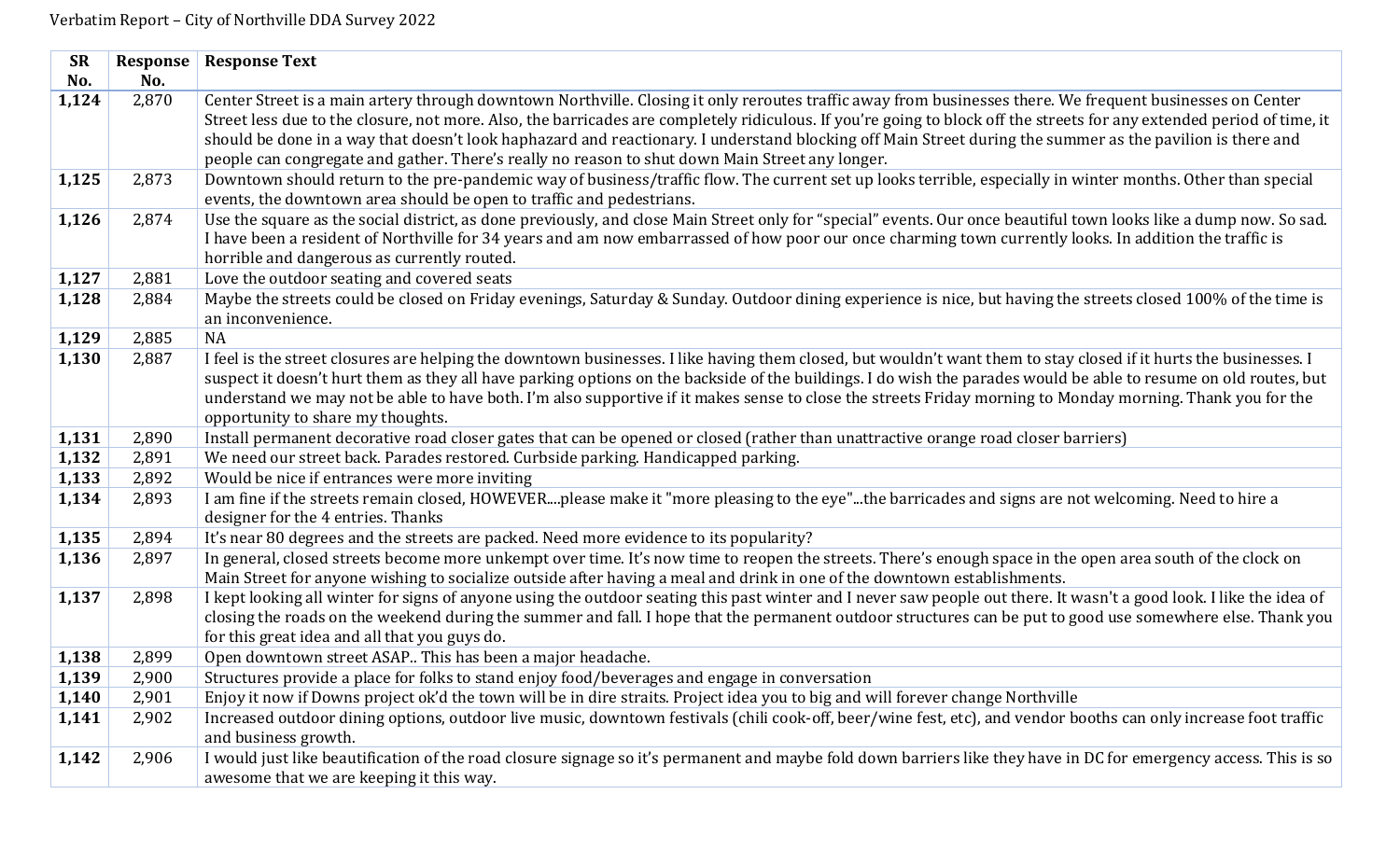| <b>SR</b> | Response | <b>Response Text</b>                                                                                                                                                                                                                                                                                                                                                                                                                                                                                                                                                                                                                                                                                                                |
|-----------|----------|-------------------------------------------------------------------------------------------------------------------------------------------------------------------------------------------------------------------------------------------------------------------------------------------------------------------------------------------------------------------------------------------------------------------------------------------------------------------------------------------------------------------------------------------------------------------------------------------------------------------------------------------------------------------------------------------------------------------------------------|
| No.       | No.      |                                                                                                                                                                                                                                                                                                                                                                                                                                                                                                                                                                                                                                                                                                                                     |
| 1,143     | 2,908    | I think this is great for the businesses as well as our culture It reminds me of many wonderful places in Europe that do this.                                                                                                                                                                                                                                                                                                                                                                                                                                                                                                                                                                                                      |
| 1,144     | 2,909    | The street closures make the downtown area charming. Just change the barriers to something more permanent and pretty.                                                                                                                                                                                                                                                                                                                                                                                                                                                                                                                                                                                                               |
| 1,145     | 2,915    | It is very hard going in a maze of closed streets, plus tons of foot traffics from the closed streets. Restaurants are now open, so no need to be dining in the<br>middle of closed streets any further. They should reopen.                                                                                                                                                                                                                                                                                                                                                                                                                                                                                                        |
| 1,146     | 2,916    | The streets should open November 1 until March 31. Having the streets closed in cold weather months is dumb. Streets closed in summertime and warm<br>weather months is awesome.                                                                                                                                                                                                                                                                                                                                                                                                                                                                                                                                                    |
| 1,147     | 2,918    | We have enjoyed visiting Northville, and frequently do it. We eat at several restaurants providing outdoor seating and are comfortable with this arrangement.<br>Please continue! We are here now, and will soon walk the main streets in search of coffee and desert. Northville has become our go-to town.                                                                                                                                                                                                                                                                                                                                                                                                                        |
| 1,148     | 2,919    | The street closures were good at the time they were enacted. My husband and I were just saying how it is getting more difficult to navigate to and through<br>downtown because of the closures. Also, I feel the closures may hamper businesses that are not serving food/beverages.                                                                                                                                                                                                                                                                                                                                                                                                                                                |
| 1,149     | 2,921    | So inconvenient to have Center St closed. Please please just open the damn street.                                                                                                                                                                                                                                                                                                                                                                                                                                                                                                                                                                                                                                                  |
| 1,150     | 2,922    | The closures have increased all vehicular traffic on my street. Rayson is now flooded with extra traffic, which would normally go through the Downtown<br>streets. we have also experienced Commercial Truck traffic Including semi trucks. The closing of Main and Center streets was not needed. Plymouth Streets<br>remained open and outside dining was available along road side. The foot traffic Downtown makes the remaining open streets difficult to travel through, as<br>people just wander out in front of traffic where ever and whenever they please, without regard for existing traffic. In addition, Rayson is flooded with parking<br>from the downtown closure, making it difficult to back out of my driveway. |
| 1,151     | 2,923    | This affects every area resident poorly. increased vehicle traffic on residential streets, which are already in dis repair, truck traffic is now flowing onto<br>residential streets. Might be nice for downtown, but horrible for residents, once quiet neighborhoods. Grace, Rayson, Hutton, Horton and Carpenter are all in<br>horrendous shape, the additional daily traffic as an detour around downtown streets is increasing the poor road conditions.                                                                                                                                                                                                                                                                       |
| 1,152     | 2,927    | If you keep one or both street closures please place better barriers than those in place now. The dated police car and barricades is rather tacky.                                                                                                                                                                                                                                                                                                                                                                                                                                                                                                                                                                                  |
| 1,153     | 2,929    | If the structures do stay up, property owner should have to maintain them. Some started to look very disheveled this winter.                                                                                                                                                                                                                                                                                                                                                                                                                                                                                                                                                                                                        |
| 1,154     | 2,934    | The closure of downtown was fun initially. But it seems like it is less vibrant. Most instances the streets are empty                                                                                                                                                                                                                                                                                                                                                                                                                                                                                                                                                                                                               |
| 1,155     | 2,935    | Mark the closed streets more attractively, not just with tape or barricades.                                                                                                                                                                                                                                                                                                                                                                                                                                                                                                                                                                                                                                                        |
| 1,156     | 2,938    | I was in downtown Northville at least once a week free pandemic. Since streets closed I seldom go unless it's summer. Parking still a problem. Restaurants on<br>center can still do sidewalk seating with Center St., Elgin.                                                                                                                                                                                                                                                                                                                                                                                                                                                                                                       |
| 1,157     | 2,939    | Bring Downtown Northville back to a respectable looking city!!!!!!!!!!!!!!!                                                                                                                                                                                                                                                                                                                                                                                                                                                                                                                                                                                                                                                         |
| 1,158     | 2,941    | It looks like Beirut. An embarrassing hodge podge of chaos. Open the streets, go back to business and get rid of the barricades and eyesores. Are we competing<br>with Ukraine                                                                                                                                                                                                                                                                                                                                                                                                                                                                                                                                                      |
| 1,159     | 2,942    | Center Street shops would benefit more with the drive thru traffic and street parking. During the days (9am-5pm), customers value the ease of street parking<br>and an easier route from towns and to schools on the north-south street. The 2 restaurants utilizing the Center St closure have plenty of sidewalk space &<br>blocked off street parking to continue outdoor eating while open to traffic. The 2 alternative options to drive north on Center St are challenged with busyness<br>from a tight turn at the church pre-school or a turn near a library, post-office, & community center. Having the Main St fully closed either May-Nov or on<br>weekends would continue to provide a fun, inviting space.            |
| 1,160     | 2,943    | Love the walk ability and exciting vibe of downtown Northville with the streets closed. My 3 year old loves running safely around the streets too!                                                                                                                                                                                                                                                                                                                                                                                                                                                                                                                                                                                  |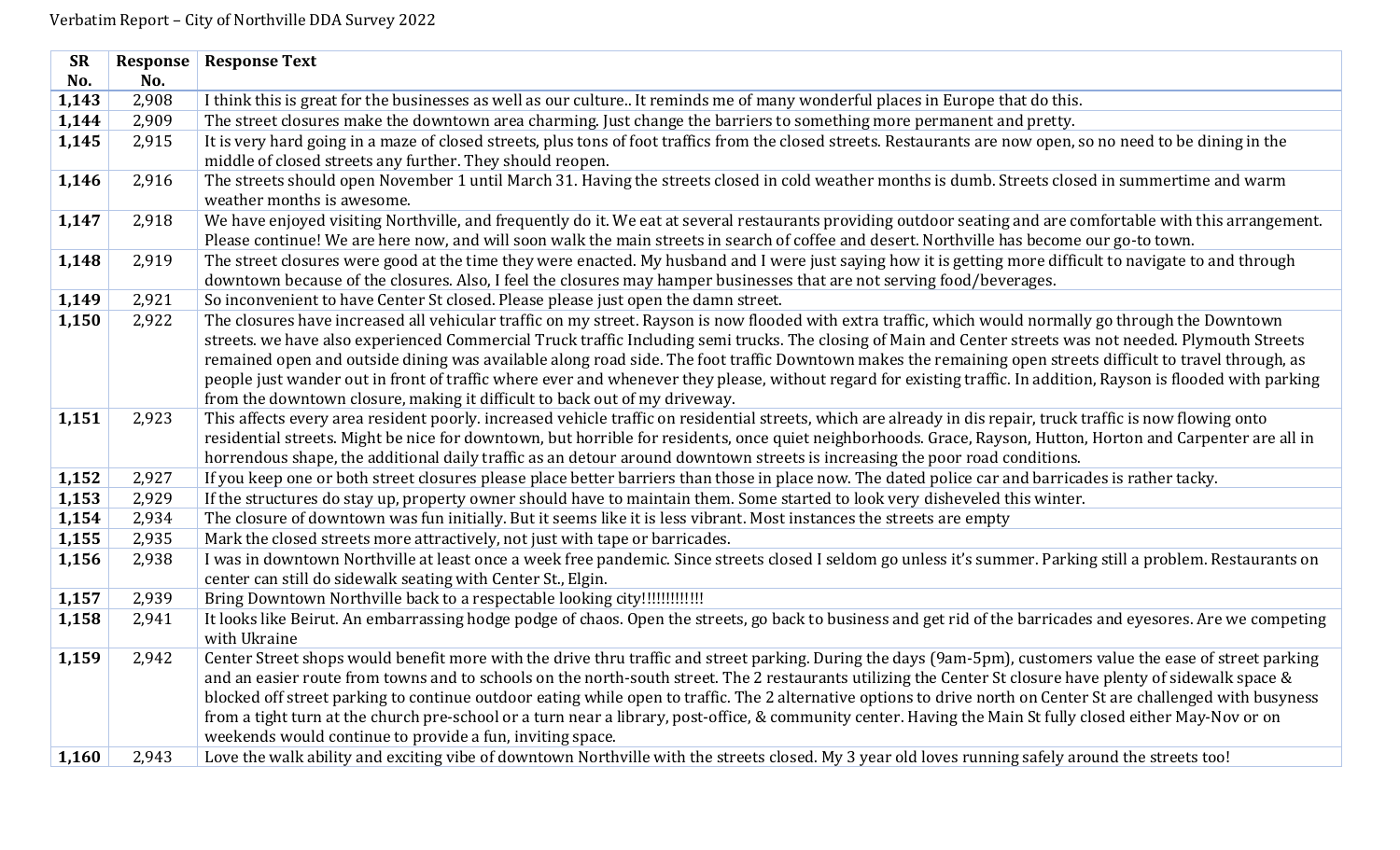| <b>SR</b> | Response | <b>Response Text</b>                                                                                                                                                                                                     |
|-----------|----------|--------------------------------------------------------------------------------------------------------------------------------------------------------------------------------------------------------------------------|
| No.       | No.      |                                                                                                                                                                                                                          |
| 1,161     | 2,956    | People can go into the restaurants now - covid is over. The closures cause so much congestion in the downtown area. We go to Plymouth now for dining since                                                               |
|           |          | the streets have always remained open.                                                                                                                                                                                   |
| 1,162     | 2,965    | It is great walking around on Main Street with coffee. The structures look trashy in the street. It is also very dangerous driving thru the 3 way flashing lights. It                                                    |
|           |          | is nearly LETHAL pulling out of the parking lot behind the Exchange onto Hutton. Too many people speed on that curve by CVS. It is more dangerous as a                                                                   |
|           |          | pedestrian crossing at those areas. It would be great if the police monitored them and passed out tickets. Opening Center Street may help with some of the                                                               |
|           |          | traffic issues and lost strangers.                                                                                                                                                                                       |
| 1,163     | 2,968    | The street closures is an awful reminder of the Covid pandemic. It looks like a messy and non thriving downtown. The traffic pattern is horrible.                                                                        |
| 1,164     | 2,969    | Great to see the streets abuzz with neighbors                                                                                                                                                                            |
| 1,165     | 2,975    | Replace the traffic barriers with a more permanent barrier. Over time create rules to ensure similar appearance on outdoor structures as center street grille                                                            |
|           |          | looks cheap compared to what others have invested                                                                                                                                                                        |
| 1,166     | 2,976    | The downtown looks like a cobbled together mess.                                                                                                                                                                         |
| 1,167     | 2,977    | Our street LOVES the street closures in downtown. We start our activities by walking downtown and then walking home and continuing the festivities!                                                                      |
| 1,168     | 2,978    | I am in favor of creating a permanent pedestrian zone at least on Main between center and Hutton. However I would expect if we keep it closed as it is now, it                                                           |
|           |          | needs to reflect a better sense of structure and planning. Right now it feels very haphazard and I feel spills out every which way into the street- especially                                                           |
|           |          | Center street grill ok center street. A permanent and attractive barrier to traffic (not big orange barrels and a black car), prettier landscaping around the                                                            |
|           |          | structures and some guidelines on how it needs to look is important. Also, let's get a plan for those cool brown wooden "huts" we bought. We support a unique                                                            |
|           |          | and beautified permanent pedestrian zone and social district.                                                                                                                                                            |
| 1,169     | 2,981    | Northville's street closures brilliantly dealt with the challenges of covid. As covid fears subside, it is clear that the street closures continue to make downtown                                                      |
|           |          | Northville more enjoyable for more people. The people who visit downtown spend more time than those who formerly used it as a conduit to other                                                                           |
|           |          | destinations. They represent an opportunity for all downtown businesses to do more commerce. Northville's next steps should be to make the street closures                                                               |
|           |          | permanent, remove the curbs, plant in the pedestrian area (former streets), and allow Northville to solidify its new reputation as a fantastic outdoor                                                                   |
|           |          | destination. Sheldon Road traffic is better now, too!                                                                                                                                                                    |
| 1,170     | 2,985    | Outdoor seating has improved the community vibe of downtown. There is much more capacity for restaurants to serve patrons (the labor issue,                                                                              |
| 1,171     | 2,989    | notwithstanding). I believe some of the "temporary look" should be transitioned into something more permanent that adds to the downtown aesthetic.<br>More live music. More public searing unrelated to the restaurants. |
| 1,172     | 2,991    | My child and I love walking around downtown. I allow him to go with his friends and feel confident since the streets are closed. I love walking through during                                                           |
|           |          | the different seasons and how pretty downtown looks without cars.                                                                                                                                                        |
| 1,173     | 2,993    | Not having a downtown this is a breath of fresh air. Keep it                                                                                                                                                             |
| 1,174     | 2,994    | The customer access to all businesses are suffering because of lack of parking. Closing the streets exasperates this problem. I've talked to business owners and                                                         |
|           |          | several have commented that foot traffic does very little to encourage business growth. The weekend skate boarders are not paying customers. Running a                                                                   |
|           |          | small business is enough of a challenge. Closing the streets and limiting the exposure to these businesses is very unfair. Open the damn streets.                                                                        |
| 1,175     | 2,995    | Completely redo this area close streets rip concrete put create park/flower beds and walking area. There were hardly any place to dine outside loving it.                                                                |
| 1,176     | 2,996    | I enjoy the streets being closed. I have a toddler and you can guess how annoying it is when a toddler walks and darts to the street                                                                                     |
| 1,177     | 2,997    | I never would spend much time hanging around northville with my family or even get to know other residents. But since the streets were open it allowed us to                                                             |
|           |          | experience all the fun things downtown northville has to offer. Having the openness made downtown a place worth spending evenings throughout the week                                                                    |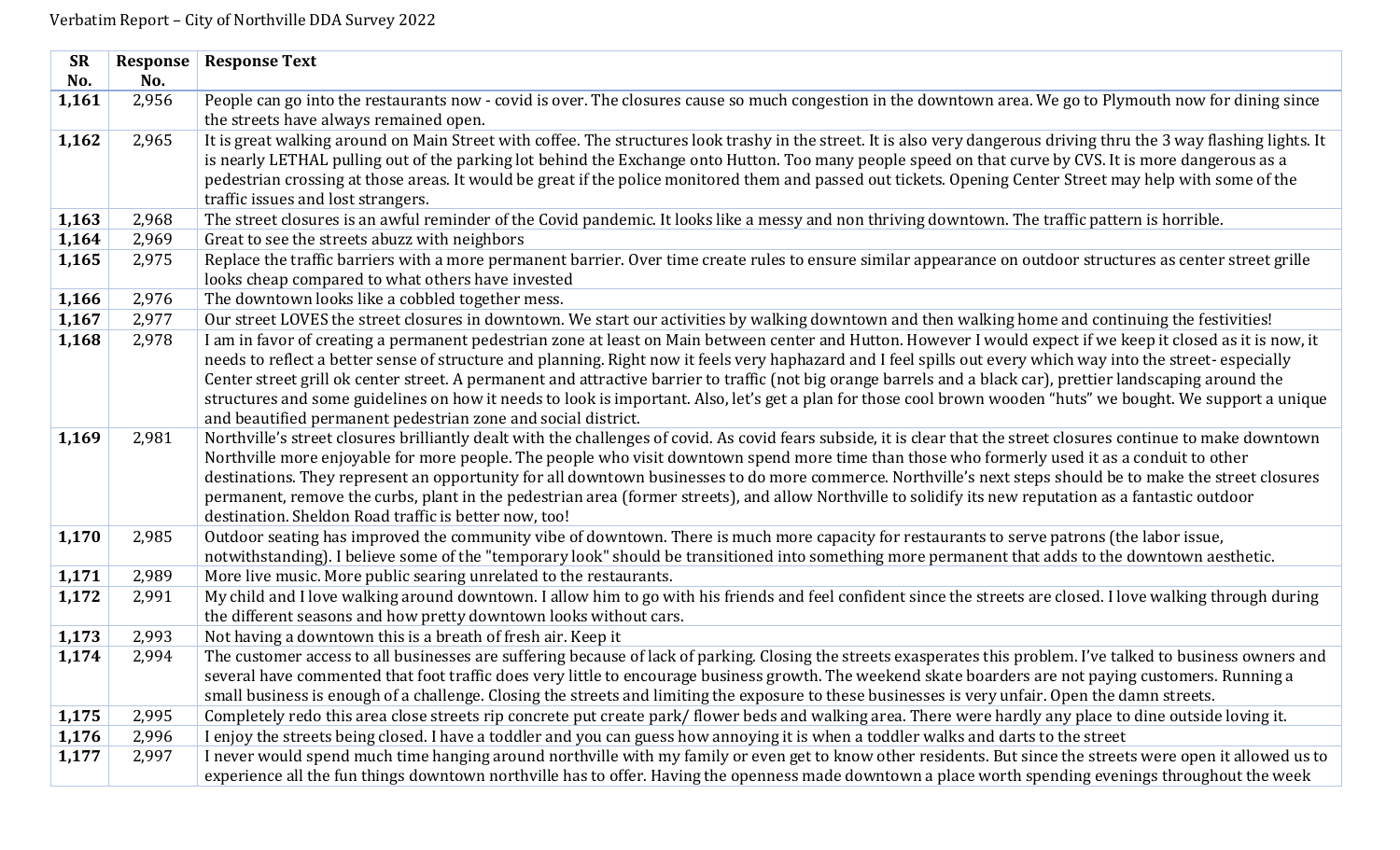| <b>SR</b> | Response | <b>Response Text</b>                                                                                                                                                |
|-----------|----------|---------------------------------------------------------------------------------------------------------------------------------------------------------------------|
| No.       | No.      |                                                                                                                                                                     |
| 1,178     | 2,998    | We love the family friendly environment and the new social feel this all has. Plymouth has such a nice open space and we never did. We loved the fire pits,         |
|           |          | coming and eating and visiting in our own community. Please allow us to continue to do this.                                                                        |
| 1,179     | 2,999    | Downtown Northvilles traffic has been functioning just fine with these streets closed. It's a much more quaint atmosphere. It's wonderful to see kids playing in    |
|           |          | the middle of the steeet without a care in the world. Much more festive.                                                                                            |
| 1,180     | 3,000    | I have really enjoyed the closed streets but would defer decisions to the businesses downtown. If the closures have been good for them, let it continue. If not,    |
|           |          | then reevaluate. I don't really mind driving around the closures, but having the streets closed seasonally also seems like a reasonable option. I don't know how    |
|           |          | you could do weekends only though, given the setup that would be needed for the outdoor seating.                                                                    |
| 1,181     | 3,002    | The city looks like a garage sale is taking place. It's very disappointing to see such a beautiful small town look like a flea market blockaded to traffic. Sends a |
|           |          | bad signal to visitors. If the roads are to remain closed, please make it look more "professional"                                                                  |
| 1,182     | 3,003    | Please OPEN the streets to vehicles. After talking with several business owners who are affected by the closure - ALL are losing money. As a customer of those      |
|           |          | business, I visited the downtown area for one reason or another, daily. Since the street closures, I have only been in downtown Northville a few times and the      |
|           |          | investment I have made in goods and services offered by the downtown merchants has dropped 99%. In my opinion, the closure of the streets has caused                |
|           |          | Northville to lose its charm and attraction.                                                                                                                        |
| 1,183     | 3,004    | The street closure has had a major negative impact in my ability to park and shop the city business district. I would like to see the blockades removed and the     |
|           |          | street access return to pre-COVID times.                                                                                                                            |
| 1,184     | 3,005    | Get rid of blockades and get something more permanent/decorative.                                                                                                   |
| 1,185     | 3,015    | I find getting into Northville and parking a bit hard. If your someone that doesn't know the city. I did find parking and got the shops I was going too. Center St  |
|           |          | being closed is closing off your traffic thru town. I don't drive thru northville anymore. It's kind a like I'm forgetting about downtown northville and what       |
|           |          | shops it has.                                                                                                                                                       |
| 1,186     | 3,016    | Closing down town streets is not a good plan. It should be open for traffic.                                                                                        |
| 1,187     | 3,020    | Our businesses need to survive and we should do whatever we can to help. If this helps then to provide for their family and keep the citizens visiting their store  |
|           |          | or restaurant and helps our community then let's hello them out                                                                                                     |
| 1,188     | 3,022    | I like the street closings because it gives more gathering space for people to hang out and enjoy the downtown. It's also nice to be able to walk around in that    |
|           |          | area with a drink since outdoor seating at restaurants is very limited.                                                                                             |
| 1,189     | 3,029    | I'm curious whether the seating area in the Town Square that is currently being used by the 160 Main Restaurant is ever going to be vacated so that the             |
|           |          | residents can use it for events like the Friday night concerts. If this restaurant is short on space, maybe they can add temporary street seating on Main Street    |
|           |          | like a number of other restaurants have done.                                                                                                                       |
| 1,190     | 3,036    | Having to drive around downtown is a problem. I will go eat shop downtown the same amount. Why not make the driving situation easier??                              |
| 1,191     | 3,040    | Having the streets closed has increased traffic in the residential areas of downtown. Drivers are impatient and rude to children. Open the streets!                 |
| 1,192     | 3,043    | I would extend the duration into non seasonal months if covid restrictions reduce indoor restaurant capacity. Having outdoor dining is really beneficial            |
| 1,193     | 3,044    | The traffic on Horton Street used a substitute for Center Street as a path through downtown is way too heavy and fast for a residential street. There are over 15   |
|           |          | YOUNG children that live between Baseline and Lake Street with cars that speed up and down this street as a shortcut even more so with the downtown streets         |
|           |          | closed. Please reopen the roads as they should be at this point in time. If you must continue with the closure, at a maximum it should be only when outdoor         |
|           |          | dining is at its peek-Memorial Day-Labor Day. It is very clear by the condition of Horton Street this road is NOT intended for the amount of traffic it's currently |
|           |          | supporting.                                                                                                                                                         |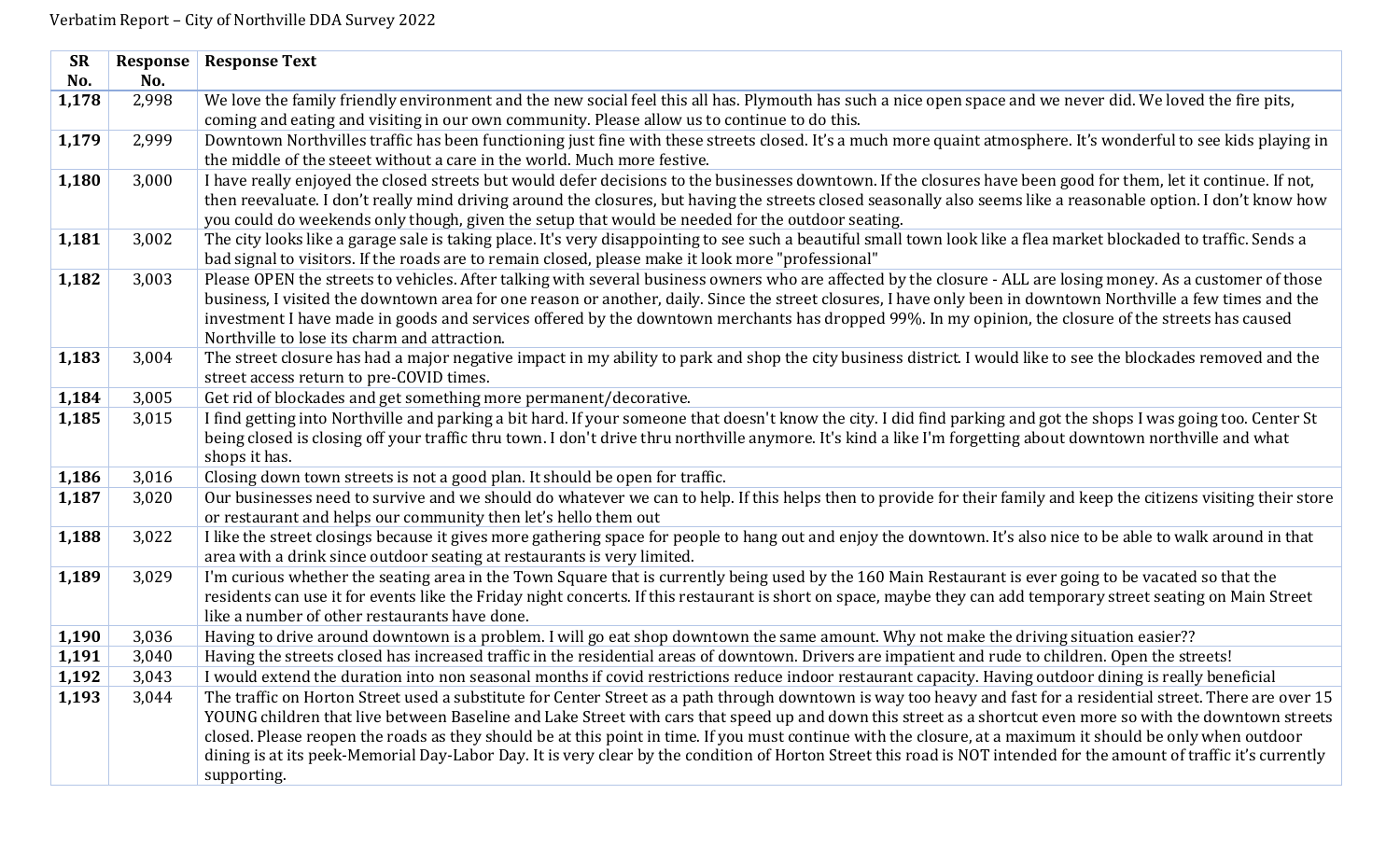| <b>SR</b> | Response | <b>Response Text</b>                                                                                                                                                |
|-----------|----------|---------------------------------------------------------------------------------------------------------------------------------------------------------------------|
| No.       | No.      |                                                                                                                                                                     |
| 1,194     | 3,045    | Hi, My name is Jay Towar and I own Epiphany Kitchens on Center Street. I have always been impressed by how our DDA has worked for the business                      |
|           |          | community and the residents together. I believe the street closures have been a great benefit to all during the crazy times we have experienced. However,           |
|           |          | leaving Center Street closed we believe is too dangerous. Coming out of the parking lot onto Wing - we all feel that sooner or later one of us is going to get hit  |
|           |          | by people rushing around the detour. In addition, we believe people avoid the north-south route altogether and that's not good for anyones business. Thanks         |
|           |          | for reading this. J                                                                                                                                                 |
| 1,195     | 3,046    | I believe the street closures provide the needed additional restaurant space, promotes family centered activities and just general socializing for our              |
|           |          | community.                                                                                                                                                          |
| 1,196     | 3,051    | We have loss many parking areas with the street closures and the closure of part of parking lot along Dunlap. Opening the streets would give more parking           |
|           |          | spaces. Why come to Northville if you can't find a parking space. Also, Allowing public parking in he Library parking lot has made it impossible to find a space    |
|           |          | when visiting the library. Not fair for library patrons.                                                                                                            |
| 1,197     | 3,052    | Instead of it looking like a ridic stopgap, why dont you commit to this, very Euro, and do plantings, brick walkways. Make it look PRETTY. I use it often and love  |
|           |          | the vibe, but NOT the look. UGLY. Get folks outside, park like, supporting the biz, sense f community.                                                              |
| 1,198     | 3,053    | The closures enable us to have a much more meaningful downtown experience. We can shop in peace, dine without traffic, and spend much more time                     |
|           |          | enjoying what our beautiful town has to offer!                                                                                                                      |
| 1,199     | 3,054    | Roads need to open as Horton Street traffic is way to much for a residential street and to many kids in neighborhood with cars speeding and heavy traffic for a     |
|           |          | neighborhood. Cut through traffic is beyond on Horton.                                                                                                              |
| 1,200     | 3,055    | I live on Horton St and the closure of center street has re routed a lot of the traffic up our street to access 8 mile. There are far too many cars speeding up and |
|           |          | down our street where there are many small children residing making it unsafe.                                                                                      |
| 1,201     | 3,058    | We love it                                                                                                                                                          |
| 1,202     | 3,059    | The addition of decorative street closure gates would be more appealing to the downtown landscape vs the temporary orange barriers.                                 |
| 1,203     | 3,060    | Offers restaurants more seating and patrons less wait time. Only slightly inconvenient.                                                                             |
| 1,204     | 3,064    | As a family with Middle Schoolers at Hillside Middle School - the Street Closures are tiring to navigate around. It would be much easier if Center Street was       |
|           |          | open from 7mile to 8mile road.                                                                                                                                      |
| 1,205     | 3,067    | The closed streets were much more activated during the warmer months, the downtowns looked a bit deserted & abandoned in the winter. Maybe                          |
|           |          | consideration should be given to closing the streets in the warmer months when people are more interested in being outside                                          |
| 1,206     | 3,071    | Keep the roads closed and as pedestrian traffic only, but put in a more permanent and aesthetically pleasing form of blockades. The road closed/bright orange       |
|           |          | cones/decommissioned police cruisers seem unnecessary at this point.                                                                                                |
| 1,207     | 3,075    | Permanent re-engineering of pedestrian / social areas to make them more inviting. Remove curbs, and other legacy roadwork features.                                 |
| 1,208     | 3,078    | What a grand idea. I enjoy the atmosphere                                                                                                                           |
| 1,209     | 3,080    | The investment made by business owners and the city should not be for naught. This was a great idea that should continue                                            |
| 1,210     | 3,081    | Always had a great time when we visited this area. It would be a shame to stop this venture                                                                         |
| 1,211     | 3,087    | It is fine to shut Main street down when there are Concerts etc. Center should reopen. During the day when you walk thru downtown it is often like a                |
|           |          | ghosttown. Cann't believe retailers like situation. Small downtowns have their streets open for a reason. Plus right now traffic is being rerouted thru streets     |
|           |          | that were NEVER meant to have such traffic. OPEN DOWNTOWN! WE AIN'T NO VAIL AND I AM GLAD WE AIN'T!!!!!!!!!!!                                                       |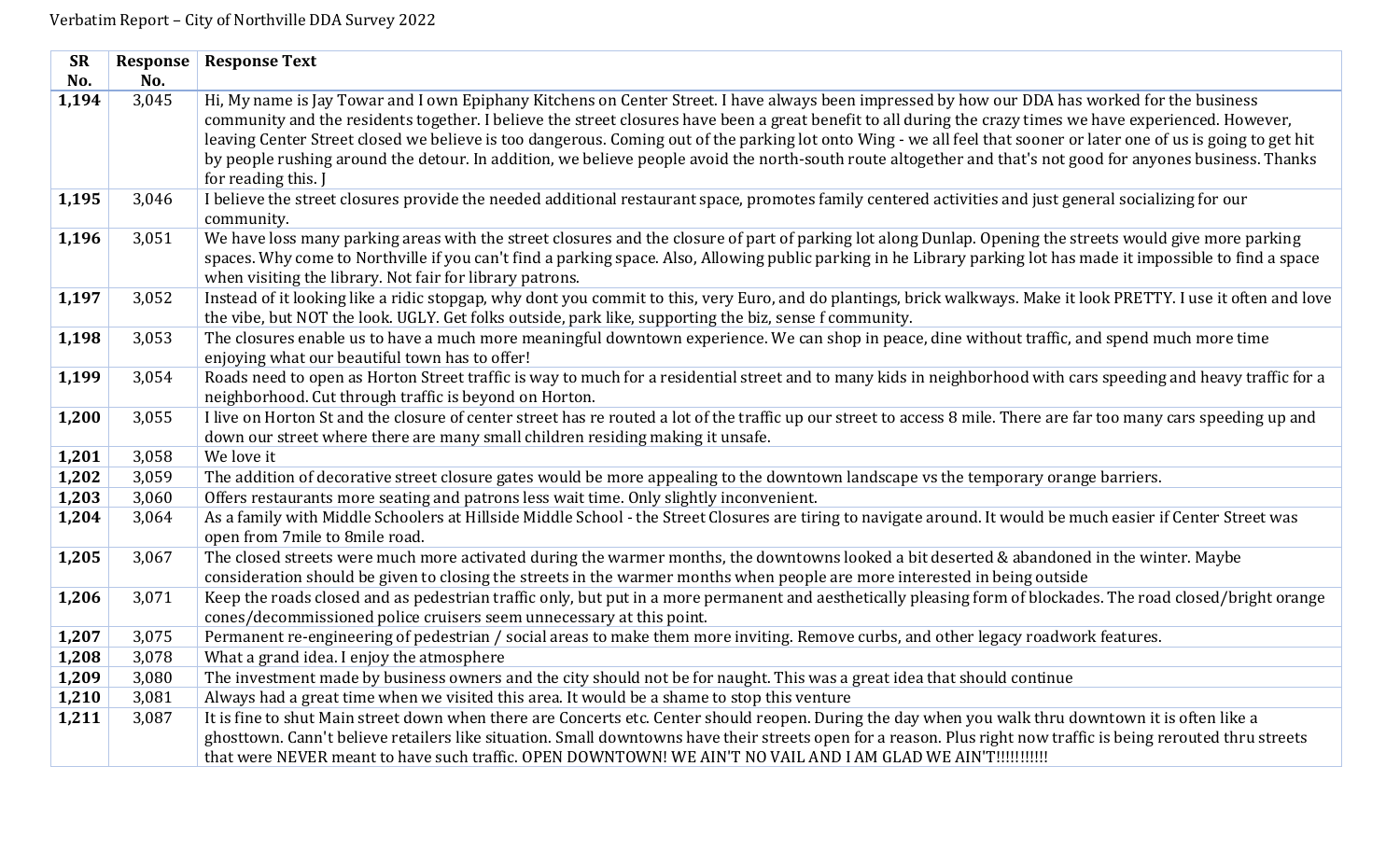| <b>SR</b> | Response | <b>Response Text</b>                                                                                                                                                                                                                                                                                                 |
|-----------|----------|----------------------------------------------------------------------------------------------------------------------------------------------------------------------------------------------------------------------------------------------------------------------------------------------------------------------|
| No.       | No.      |                                                                                                                                                                                                                                                                                                                      |
| 1,212     | 3,088    | I feel that the street closures have served their intended purpose and should be discontinued. My patronage of downtown businesses has decreased because of                                                                                                                                                          |
|           |          | the closures. I believe the businesses would benefit from the increased exposure the street openings would provide.                                                                                                                                                                                                  |
| 1,213     | 3,091    | EXTEND MAIN ST. CLOSURE WEST TO WING ST., WHILE OPENING CENTER ST., ESPECIALLY GIVEN DEVELOPMENT OF THE "DOWNS" PROPERTY.                                                                                                                                                                                            |
| 1,214     | 3,096    | Outdoor structures, tables, chairs and other material should be removed from the streets if the City moves to a seasonal closing of the streets, when the streets<br>are open for vehicular traffic.                                                                                                                 |
| 1,215     | 3,097    | At a minimum- center needs to open. Traffic in residential town neighborhoods has increased. Beck road is worse with center closed. Main Street should also<br>open it's overdue.                                                                                                                                    |
| 1,216     | 3,106    | We frequent downtown Northville more than ever right now due to the social district and street closures. Plymouth is now packed and it takes hours to get<br>into any restaurant plus the city is packed with cars. I love that we can grab a drink in downtown Northville and walk our dog around at the same time. |
| 1,217     | 3,109    | Anything we can do to help support downtown business and make the downtown a destination will help us better compete with a Plymouth and Birmingham.<br>Doing more to entice more shops to downtown and less offices would help.                                                                                     |
| 1,218     | 3,113    | Barricades are ugly. Something attract e should be installed. Outdoor structures are also unattractive.                                                                                                                                                                                                              |
| 1,219     | 3,115    | We have lived in Northville for 30 yrs & love the community. We miss driving down Main St. looking @ the different shop windows & especially during                                                                                                                                                                  |
|           |          | Christmas when the snow is falling & all the decorations are up. It is truly picturesque! Parking is already a big problem & with the addition of the too many                                                                                                                                                       |
|           |          | new structures going up it will be a nightmare. Instead of adding so many housing units, how about just putting in park areas with benches so us citizens can                                                                                                                                                        |
|           |          | actually enjoy it. The potential round-about is a terrible idea along with no setbacks for some housing units. Everything is always about "downtown" with little                                                                                                                                                     |
|           |          | regard for any us tax payers North of 8 mile.                                                                                                                                                                                                                                                                        |
| 1,220     | 3,116    | The closures have been lovely. We have 2 children and walking through the streets without concerns for cars has been fantastic. It most definitely has                                                                                                                                                               |
|           |          | increased out time spent in Downtown Northville. It has also increased the amount of times we have spent frequenting the businesses downtown. I could not                                                                                                                                                            |
| 1,221     | 3,124    | advocate more to keep the closures.<br>Time to move on from having streets closed to traffic.                                                                                                                                                                                                                        |
| 1,222     | 3,130    | If we go to seasonal street closing, can the restaurant structures be disassembled, stored and reassembled in efficient manner? If not can they be sold to other                                                                                                                                                     |
|           |          | entities (eg for Farmer's Market, wherever it ends up relocating)?                                                                                                                                                                                                                                                   |
| 1,223     | 3,131    | We love the environment the closures have created. It feels like the quaint centers of many small European towns. Would hate to see it go.                                                                                                                                                                           |
| 1,224     | 3,132    | I love the more permanent structure feel of the patios. It has definitely caused us to go downtown more                                                                                                                                                                                                              |
| 1,225     | 3,133    | The area should be open from May to November. Traffic should be allowed through the streets from November 1 until May 1. Downtown seating not used in                                                                                                                                                                |
|           |          | cold winter weather.                                                                                                                                                                                                                                                                                                 |
| 1,226     | 3,134    | First what was done during the pandemic closing the streets was fantastic. We as a community set the standard for other communities and helped our                                                                                                                                                                   |
|           |          | downtown survive. Now its time to step it up and really make a statement. I think closing main street spring through fall would be a great asset. However we                                                                                                                                                         |
|           |          | have to clean up the entrances to make it look appealing. currently it looks like a war zone. if we are going to close the streets then we have to make it look like                                                                                                                                                 |
|           |          | the storybook city we have. Thanks for a great job so far.                                                                                                                                                                                                                                                           |
| 1,227     | 3,135    | What a great idea to stroll the streets as if one was in Europe. Keep this concept going in the warmer months. The winter was a tad to cold to enjoy the                                                                                                                                                             |
|           |          | ambiance                                                                                                                                                                                                                                                                                                             |
| 1,228     | 3,137    | Cars were always dangerous in that area. Now, more and more people are walking downtown, window shopping, socializing and purchasing from the local                                                                                                                                                                  |
|           |          | vendors.                                                                                                                                                                                                                                                                                                             |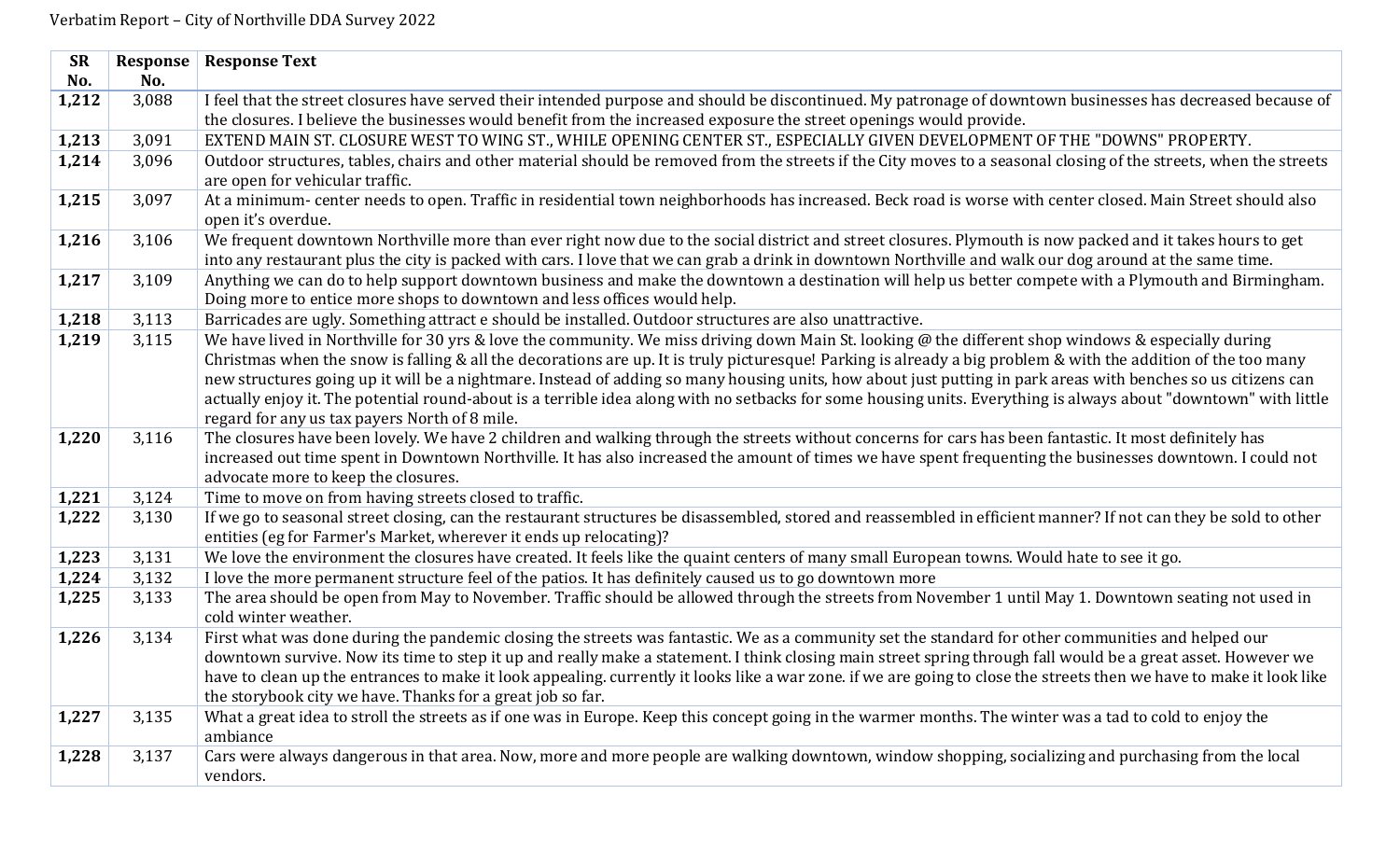| <b>SR</b> | <b>Response</b> | <b>Response Text</b>                                                                                                                                                                                     |
|-----------|-----------------|----------------------------------------------------------------------------------------------------------------------------------------------------------------------------------------------------------|
| No.       | No.             |                                                                                                                                                                                                          |
| 1,229     | 3,138           | Allowing this exclusive pedestrian district is needed as you are in competition with Plymouth which has a downtown park and is more naturally friendly to                                                |
|           |                 | walkers. With cars returning we are limited to sidewalks, which are also more narrow than Plymouth. My major suggestion is to make the zone ends more                                                    |
|           |                 | attractive, it looks ugly, like a temporary construction zone. Get rid of orange barriers, barrels and cheap vinyl signs and install movable concrete planters                                           |
|           |                 | designed to blend in with the ambience and buildings.                                                                                                                                                    |
| 1,230     | 3,140           | Center street should be re-opened so that traffic can flow. Main Street can continue to be closed. Winter, roads should be re-opened.                                                                    |
| 1,231     | 3,141           | The outside covered spaces are great for socializing. Music is wonderful. The entire atmosphere is fantastic                                                                                             |
| 1,232     | 3,143           | The only consistent complaint I have heard is that of the aesthetic of the barriers. If streets remain closed, perhaps, something more attractive and cost                                               |
|           |                 | conscious could be utilized. Planters, ornate fence panel, etc.                                                                                                                                          |
| 1,233     | 3,145           | Nice to walk downtown with a drink listening to music and friends. Keep this part of downtown Northville                                                                                                 |
| 1,234     | 3,146           | Street closures are for tourists only, those of us that live in Northville hate the street closures. However I'm not opposed to weekend closures a few times per                                         |
|           |                 | month. I would also like the monetary statistics the closures created for the downtown businesses.                                                                                                       |
| 1,235     | 3,151           | The walking mall gives downtown increased character, and should be extended.                                                                                                                             |
| 1,236     | 3,152           | The social district has proven a phenomenal economic development tool. The strolling atmosphere with outdoor dining draws from a significantly larger                                                    |
|           |                 | geographic circle than pre-COVID. DDA should poll downtown business to determine their preference as top qualifier for decisions regarding street closure.                                               |
|           |                 | Sales volume attributed to pedestrian activity is a real analytic. This past winter demonstrated that we are weak in our commitment to congregate/eat/drink                                              |
|           |                 | outdoors when there is an indoor option. Pods were a worthy experiment. Street closure barricades were dressed up seasonally, but would need to be                                                       |
|           |                 | aesthetically improved for extended use. The summer street closure is a big win.                                                                                                                         |
| 1,237     | 3,154           | The street closures this winter have been an embarrassment to the Downtown Northville. It appeared that the streets were barely utilized since the fall.                                                 |
|           |                 | Meanwhile the side streets are seeing increased traffic causing dangerous situations. These side streets are not made for this. The street closures were                                                 |
|           |                 | necessary in the beginning, so restaurants could survive during indoor dining restrictions due to COVID. Those restrictions are long gone, so it is really not                                           |
|           |                 | necessary to continue on a full time basis. At a maximum, Main St could be closed on weekends during the summer, since this is a busy time. But please bring                                             |
|           |                 | back downtown parades/events in their old format.                                                                                                                                                        |
| 1,238     | 3,155           | Open Center Street ASAP. There is essentially one restaurant that utilizes the street, and it's rarely open outside of late afternoon/evening. Also, if we're                                            |
|           |                 | allowing restaurants to utilize so much space in the streets, are their property taxes going up proportionately? If not, it doesn't seem fair to other business                                          |
|           |                 | owners who don't have the luxury of the added free space. Main street should not be closed on a permanent basis. We need vehicles driving through town to<br>see all of the businesses we have to offer. |
| 1,239     | 3,156           | The streets of Northville that are closed look dirty and unkept. Please open them back up so we can go back to normal in a world that is incomplete disarray                                             |
| 1,240     | 3,157           | Main between Center and Hutton should be closed permanently. Restaurants can expand outside eating without the car distraction and the town square music                                                 |
|           |                 | and activities can proceed without traffic noise.                                                                                                                                                        |
| 1,241     | 3,158           | So much fun dining and having a cocktail while enjoying the sounds of the open air activities in your town. Please keep this activity viable for many years to                                           |
|           |                 | come                                                                                                                                                                                                     |
| 1,242     | 3,159           | Open the streets. The town looks terrible now.                                                                                                                                                           |
| 1,243     | 3,164           | I think for it to be a success there needs to be more events happening during the fall and winter. Need to give people a reason to want to walk around and visit                                         |
|           |                 | downtown.                                                                                                                                                                                                |
|           |                 |                                                                                                                                                                                                          |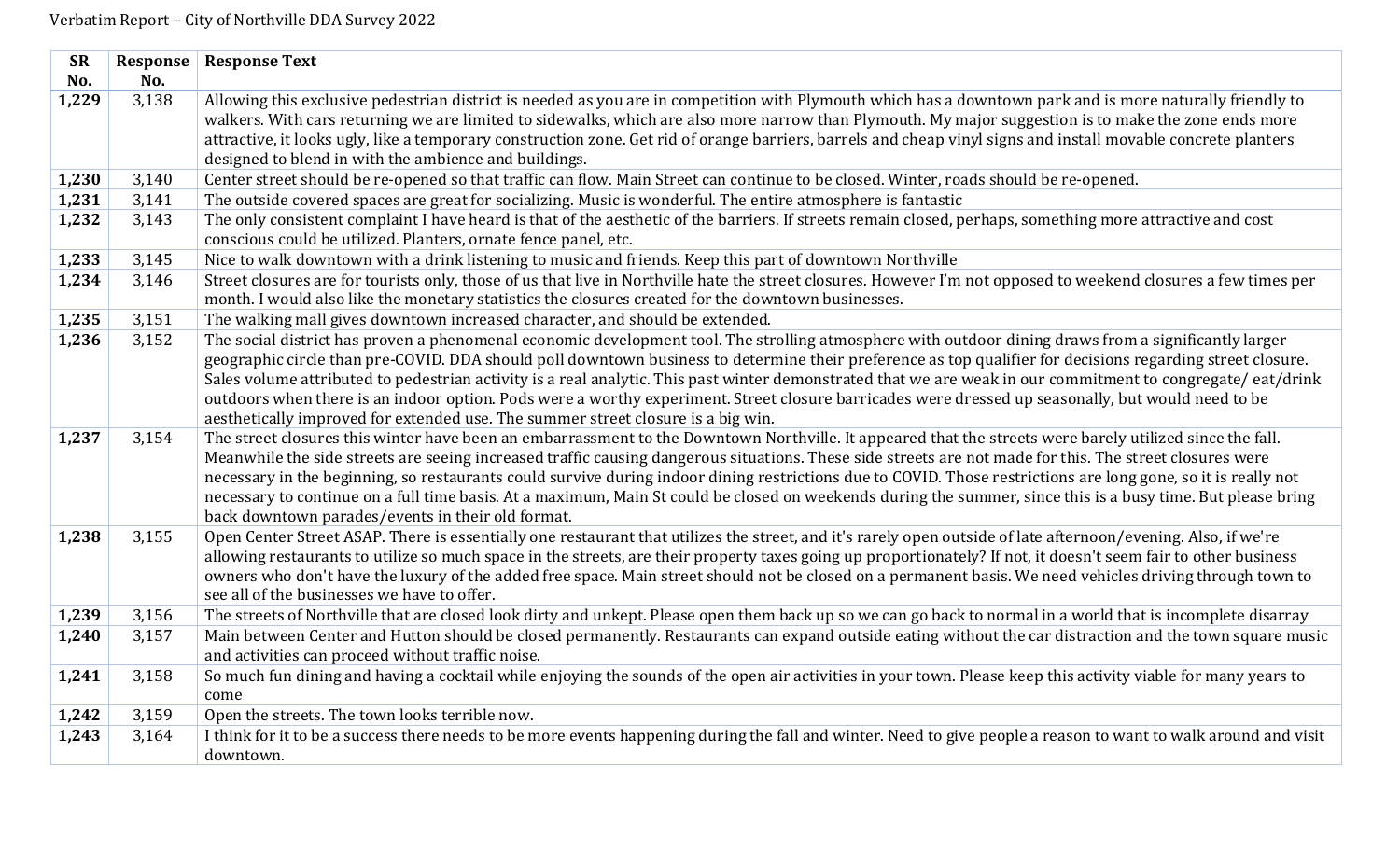| <b>SR</b> | Response | <b>Response Text</b>                                                                                                                                                                                                                                                                                                                                                                                                                                                                                                                                                                                                                                                                                                                    |
|-----------|----------|-----------------------------------------------------------------------------------------------------------------------------------------------------------------------------------------------------------------------------------------------------------------------------------------------------------------------------------------------------------------------------------------------------------------------------------------------------------------------------------------------------------------------------------------------------------------------------------------------------------------------------------------------------------------------------------------------------------------------------------------|
| No.       | No.      |                                                                                                                                                                                                                                                                                                                                                                                                                                                                                                                                                                                                                                                                                                                                         |
| 1,244     | 3,166    | About 10 years ago, I sent a letter to the editor pertaining to rerouting traffic to Dunlap & Cady to alleviate the traffic backups on Main, similar to the one way<br>streets that Wayne has. We can do just fine without driving down Main & Center streets. Closing Main & Center to traffic has made Northville thrive with<br>walking traffic. Normally, the last number of years, Northville has become a 'joke" with occasionally 2 or 3 people strolling in town- a virtual ghost town. Now<br>there are people and activity. We all have gotten used to going around town instead of through town. It just should be "the way it is". Some people just like to<br>complain about anything. N'ville seems more friendly.        |
| 1,245     | 3,170    | Downtown Northville is uniquely positioned to embrace this on a permanent basis. This would make us a true, family friendly destination place in Metro<br>Detroit. Better traffic and parking signage, as well as more attractive entrances to the social district would be far more welcoming than what is currently in<br>place. There are plenty of examples in other American and European cities to model this after.                                                                                                                                                                                                                                                                                                              |
| 1,246     | 3,171    | I like closing streets seasonally, many European cities do this creating a festive atmosphere. Perhaps a drop zone for valet parking on Alexandrine utilizing the<br>race track lot. Reopen to cars off season. Fortunately downtown is not located on major roads. Few drivers need to go through downtown while commuting.<br>More parking will be essential. I like to walk into town a couple times week for exercise or dinning.                                                                                                                                                                                                                                                                                                   |
| 1,247     | 3,174    | The barricades look trashy and unwelcoming, it's inconvenient to pop downtown for a quick errand, and seniors can no longer park in front of the business<br>they wish to patronize. The street closures made sense when covid was new, but there's really no reason for them now. People walked around downtown on<br>sunny days before covid and will continue to do so; that's not a product of the street closures. Meanwhile traffic on the side streets has become perilous. I used<br>to see interesting new businesses as I drove past them in the course of daily life. Now I drive around downtown, don't really know what's there, and meet my<br>friends in their communities, places that are open and operating normally. |
| 1,248     | 3,175    | The streets should be opened up again due to the increased risk of traffic that comes with the closures. With the several four way stops, many people often do<br>not go when it is "their turn," leading to frequent near accidents. In addition, many high school students drive through the area in the mornings while they are<br>still waking up, and having to do so many turns when they are tired and inexperienced in driving can be dangerous.                                                                                                                                                                                                                                                                                |
| 1,249     | 3,177    | I will not return to the Northville downtown area until the streets are opened back up. Before the closure I frequented the downtown area all the time to shop<br>and eat. Since the closure I have only visited once and will not return if not reopened. There is minimal parking and trying to drive around the streets is<br>horrific. Not to mention the huts, tables, and chairs look trashy. I used to love the Victorian feel with all my girlfriends once a week. Please reconsider keeping<br>the streets closed and open them back up.                                                                                                                                                                                       |
| 1,250     | 3,180    | The closing of the streets into pedestrian walkways/dining has changed the atmosphere of the downtown to family friendly and social and will encourage<br>people to come and spend time there.                                                                                                                                                                                                                                                                                                                                                                                                                                                                                                                                          |
| 1,251     | 3,182    | go anwhere else to eat or shop, rather than navigate the detours around the center of town. Let's just eat outside when weather permits, WITHOUT street<br>closures. These streets were disgned for traffic- not tables.                                                                                                                                                                                                                                                                                                                                                                                                                                                                                                                |
| 1,252     | 3,185    | For city residents it seems like a no brainer. Why wouldnt we want to keep downtown closed? The only real inconvenience must be for the people driving<br>through town. Can you ask them not to put down such an excessive amount of salt in the winter? It makes it impossible to walk my dog there in the winter. I<br>would have been visiting downtown more often if there wasnt so much salt.                                                                                                                                                                                                                                                                                                                                      |
| 1,253     | 3,189    | The structures on the street are ugly. They look Haphazard.                                                                                                                                                                                                                                                                                                                                                                                                                                                                                                                                                                                                                                                                             |
| 1,254     | 3,194    | Downtown Northville is a special "place" and should be preserved as such. Investing in and implementing a "retractable" bollard system to allow maximum<br>flexibility would accommodate both sides of the debate -- allowing the return of vehicular traffic while preserving the walkability of the public "plaza"<br>atmosphere that was created to endure the COVID-19 pandemic.                                                                                                                                                                                                                                                                                                                                                    |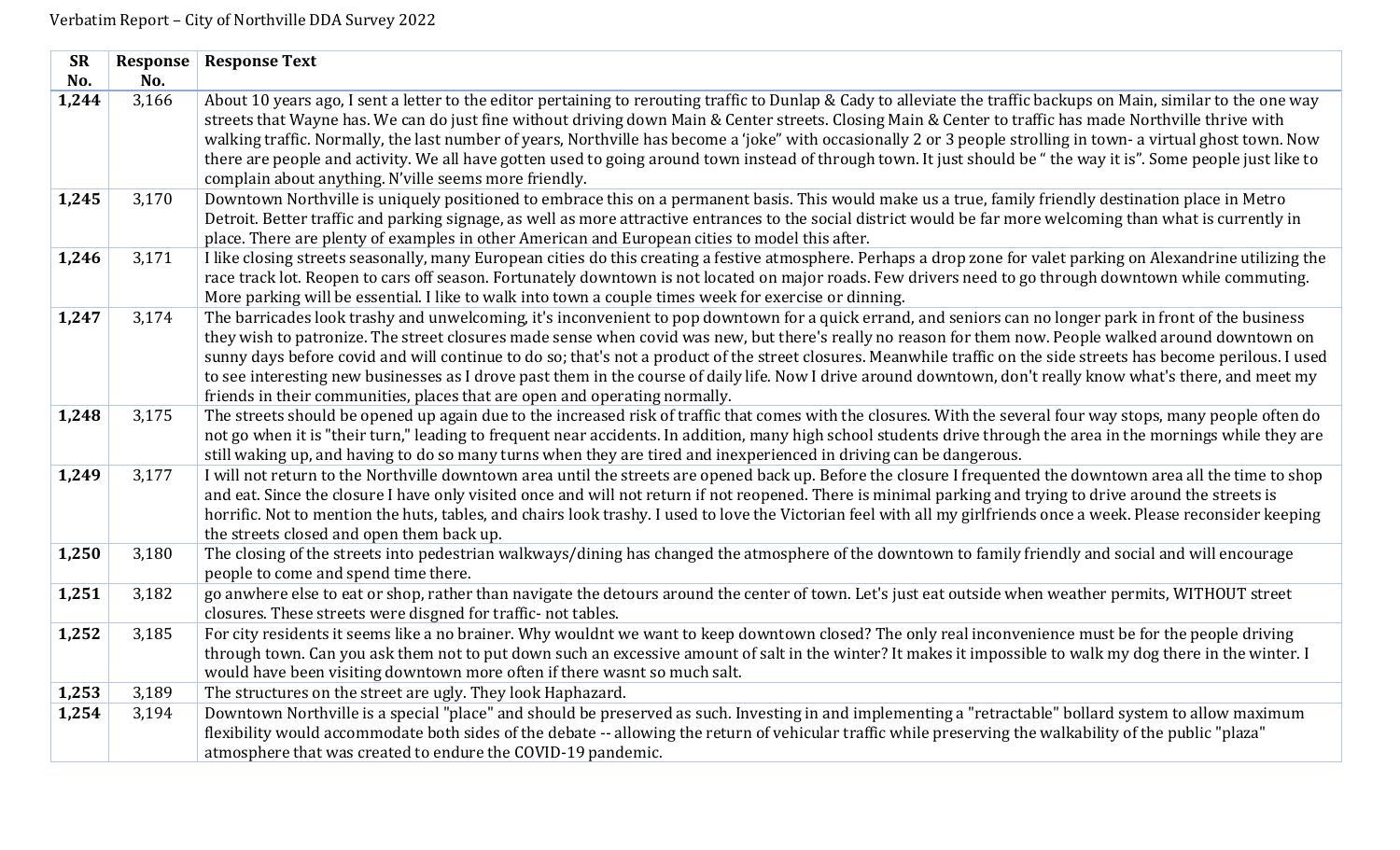| <b>SR</b><br>No. | Response<br>No. | <b>Response Text</b>                                                                                                                                                                                                                                                                                                                                                                                                                                                                                                                                                                                                                                                                                                                  |
|------------------|-----------------|---------------------------------------------------------------------------------------------------------------------------------------------------------------------------------------------------------------------------------------------------------------------------------------------------------------------------------------------------------------------------------------------------------------------------------------------------------------------------------------------------------------------------------------------------------------------------------------------------------------------------------------------------------------------------------------------------------------------------------------|
| 1,255            | 3,197           | One only has to research how some of the most successful, sustainable cities in the world are managed and they have all closed their streets to vehicular traffic.<br>This trend occurred even before the global pandemic, but has since increased given the awareness of climate change and the negative affects of environmental<br>pollution. Despite the pandemic, the restaurants in Northville thrived, thanks to the support of the local residents. The additional activities brought more<br>people of different ages into town which in turn increased revenue for local businesses. Northville, its residents and the entire local community has benefitted.<br>Re-opening the streets would be a major step-back in time. |
| 1,256            | 3,204           | Both streets should be open, but at the very least Center should be open.                                                                                                                                                                                                                                                                                                                                                                                                                                                                                                                                                                                                                                                             |
| 1,257            | 3,206           | What a great idea to close the streets. The atmosphere reminds one of cafes in Paris. Continue with this concept. Tried it in the winter but it was cold                                                                                                                                                                                                                                                                                                                                                                                                                                                                                                                                                                              |
| 1,258            | 3,209           | We came to visit relatives in town and this was a pleasant surprise. Our kids thought it was great to play cornhole and rings(?) in the streets and walk around<br>with a soda. Keep this idea in motion                                                                                                                                                                                                                                                                                                                                                                                                                                                                                                                              |
| 1,259            | 3,213           | Designated bicycle parking would be helpful.                                                                                                                                                                                                                                                                                                                                                                                                                                                                                                                                                                                                                                                                                          |
| 1,260            | 3,216           | Foot and vehicle traffic might increase in the downtown area if the DDA would be more lenient with the signage allowed on the businesses. Both permanent<br>and temporary signage. Many signs are so restrictive, that folks don't even know what some of the businesses are or what they offer.                                                                                                                                                                                                                                                                                                                                                                                                                                      |
| 1,261            | 3,220           | If you continue to keep the streets closed then you NEED do do something make the closures attractive. IT LOOKS LIKE SHIT down there in town and I'm<br>embarrassed of the way it looks.                                                                                                                                                                                                                                                                                                                                                                                                                                                                                                                                              |
| 1,262            | 3,221           | If heaters will not be used for outdoor seating/eating then the time frame should be adjusted from March to October. If heaters are allowed then year round<br>closure would be acceptable.                                                                                                                                                                                                                                                                                                                                                                                                                                                                                                                                           |
| 1,263            | 3,222           | Northville use to be a city I was proud to live in. Now our downtown looks like a collection of homeless tents. OPEN THE DOWNTOWN BACK UP!!!                                                                                                                                                                                                                                                                                                                                                                                                                                                                                                                                                                                          |
| 1,264            | 3,230           | Open the streets to traffic! This is ridiculous we are shutting streets so restaurants can have outdoor dining. If they want that they should figure something else<br>out. OPEN THE STREETS!                                                                                                                                                                                                                                                                                                                                                                                                                                                                                                                                         |
| 1,265            | 3,233           | I am anticipating that with Covid restrictions lifting, that we can have more concerts and festivals downtown, which will make the closed off streets even more<br>inviting.                                                                                                                                                                                                                                                                                                                                                                                                                                                                                                                                                          |
| 1,266            | 3,234           | It is easy enough to get around without opening up the streets again. It's a nice addition to the community and the few yards that for cars doesn't offset the<br>value of an area for pedestrians and shops.                                                                                                                                                                                                                                                                                                                                                                                                                                                                                                                         |
| 1,267            | 3,235           | Having Center St closed seems pointless. There are only one or two places that truly benefit from it, and the effect on travel doesn't seem worth it. Having Main<br>St closed is ideal as I think many businesses and consumers gain from this closure; with limited effect on traffic. Ideally, it would be nice to see something more<br>visually appealing with the road closure. Currently the make shift barrels and such don't make it look like the city it really is. Having it done the right way will<br>be visually appealing to all (including visitors of the city), while providing the same benefit to the businesses and consumers.                                                                                  |
| 1,268            | 3,236           | Probably should store tables, chairs, etc when not in use.                                                                                                                                                                                                                                                                                                                                                                                                                                                                                                                                                                                                                                                                            |
| 1,269            | 3,237           | The crisis is over and the streets should open immediately.                                                                                                                                                                                                                                                                                                                                                                                                                                                                                                                                                                                                                                                                           |
| 1,270            | 3,241           | Have anybody at the DDA walked downtown Northville. It is as dead as a door nail We have been residents of Northville (township) for 34 years and the                                                                                                                                                                                                                                                                                                                                                                                                                                                                                                                                                                                 |
|                  |                 | present situation is pathetic. Closing was a great idea 2 years ago to help the business owners survive, it is now kiling them. I for one have basically stopped<br>patronizing the downtown (save the shoe repair store) I go to Plymouth instead.                                                                                                                                                                                                                                                                                                                                                                                                                                                                                   |
| 1,271            | 3,242           | If it takes relaxed booze restrictions to bring people downtown, it a waste of a beautiful community. Instead of family friendly we'll become a small town<br>"known for the ability to drink on your way back to your car" Are you not seeing the stupidity or just need a shot too.                                                                                                                                                                                                                                                                                                                                                                                                                                                 |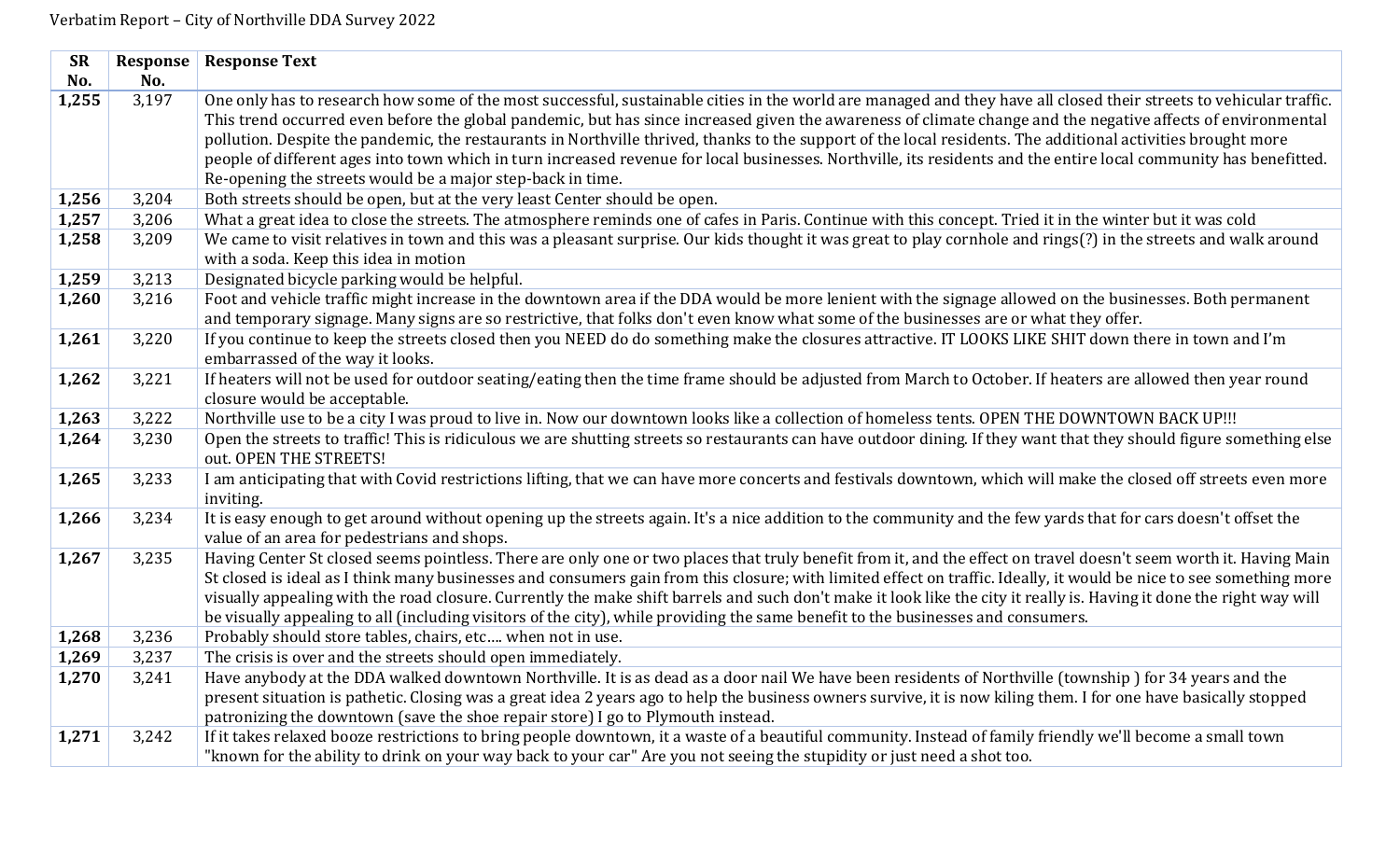| <b>SR</b> | Response | <b>Response Text</b>                                                                                                                                              |
|-----------|----------|-------------------------------------------------------------------------------------------------------------------------------------------------------------------|
| No.       | No.      |                                                                                                                                                                   |
| 1,272     | 3,244    | The Social District of Northville has been a blessing to all the businesses as well as brought a large number of people into city center that normally would not  |
|           |          | frequent downtown. Do not let these grumpy old folks ruin the best thing to happen to down town Northville in years. Everyone talks about small town charm        |
|           |          | and keeping that in these Downs Renovation talks yet they want the streets in town open how does that make sense? keeping the social district gets more           |
|           |          | people involved in seeking out spending time in town and has been amazing.                                                                                        |
| 1,273     | 3,245    | Please keep the social district!                                                                                                                                  |
| 1,274     | 3,246    | Revitalize First Friday!                                                                                                                                          |
| 1,275     | 3,247    | Please restore downtown                                                                                                                                           |
| 1,276     | 3,249    | As a realtor in downtown Northville the streets being closed to vehicular traffic is bad for business. In addition I am looking for my own private residence in   |
|           |          | downtown Northville.                                                                                                                                              |
| 1,277     | 3,250    | Can we also have a designated area for bicycle racks, to park our bikes? Thank you.                                                                               |
| 1,278     | 3,252    | I live right in downtown Northville and I love Main Street being closed. Main should stay closed forever However, Center street does not need to be closed,       |
|           |          | too. As someone who sees the foot traffic daily and experiences the diversion in car traffic, Center street being closed is a real problem. People a speeding up  |
|           |          | Griswald, and speeding down Cady, running stops signs & I have almost been hit crossing the street or in my car because people are angry about the detour.        |
|           |          | People in downtown right now also don't hang out on center street nearly as much as Main Street. If center street grill could utilize the courtyard by the music  |
|           |          | shop and jeweler, then they could keep a lot of outdoor space                                                                                                     |
| 1,279     | 3,256    | The Main Street intersection Is a main thoroughfare and necessary for easy access to eight mile road and Northville road. Why it was decided to impede heavy      |
|           |          | traffic by blocking it off is impractical and the brunt of many jokes concerning lack of common sense. Please remove the barriers and return Northville proper    |
|           |          | to it's previous charm!                                                                                                                                           |
| 1,280     | 3,257    | I would like to see the area expanded and have permanent barriers installed that are more aesthetically pleasing.                                                 |
| 1,281     | 3,258    | We avoided N'Ville because the 2 roads were closed. It became highly inconvenient to weave/navigate around to drop off items or run in for something (while       |
|           |          | the other person drives around the block) Parking far away to dash in momentarily was ridiculous. Time lost veering around the closures and insane traffic to     |
|           |          | get through was nuts! We finally started avoiding our own town and prospered other destinations/areas! Building outdoor structures was understandable the         |
|           |          | first fall, but horrible during winters Few wanted to sit out in freezing cold, even with heaters. The structures built ruined the spacious walkways and          |
|           |          | downtown looked deserted. Visitors noted how N'Ville charm disappeared!                                                                                           |
| 1,282     | 3,263    | Have not had any problem with access to restaurants and shops.                                                                                                    |
| 1,283     | 3,265    | Living in Northville township we like the ability to walk around downtown for drinks & dinner without the traffic on Main and Center Streetit brings people       |
|           |          | together and creates a nice atmosphere. We run into lots of friends and feel more a part of the community.                                                        |
| 1,284     | 3,267    | Have streets closed in warmer weather and opened in the colder weather so that it is easier for seniors to get to shops and restaurants.                          |
| 1,285     | 3,270    | This was one of the best actions taken by DDA. Makes downtown more enjoyable.                                                                                     |
| 1,286     | 3,274    | It was an outstanding experience to dine outdoors and share the folks enjoying your downtown                                                                      |
| 1,287     | 3,276    | I feel that the street closures allow for a larger area for people to come together and be outdoors. It's a unique area and It gives us a reason to come downtown |
|           |          | to eat, shop and congregate. We love it and would hate to see it go back.                                                                                         |
| 1,288     | 3,280    | Although I felt that having the street closures with the extended eating areas into the street was helpful during the Covid restrictions period - I feel that now |
|           |          | people are ready to return to their normalcy of their unique downtown and move the seating to the sidewalks adjacent to the restaurants. Open the roads so        |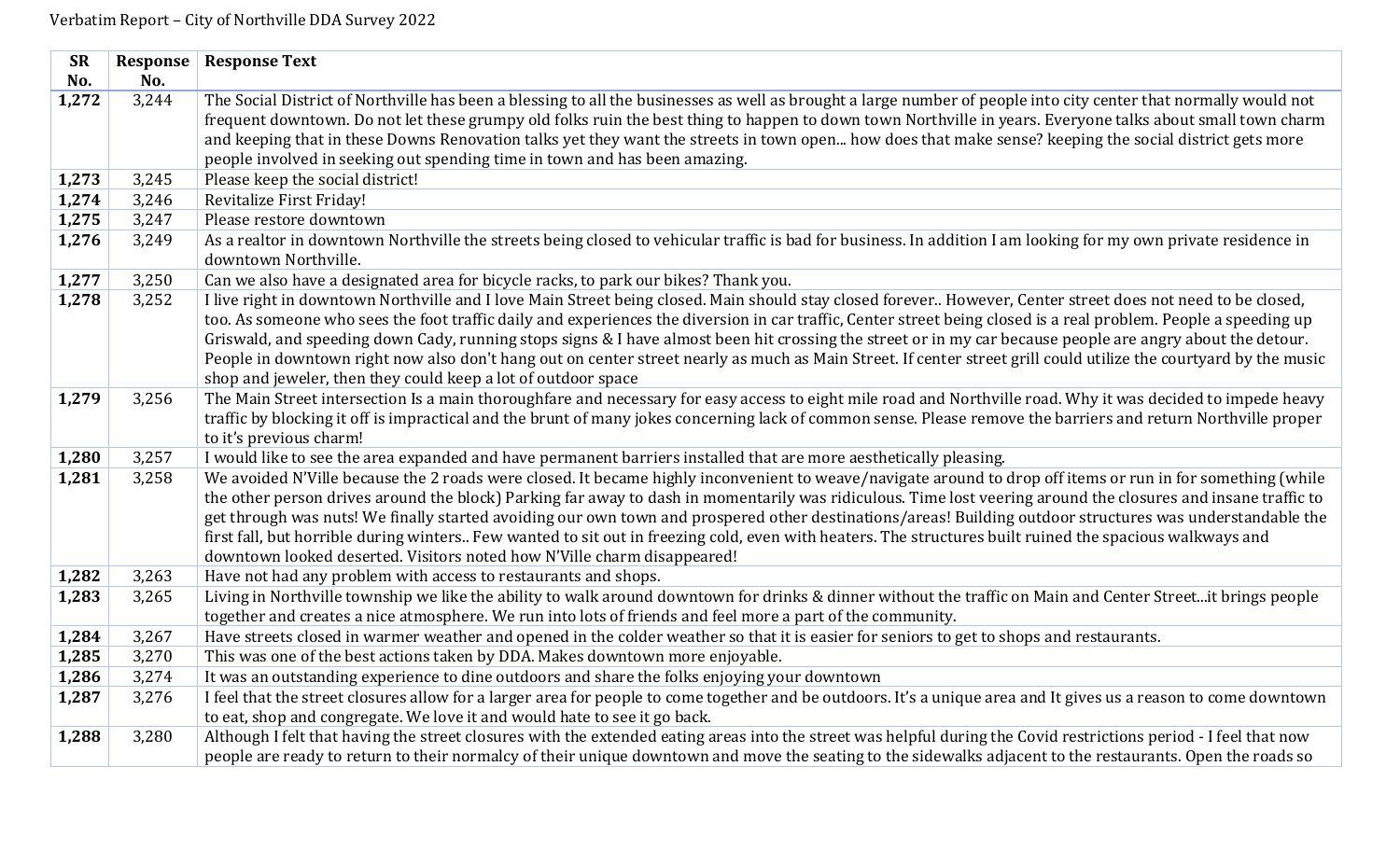| <b>SR</b> | Response | <b>Response Text</b>                                                                                                                                                                                                                                                                                                          |
|-----------|----------|-------------------------------------------------------------------------------------------------------------------------------------------------------------------------------------------------------------------------------------------------------------------------------------------------------------------------------|
| No.       | No.      |                                                                                                                                                                                                                                                                                                                               |
|           |          | we can once again drive through this lovely town and feel the experince of what Northville has to offer. I have lived in Northville area for nearly 50 years. This                                                                                                                                                            |
|           |          | town is a very specail place and it would be nice for all visiting to feel and sense that too as they drive through this unique town of Northville. Thank You.                                                                                                                                                                |
| 1,289     | 3,285    | I think we should help the small businesses out as much as possible.                                                                                                                                                                                                                                                          |
| 1,290     | 3,286    | If street are to remain closed; please make sure there is a strong enough barrier to stop a car for accidentally driving into the closed off areas.                                                                                                                                                                           |
| 1,291     | 3,292    | Outdoor seating is great but not being able to park in front of stores is a real problem. Thank you.                                                                                                                                                                                                                          |
| 1,292     | 3,294    | This was supposed to be temporary to save the restaurants. That's over now. Open the streets immediately. And find something better for your police to do                                                                                                                                                                     |
|           |          | than to ticket motorists who have to avoid the streets that you shut down.                                                                                                                                                                                                                                                    |
| 1,293     | 3,297    | I would like to see the streets open, but if they continue to stay closed then close them permanently. The city is an eyesore with temporary blockades and ratty                                                                                                                                                              |
|           |          | looking structures. Either get rid of the streets and brick the entire area to be closed and put a fountain and tables, or open it up as a street. Do it right, or don't                                                                                                                                                      |
|           |          | do it at all. It just looks shabby as it is now.                                                                                                                                                                                                                                                                              |
| 1,294     | 3,299    | More events during the week taking advantage of Main Street closure e.g. Wednesdays live music in the street during Summer, wine crawl, bring back Grub                                                                                                                                                                       |
|           |          | Crawl (with the walkable portion being a highlight) Kids-themed afternoon event during the week (Thursday afternoon so not to compete with Plymouth),                                                                                                                                                                         |
|           |          | library sponsored kids storytelling at town square. Subsidize Center St businesses for outdoor dining facilities purchased with permanent use intentions if                                                                                                                                                                   |
|           |          | Main St section continues to be closed and Center St reopens). Or perhaps offer storage options to keep businesses happy when they need to remove their                                                                                                                                                                       |
|           |          | outdoor street setups and their Main St. restaurant competitors do not.                                                                                                                                                                                                                                                       |
| 1,295     | 3,300    | I live in DTP. I enjoy coming to Northville to eat. The street closure has allowed us to stay in the area after dinner to enjoy music and walk around with friends                                                                                                                                                            |
|           |          | visiting the shops all while having a beverage or warming up at one of the warming stations.                                                                                                                                                                                                                                  |
| 1,296     | 3,301    | I prefer both Main and Center to remain closed, but if I had to choose one I would like Main to remain closed to vehicles. I think the social district has been an                                                                                                                                                            |
|           |          | improvement to downtown. The argument that it is "quiet" or "empty" at times, so we should allow traffic doesn't make sense to me. In fact, I appreciate                                                                                                                                                                      |
|           |          | having a small area downtown where friends can converse without competing with traffic sounds. Thank you for asking for our input!                                                                                                                                                                                            |
| 1,297     | 3,303    | My true opinion is whatever is best for the businesses to grow and thrive.                                                                                                                                                                                                                                                    |
| 1,298     | 3,304    | It is so ugly! HATE driving on all the side streets. Please take them down.                                                                                                                                                                                                                                                   |
| 1,299     | 3,305    | I really enjoy eating outside in downtown Northville                                                                                                                                                                                                                                                                          |
| 1,300     | 3,307    | Pop up restaurants downtown. Also consider a food truck park location which would attract more visitors downtown                                                                                                                                                                                                              |
| 1,301     | 3,309    | I'd suggest that the street closures cause a safety issue for both rescue and during winter months due to ice & snow. Having no vehicular traffic access                                                                                                                                                                      |
|           |          | eliminates the existing loading zones. It would be helpful to share revue studies for both the City & the businesses to help justify keeping streets closed.<br>Parking is a known issue in the City. Closing the streets makes it worse. This survey filled in by the board of trustees which own the commercial property on |
|           |          | E.Main.                                                                                                                                                                                                                                                                                                                       |
| 1,302     | 3,312    | I have mobility issues so trying to enjoy downtown has been and issue. I would like to start going to my town more often.                                                                                                                                                                                                     |
| 1,303     | 3,317    | Love the outdoor space!                                                                                                                                                                                                                                                                                                       |
| 1,304     | 3,320    | I liked visiting in all seasons. The heated structures were nice in the winter.                                                                                                                                                                                                                                               |
| 1,305     | 3,324    | OPEN UP MAIN STREET. WE NEED TO RETURN TO PRE-COVID STATUS. I DON"T WHY ANYONE WOULD WANT TO KEEP MAIN STREET CLOSED. THOSE                                                                                                                                                                                                   |
|           |          | SHEDS/SHACKS LOOK AWFUL AND DOWN GRADE THE DOWNTOWN EXPERIENCE.                                                                                                                                                                                                                                                               |
| 1,306     | 3,328    | Opening the streets, particularly Center Street, will greatly cut down on traffic having to go down Wing Street and the Dunlap extension to Cady These streets                                                                                                                                                                |
|           |          | are narrow enough without vehicles parking on both sides and especially when meeting large pickup trucks, delivery trucks, and large SUVs. I currently avoid                                                                                                                                                                  |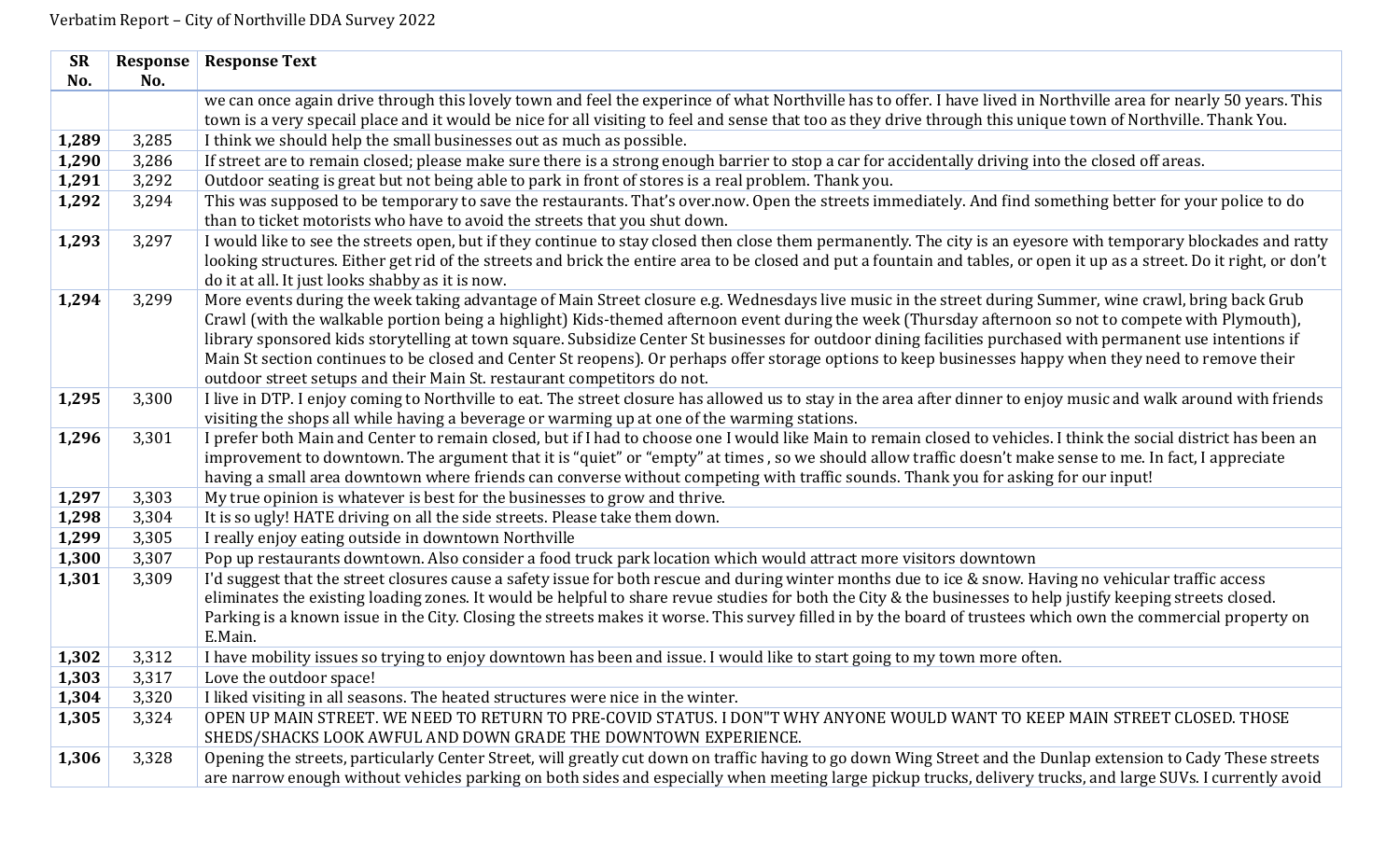| <b>SR</b> | Response | <b>Response Text</b>                                                                                                                                                                                                                                                                                                                                                                                                                                                                                                                                                                                                                                                                                                            |
|-----------|----------|---------------------------------------------------------------------------------------------------------------------------------------------------------------------------------------------------------------------------------------------------------------------------------------------------------------------------------------------------------------------------------------------------------------------------------------------------------------------------------------------------------------------------------------------------------------------------------------------------------------------------------------------------------------------------------------------------------------------------------|
| No.       | No.      |                                                                                                                                                                                                                                                                                                                                                                                                                                                                                                                                                                                                                                                                                                                                 |
|           |          | going to town as much as possible just to avoid this congestion. Center Street is pothole heaven mess between Dunlap and Eight Mile so if travel is necessary,                                                                                                                                                                                                                                                                                                                                                                                                                                                                                                                                                                  |
|           |          | I'll take back streets instead. Please open the streets at least consider Monday through Friday. Thanks for the survey.                                                                                                                                                                                                                                                                                                                                                                                                                                                                                                                                                                                                         |
| 1,307     | 3,333    | OPEN Center Street, close Main St on weekends only.                                                                                                                                                                                                                                                                                                                                                                                                                                                                                                                                                                                                                                                                             |
| 1,308     | 3,336    | Please keep the streets closed and plan different events. It's so great to see all of the activity.                                                                                                                                                                                                                                                                                                                                                                                                                                                                                                                                                                                                                             |
| 1,309     | 3,338    | We love the way the streets are closed for walking and socializing                                                                                                                                                                                                                                                                                                                                                                                                                                                                                                                                                                                                                                                              |
| 1,310     | 3,340    | More music                                                                                                                                                                                                                                                                                                                                                                                                                                                                                                                                                                                                                                                                                                                      |
| 1,311     | 3,348    | Opening roads only adds to much heavier traffic for commuters. Does nothing for historic Northville.                                                                                                                                                                                                                                                                                                                                                                                                                                                                                                                                                                                                                            |
| 1,312     | 3,354    | I find it very accommodating for people to walk within the closed streets. The air quality for outdoor seating is better than sitting outside on the sidewalk and<br>breathing exhaust fumes like in DTN Plymouth. I personally see it as an advantage.                                                                                                                                                                                                                                                                                                                                                                                                                                                                         |
| 1,313     | 3,356    | With all the construction going on and planned for the future, Main St needs to be opened immediately to allow traffic flow off of Hutton/Dunlap. The<br>businesses need the exposure from Main St.                                                                                                                                                                                                                                                                                                                                                                                                                                                                                                                             |
| 1,314     | 3,357    | The downtown Northville social district has been the best source of joy for our family. Having a safe place to walk with my four year old twins has been so<br>amazing during the pandemic. The lively setting, the music, being able to be around people in a safe way-it has been so wonderful for our family. We are there<br>2-3 times a week in the warm weather. I was heartbroken to hear this might all change, but I understand residents and businesses may feel differently. If there<br>is a way to continue while also honoring the interests of the Northville residents and owners that would be amazing. My kids learned about Northville two<br>years agowe hope to continue the great experience it has been! |
| 1,315     | 3,358    | Remove parking spaces in front of restaurants and add wider sidewalks for dining. These few parking spaces have little impact and are only available by<br>chance for those that truly need them. Add a couple of drop off areas for the elderly and handicap. Narrower streets are conducive to slower traffic.                                                                                                                                                                                                                                                                                                                                                                                                                |
| 1,316     | 3,360    | I used to go to downtown Plymouth more than Northville, but the atmosphere of the social district is incredible and I has been drawn me to Downtown<br>Northville far more often. It is a huge competitive advantage and you should consider making this change permanent, allowing businesses to invest more in the<br>outdoor atmosphere.                                                                                                                                                                                                                                                                                                                                                                                     |
| 1,317     | 3,361    | If the streets remain closed there needs to be a more attractive way to close them! We need steel cylinders that can be easily retracted into the pavement and<br>are lit at night! The closures are hideous and clumsy                                                                                                                                                                                                                                                                                                                                                                                                                                                                                                         |
| 1,318     | 3,369    | Thr street closures should continue during the summer and warmer months because downtown is usually busy then and people are out and about. In the<br>winter the streets should be open because it's cold and not as many people are out and benefiting from the closures. So close the streets every spring and<br>summer and open then every fall and winter.                                                                                                                                                                                                                                                                                                                                                                 |
| 1,319     | 3,370    | If there is street closure there needs to be a plan which ALL the businesses agree to adhere to. For instance there were a lot of businesses closed Sundays. If<br>there are special events, businesses must be open during the hours of the event! Plan more events!                                                                                                                                                                                                                                                                                                                                                                                                                                                           |
| 1,320     | 3,372    | Current arrangement has robbed downtown of its charm. The old police car, the large orange barricades and the outdoor furniture storage has made the<br>downtown area look like a command center for some form of an emergency. In addition, it has made it extremely difficult for anyone who has difficulty<br>walking any distance to be dropped off in close proximity to any of the restaurants or activities which are taking place in the center of town. With the exception<br>of fair weather Saturday nights, the downtown area is just an ugly, used space to what used to be a very charming business district.                                                                                                     |
| 1,321     | 3,373    | The closures and structures were a hinderance this past winter since no one took advantage of the outdoor seating.                                                                                                                                                                                                                                                                                                                                                                                                                                                                                                                                                                                                              |
| 1,322     | 3,374    | When streets were open, I could see the businesses - old, new, remodeling and relocating - and would often stop to visit and come back again later. Since the                                                                                                                                                                                                                                                                                                                                                                                                                                                                                                                                                                   |
|           |          | streets closed, I've completely lost track of businesses on Main and Center. I now avoid downtown and shop only on the perimeter- post office, farmers market,                                                                                                                                                                                                                                                                                                                                                                                                                                                                                                                                                                  |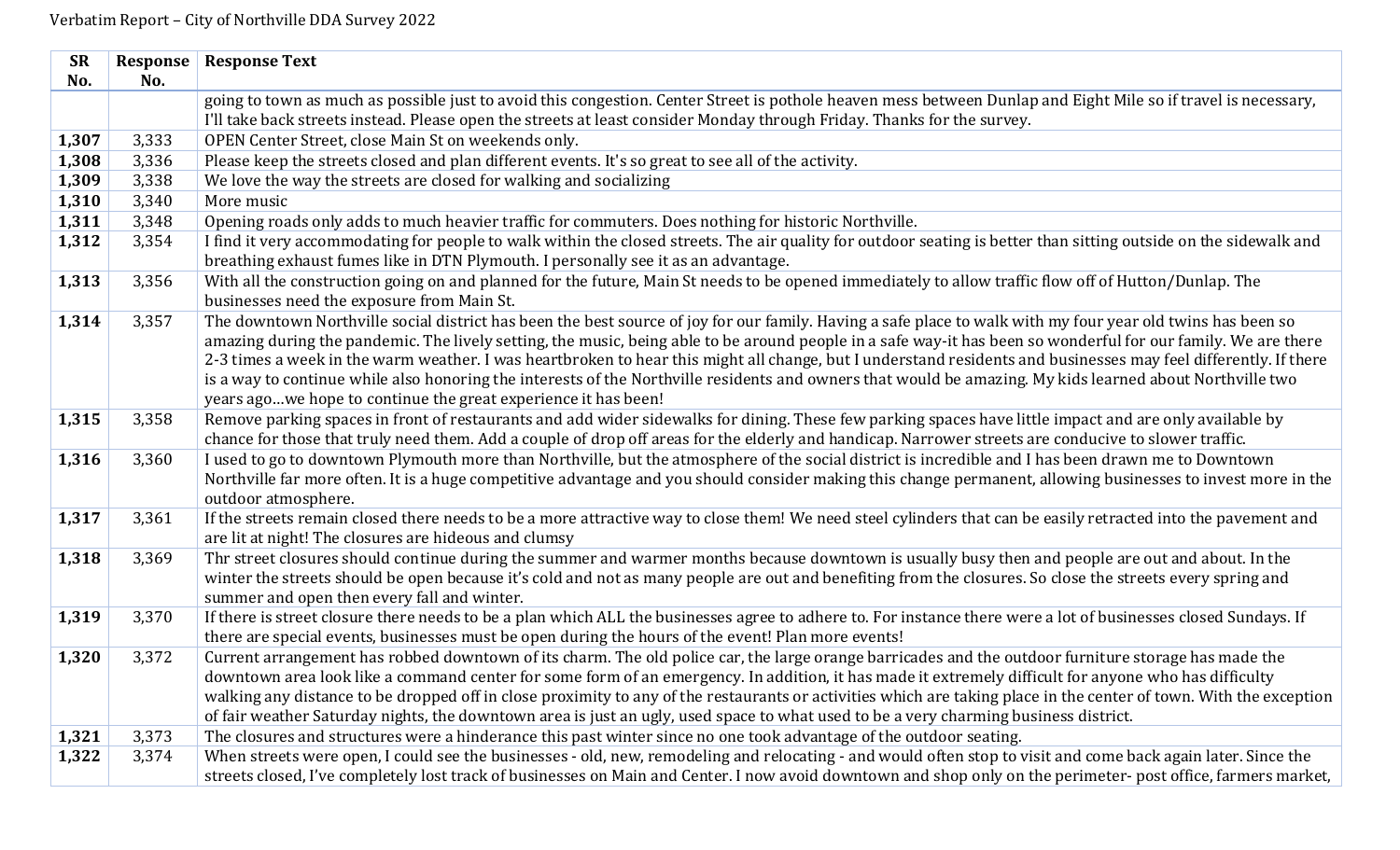| <b>SR</b> | Response | <b>Response Text</b>                                                                                                                                                                                                            |
|-----------|----------|---------------------------------------------------------------------------------------------------------------------------------------------------------------------------------------------------------------------------------|
| No.       | No.      |                                                                                                                                                                                                                                 |
|           |          | Kroger, haircuts, goodtime, city car wash. The street closures have kept me out of downtown. I now drive around downtown rather than through downtown.                                                                          |
|           |          | Unfortunately, out of sight is out of mind as regards downtown business. I encourage reopening of the streets.                                                                                                                  |
| 1,323     | 3,375    | Add more permanent and decorative street closure barriers                                                                                                                                                                       |
| 1,324     | 3,377    | I had a baby born during the pandemic. Thanks to the street closures, we felt safe taking our son to downtown Northville. It became our family tradition on                                                                     |
|           |          | Friday nights, and Sunday afternoons. I'm so grateful we live here and get to enjoy the social district! Friends in neighboring communities (and other states)                                                                  |
|           |          | are jealous of what northville did!                                                                                                                                                                                             |
| 1,325     | 3,378    | Center Street absolutely should be reopened. I'm so tired if having to drive around it to get north and south of town.                                                                                                          |
| 1,326     | 3,379    | I'd prefer main to remain closed and center to reopen. Center street closed continuously or seasonally is the same to me.                                                                                                       |
| 1,327     | 3,381    | Driving north -south through the city is time consuming and more hazardous than it should be                                                                                                                                    |
| 1,328     | 3,382    | I think the streets should be closed with the assumption that it will be permanent. Investment to convert streets to be more attractive is justified.                                                                           |
| 1,329     | 3,384    | I think this is the best thing that came out of Covid! I love the vibe, and it is not hindering anyones drive.                                                                                                                  |
| 1,330     | 3,385    | What a pleasant surprise. I visited a former co-worker who took me to 270 Main. Could not have had better experience with the restaurant and the general                                                                        |
|           |          | atmosphere of strolling the streets This concept should remain during the warmer months of the year                                                                                                                             |
| 1,331     | 3,387    | The council has done a great job and Northville has been a leader and example to other communities on how to adjust and transform.                                                                                              |
| 1,332     | 3,389    | Let's bring some revenue into Northville while Northville is still so popular. There is nothing for young people in Northville. No one wants a Norman Rockwell                                                                  |
|           |          | city--Northville must move forward and now is the time to do so. Bring business revenue into the city--what about a pop up Amazon return store, brew pubs,                                                                      |
|           |          | Nordstrom Rack, and an ETS pop up art museum, as well as partnering with the DIA. What about shopping that is up to date? We need to bring Northville into                                                                      |
|           |          | the 21st century. Let the city services partner with Northville Township, Plymouth City and Plymouth Township. Let's bring some revenue into the city.                                                                          |
| 1,333     | 3,390    | 44 year Northville resident, we can open both streets fully and go back to closing theses streets for special events as we have in the past OR open Center Street                                                               |
|           |          | fully to assist truck and bus traffic. THEN consider making Main Street from Hutton to Center a one way street only moving West, one lane only on the north                                                                     |
|           |          | side of the street, Marquis Theater side, no parking allowed. This will hopefully keep this section of Main Street open enough to support the outdoor eating                                                                    |
|           |          | areas for Table 5, LeGeorge, Brown Dog and Lucy Wolf. People will adjust to this one way traffic flow. Center Street will take normal north/south traffic from<br>Main Street and allow traffic to flow around town via Dunlap. |
| 1,334     | 3,391    | Mobile beer garden for local breweries not located downtown.                                                                                                                                                                    |
| 1,335     | 3,392    | The barricades are hideous.                                                                                                                                                                                                     |
| 1,336     | 3,394    | I want my Northville back. If I wanted to live in "party town" I'd move to Royal Oak.                                                                                                                                           |
| 1,337     | 3,395    | I lke the idea of open walking streets and dining. Please replace structures with cute tables and umbrellas and do potted flowers in place of the road block                                                                    |
|           |          | signs. Take note of Plymouth. Their downtown is so cute and attractive and inviting. The road bock signs and wooden structures are not inviting, using just                                                                     |
|           |          | tables like when it first opened was so quaint And had a European vibe.                                                                                                                                                         |
| 1,338     | 3,397    | I moved to Northville during the pandemic so the closed streets/social district is all I have know, but I have never felt like it has inconvenienced driving                                                                    |
|           |          | through the area or made parking difficult. Having a large outdoor area for additional seating or to grab a drink while waiting for a table is a huge advantage of                                                              |
|           |          | going out in downtown Northville instead of Plymouth where there are no such options. Frankly, I think it would be great to expand the entire Town Square                                                                       |
|           |          | through the closed streets like you would see in a European city.                                                                                                                                                               |
| 1,339     | 3,400    | I was initially concerned that Center street being close would created traffic hassles, but I've adapted to the new normal. It's pleasant to be able to walk the                                                                |
|           |          | area.                                                                                                                                                                                                                           |
|           |          |                                                                                                                                                                                                                                 |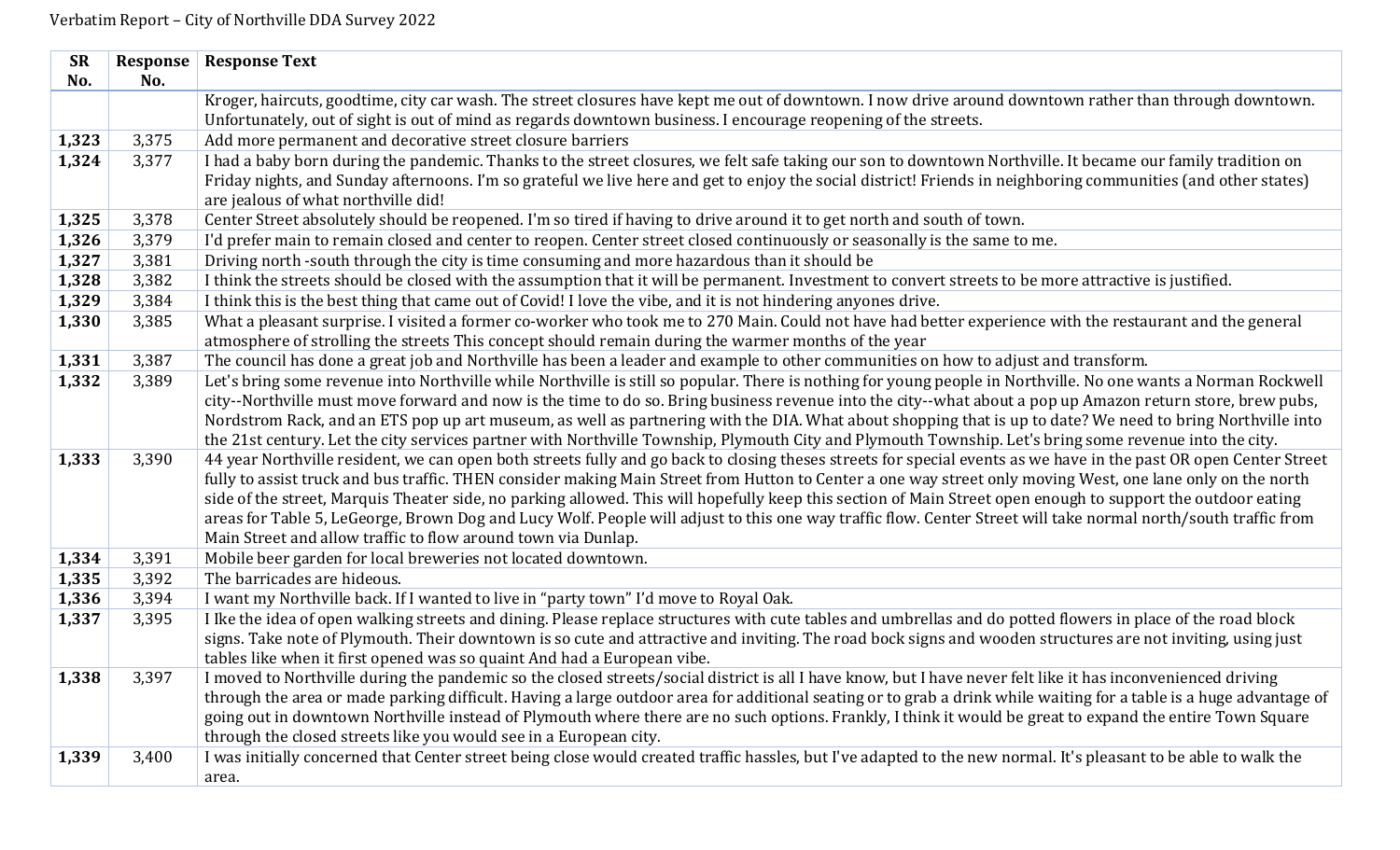| <b>SR</b> | Response | <b>Response Text</b>                                                                                                                                               |
|-----------|----------|--------------------------------------------------------------------------------------------------------------------------------------------------------------------|
| No.       | No.      |                                                                                                                                                                    |
| 1,340     | 3,401    | I think the at least Center St or Main and Center streets can be open during cold weather, as restuarant indoor business seemed good but people shunned            |
|           |          | outdoor seating on cold days.                                                                                                                                      |
| 1,341     | 3,402    | As it is now, there are too many 4-way corners. They are more dangerous than using Center and having the traffic lights to aid traffic. Also, the detour route is  |
|           |          | too slow!                                                                                                                                                          |
| 1,342     | 3,404    | It is very disappointing that our downtown looks this way. Downtown Plymouth is so nice to walk and shop at.                                                       |
| 1,343     | 3,407    | We utilize the downtown structures and the twist daily. It's so lovely to be able to enjoy downtown without combustion engines! Love being able to walk rhe        |
|           |          | streets! And shop!!                                                                                                                                                |
| 1,344     | 3,414    | Main and Center Streets should be reopened to vehicular traffic immediately. Downtown Northville has lost its charm with Main and Center streets turned into       |
|           |          | extensions of restaurant facilities with piles of chairs, tables, tents, and restaurant equipment -- most of it very unsightly. Our streets should not become free |
|           |          | space to restaurants in perpetuity. And please remove that ugly car always parked at Main and Center. Plymouth did not close its downtown and it is thriving.      |
|           |          | On a recent morning last week, Main and Center were deserted at lunch time. A very sad vibe. Keep restaurants to their own patio spaces. Crowds are filling        |
|           |          | eateries and pubs--indoors. Bring back our downtown today!                                                                                                         |
| 1,345     | 3,415    | I think these decisions should be made by those who are Northville residents. I work here but prefer the people who live in Northville decide their traffic flow   |
|           |          | as it seems difficult to get around at times. However if it isn't a problem, the downtown is nice to have outdoor street visiting areas.                           |
| 1,346     | 3,418    | Since the street closures I have noticed more people enjoying the downtown. From what I have observed the street closures have been a good change for the          |
|           |          | downtown area (and I would guess the businesses and restaurants have experienxed a positive change as well). I do appreciate the re-routing of traffic as it       |
|           |          | gives the downtown a less hectic feel and more inviting for families and other downtown goers - I have no complaints about driving around the area. I now          |
|           |          | hear residents of other towns talking about how "cool" it is that Northville has a Euro feel to their downtown - before I feel it was missing something to draw in |
|           |          | customers to support our local businesses in the now blocked off areas.                                                                                            |
| 1,347     | 3,422    | I had business in town and what a pleasant surprise to experience this setting. Brought the family back and had a blast. Would be shame to see this idea go        |
|           | 3,423    | away.<br>How much impact has the street closures had on increase/drop in businesses in the DDA area, downtown Plymouth has a lot more businesses and is open for   |
| 1,348     |          | all vehicular traffic, and is thriving. I like the concept of outdoor dining in the summer months, and even in the winter when the weather is nice, The fireplaces |
|           |          | and radiant heaters are also a nice accent to the downtown, and it will be nice for that to continue in the future.                                                |
| 1,349     | 3,437    | What about temporary weekend closures during the summer?                                                                                                           |
| 1,350     | 3,438    | Having the outdoor space is great! Just need the companies to host more outside fun and activities.                                                                |
| 1,351     | 3,443    | It has dramatically decreased new customers from visiting the downtown! I know so many local citizens who REFUSE to visit Downtown Northville because              |
|           |          | the lack of convenience when driving and also lack of PARKING! People tell me from other communities when they visit it is like a GHOST TOWN! The closures         |
|           |          | past COVID lockdowns and restrictions have wreaked havoc on local businesses who thrive on new people traveling through town. Traffic past the shops and           |
|           |          | street parking are vital for businesses to thrive! The roads need to be reopened. You've actually had one business I know of close because they couldn't get any   |
|           |          | new customers from outside the residents and local workers visiting it. SHAME!!                                                                                    |
| 1,352     | 3,447    | We really enjoy the area, nice to g be able to socialize safely                                                                                                    |
| 1,353     | 3,449    | If Main Street remains closed, effort should be made to improve the esthetics of the enclosure barriers. Also, the pavers downtown should be cleaned.              |
| 1,354     | 3,450    | If the streets remain closed, why not just keep them closed for Summer and Fall and open the streets to traffic for Spring and WInter. Weather isn't that nice to  |
|           |          | dine out in Spring and Winter and restaurants are open now.                                                                                                        |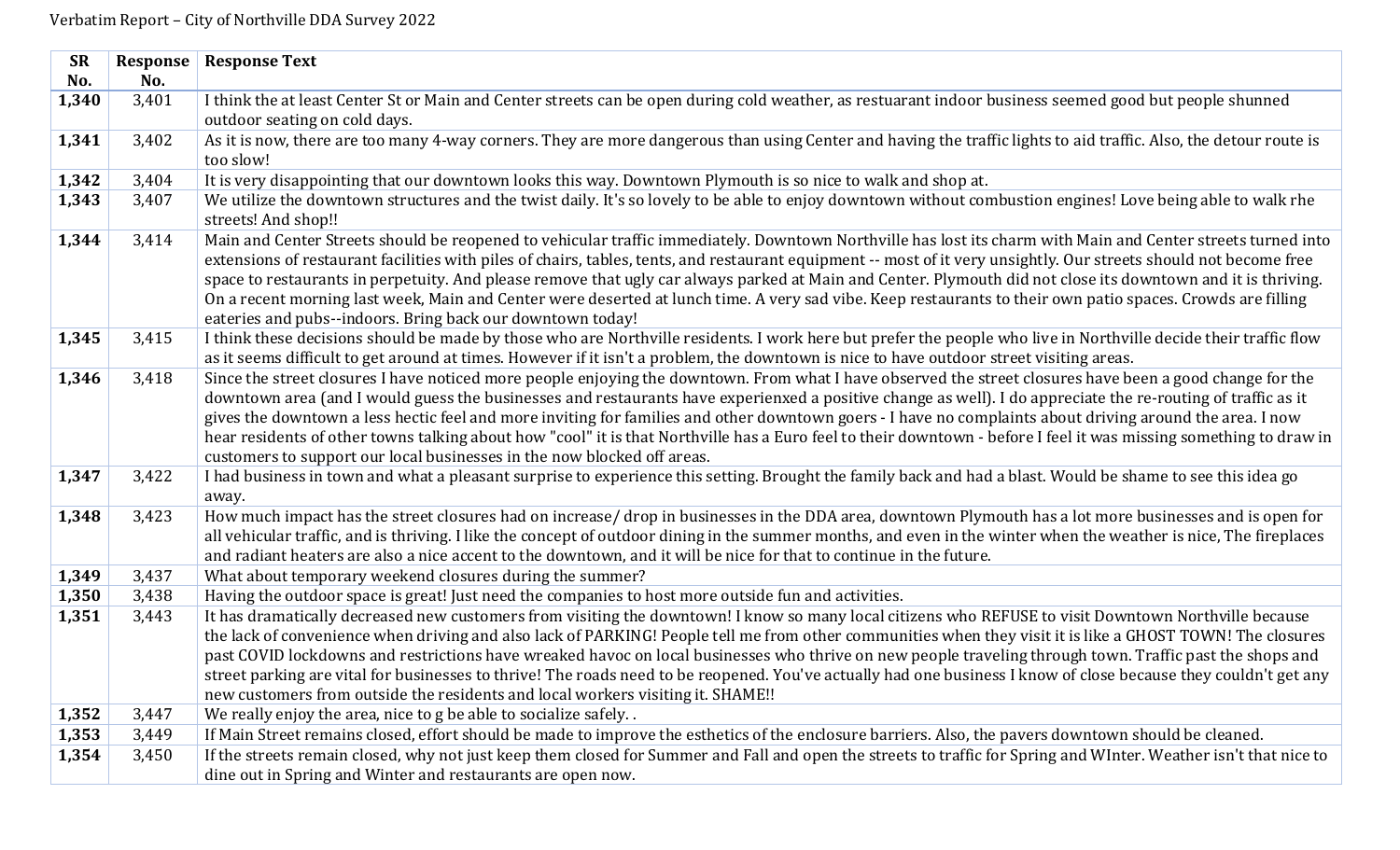| <b>SR</b> | Response | <b>Response Text</b>                                                                                                                                                |
|-----------|----------|---------------------------------------------------------------------------------------------------------------------------------------------------------------------|
| No.       | No.      |                                                                                                                                                                     |
| 1,355     | 3,452    | Because this was done originally to keep our downtown establishments (restaurants) afloat, I believe their opinions and voices should be part of this               |
|           |          | discussion. Are they doing well enough financially that they don't need the closures? It doesn't seem anyone has asked them for their input.                        |
| 1,356     | 3,454    | I'd recommend that the closures remain permanent for Main street - and improve the quality / look of the barriers so it's nicer for the local residents. For the    |
|           |          | Center street closure I wouldn't mind if that was seasonal (only closing Memorial day through a bit after Labor Day). Also a bit more substantial stop signs        |
|           |          | instead of the flimsy post ones there today - probably wouldn't hurt to make them permanent even if the road is reopened due to all the pedestrians.                |
| 1,357     | 3,455    | Outdoor seating in the summer fun and inviting. With the streets closed there is never a concern that a car may run into a barricade while I am outside. Other      |
|           |          | towns still allow cars to zip by while outdoor seating is extended into the road.                                                                                   |
| 1,358     | 3,458    | Northville is thriving due to the street closures- I work downtown and see the happenings every day. Keep the streets closed to help the businesses. Love the       |
|           |          | social district elements! Open street in winter only is my opinion. There is ample parking even with the closures and easy flow traffic to avoid the closures.      |
| 1,359     | 3,461    | If Main street becomes permanently closed the markers, entrances to closure should be more eye appealing the construction markers are an eye sore,,                 |
|           |          | perhaps build a brick low wall appealing to the eye                                                                                                                 |
| 1,360     | 3,463    | The downtown needs to be more friendly and accessible to those that live outside the downtown. It seems to cater to those that live downtown.                       |
| 1,361     | 3,467    | I love the community feel with the streets closed.                                                                                                                  |
| 1,362     | 3,469    | My two young kids, husband and I love being able to safely walk around downtown Northville. In the summer months we are downtown every weekend                      |
|           |          | enjoying the festival feel with the streets closed. It is so nice for families with young ones!                                                                     |
| 1,363     | 3,478    | The street closures and social district transformed downtown! We have frequented the restaurants MUCH more than before and introduced many people from              |
|           |          | outside of Northville to it. Everyone loves the district! Rough estimate is that my family plus people we have brought to the area have spent \$3000 there since    |
|           |          | it opened compared to almost zero before. Hi                                                                                                                        |
| 1,364     | 3,480    | Love the street closures and social district! We come to town more often because of this!!!                                                                         |
| 1,365     | 3,485    | Would like to see better more attractive signs for street closure instead of orange cones and cement blocks. Can make "welcome to downtown Northville"              |
|           |          | arches on in a beginning of each closed street.                                                                                                                     |
| 1,366     | 3,491    | Outdoor dining with covered structures and expanded liquor licensing is a major draw to downtown Northville for us. Without those features we would be              |
|           |          | more likely to stay in Downtown Plymouth or other surrounding areas for dining.                                                                                     |
| 1,367     | 3,498    | I believe it has caused a few to not frequent the area due to traffic being rerouted. Not fair to those that aren't on the blocked streets                          |
| 1,368     | 3,499    | On Friday nights, you should designate a space for food trucks to grab a quick bite to eat.                                                                         |
| 1,369     | 3,503    | It would be great to extend Griswold street through the Northville downs when that is re-developed as a bypass between 7 and 8 mile. We love the street             |
|           |          | closures! Please close them forever with nice poles and allow permanent structures in the street.                                                                   |
| 1,370     | 3,504    | Center Street needs to open. I feel for businesses on Center that won't be able to access the street, however, in the best interest of the public and city at large |
|           |          | center must open.                                                                                                                                                   |
| 1,371     | 3,508    | Best thing that ever happen to northville, I used to go to Plymouth but now northville is my first choice good job guys keep the streets closed                     |
| 1,372     | 3,509    | Open the streets! Looks very tacky to have two unoccupied police vehicles parked there at all times. Impossible to access restaurants for a carry out can't         |
|           |          | park in front abs run in for your order etc.                                                                                                                        |
| 1,373     | 3,514    | I would to see the barricades decorated with plants/flowers or seasonal items                                                                                       |
| 1,374     | 3,515    | Me and my family feel safer walking downtown without traffic as people have been known to speed and not stop for pedestrians crossing at the proper                 |
|           |          | crosswalks. I drive through downtown everyday and it makes no difference in time.                                                                                   |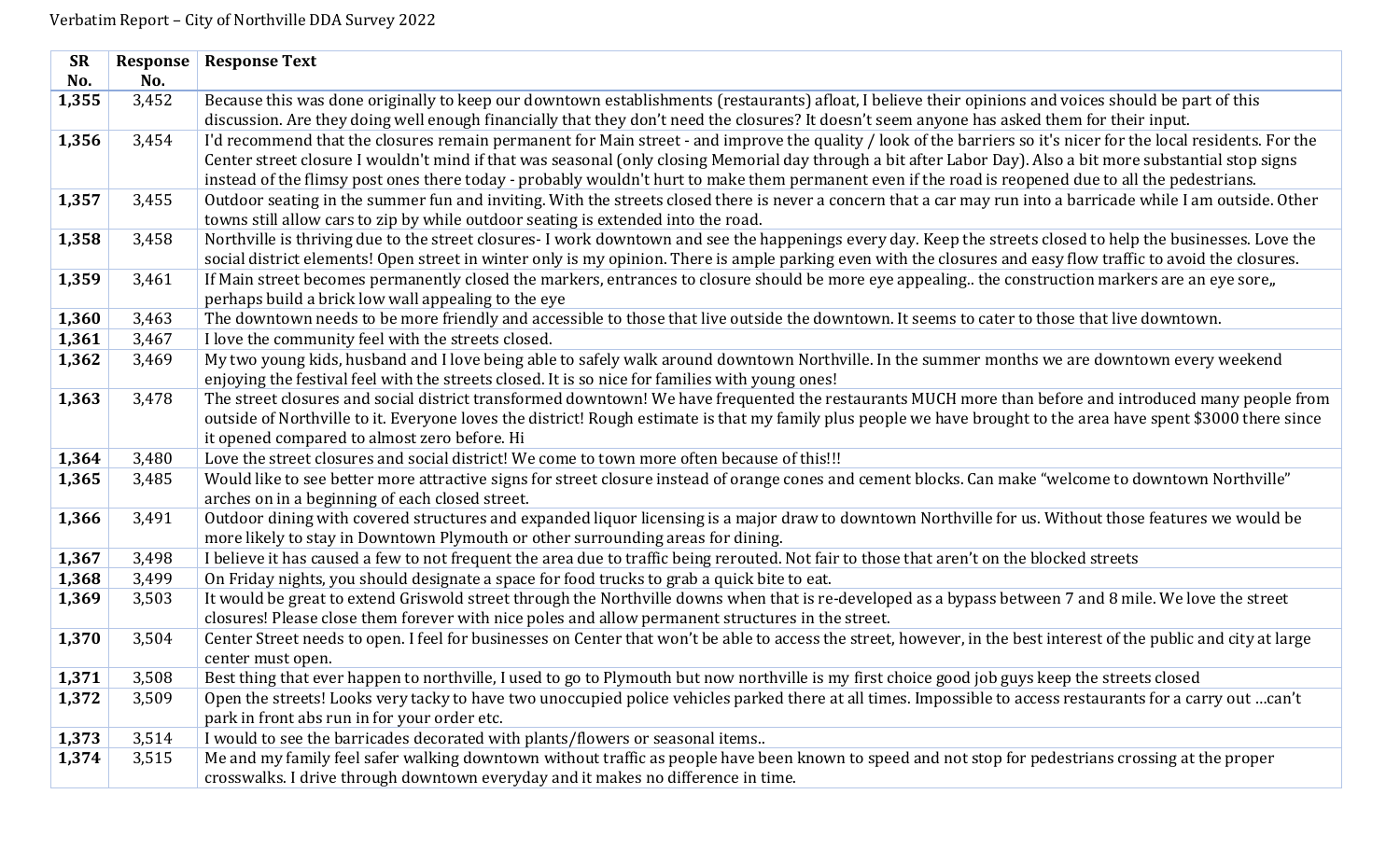| <b>SR</b> | Response | <b>Response Text</b>                                                                                                                                                                                                                                                                                                        |
|-----------|----------|-----------------------------------------------------------------------------------------------------------------------------------------------------------------------------------------------------------------------------------------------------------------------------------------------------------------------------|
| No.       | No.      |                                                                                                                                                                                                                                                                                                                             |
| 1,375     | 3,517    | The closures have increased the amount of time I spend visiting the downtown businesses in both summer and winter. It would be great to see a more                                                                                                                                                                          |
|           |          | permanent design to block the streets if this will continue (remove orange blocks).                                                                                                                                                                                                                                         |
| 1,376     | 3,518    | I miss driving through town - maybe once a month block it off but it's time to reopen the streets                                                                                                                                                                                                                           |
| 1,377     | 3,526    | The closures increased the times we go downtown. Enjoy the leasure walks on the street without cars                                                                                                                                                                                                                         |
| 1,378     | 3,529    | Please reopen the streets to cars.                                                                                                                                                                                                                                                                                          |
| 1,379     | 3,530    | I just feel reopening the streets returns the flavor of a true downtown atmosphere to the city of Northville. One reason we loved moving here. Also don't<br>understand the new buildings NOT keeping with the Early American/Colonial architecture. ANOTHER reason we loved the downtown atmosphere.                       |
| 1,380     | 3,531    | I think this was great for the purpose it served. I think a great compromise would be to eliminate parking on Main and Center to allow restaurants to expand                                                                                                                                                                |
|           |          | permanently into that area. Fence it off for safe outdoor seating but still allow traffic to pass. Even though I no longer live in Northville, I miss being able to                                                                                                                                                         |
|           |          | drive through town.                                                                                                                                                                                                                                                                                                         |
| 1,381     | 3,532    | Please make the barriers permanent and more attractive without the ugly security vehicles parked in the street area                                                                                                                                                                                                         |
| 1,382     | 3,533    | I love seeing all the people attracted to downtown Northville because of the closures, events and social district. Keep up the good work!                                                                                                                                                                                   |
| 1,383     | 3,534    | I feel having the streets closed downtown makes enjoy what downtown has to offer. It is especially efficient when going out to dinner  one of reason we go                                                                                                                                                                  |
|           |          | here and not Plymouth is that even if the restaurants are busy, we enjoy grabbing a drink and walking around until a table is ready. We love it! Also we have                                                                                                                                                               |
|           |          | not noticed any issues driving around the area, really doesn't hinder traffic at all!                                                                                                                                                                                                                                       |
| 1,384     | 3,537    | Hi! We love going downtown with the kids! They know the streets are closed so they're free to play! I'm concerned if the streets open now what kind of heavy                                                                                                                                                                |
|           |          | fast traffic would go through                                                                                                                                                                                                                                                                                               |
| 1,385     | 3,541    | Complements to the decision makers on closing the two blocks to traffic. It has been a great benefit during the pandemic. I believe the benefits will still be great                                                                                                                                                        |
|           |          | when we get beyond it. It is great to see everyone walking the streets and enjoying the downtown. I do not believe the impact on drivers' abilities to get around                                                                                                                                                           |
|           |          | is terribly significant.                                                                                                                                                                                                                                                                                                    |
| 1,386     | 3,543    | Having the social district has made Northville our number one area to go to for drinks and dinner                                                                                                                                                                                                                           |
| 1,387     | 3,545    | Don't go backwards! Do not waffle! This is a great thing for our community, and a rallying district for the community of the future. Keep the streets closed!                                                                                                                                                               |
| 1,388     | 3,547    | I love this area for downtown Northville.                                                                                                                                                                                                                                                                                   |
| 1,389     | 3,548    | We live downtown Northville more with the streets closed and warm feeling of enjoying restaurants and stores while being safe to walk the streets!                                                                                                                                                                          |
| 1,390     | 3,550    | I think northville has done such a wonderful job with the social district-so much better than other cities-especially during covid- and would love it to remain!!                                                                                                                                                           |
|           |          | Thank you for all that you do!                                                                                                                                                                                                                                                                                              |
| 1,391     | 3,560    | This was an absolute silver lining to the pandemic. This creates more of a community feel and camaraderie than anything that's ever been done before or since.                                                                                                                                                              |
|           |          | It would be very unfortunate if taken away. Not sure if the upside to opening those streets to cars again. Try to make the barricades more attractive though                                                                                                                                                                |
| 1,392     | 3,561    | Less car pollution, make it more bike/kid friendly.                                                                                                                                                                                                                                                                         |
| 1,393     | 3,564    | I am amazed by the number of people enjoying the restaurants and coffee shops since the start of the street closure. The downtown feels vibrant again, but in                                                                                                                                                               |
|           |          | the best way possible. We have so many more visitors and families walking, biking, dining and shopping downtown than before the closure. My wife and I often<br>sit in the square or at Tuscan and constantly overhear visitors talking about how much the downtown feels European. One change I would consider is to allow |
|           |          | bikes in the street even if re-striping is needed. Any additional non-motorized connection to Hines drive would really encourage the many cyclists to stop for                                                                                                                                                              |
|           |          | lunch. Please keep the streets closed (at least Main)!                                                                                                                                                                                                                                                                      |
|           |          |                                                                                                                                                                                                                                                                                                                             |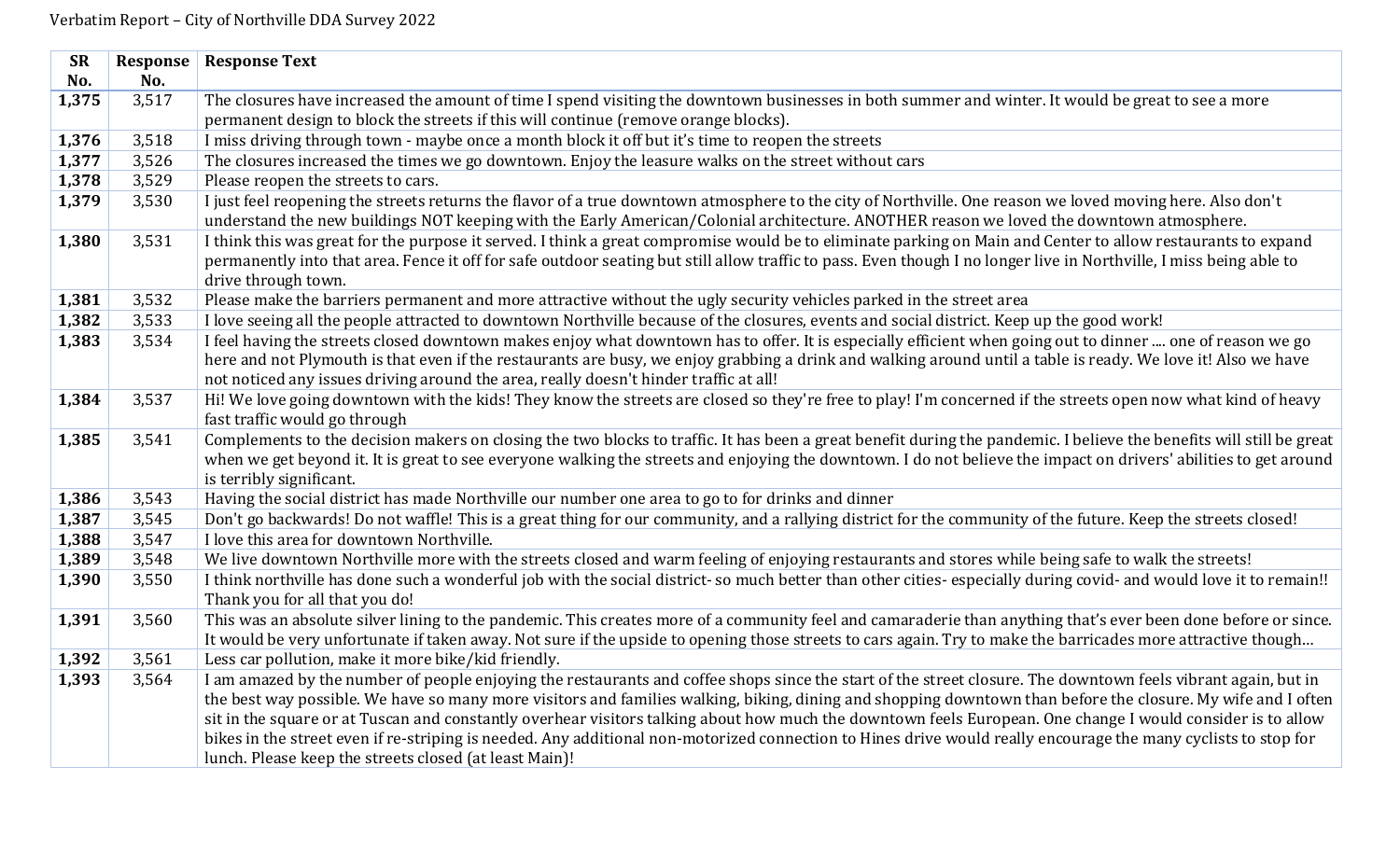| <b>SR</b> | <b>Response</b> | <b>Response Text</b>                                                                                                                                                              |
|-----------|-----------------|-----------------------------------------------------------------------------------------------------------------------------------------------------------------------------------|
| No.       | No.             |                                                                                                                                                                                   |
| 1,394     | 3,566           | if the decision is to keep either one or both streets closed, we need to invest in permanent road blocks that are both safe/functiona., (something that be able to                |
|           |                 | go up and down. And there should be some investment in creating landscaping in an around to make it look similar to the other landscaping around town.                            |
| 1,395     | 3,569           | The area by the square is really nice the way it is. There are lots of places during the day to sit or even take shelter in. This is a really positive thing that came            |
|           |                 | out of covid-19. That portion should remained closed indefinitely.                                                                                                                |
| 1,396     | 3,570           | Including more permanent outdoor seating, preferably shaded, would be awesome! Maybe have sidewalk chalk and areas where visitors can add art to the                              |
|           |                 | streets.                                                                                                                                                                          |
| 1,397     | 3,574           | I think the street closings are excellent for the city. It allows my young children to be in the area without fear of traffic and adds a great atmosphere to Main                 |
|           |                 | Street. I know local business benefit greatly from the street closures as well and would struggle with reopening of the streets                                                   |
| 1,398     | 3,575           | I am a relatively new resident of Northville. Been here three years and I feel like our downtown area is completely under utilized. The addition of the outdoor                   |
|           |                 | spaces and the whole "street fair" theme really makes the downtown area more unique. Every person that I have brought there from other areas is so                                |
|           |                 | impressed by it. It sets us apart from a place like Plymouth (where they somehow attract way more attention / people / money). I'd love for this to become a                      |
|           |                 | permanent, indoor/outdoor area. There is something about being able to be "outside" in the fall and winter months that makes living here more desirable. I'd                      |
|           |                 | also love to see more opportunities to be involved in its success.                                                                                                                |
| 1,399     | 3,580           | We've spent more money in Northville the last two years than ever before because of the road closures. It's such a friendly, welcoming, walkable environment,                     |
|           |                 | even moreso than downtown Plymouth where we live.                                                                                                                                 |
| 1,400     | 3,581           | I live in Beal Town and I enjoy walking to downtown Northville, having dinner, and walking around with a drink after dinner either listening to the live music                    |
|           |                 | or window shopping. Then we walk home without worrying about parking or driving after consuming alcohol. I admit, we did this only when the weather was                           |
|           |                 | nice so I think the streets should remain closed from spring to fall with alcohol consumption allowed within the confines of the closed streets.                                  |
| 1,401     | 3,582           | Please make it seasonal only. No point keeping them closed during winter.                                                                                                         |
| 1,402     | 3,585           | I love what the city did during COVID with the street closures. And i would love for it to be continued. I think it gives way more heart and lifestyle and                        |
|           |                 | character to the city of Northville. We love being out there. I saw however that with the restriction loosening up nobody really uses the opportunity anymore                     |
|           |                 | to be out there in the winter and that's when I think during winter we could open up at least center? I truly hope that we will keep the street closures at least                 |
|           |                 | for April/may to Halloween It gives so much to the citykids can room around freei can eat outside and don't have car traffic right next to me while dining I                      |
|           |                 | truly love it and all of my friends and family do as well                                                                                                                         |
| 1,403     | 3,593           | I think it was such a great idea to make downtown car free. As a family with kids we can enjoy our time downtown so much more, walking around with no                             |
|           |                 | worries. And to us it feels that the area is a lit busier now and whenever we spend time there it is so relaxed and everybody seems happy. Keep it up!                            |
| 1,404     | 3,596           | Driving around the closed streets and finding convenient parking (especially with the construction at Main and Dunlap!) is a challenge. The portable barriers                     |
|           |                 | are an eye sore as they are right now. If it stays, maybe we can invest in decorative barriers that meet the requirements. I like the celebratory feeling of the                  |
|           |                 | closed streets and people milling around. But often people were bumping into me as I sat at an outside table dining because the sidewalks and streets were so<br>crowded. Thanks! |
| 1,405     | 3,600           | If the decision is made to keep the downtown area closed to cars please please spend the money to make it look aesthetically pleasing. The way it looks now                       |
|           |                 | looks terrible and is an embarrassment to Northville                                                                                                                              |
| 1,406     | 3,604           | The closed area has been great. It's brought life to the area. It's great for socializing and gathering. Please keep the streets closed.                                          |
|           |                 |                                                                                                                                                                                   |
| 1,407     | 3,607           | Great job on helping out the local businesses and giving the residents and business owners a voice!                                                                               |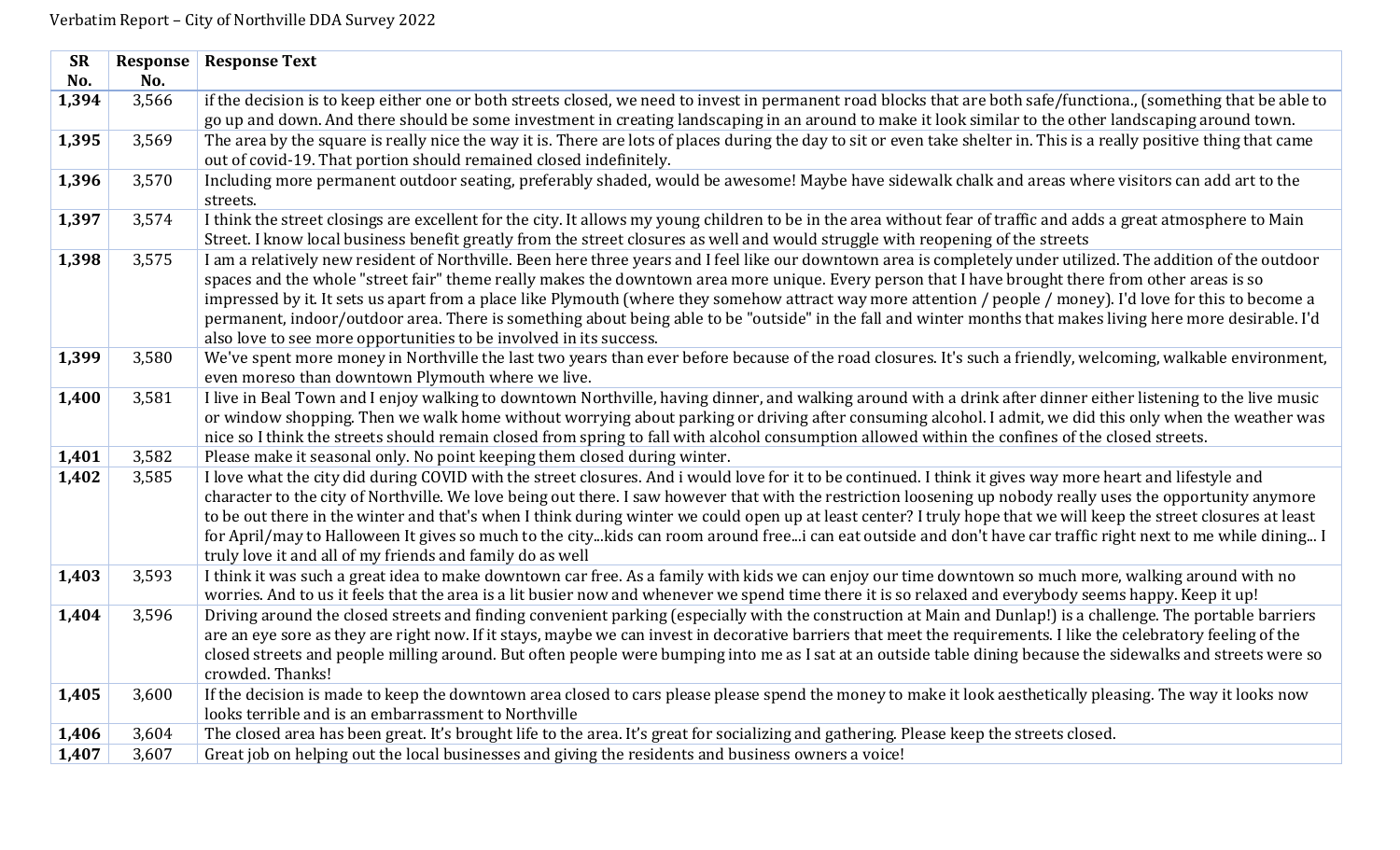| <b>SR</b> | Response | <b>Response Text</b>                                                                                                                                                                                                                                    |
|-----------|----------|---------------------------------------------------------------------------------------------------------------------------------------------------------------------------------------------------------------------------------------------------------|
| No.       | No.      |                                                                                                                                                                                                                                                         |
| 1,408     | 3,613    | The closure was initiated to help businesses survive during the pandemic and it clearly has great benefits during the warmer months but since the restaurants                                                                                           |
|           |          | fully reopened, the closed street space is not being utilized during the cold weather months. A good compromise would be to keep the streets closed in the                                                                                              |
|           |          | summer and open them during the winter                                                                                                                                                                                                                  |
| 1,409     | 3,615    | I think the current street closures should remain. I think Wing St between Cady and Dunlap as well as Dunlap between Wing and Hutton and Dunlap between                                                                                                 |
|           |          | Wing and Center need to be reconfigured for better traffic flow to facilitate the road closures and to allow them to be permanent.                                                                                                                      |
| 1,410     | 3,622    | I like not worrying about cars and being able to Strahl downtown                                                                                                                                                                                        |
| 1,411     | 3,623    | If the streets remain closed year round then some permanent planters should be used to close the streets off. I think at this point everyone is used to going                                                                                           |
|           |          | around town and the benefits outweigh the inconvenience.                                                                                                                                                                                                |
| 1,412     | 3,632    | Downtown has never been so lively! The social district has created such a good atmosphere, it would truly be a shame for this to go backwards, rather than                                                                                              |
|           |          | improve upon what has been put in place!                                                                                                                                                                                                                |
| 1,413     | 3,634    | I love it and think it creates a sense of community that was lacking previously.                                                                                                                                                                        |
| 1,414     | 3,641    | I am more encouraged to walk to downtown knowing the stress are closed and safe for me to take our child out.                                                                                                                                           |
| 1,415     | 3,643    | Please leave the streets closed. That's what is so cool about downtown northville. Cool place to hang out and makes you feel safe walking around there. Plus                                                                                            |
|           |          | makes it to where th family always wants to hang out.                                                                                                                                                                                                   |
| 1,416     | 3,644    | I think it would be essential to ask business owners if their sales were affected during the last fiscal year (2021-2022), not during the essential shutdown                                                                                            |
|           |          | (2020-2021). I would hate to see businesses suffering sales if they are finding they are affected by the street shutdowns. I still have shopped in the stores but                                                                                       |
|           |          | it's hard to say if everyone is. If they are being affected maybe consider closing the streets only on weekends or only Main Street.                                                                                                                    |
| 1,417     | 3,651    | Having all the outdoor seating was so great especially during the summer months!                                                                                                                                                                        |
| 1,418     | 3,653    | It was a nice, temporary, solution that has lost its appeal. Driving through downtown is a hassle. On weekdays the social district is way under-utilized and I've<br>actually avoided visiting downtown because of the closures. It has run its course. |
| 1,419     | 3,660    | My family and I have all enjoyed the closed off space available to us. It is a bit of a nuisance to have to drive around the closures some days but the                                                                                                 |
|           |          | enjoyment/benefit FAR outweighs the minor inconvenience.                                                                                                                                                                                                |
| 1,420     | 3,661    | Extend on Main street and Center to include all of downtown.                                                                                                                                                                                            |
| 1,421     | 3,662    | If streets remain closed, they should be consistently closed so that drivers are not confused.                                                                                                                                                          |
| 1,422     | 3,664    | We love the feel of the social district and the ability to appreciate all that downtown Northville has to offer. I'm not sure we'd come down as often if the street                                                                                     |
|           |          | we're ready-opened.                                                                                                                                                                                                                                     |
| 1,423     | 3,666    | we ended up visiting downtown northville more often than the past during the pandemic because of the street closures and northville's embracing of the                                                                                                  |
|           |          | outdoors. Even in the winter months we visited more often than in the past.                                                                                                                                                                             |
| 1,424     | 3,669    | Make the closure signs and blockades more appealing                                                                                                                                                                                                     |
| 1,425     | 3,670    | Most of the covered structures on Main and Center streets do not look good. Traffic through downtown, especially in the north/south direction, is bad. The                                                                                              |
|           |          | detours are slow and cumbersome. If I were a residence of Northville on the south side of Eight Mile Rd., I would be very unhappy with all the cut through                                                                                              |
|           |          | traffic. Please open the roads. Thank you.                                                                                                                                                                                                              |
| 1,426     | 3,674    | It sure looks trashy when you come upon these barriers. Very unwelcoming and it just looks messy. Not the welcoming image we all want for our main                                                                                                      |
|           |          | downtown. Now that I think about it, Northville NO LONGER has a downtown. The closures served it's purpose during Covid. Now, the only business the Center                                                                                              |
|           |          | Street closure works for is Center Street Grill. One darn business. So very inconvenient to get through town now. Let's think about how inconvenient it is now                                                                                          |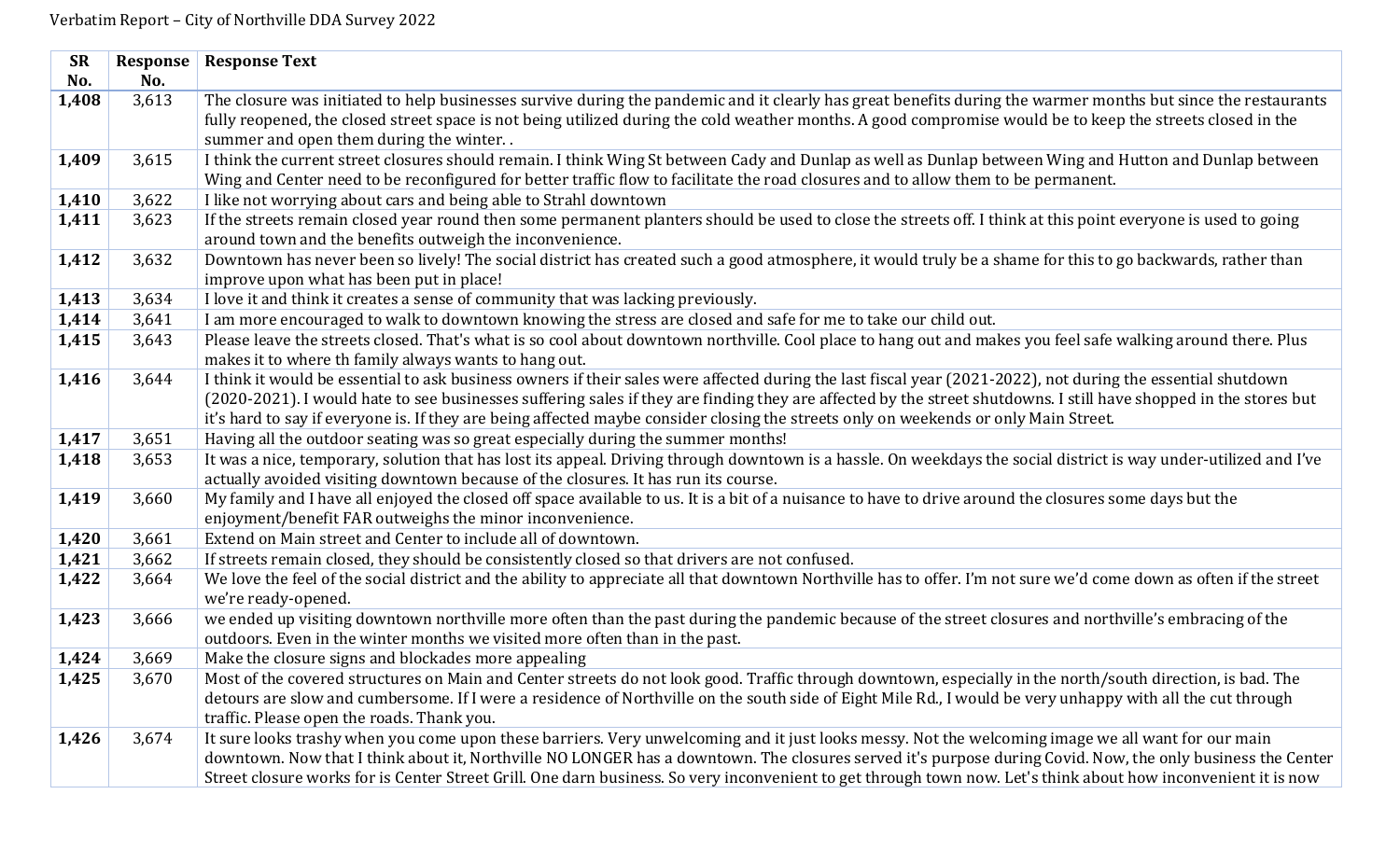| <b>SR</b><br>No. | Response<br>No. | <b>Response Text</b>                                                                                                                                                                                                                                                                                                                                                                                                                                                                                                                                                                                                                                                                                                                   |
|------------------|-----------------|----------------------------------------------------------------------------------------------------------------------------------------------------------------------------------------------------------------------------------------------------------------------------------------------------------------------------------------------------------------------------------------------------------------------------------------------------------------------------------------------------------------------------------------------------------------------------------------------------------------------------------------------------------------------------------------------------------------------------------------|
|                  |                 | to go through downtown on crowded side streets. Tight to drive where there is parking on both sides of the street. Let's move on from these closures and let<br>people see our amazing city.                                                                                                                                                                                                                                                                                                                                                                                                                                                                                                                                           |
| 1,427            | 3,675           | Streets can be closed in summer.months, but need to be open in winter- Nov 1 to memorial weekend                                                                                                                                                                                                                                                                                                                                                                                                                                                                                                                                                                                                                                       |
| 1,428            | 3,677           | One good thing from the past two years was the walkable downtown. Having kids run around during events and while you are dining is great. It's a minor<br>inconvenience to drive around, but the benefits are fantastic. Selfishly, it's nice to not worry about traffic when walking downtown with kids and pets.                                                                                                                                                                                                                                                                                                                                                                                                                     |
| 1,429            | 3,684           | I love having the streets closed especially in the winter when we wouldn't normally be out and about. Having the streets closed and the pop up food stands<br>with gathering spaces has encouraged us to come downtown in the winter when we normally would not have.                                                                                                                                                                                                                                                                                                                                                                                                                                                                  |
| 1,430            | 3,685           | The social district is not used much during the week. Why not consider the street closure to only be on the weekends? Several towns in northern Michigan set<br>aside a weekend evening to "stroll the streets". Shops stay open later, restaurants are bustling, entertainment comes in, music, etcone weekend day per<br>week.                                                                                                                                                                                                                                                                                                                                                                                                       |
| 1,431            | 3,695           | I live on South Lexington Blvd. and traffic in my neighborhood has increased significantly since Downtown Northville closed during the pandemic to allow<br>outdoor seating. I understand that it was closed for a time to allow the restaurants to open and generate business, but it has been far too long. People treat my<br>street like a racetrack and speed up and down the street. My neighborhood is always busy with cars and it impacts my and my family's quality of life and sleep.<br>Those streets need to reopen to traffic so people can use them as intended: to drive from one place to another. It is highly inconvenient to have to go around<br>the middle of the city to get from one end of town to the other. |
| 1,432            | 3,696           | Please open the roads. Enough already. We don't have a downtown anymore.                                                                                                                                                                                                                                                                                                                                                                                                                                                                                                                                                                                                                                                               |
| 1,433            | 3,698           | Driving to work and home is a hassle with this street closing. It went on long enough, the houses along the substituting streets will thank you                                                                                                                                                                                                                                                                                                                                                                                                                                                                                                                                                                                        |
| 1,434            | 3,699           | Parking is the biggest challenge                                                                                                                                                                                                                                                                                                                                                                                                                                                                                                                                                                                                                                                                                                       |
| 1,435            | 3,700           | I go to downtown Northville before I go anywhere else. The merchants have invested a great deal of money to make us all very comfortable. I say keep it this<br>way it's always festive a very welcome energy during this terrible time in our country                                                                                                                                                                                                                                                                                                                                                                                                                                                                                 |
| 1,436            | 3,703           | Thank you for this survey. The two street blocks being closed and the alcohol carry have been the best things for downtown and business. That should be very<br>obvious. Prior to this, we never felt inclined to go downtown, we would normally pick another downtown to go to. Since the street closures and alcohol carry,<br>we pretty much only go to downtown Northville. It makes downtown unique and desirable. We believe no changes should be made, and encourage even more<br>to compliment and add to what's been established in helping draw many more people to downtown and spending for those businesses. Whoever's original<br>idea it was was brilliant. Thanks again! Keep up the great work                        |
| 1,437            | 3,705           | If the streets remain closed then something should be done to make the area more attractive. Specifically, the barricade areas should be more securely<br>constructed and the unmarked police vehicles should be removed.                                                                                                                                                                                                                                                                                                                                                                                                                                                                                                              |
| 1,438            | 3,708           | Make this a permanent fixture. Remove the construction signs and build a blocked off area like a city center that is only open to bikes and pedestrians. One<br>whole center for shops and restaurants.                                                                                                                                                                                                                                                                                                                                                                                                                                                                                                                                |
| 1,439            | 3,709           | I support expanding the street closures there are too many times pedestrians are almost hit by vehicles.                                                                                                                                                                                                                                                                                                                                                                                                                                                                                                                                                                                                                               |
| 1,440            | 3,711           | OPEN MAIN STREET IMMEDIATELY. THE SOCIAL DISTRICT LOOKS LIKE A GHETTO.                                                                                                                                                                                                                                                                                                                                                                                                                                                                                                                                                                                                                                                                 |
| 1,441            | 3,712           | I believe the road closures were great during the height of the pandemic and helped local restaurants that were affected by the rules pertaining to indoor                                                                                                                                                                                                                                                                                                                                                                                                                                                                                                                                                                             |
|                  |                 | dining. Now that all those are gone the roads need to open. The barricades are eyesores and as someone who frequently goes out to dinner and having drinks I                                                                                                                                                                                                                                                                                                                                                                                                                                                                                                                                                                           |
|                  |                 | have went to Plymouth more. It's time to open our downtown area back up.                                                                                                                                                                                                                                                                                                                                                                                                                                                                                                                                                                                                                                                               |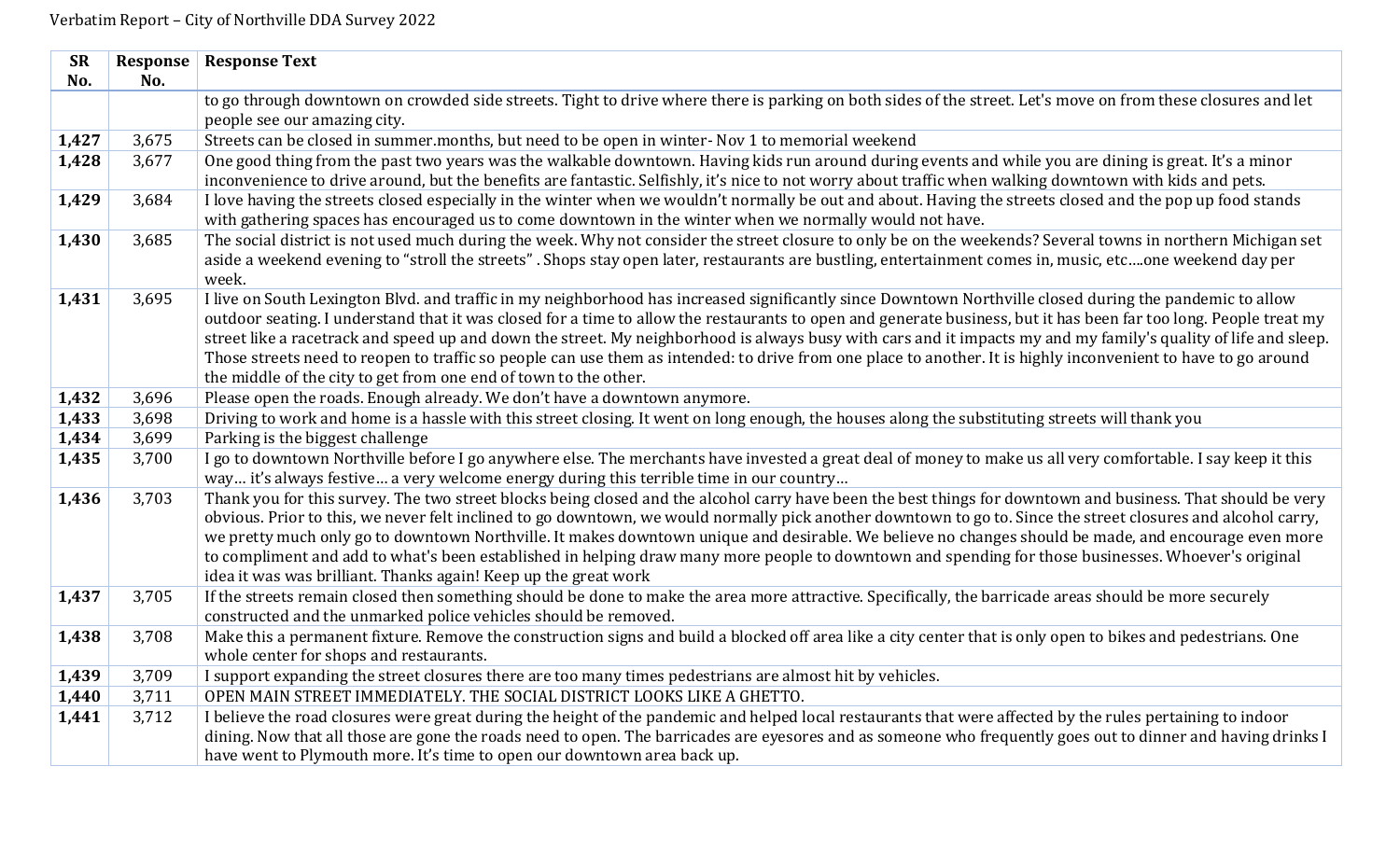| <b>SR</b> | Response | <b>Response Text</b>                                                                                                                                                                                                                                                                                                        |
|-----------|----------|-----------------------------------------------------------------------------------------------------------------------------------------------------------------------------------------------------------------------------------------------------------------------------------------------------------------------------|
| No.       | No.      |                                                                                                                                                                                                                                                                                                                             |
| 1,442     | 3,713    | Please keep this amazing community visiting and sharing going. Having these streets closed and all of the outdoor mingling areas brought this sleepy city                                                                                                                                                                   |
|           |          | together like never before. People of all ages and subdivisions! Opening the roads again will only separate this community and force us to spend our dollars in                                                                                                                                                             |
|           |          | other cities that offer this. Please and thank you! !!!                                                                                                                                                                                                                                                                     |
| 1,443     | 3,722    | I do think more curb cuts should be added to the streets if they remain closed on a more permanent basis.                                                                                                                                                                                                                   |
| 1,444     | 3,735    | the town has lost its charm by the way it is now. no longer quaint and charming but a cluttered looking street jammed in with product not the way it was.<br>please reconsider the way it looks continually just one big fat mess! the charm of the shops is what we need is not a garage sale look! please consider street |
|           |          | open and limited creative displays only. i've                                                                                                                                                                                                                                                                               |
| 1,445     | 3,736    | Easier to purchase beer for consumption within closed off area. Morris Street performers. Invite certain Street performers to have a free permit to perform                                                                                                                                                                 |
|           |          | during times when there is music in the band shell or Tuesdays/Thursdays music nights etc. Give them designated areas to set up. They have to sign a                                                                                                                                                                        |
|           |          | schedule. They have to try out and qualify for a permit. No blue material etc.                                                                                                                                                                                                                                              |
| 1,446     | 3,737    | OPEN THE STREETS!! GIVE THE RESTAURANTS A PORTION OF THE SIDEWALKS IF NECESSARY, BUT REOPEN THE STREETS! THE GARAGE, JOSEPH'S                                                                                                                                                                                               |
|           |          | , DEADWOOD, AND THE EARLY BIRD HAVE SURVIVED NICELY WITHOUT SPECIAL PRIVILEGE LOOKS LIKE LAVA WILL DO WELL ALSO. AS NORTHVILLE                                                                                                                                                                                              |
|           |          | TOWNSHIP RESIDENTS (STRATFORD COURT)FOR 54 YEARS WE DON'T FREQUENT THE DOWNTOWN RESTAURANTS NOW BECAUSE WE ARE SO                                                                                                                                                                                                           |
|           |          | AGGRAVATED BY THE DAILY "DETOURS". ABLE TO HAVE THEIR GUESTS BACK INSIDE, IT'S TIME TO GIVE THE STREETS BACK YO ALL NORTHVILLE                                                                                                                                                                                              |
|           |          | RESIDENTS !! ALSO, THE BARRICADES BLOCKING THE STREETS ARE UGLY.                                                                                                                                                                                                                                                            |
| 1,447     | 3,738    | I'm so proud of Northville's COVID response and love that we have created a unique offer that keeps people coming to Northville over Plymouth.                                                                                                                                                                              |
| 1,448     | 3,740    | I love our downtown and love the atmosphere the district created. Especially in the summer, people want to be outside and this allows the freedoms to enjoy                                                                                                                                                                 |
|           |          | what northville has to offer.                                                                                                                                                                                                                                                                                               |
| 1,449     | 3,746    | Close for a Christmas Market one weekend in November or December.                                                                                                                                                                                                                                                           |
| 1,450     | 3,749    | More Street singers , entertainers should be added in different locations on Friday and Saturday nights not always on the stage                                                                                                                                                                                             |
| 1,451     | 3,750    | The streets have provided a safe space for family to gather and for kids to play. The streets had such limited vehicle use that the current setup should be                                                                                                                                                                 |
|           |          | permanent.                                                                                                                                                                                                                                                                                                                  |
| 1,452     | 3,761    | We moved here 2 yrs ago because of the quaintness of the downtown. It has served its purpose with being closed for Covid. Right now it looks like a big messy<br>storage area and the blockades make it look like it's under construction. Time to open it back up.                                                         |
| 1,453     | 3,762    | Have really enjoyed the street closure. Does not impact driving around downtown and has led me to frequent downtown for dinner more often bc I enjoy                                                                                                                                                                        |
|           |          | sitting outside.                                                                                                                                                                                                                                                                                                            |
| 1,454     | 3,763    | Center street needs to reopen.                                                                                                                                                                                                                                                                                              |
| 1,455     | 3,764    | This has become a defining feature of Northville. Walking street, access to the outside, old village feels are all amplified by pedestrian only streets on Main and                                                                                                                                                         |
|           |          | Center. I used to commute through Northville daily and the closures don't interfere at all. If anything they should be expanded to cover more areas and the                                                                                                                                                                 |
|           |          | streets be permanently beautified as walking streets only. It's wonderful!!!!!                                                                                                                                                                                                                                              |
| 1,456     | 3,765    | Love how the downtown has been able to offer more of a walkable town feel, and accommodate more restaurant seating  would not mind if these two streets                                                                                                                                                                     |
|           |          | closed permanently to vehicular traffic.                                                                                                                                                                                                                                                                                    |
| 1,457     | 3,766    | Traffic rerouting into neighborhoods is less safe for children and pets than opening the main roads. It's time to open center street again. Restaurants and stores                                                                                                                                                          |
|           |          | are getting less foot traffic with roads closed.                                                                                                                                                                                                                                                                            |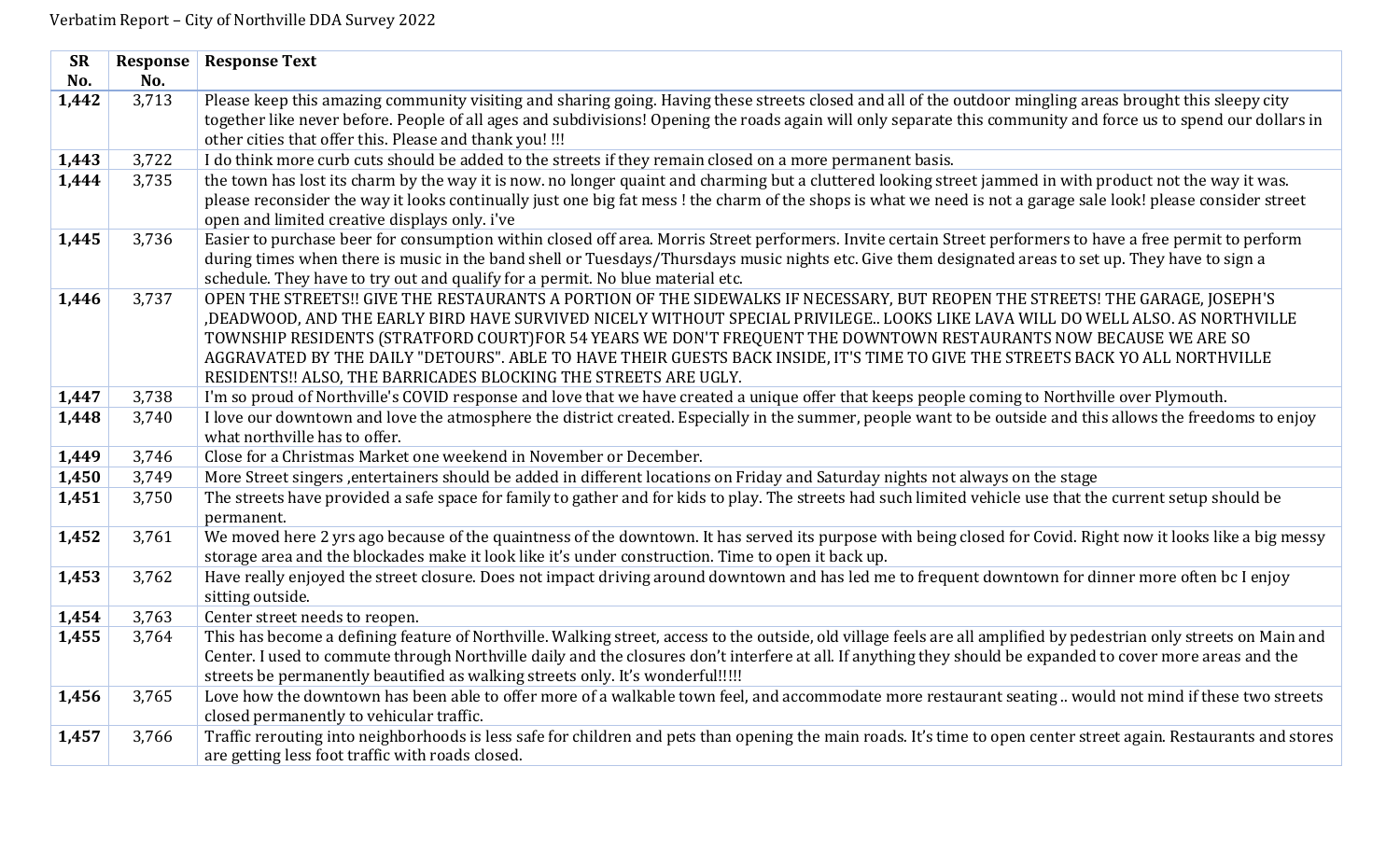| <b>SR</b> | Response | <b>Response Text</b>                                                                                                                                              |
|-----------|----------|-------------------------------------------------------------------------------------------------------------------------------------------------------------------|
| No.       | No.      |                                                                                                                                                                   |
| 1,458     | 3,772    | I have no objection to allowing a restaurant to occupy the parking/sidewalk area immediately in front of their business to allow for seating. Traffic barriers    |
|           |          | would be required to protect patrons but through traffic could continue.                                                                                          |
| 1,459     | 3,779    | We absolutely NEED Center St. open!! We can hardly drive down some of the side streets du to traffic and cars parked! It is awful! Wing Street is a mess! Please  |
|           |          | please open at least Center Street!!                                                                                                                              |
| 1,460     | 3,781    | I want downtown back, open the streets! Northville used to be quaint and it's turned into a hodge podge of zoning nightmares. Parents can take their children     |
|           |          | to the park to run around, businesses Dont need this assistance any longer, and I want my Main Street back. Long time resident and I'm very disappointed with     |
|           |          | this set up.                                                                                                                                                      |
| 1,461     | 3,786    | We lived in Burlington, VT for many years and always enjoyed their pedestrian-only street downtown. There were outdoor movies and other events along with         |
|           |          | a relaxed atmosphere. However, Northville's downtown retail businesses (Simply Wine, Spice &Tea Merchants, Gardenview, etc.) need to stay open much later         |
|           |          | in the evening. We would spend more time downtown if there were more shops open later.                                                                            |
| 1,462     | 3,787    | I think that the street closures have helped the downtown businesses immensely. Downtown Northville is packed every weekend from May-October!! Leave              |
|           |          | the streets closed and let downtown flourish!!                                                                                                                    |
| 1,463     | 3,789    | Love it, it is amazing for families.                                                                                                                              |
| 1,464     | 3,796    | I think this is a fantastic idea and allows for better senses of community, safer areas for people to walk around, and boost business for the town as a whole.    |
| 1,465     | 3,798    | There is no need for road closures so please reopen it for people to enjoy the downtown                                                                           |
| 1,466     | 3,803    | Please keep the streets closed, it makes for a great environment for families and children.                                                                       |
| 1,467     | 3,812    | Honestly, the whole vibe of the social district for kids, family and everyone is great. It's a very unique feeling that would keep people coming back to downtown |
|           |          | Northville. There is plenty of parking and ways to get downtown. It would be really unfortunate to go away from this unique set up, we have spent quite a bit of  |
|           |          | time downtime these last 2 years I'm not sure it would of been the same if it was always open to the traffic.                                                     |
| 1,468     | 3,821    | From the main and center intersection, 1 block in each direction should be closed                                                                                 |
| 1,469     | 3,823    | Have signs showing detours for people not familiar with the area. Report the closure to Google so it shows on google maps.                                        |
| 1,470     | 3,825    | It's not fair to the other businesses, closing main streets is awful                                                                                              |
| 1,471     | 3,831    | Main street does not need to reopen to traffic. Many alternative routes exist, and it's really nice to walk down Main without car traffic, noise, parking, etc.   |
| 1,472     | 3,835    | Only close main st for special occasions.                                                                                                                         |
| 1,473     | 3,839    | This is an awesome aspect of downtown. I'm able to walk with my kids and feel Safe from drivers. When i choose a night outthis is the area i choose.              |
|           |          | Flexibility to be downtown and give patronage to multiple local businesses in an evening with the ease of sipping a wine or drink while I stroll.                 |
| 1,474     | 3,842    | I don't think enough people go down in really cold weather to warrant keeping center street closed during the winter in general. Yes, it is great in nicer        |
|           |          | weather but I think when the downs development does happen, center street will need to be opened up for the increased traffic. I feel like keeping Main Street    |
|           |          | closed makes more sense since the stage area is there. You could consider just closing main st Friday-sundays to allow weekday/work/school traffic to utilize     |
|           |          | all the streets.                                                                                                                                                  |
| 1,475     | 3,844    | We had a bustling downtown prior to covid. I don't feel it's necessary to allow alcohol consumption while walking around the social district to have a busy       |
|           |          | downtown. We visit downtown as a family and alcohol isn't necessary. Since the street closure, we visit less. I am not driving by the shop windows, therefore, I  |
|           |          | am saving a lot of money, lol. Seriously, often just driving by would cause me to stop and visit a store. My family enjoyed the special event street closures but |
|           |          | now it's no longer a treat.                                                                                                                                       |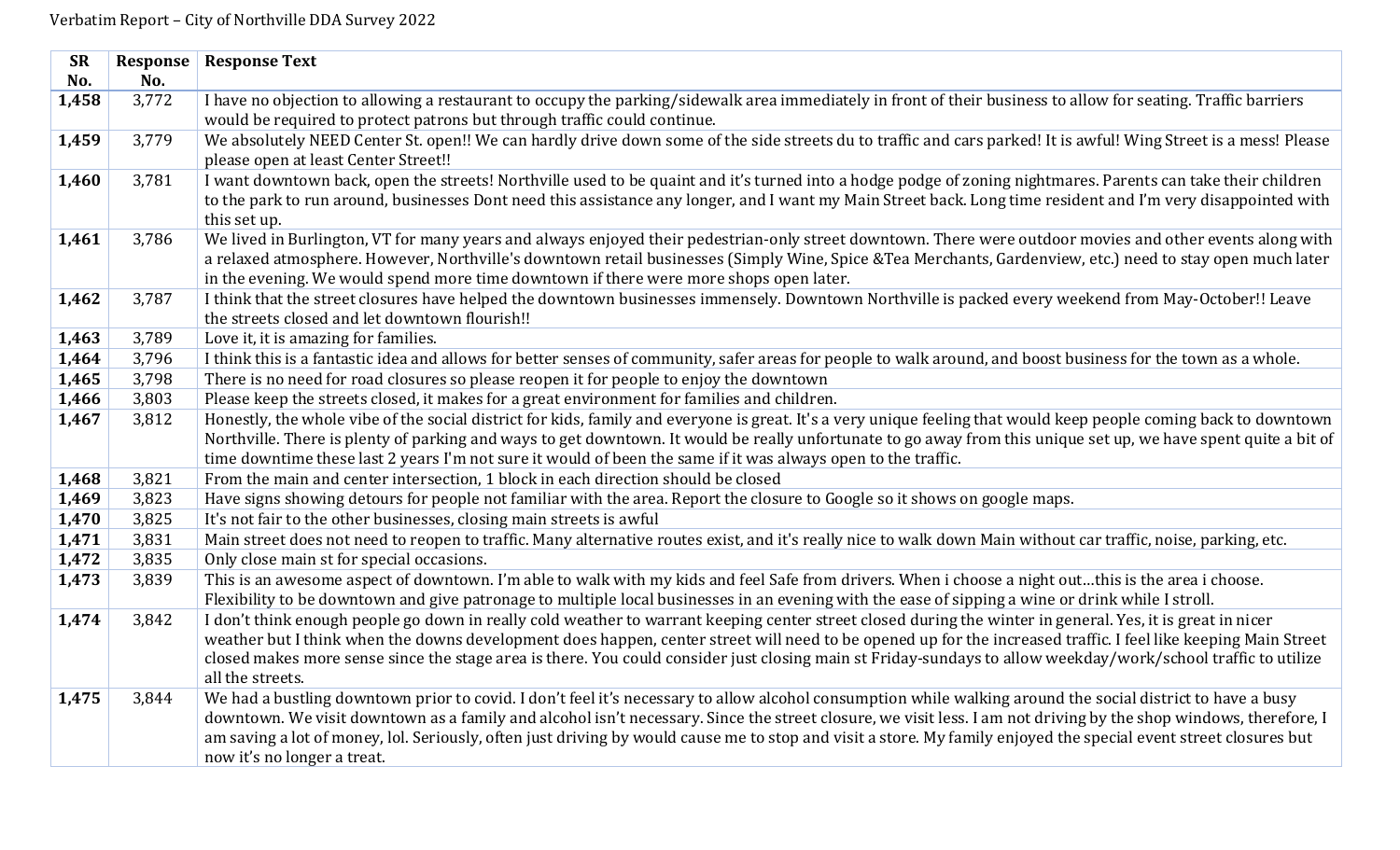| <b>SR</b> | Response | <b>Response Text</b>                                                                                                                                                            |
|-----------|----------|---------------------------------------------------------------------------------------------------------------------------------------------------------------------------------|
| No.       | No.      |                                                                                                                                                                                 |
| 1,476     | 3,846    | At the very least center street needs to re open ASAP it makes zero sense to have to closed. There is no good way to get to Hillside MS or 8 mile in general from               |
|           |          | 6 mile. The blockades are an eye sore and the traffic patterns this has created are unsafe and inconvenient                                                                     |
| 1,477     | 3,847    | Open up Northville. It looks like a ghetto right now. It's dirty and cold.                                                                                                      |
| 1,478     | 3,855    | As a parent of young children I have loved spending more time downtown knowing my kids can safely play and run around while we enjoy outdoor meals.                             |
|           |          | Even though we moved from Northville and now live in Livonia we continue to go to downtown Northville and support local businesses with how family                              |
|           |          | friendly the closed streets are. There are still many areas to park and drive to get to where we need to downtown without feeling disrupted by the street                       |
|           |          | closures.                                                                                                                                                                       |
| 1,479     | 3,864    | I'm a Frontline worker in healthcare and I think it is responsible to keep the streets closed to allow seating to expand. I still see covid sometimes daily and if              |
|           |          | the streets open and things get more crowded inside I won't be going for my own safety.                                                                                         |
| 1,480     | 3,871    | In ground bollards would be nice                                                                                                                                                |
| 1,481     | 3,876    | It's time for traffic to flow better  Restaurants got their ppe monies they made it all through covid thank goodness but reopen our roads                                       |
| 1,482     | 3,879    | I love the games and more general seating would be nice. Northville feels so homey with the closures. People gather together to enjoy Northville!                               |
| 1,483     | 3,880    | If the streets remain closed, please work to make the barriers more pleasant to look at.                                                                                        |
| 1,484     | 3,883    | Why aren't the commercial business using the public areas being charged for the use? Taxpayers paid for the roads that they can't use, but commercial                           |
|           |          | businesses are using them for free.                                                                                                                                             |
| 1,485     | 3,884    | Make the barriers look more permanent not like construction                                                                                                                     |
| 1,486     | 3,885    | So many more people are coming to downtown and spending more time while there.                                                                                                  |
| 1,487     | 3,886    | Having the streets closed has been a complete joy! We have found that we frequented downtown much more than ever because it provided a greater space to                         |
|           |          | wander and gather. I have lived in Northville for almost 20 years and it has felt more like a community.                                                                        |
| 1,488     | 3,890    | Having the roads closed has made it more enjoyable to come downtown to shop and just walk around. Love it.                                                                      |
| 1,489     | 3,891    | Please keep at least Main Street closed! It is SO GREAT for not only everyone, but especially little ones. Letting the kids enjoy their time playing games and                  |
|           |          | running around without worrying a car is coming is so nice and make it's worth much more inviting downtown. I also worry about little kids adapting to an                       |
|           |          | open traffic street after being used to the closure basically their entire lives. We have enough parking and ways to get around the downtown area. Keep it<br>homey and closed! |
| 1,490     | 3,894    | Please reopen the streets to vehicles. Driving around the closures is time consuming and not worth the extremely few pedestrians most of the time.                              |
| 1,491     | 3,896    | I think it really works to have the two roads shut. I like being able to walk round with a beer in my hand                                                                      |
| 1,492     | 3,898    | Stop rerouting the traffic. Use downtown Plymouth as your guide. Their streets are open, and a lot of people prefer that atmosphere over Northville.                            |
| 1,493     | 3,900    | What a wonderful idea Northville came up with. It makes the city more enjoyable.                                                                                                |
| 1,494     | 3,905    | I DID go downtwn often shopping & to restaurnts. Out of site out of mind. A charm of our city are parades. My family along w many others I know had our spots                   |
|           |          | on the parade routes & always had the pleasure of catching up w friends. It gave us a sense of communty. When I stop @ the light @ Center and Main I cringe                     |
|           |          | looking how junky things look w barricades, cars parked to block traffic, shanty structures, it looks trashy. I drive my kids to NHS the turn @ Cady & Hutton is                |
|           |          | difficult when there is a car on Cady or turning onto Hutton. Wing St is not better I am waiting for my mirrors to be ripped off again difficult to drive w cars                |
|           |          | parked both sides, 2 way traffic including delivery trucks                                                                                                                      |
| 1,495     | 3,908    | The street closures and "The Twist" are a unique draw to downtown NVL. Great for families in the community and for visitors! Please keep as is with a                           |
|           |          | suggestion to upgrade the construction barriers to something more "permanent".                                                                                                  |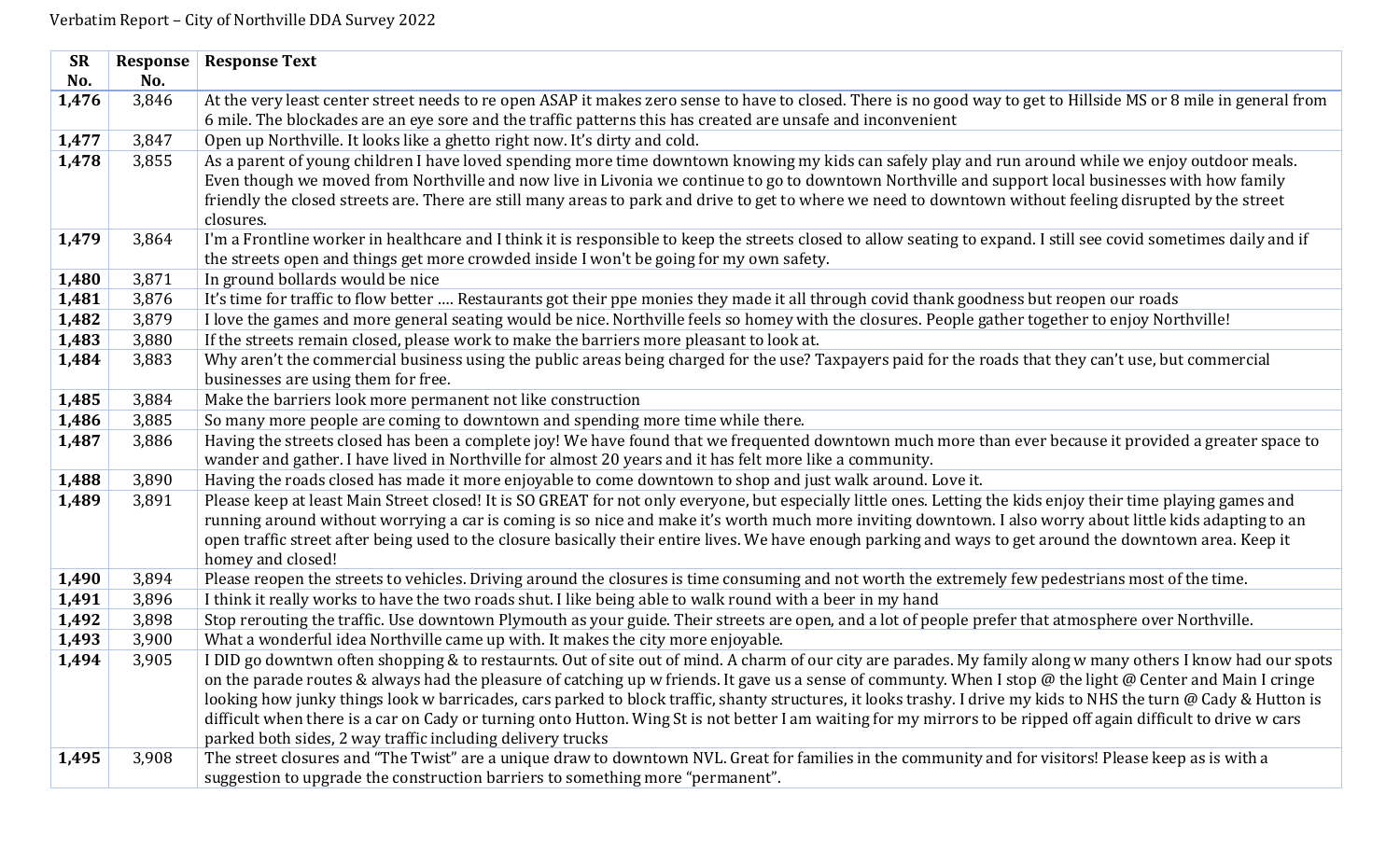| <b>SR</b> | Response | <b>Response Text</b>                                                                                                                                              |
|-----------|----------|-------------------------------------------------------------------------------------------------------------------------------------------------------------------|
| No.       | No.      |                                                                                                                                                                   |
| 1,496     | 3,911    | Only Main Street should be open on The Weekends. Need to reopen Center street immediately                                                                         |
| 1,497     | 3,919    | I think a pedestrian zone in downtown is an asset to any town or city, especially when free/low priced nearby parking is part of the plan.                        |
| 1,498     | 3,921    | We live off Wing Street right downtown. The increase in traffic on Wing is significant (because of Center Street closure). Does not make sense to keep Center     |
|           |          | Street closed for only one business' benefit.                                                                                                                     |
| 1,499     | 3,922    | If the City approves a seasonal closing and opening, the businesses should be required to remove all outdoor covered structures and miscellaneous furniture       |
|           |          | from the streets when the streets are open to traffic.                                                                                                            |
| 1,500     | 3,925    | Keeping the streets closed brings a unique experience that will lead to continued community to growth.                                                            |
| 1,501     | 3,929    | I personally miss driving through downtown. It's cute, quaint and classy all at the same time. I feel if you had not been to. Roth I'll previously you wouldn't   |
|           |          | know or appreciate what we have. If the weather isn't perfect how likely are people to get out and look around. If it stays the orange and white signs and prop   |
|           |          | cars need to go, it's hideous-takes away from the look of the town                                                                                                |
| 1,502     | 3,939    | I would love to see the streets permanently closed to encourage a more walkable and pedestrian friendly downtown. It would be great if the roads were             |
|           |          | changed to greenery or something equally beautiful so that it would be an unique social space!                                                                    |
| 1,503     | 3,948    | The outdoor seating has been underutilized since restaurants reopened.                                                                                            |
| 1,504     | 3,953    | Continue to think through ways to make downtown Northville a pedestrian/social destination. More events with live music. Add traveling art shoes and other        |
|           |          | event driven activities.                                                                                                                                          |
| 1,505     | 3,955    | Add in more family friendly events!                                                                                                                               |
| 1,506     | 3,957    | I think if you are going to leave the streets closed businesses utilizing the space should have to pay additional taxes to the City. I also think there should be |
|           |          | mandatory uniform hours to participate                                                                                                                            |
| 1,507     | 3,958    | There's so many more people coming downtown everyday of the week since the social district came in place. It's great for couples families and groups. We stay     |
|           |          | in northville more than going to other towns since the social district came in place.                                                                             |
| 1,508     | 3,963    | I believe the street closures have encouraged more people to visit downtown, and allowed for a more community experience.                                         |
| 1,509     | 3,966    | I love the closed streets! It's a great addition to the character of our downtown Northville.                                                                     |
| 1,510     | 3,969    | Please consider closing both streets each weekend. If the streets reopen, please consider keeping four way stops for safe pedestrian crossing over Center St.     |
| 1,511     | 3,973    | This has been SO wonderful for people with kids. I have some to Northville much more often because I know there is a safe place for us to play and explore.       |
| 1,512     | 3,976    | I absolutely love the atmosphere of the downtown streets being closed.                                                                                            |
| 1,513     | 3,978    | I feel seasonal closures would be the most beneficial. It would be interesting to know How the restaurant's not in the closure area are fairing. Are they losing  |
|           |          | business bc of the closures? Do the restaurants benefitting the most have to contribute more to the clean up?                                                     |
| 1,514     | 3,979    | Thank you for continuing to try and innovate.                                                                                                                     |
| 1,515     | 3,980    | More permanent / attractive barriers.                                                                                                                             |
| 1,516     | 3,981    | I think the extra space and outdoor seating on Main Street creates a nice vibe for downtown. I think center is probably less used, though I do like the space     |
|           |          | center street grill has. I would be ok with both streets remaining closed during spring-fall but could see opening center to alleviate the detour traffic that is |
|           |          | forced down Cady street.                                                                                                                                          |
| 1,517     | 3,982    | I grew up in Northville but have spent more time with my family coming to a Northville from our home in Lyon Township since the outdoor district opened           |
|           |          | than I had total in my 40 years before it. I would suggest that if the restaurants want to keep the outdoor areas open year around, they should need to use       |
|           |          | them. Many times, we have come into town without reservations and can't get in anywhere because they are full, but all of the outdoor areas are closed. When      |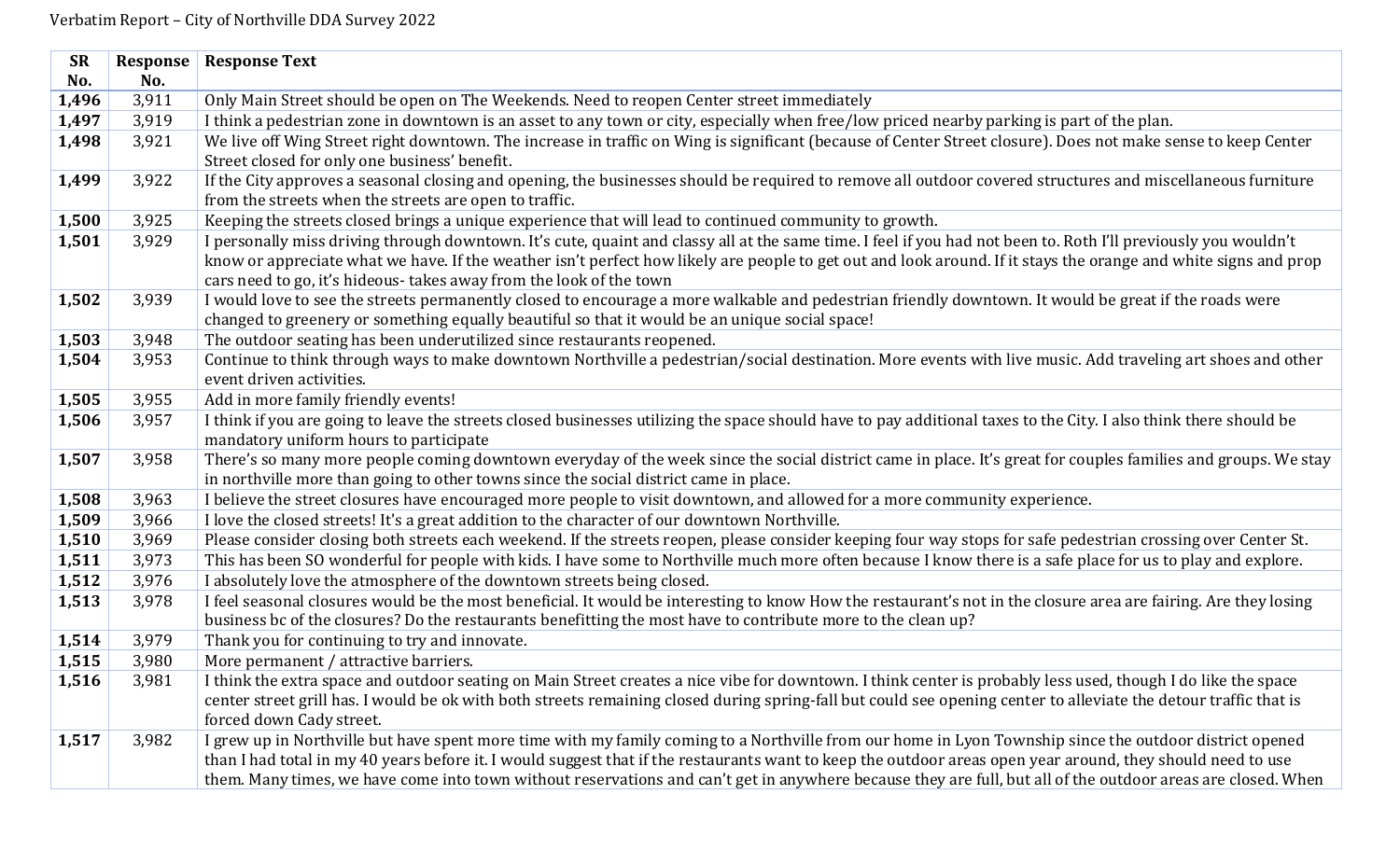| <b>SR</b> | Response | <b>Response Text</b>                                                                                                                                                |
|-----------|----------|---------------------------------------------------------------------------------------------------------------------------------------------------------------------|
| No.       | No.      |                                                                                                                                                                     |
|           |          | we had to, everyone was open to eating outside with heaters and blankets, and they could still if it's an option. There are many streets to get around still. It    |
|           |          | would be a terrible mistake for the city to go backwards.                                                                                                           |
| 1,518     | 3,986    | I have loved the outdoor atmosphere as a Northville resident! Please keep this going.                                                                               |
| 1,519     | 4,000    | I love the downtown area with the streets closed. I prefer it over nearby towns like Plymouth as I feel safer when streets are closed.                              |
| 1,520     | 4,003    | Keep the roads closed! It's been so nice to be able to walk around downtown with my children without the worry of vehicular traffic. My family has frequented       |
|           |          | stores more and restaurants more because of the social district and the Heat in the Street stations. I think this is great for our community development and        |
|           |          | growth! We love seeing Northville thrive!                                                                                                                           |
| 1,521     | 4,005    | Please keep heat in the street and the social district. My family goes downtown more now that my kids can run around freely without worrying about car              |
|           |          | traffic.                                                                                                                                                            |
| 1,522     | 4,010    | Center street is a more critical vehicular route in and out of town. That should remain a thoroughfare. The Main Street corridor should be blocked permanently      |
|           |          | from cars.                                                                                                                                                          |
| 1,523     | 4,017    | Allow all to participate in the social circle                                                                                                                       |
| 1,524     | 4,018    | Make Main and Center one way streets so traffic can go through and restaurants can keep outdoor seating.                                                            |
| 1,525     | 4,020    | Allowing businesses to operate outdoor dining facilities has been excellent for the business community and the community fabric of downtown. I have had no          |
|           |          | traffic impact as a result, please keep it for the summer                                                                                                           |
| 1,526     | 4,024    | Looks Trashy Downtown and sides streets have way to much traffic.                                                                                                   |
| 1,527     | 4,031    | I've been a homeowner in downtown Northville for almost 25 years, now in Edenderry. Love the closures, the games, the outdoor seating and entertainment.            |
|           |          | Love the vibrancy it has curated. Driving around the block is legit NOT an issue.                                                                                   |
| 1,528     | 4,034    | Main street should remain closed. It helps the businesses and allows for more fun activities in the downtown. Center street on the other hand should reopen to      |
|           |          | allow traffic flow                                                                                                                                                  |
| 1,529     | 4,035    | Center St closure is ridiculous considering it's the main road leading to Hillside and Amerman schools as well as a local grocery store and a local coffee shop.    |
|           |          | It's also ridiculous since it's a main artery to 8 Mile Rd for local resident traffic. What makes it MOST ridiculous is that NO ONE IS USING THE STREET for the     |
|           |          | majority of the hours and days it's closed!! The Wing St detour is dangerous, barely fitting 2-way traffic with parked cars and pedestrians popping out             |
|           |          | everywhere. It's nice to have the closed area on Main Street, but does it actually bring business to the area? Conduct an actual study of the number of people      |
|           |          | using the space at various hours on each day of the week.                                                                                                           |
| 1,530     | 4,037    | Heated seats outside                                                                                                                                                |
| 1,531     | 4,040    | I don't think this is fair to the retailers or service businesses. It is not good for emergencies. It should be about the wealth, health, and common welfare of the |
|           |          | community, not just for bars and restaurants.                                                                                                                       |
| 1,532     | 4,041    | Keep them close on busy days like weekends or holidays, put something easy and nice to close them, put some wheels under a big flowerpot or something like          |
|           |          | that. The most popular cities in the world do this, probably you want to keep them opened from Monday to Thursday not big deal if you find an easy solution         |
|           |          | for the closures.                                                                                                                                                   |
| 1,533     | 4,046    | Try to come up with a more attractive "blockade," please. Love the street closures, but the roadblocks are tacky.                                                   |
| 1,534     | 4,047    | The downtown development and the structure, street closures, and alcohol license for the downtown has improved our downtown and community. It                       |
|           |          | strengthens our neighborhood bond as a downtown hub; regardless if you have reservations at a restaurant. you can come downtown and enjoy, parents can              |
|           |          | relax, kids can run free. This is a treasure! The offset is more parking, which was limited to begin with. Keep a good thing going!                                 |